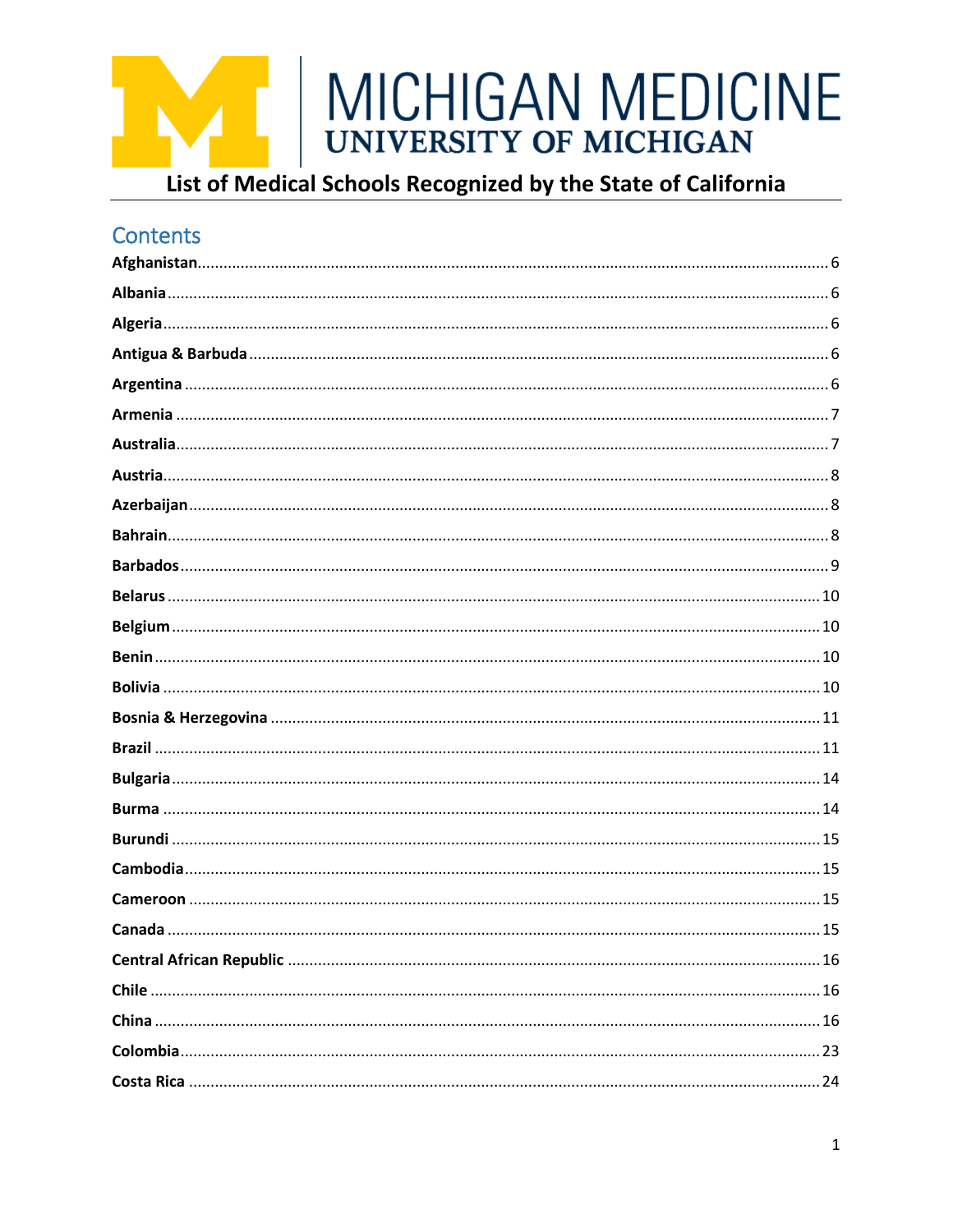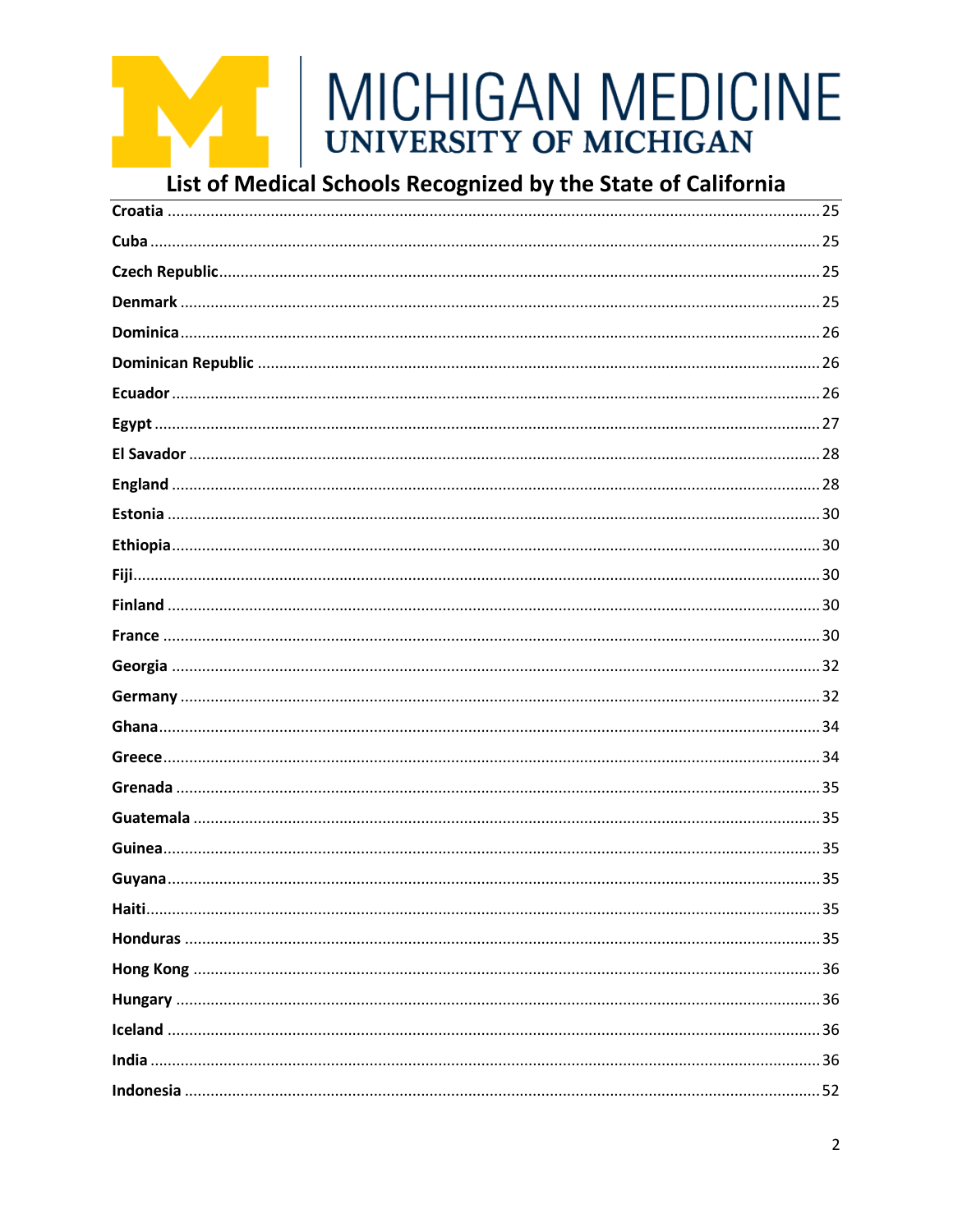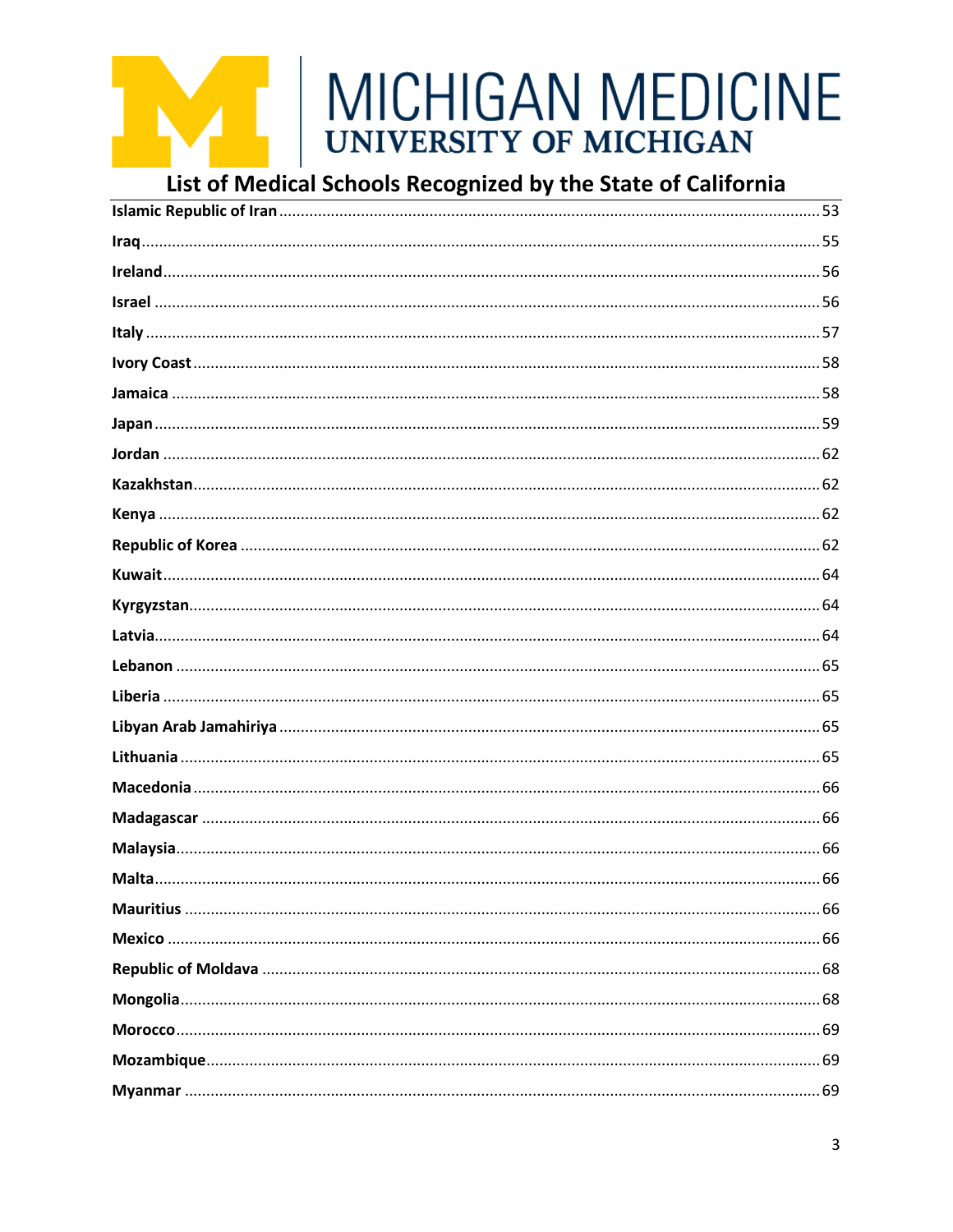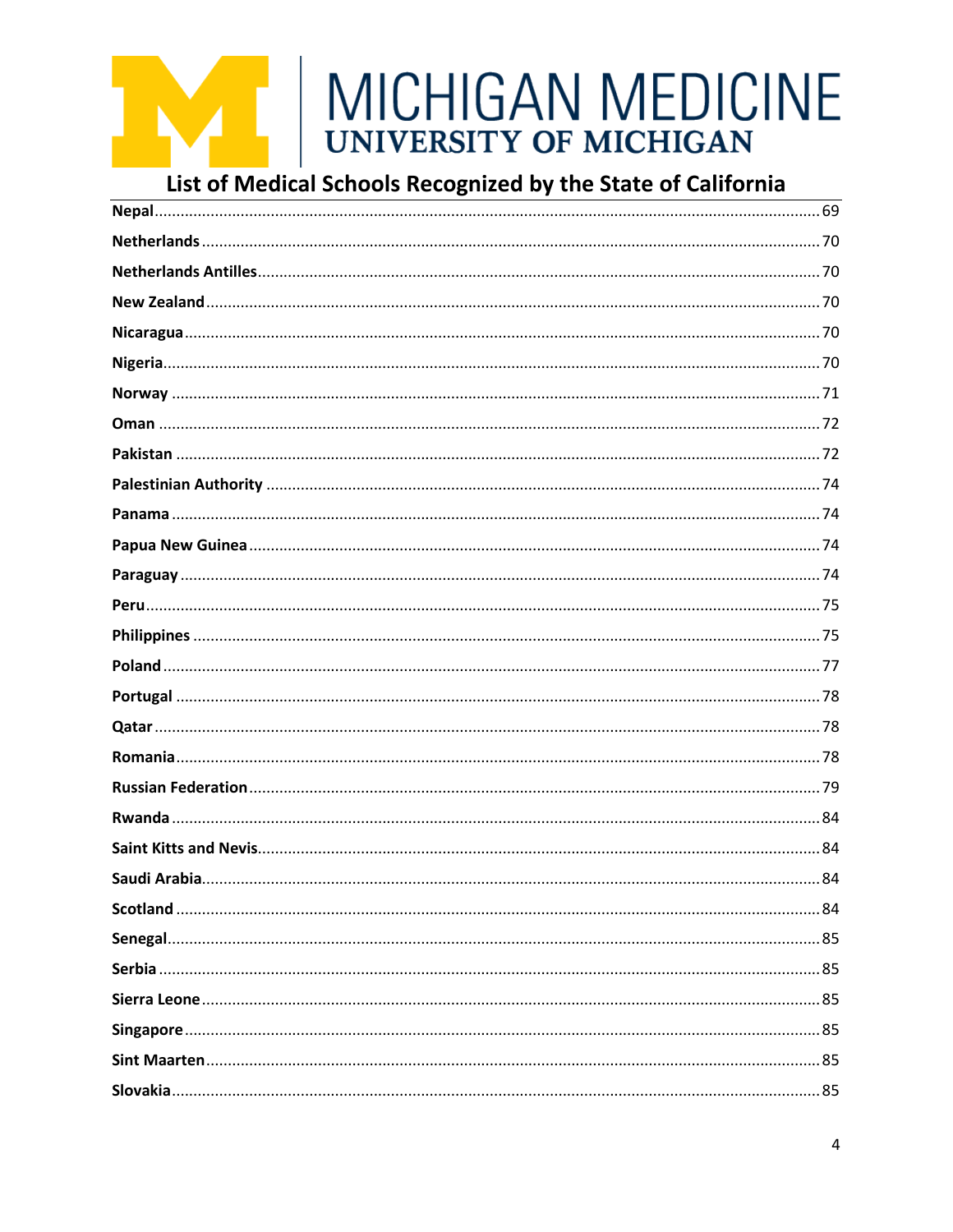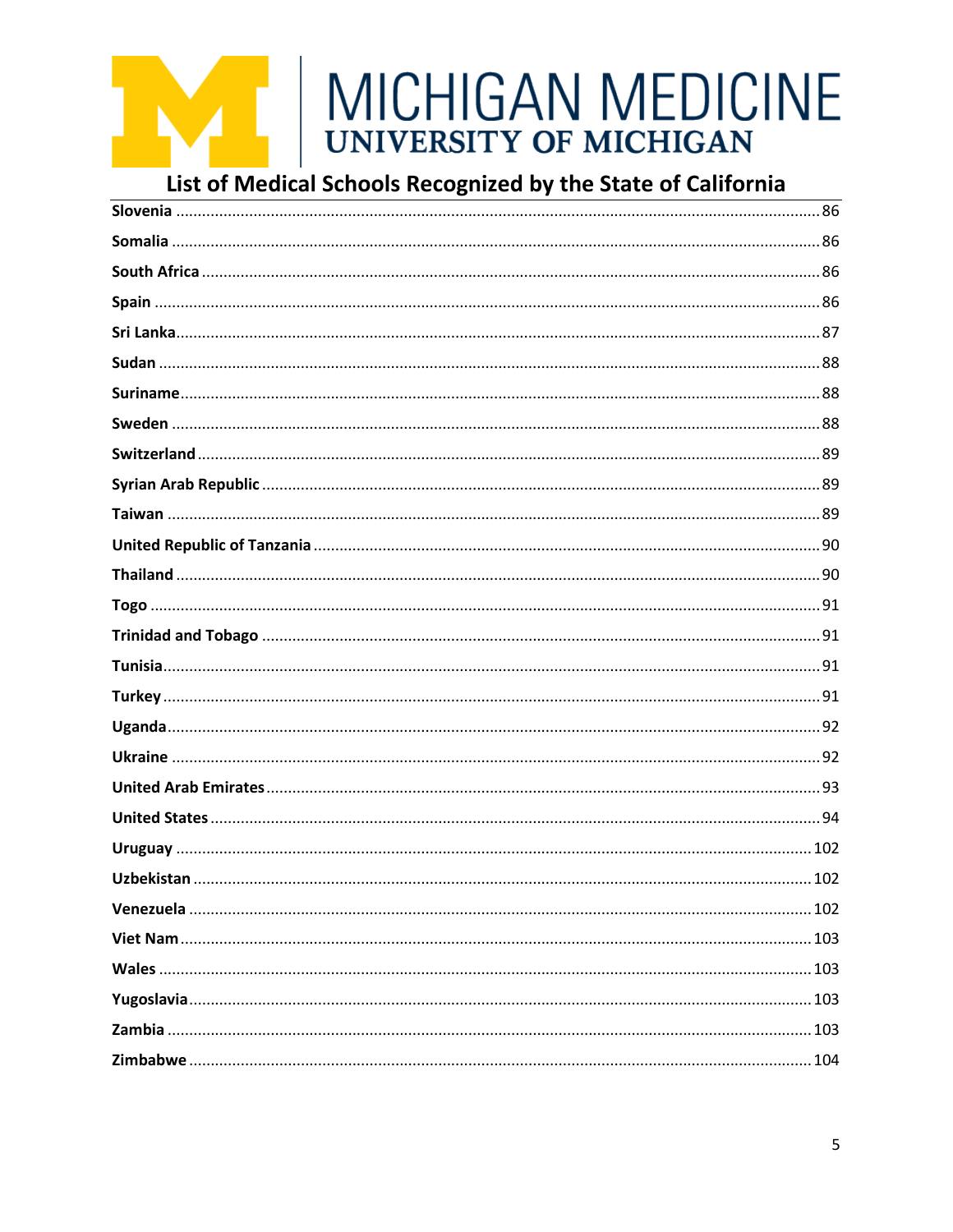### **List of Medical Schools Recognized by the State of California**

### <span id="page-5-0"></span>Afghanistan

Kabul Medical University

Kabul State Medical Institute (Abu Ali Ibn-e-Sina Medical Institute)

State Medical Institute of Nangarhar Faculty of Medicine

University of Kabul Faculty of Medicine

### <span id="page-5-1"></span>Albania

University of Tirana Faculty of Medicine

### <span id="page-5-2"></span>Algeria

Constantine National Institute of Higher Learning National Institute of Higher Learning in Medical Sciences (Annaba) National Institute of Higher Learning in Medical Sciences (Oran) University of Algeria National Institute of Higher Learning

### <span id="page-5-3"></span>Antigua & Barbuda

American University of Antigua College of Medicine (Antigua campus only and students who matriculated on or after January 1, 2007 to present)

### <span id="page-5-4"></span>Argentina

Adventist University of La Plata Faculty of Health Sciences Austral University Faculty of Biomedical Sciences Catholic University of Cordoba Faculty of Medicine Favaloro University Faculty of Medical Sciences Hebrew University Bar Ilan Argentina Instituto Universitario CEMIC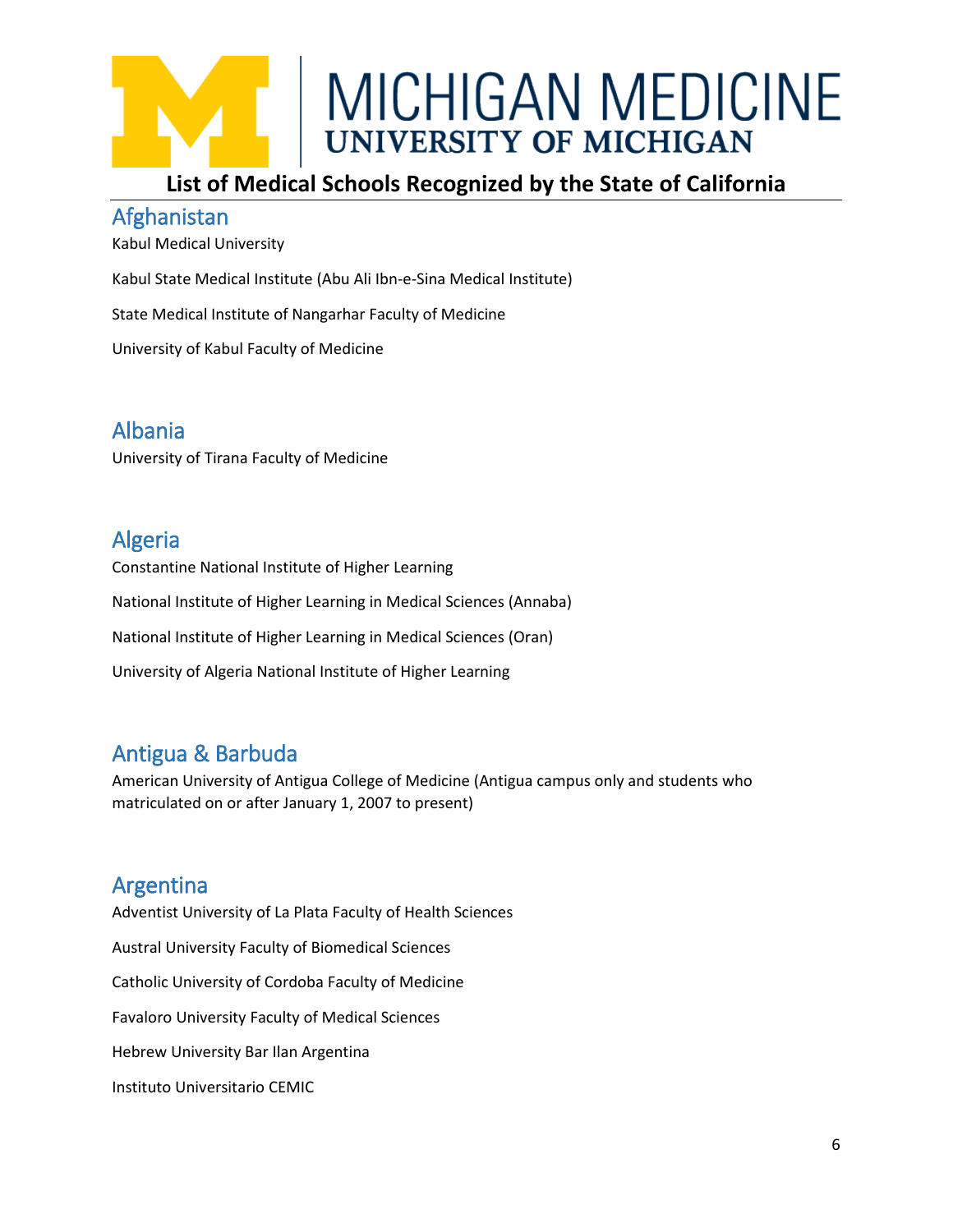### **List of Medical Schools Recognized by the State of California**

Maimonides University Faculty of Medicine National University of Cordoba Faculty of Medicine National University of Cuyo Faculty of Medicine National University of La Plata Faculty of Medicine National University of Rosario Faculty of Medicine National University of the Northeast Faculty of Medicine National University of Tucuman Faculty of Medicine Universidad Abierta Interamericana Facultad de Medicina y Ciencias de la Salud University Institute of Health Sciences Faculty of Medicine University Institute of Health Sciences, H. A. Barcelo Foundation University of Buenos Aires Faculty of Medicine University of Salvador Faculty of Medicine

### <span id="page-6-0"></span>Armenia

Armenian Medical Institute Yerevan State Medical Institute Yerevan State Medical University

### <span id="page-6-1"></span>Australia

Australian National University Medical School Bond University School of Medicine Griffith University School of Medicine James Cook University School of Medicine James Cook University School of Medicine and Dentistry Monash University Faculty of Medicine The Flinders University of South Australia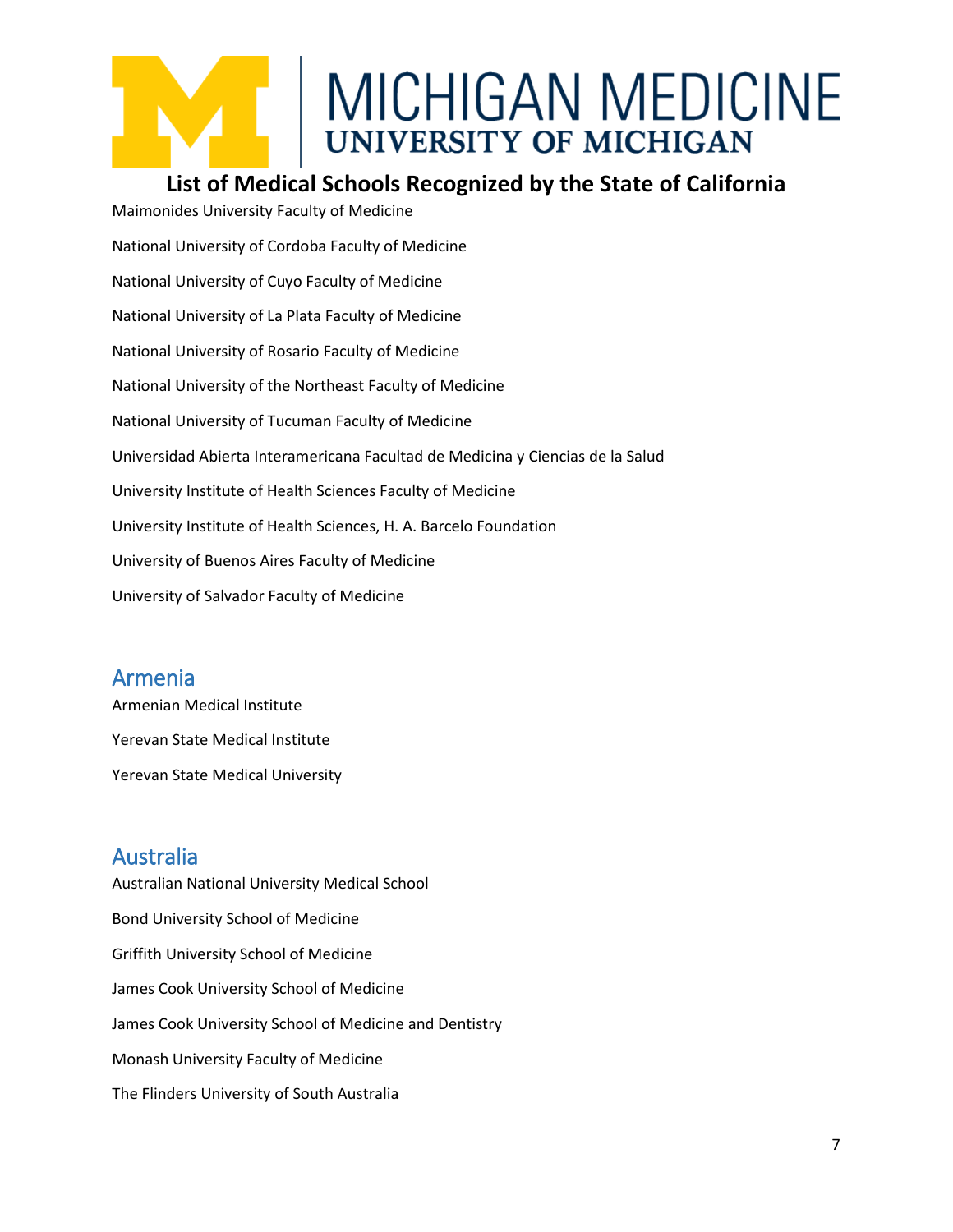### **List of Medical Schools Recognized by the State of California**

The University of Queensland Medical School University of Adelaide Medical School University of Melbourne Faculty of Medicine University of New South Wales Faculty of Medicine University of Newcastle Faculty of Medicine University of Notre Dame Australia School of Medicine, Fremantle University of Queensland Ochsner Clinical School University of Sydney Faculty of Medicine University of Tasmania Faculty of Medicine University of Western Australia School of Medicine University of Wollongong Graduate School of Medicine

### <span id="page-7-0"></span>Austria

Medical University of Innsbruck Medizinische Universität Wien (Medical University of Vienna) Paracelsus Medical University University of Graz Faculty of Medicine University of Innsbruck Faculty of Medicine University of Vienna Faculty of Medicine (Graduates prior to 1/1/2004)

### <span id="page-7-1"></span>Azerbaijan

Azerbaijan Medical University

### <span id="page-7-2"></span>Bahrain

Arabian Gulf University College of Medicine and Medical Sciences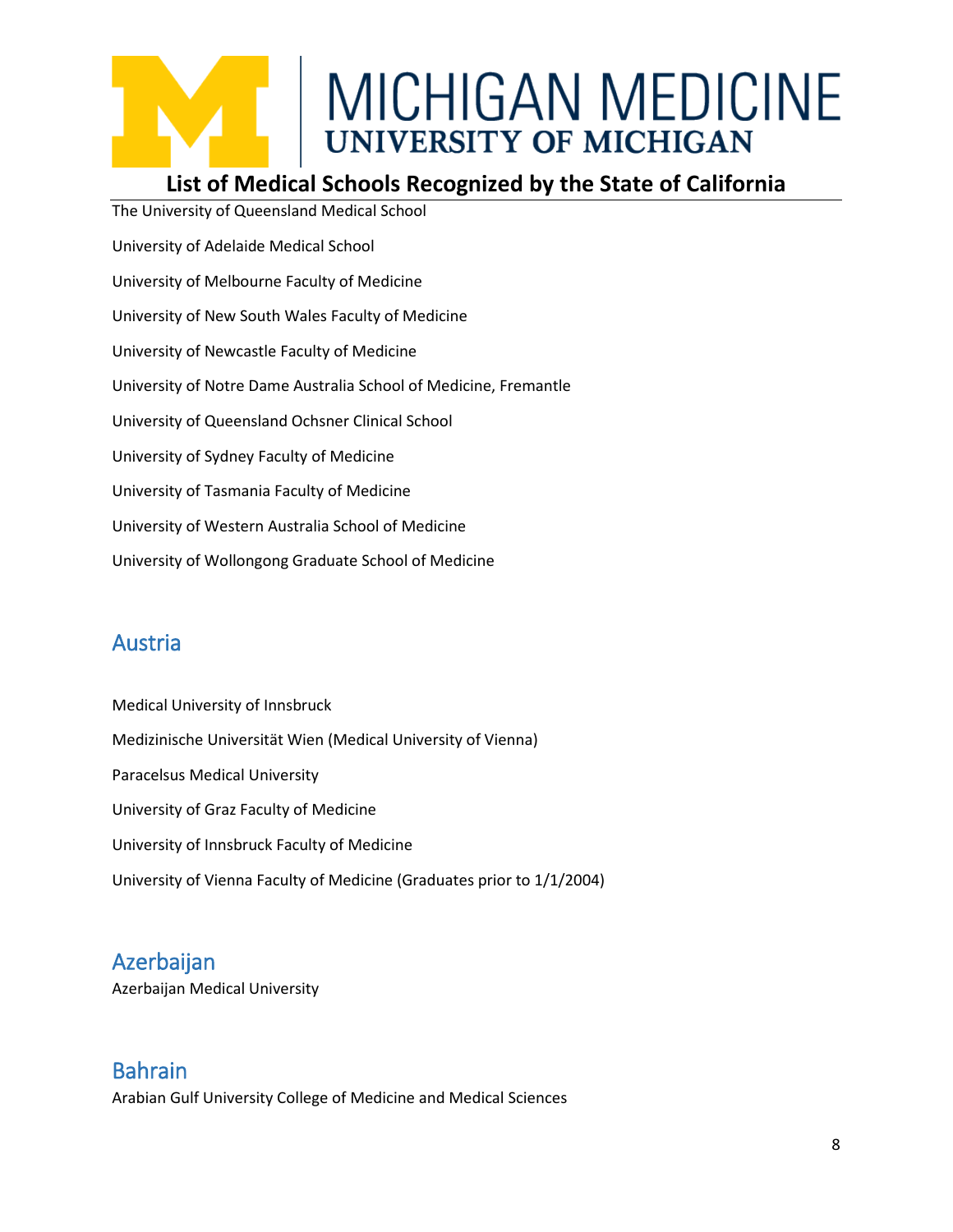

### **List of Medical Schools Recognized by the State of California**

Royal College of Surgeons in Ireland – Medical University of Bahrain

- Bangladesh
- Bangladesh University of Professionals, Armed Forces Medical College
- Chittagong Medical College
- Chittagong University, Comilla Medical College
- Dhaka Medical College
- Holy Family Red Crescent Medical College
- Mymensingh Medical College
- Rajshahi Medical College
- Rangpur Medical College
- Sher-E-Bangla Medical College
- Sir Salimullah Medical College
- Sylhet Mag Osmani Medical College
- Sylhet Medical College
- University of Dhaka, Armed Forces Medical College
- University of Dhaka, Bangladesh Medical College (BMSRI)
- University of Dhaka, Jahurul Islam Medical College & Hospital
- University of Dhaka, Medical College for Women & Hospital
- University of Dhaka, Zainul Haque Sikder Women's Medical College & Hospital
- University of Science Technology Chittagong, Institute of Applied Health Sciences

### <span id="page-8-0"></span>**Barbados**

Ross University School of Medicine (Graduates on or after January 7, 2019) University of the West Indies Faculty of Medical Sciences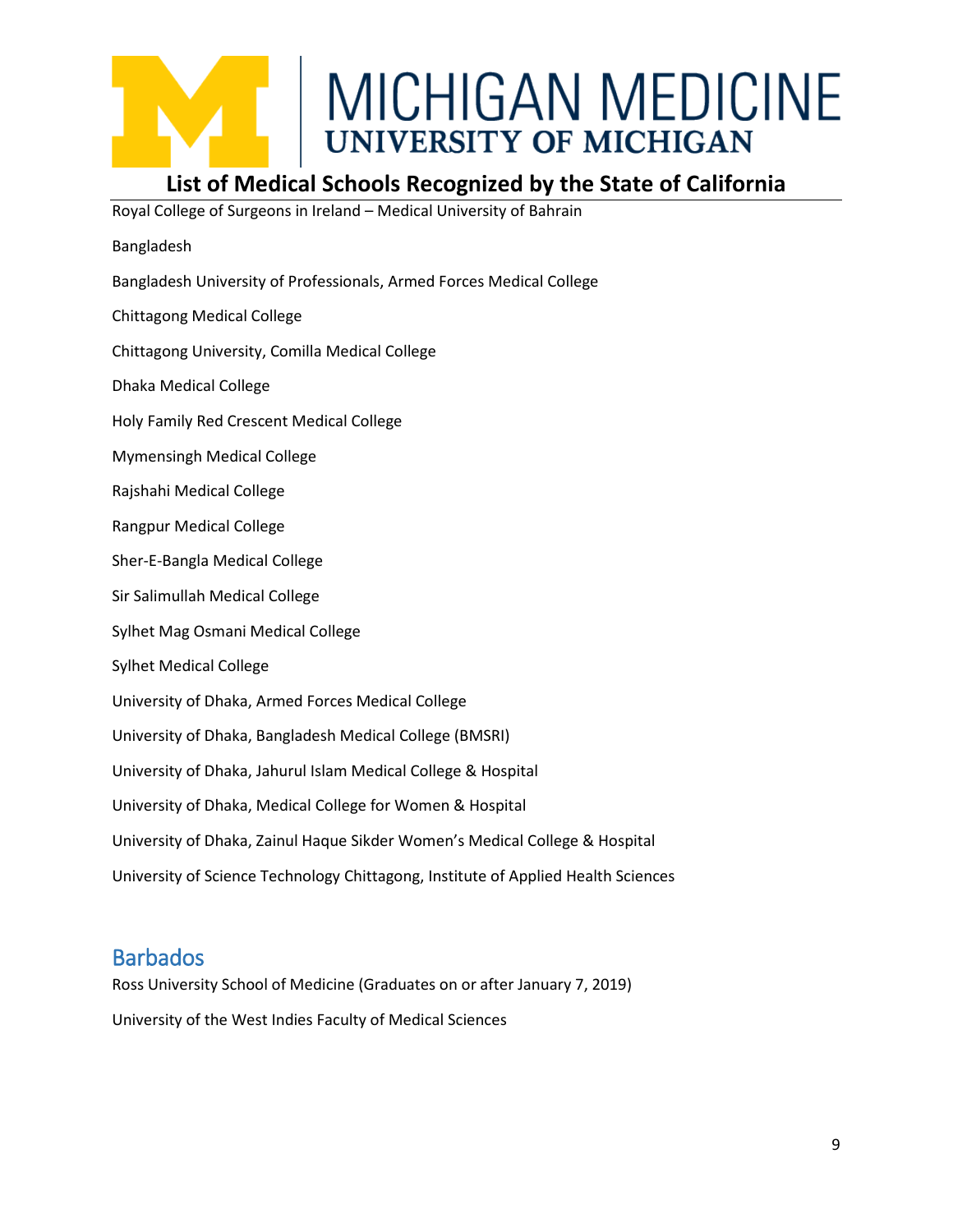### **List of Medical Schools Recognized by the State of California**

#### <span id="page-9-0"></span>Belarus

Belarussian State Medical University Gomel State Medical Institute (Byelorussian & Russian language programs only) Gomel State Medical University (Byelorussian & Russian language programs only) Grodno State Medical University Vitebsk State Medical University (Russian language program only)

### <span id="page-9-1"></span>Belgium

Catholic University of Leuven Faculty of Medicine Catholic University of Louvain Faculty of Medicine Central University of Antwerp Faculty of Medicine Free University of Brussels Faculty of Medicine Free University of Brussels Faculty of Medicine & Pharmacy Our Lady of Peace University Faculty of Medicine State University at Liege Faculty of Medicine University of Antwerp Faculty of Medicine and Health Sciences University of Ghent Faculty of Medicine

### <span id="page-9-2"></span>Benin

National University of Benin Faculty of Health Sciences

### <span id="page-9-3"></span>Bolivia

Greater Bolivian University of San Andres Greater Bolivian University of San Francisco Xavier Greater University of San Simon Faculty of Medicine Our Lady of Peace University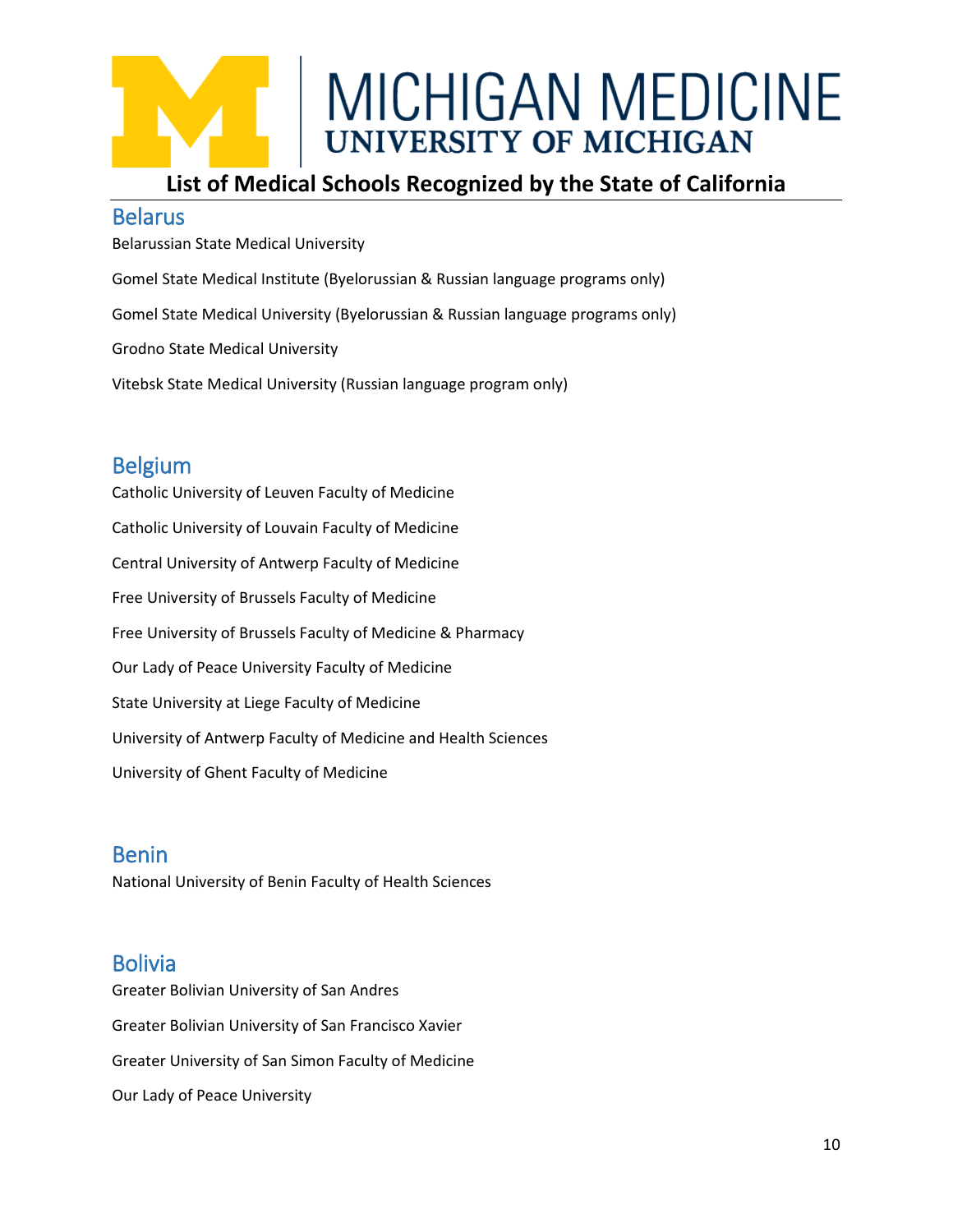

### **List of Medical Schools Recognized by the State of California**

Universidad Mayor Real y Pontificia

Valley University Faculty of Medicine

### <span id="page-10-0"></span>Bosnia & Herzegovina

"Djuro Pucar Stari" University of Banja Luka Faculty of Medicine University of Sarajevo Faculty of Medicine University of Tuzla Faculty of Medicine

### <span id="page-10-1"></span>Brazil

Benedito Pereira Nunes Foundation Campos Faculty of Medicine

Catanduva Faculty of Medicine

Catholic University of Parana Center of Health Sciences

Centro Universitario Serra dos Orgaos Faculdades Unificadas (UNIFESO)

Escola Bahiana de Medicina e Saude Publica (EBMSP)

Faculdade Bandeirante de Medicina em Braganca Paulista

Faculdade de Ciencias da Saude Dr. Jose Antonio Garcia Coutinho's, Universidade of Vale do Sapucai (UNIVAS)

Faculdade de Ciencias Medicas da Universidade Sao Francisco

Faculdade de Ciencias Medicas de Minas Gerais

Faculdade de Medicina de Barbacena (FAME)

Faculdades Franciscanas

Faculdades Unificadas Serra dos Orgaos

Faculty Evangelica of Parana

Faculty in University of Pouso Alegre (UNIPA)

Faculty of Medical Sciences Dr. Jose Antonia Garcia Coutinho

Faculty of Medical Sciences of Pernambuco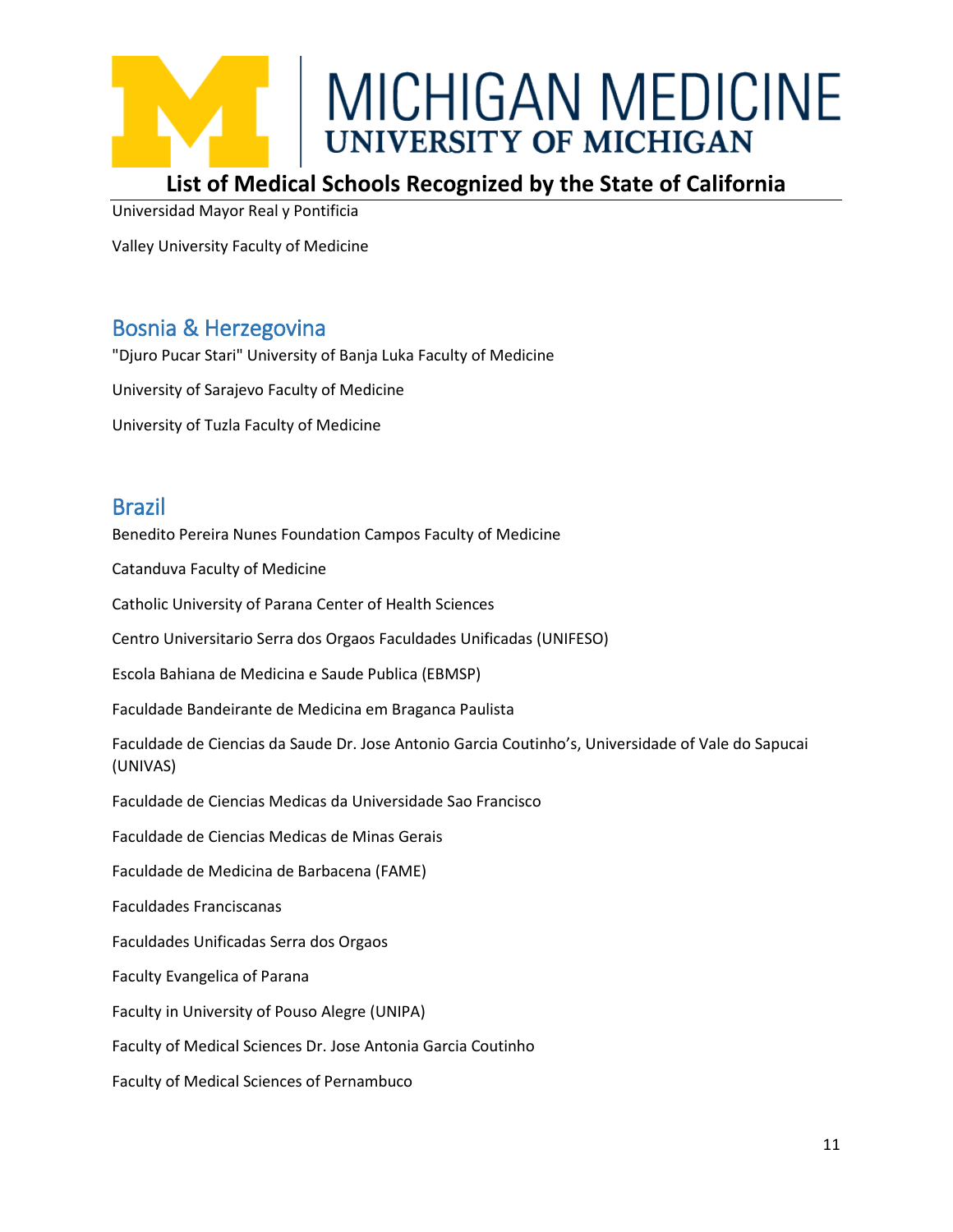### **List of Medical Schools Recognized by the State of California**

Faculty of Medical Sciences of Santa Casa of Sao Paulo Faculty of Medical Sciences of Santos Lusiada Foundation Faculty of Medicine of Campina Grande Faculty of Medicine of Jundiai Faculty of Medicine of Santo Amaro Faculty of Medicine of Teresopolis Faculty of Medicine of Triangulo Mineiro Faculty of Medicine of Vassouras Federal Faculty of Medical Sciences of Porto Alegre Federal Fluminense University Faculty of Medicine Federal University of Amazonas Faculty of Medicine Federal University of Bahia Faculty of Medicine Federal University of Campina Grande Federal University of Ceara Center of Health Sciences Federal University of Espirito Santo Biomedical Center Federal University of Goias Faculty of Medicine Federal University of Juiz de Fora Faculty of Medicine Federal University of Maranhao Center of Health Sciences Federal University of Minas Gerais Faculty of Medicine Federal University of Para Center of Health Sciences Federal University of Paraíba Federal University of Paraiba Center of Health Sciences Federal University of Parana Center of Health Sciences Federal University of Pelotas Faculty of Medicine Federal University of Pernambuco Center of Health Sciences Federal University of Rio de Janeiro Faculty of Medicine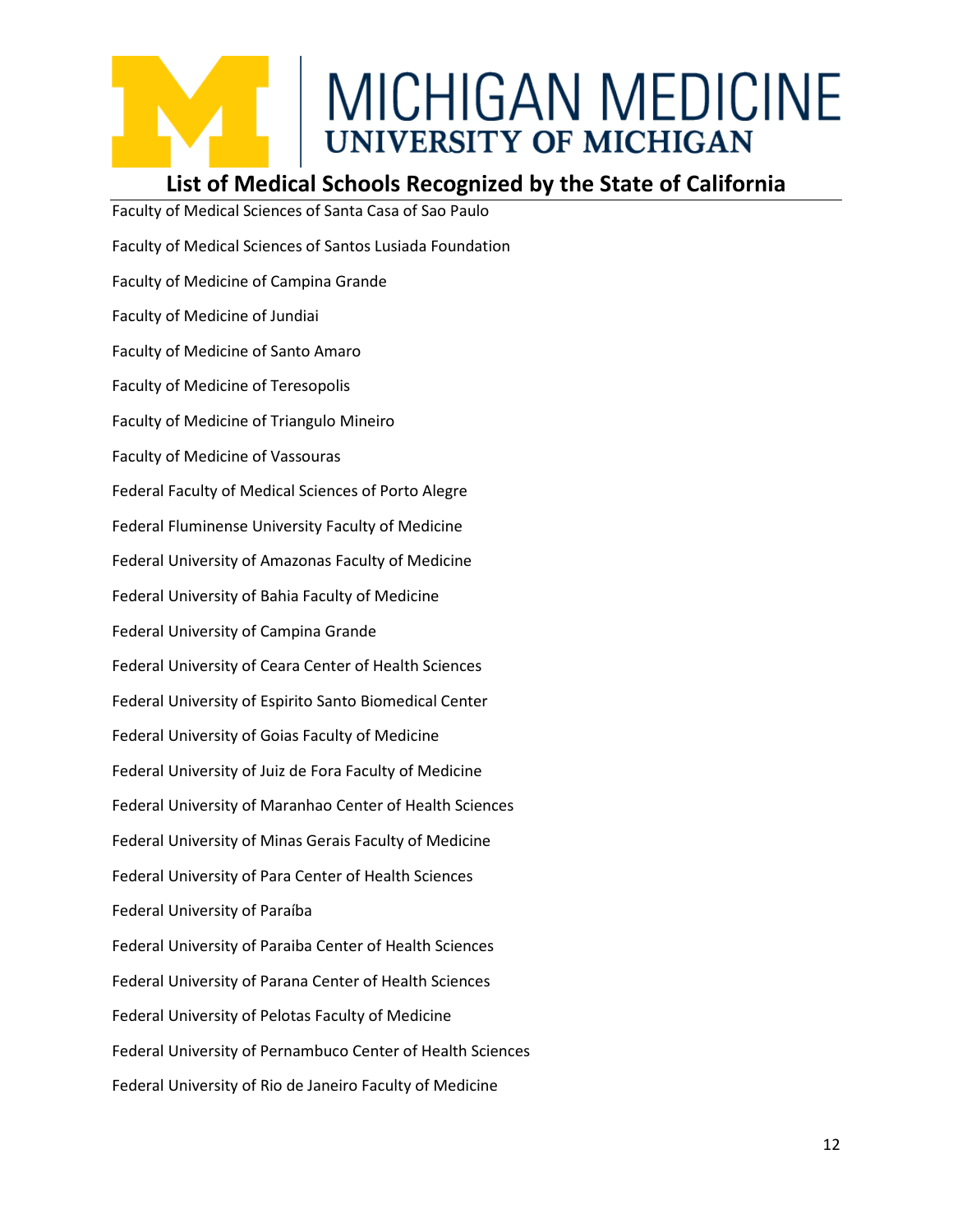### **List of Medical Schools Recognized by the State of California**

Federal University of Santa Maria Center of Health Sciences Federal University of Sao Paulo Paulista School of Medicine Federal University of South Rio Grande Faculty of Medicine Foundation of the Federal University of Mato Grosso do Sul Foundation State University of Maringa Fundacao Universidade Federal de Ciencias da Saude de Porte Alegre Marilia Faculty of Medicine Metropolitan University of Santos (UNIMES) Oswaldo Aranha Foundation, School of Medical Sciences of Volta Redonda Paulista State University Faculty of Medicine Pontifical Catholic University of Campinas Faculty of Medical Sciences Pontifical Catholic University of Sao Paulo Faculty of Medicine Santa Casa of Misericordia of Vitoria School of Medicine State University of Campinas Faculty of Medical Sciences State University of Maringa State University of Rio de Janeiro Faculty of Medical Sciences Technical-Educational Foundation Souza Marques School of Medicine The Lutheran University of Brazil Universidade Católica de Brasília Universidade de Brasilia Faculdade de Medicina Universidade de Caxias do Sul Universidade de Ribeirão Preto - UNAERP Universidade Estadual de Ciências da Saúde de Alagoas (UNCISAL) Faculdade de Medicina Universidade Federal de Alagoas (UFAL) Faculdade de Medicina Universidade Federal do Estado do Rio de Janeiro (UNIRIO) School of Medicine and Surgery Universidade Federal Do Rio Grande Do Norte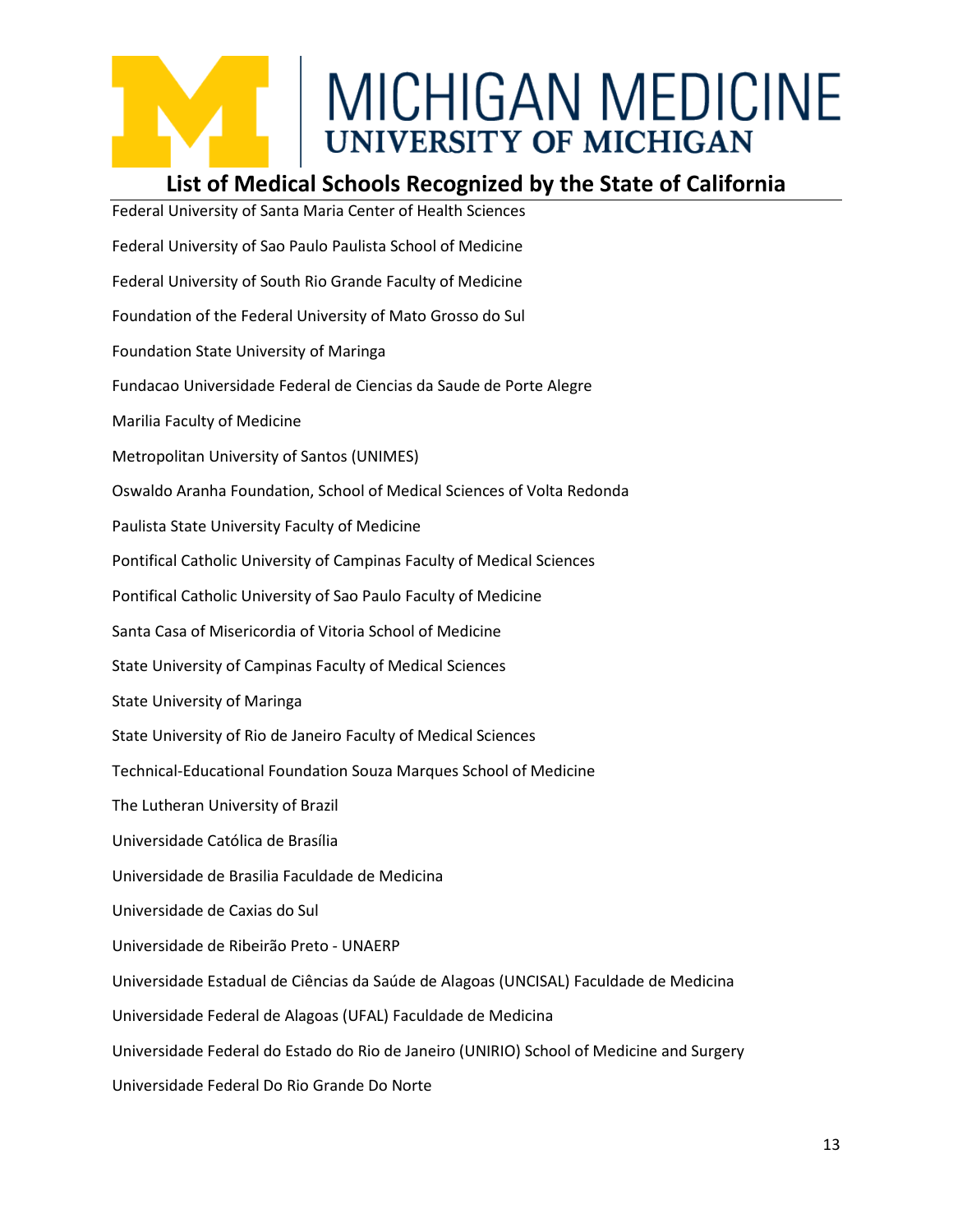### **List of Medical Schools Recognized by the State of California**

University Foundation of ABC, Faculty of Medicine of ABC University Foundation State of Londrina, Center of Health Sciences University Gama Filho, Medical School of Rio de Janeiro University of Brazil Faculty of Health Sciences University of Mogi das Cruzes Center of Biomedical Sciences University of Passo Fundo Faculty of Medicine University of Santa Catarina Center of Health Sciences University of Sao Paulo Faculty of Medicine University of Sao Paulo Faculty of Medicine of Ribeirao Preto University of Taubate Faculty of Medicine

### <span id="page-13-0"></span>Bulgaria

Medical Academy, Higher Medical Institute of Pleven Medical Academy, Higher Medical Institute of Sofia Medical Academy, Higher Medical Institute of Varna Medical Academy, I. P. Pavlov Higher Medical Institute Medical Faculty at Trakia University Medical University - Pleven Medical University - Plovdiv Medical University - Sofia Faculty of Medicine (Bulgarian language only)

### <span id="page-13-1"></span>Burma

Institute of Medicine (I) Rangoon Institute of Medicine (II) Rangoon Institute of Medicine, Mandalay University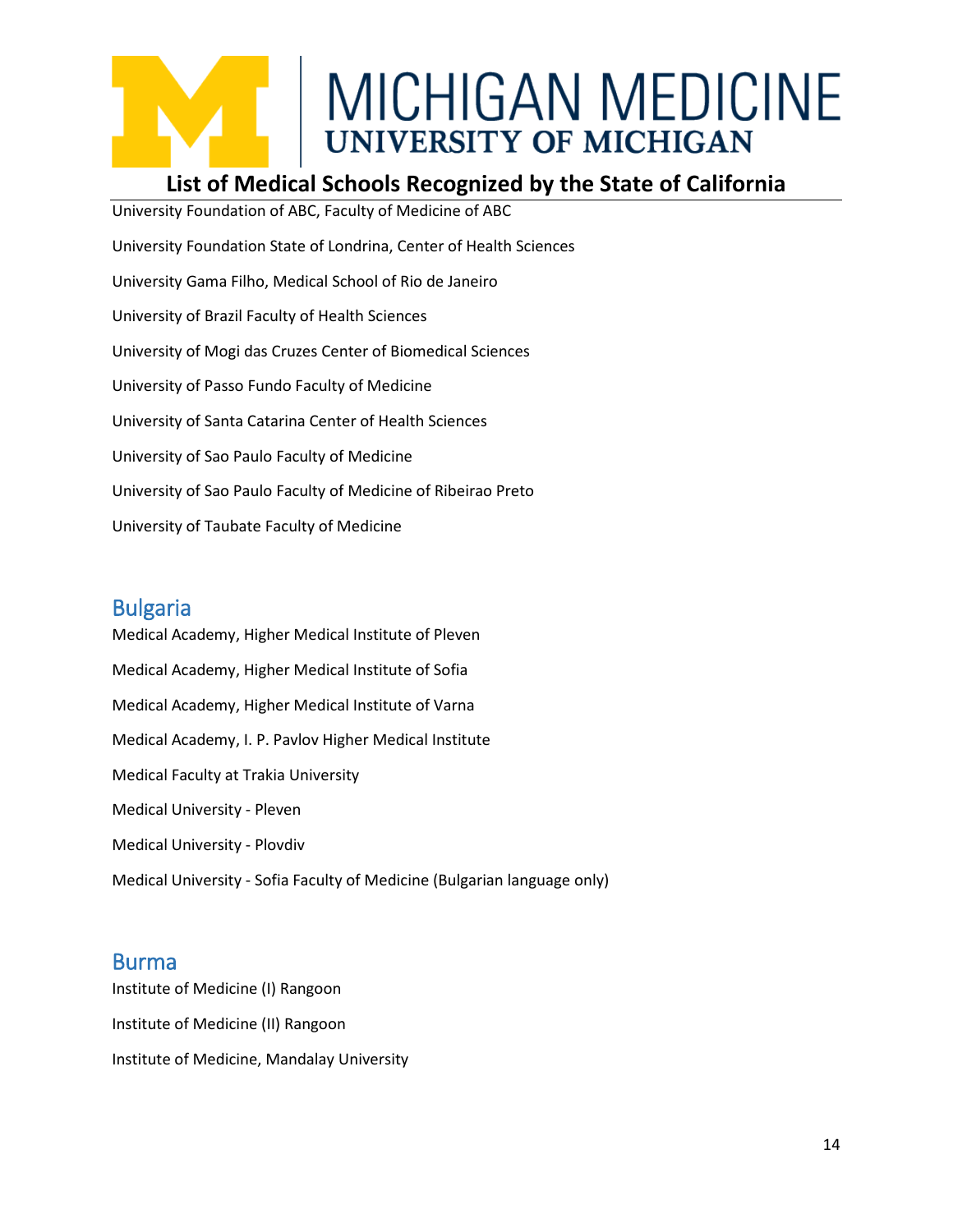

### **List of Medical Schools Recognized by the State of California**

#### <span id="page-14-0"></span>Burundi

University of Burundi Faculty of Medicine

### <span id="page-14-1"></span>Cambodia

Royal School of Medicine of Cambodia

### <span id="page-14-2"></span>Cameroon

Federal University of Cameroon University of Yaounde I Faculty of Medicine and Biomedical Sciences

### <span id="page-14-3"></span>Canada

Dalhousie University Faculty of Medicine Laval University Faculty of Medicine McGill University Faculty of Medicine (Currently on LCME probation) McMaster University School of Medicine Memorial University of Newfoundland Faculty of Medicine Northern Ontario School of Medicine Queen's University Faculty of Health Sciences Queen's University Faculty of Medicine The University of Western Ontario Schulich School of Medicine and Dentistry University of Alberta Faculty of Medicine University of British Columbia Faculty of Medicine University of Calgary Faculty of Medicine University of Manitoba Faculty of Medicine University of Montreal Faculty of Medicine University of Ottawa School of Medicine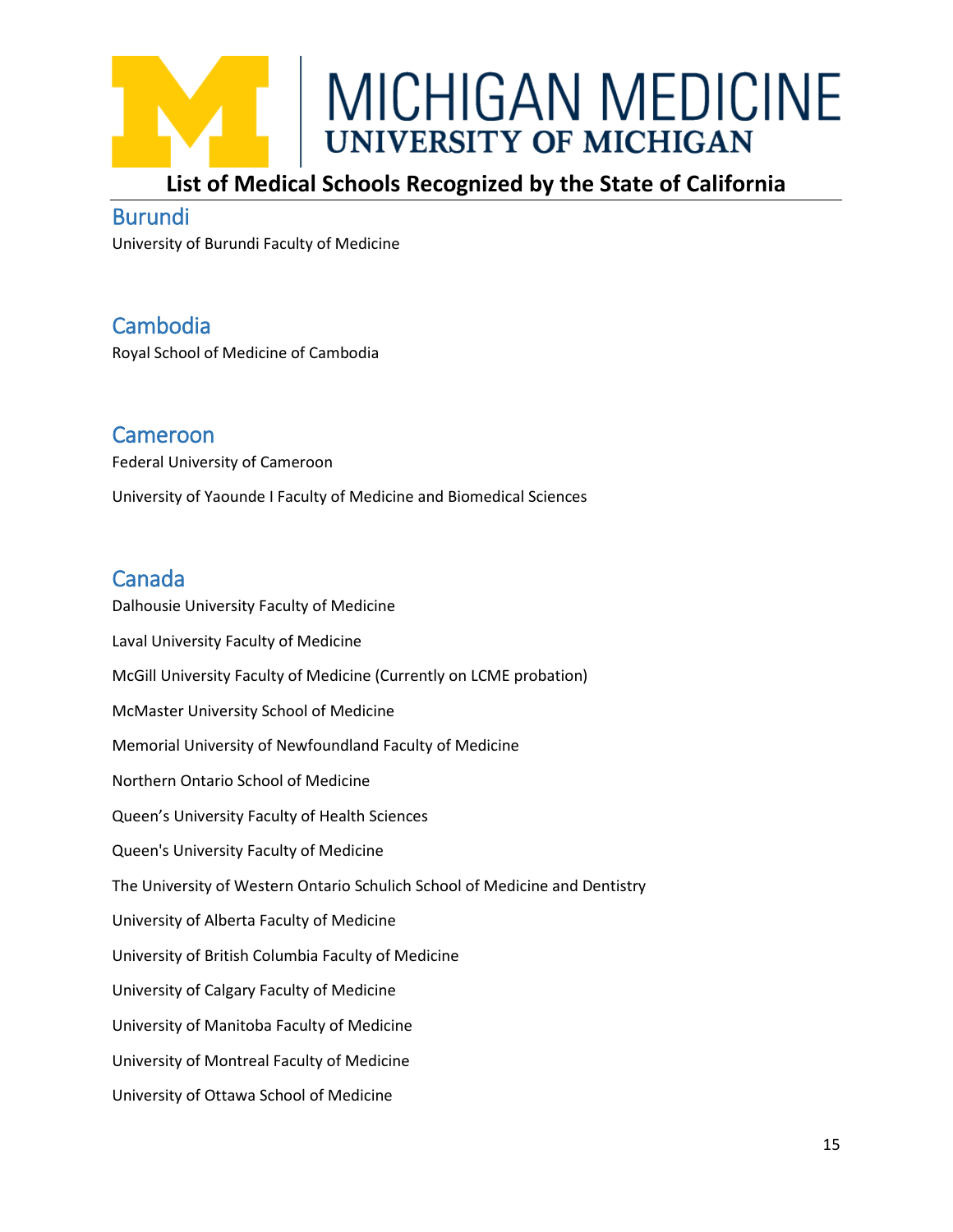### **List of Medical Schools Recognized by the State of California**

University of Saskatchewan College of Medicine (Currently on LCME probation)

University of Sherbrooke Faculty of Medicine

University of Toronto Faculty of Medicine

University of Western Ontario Faculty of Medicine

### <span id="page-15-0"></span>Central African Republic

University of Bangui Faculty of Health Sciences

### <span id="page-15-1"></span>Chile

Austral University of Chile Faculty of Medicine Facultad de Medicina Clinica Alemana-Universidad del Desarrollo Pontifical Catholic University of Chile Faculty of Medicine Universidad Católica De La Santísima Concepción Faculty of Medicine Universidad de los Andes Fácultad de Medicina Universidad Mayor Escuela de Medicina University of Chile Faculty of Medicine University of Concepcion Faculty of Medicine University of Valparaiso

### <span id="page-15-2"></span>China

Anhui College of Traditional Chinese Medicine (Chinese language only) Anhui Medical University (Chinese Language Program Only) Anhwei Medical College AKA Anhui Medical College Army Medical College Aurora University French School of Medicine Beijing Second Medical College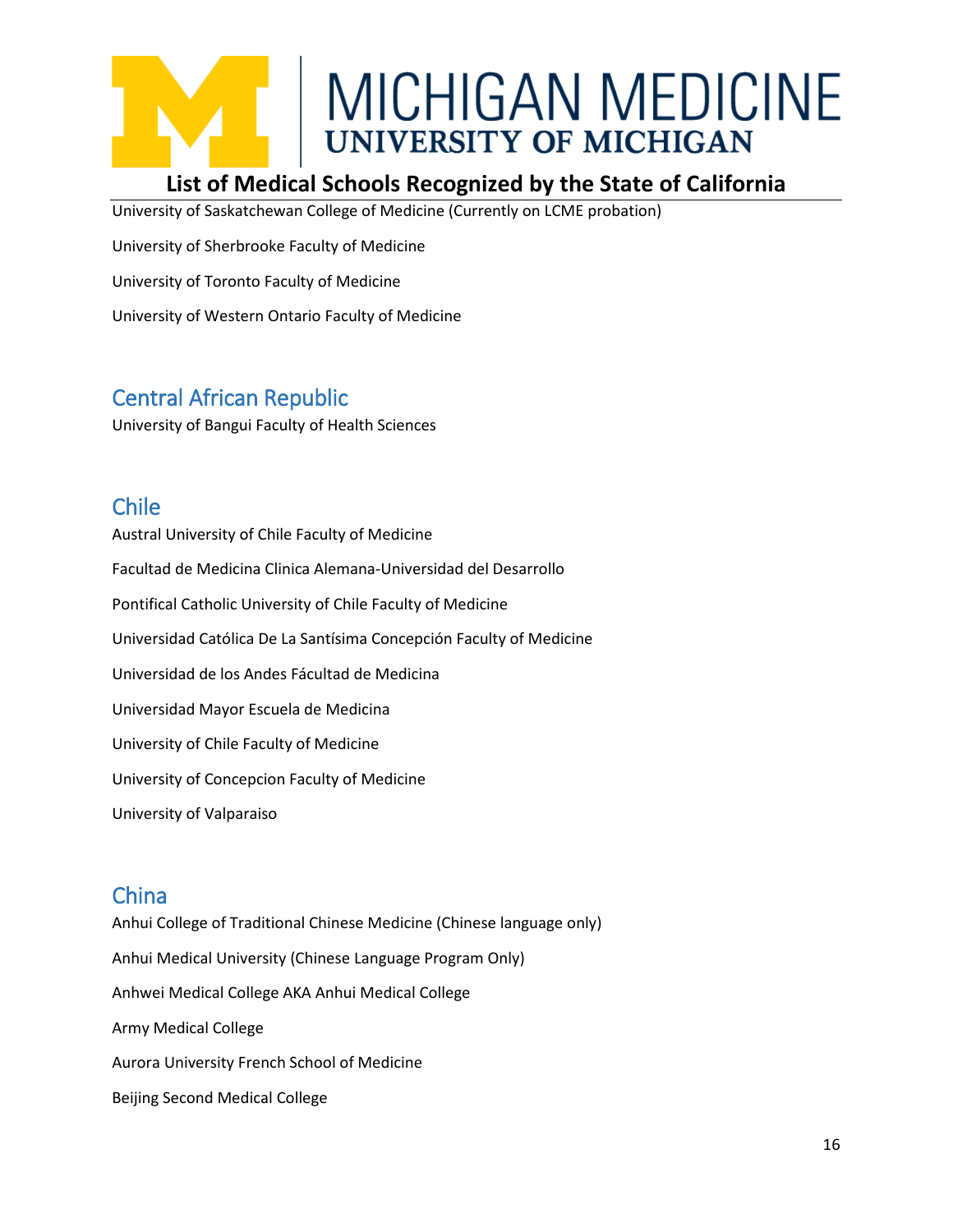

### **List of Medical Schools Recognized by the State of California**

Beijing University of Traditional Chinese Medicine Bengbu Medical College Bethune Medical University Binzhou Medical College Canton University Medical College Capital Institute of Medicine Capital Medical College Capital Medical University (Chinese language only) Central Institute of Technology Central South University Xiangya School of Medicine (Chinese language only) Chang Su Medical College Changchiakou School of Medicine Changwei Medical College AKA Weifang Medical College Cheelo University College of Medicine Chekiang Medical University AKA Zhejiang Medical University Cheng Chand Medical College Chengdu University of Traditional Chinese Medicine China Medical University (Chinese language only) Chinese Medical College, Canton Chongqing Medical University (Chinese language only) Dali Medical College (Chinese language only) Dalian Medical University (Chinese language only) East China Union Medical College Fujian Medical College Fujian Medical University Faculty of Medicine Fukien Medical University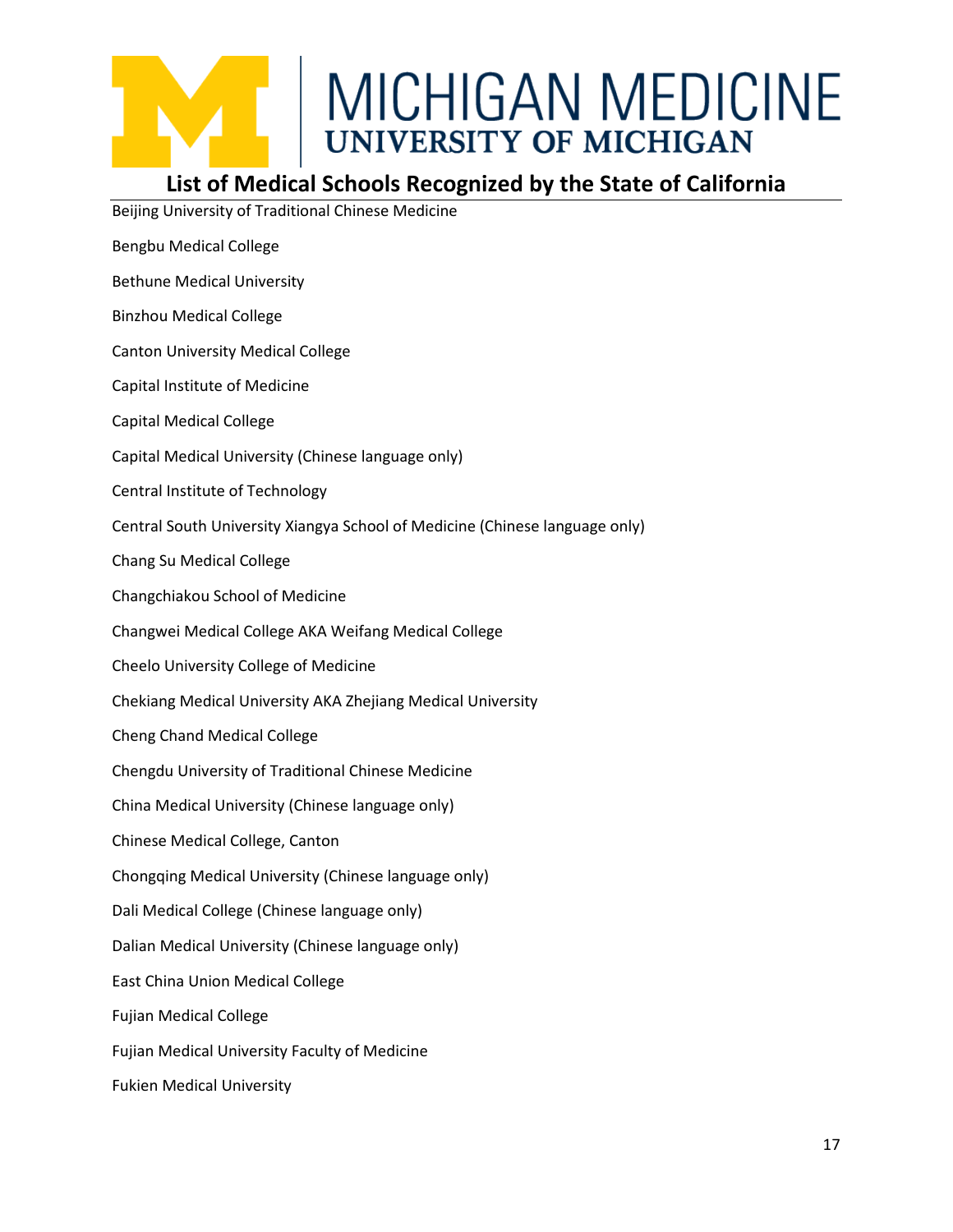

### **List of Medical Schools Recognized by the State of California**

Gannan School of Medicine Guangdong Health Cadre School Guangdong Medical and Pharmaceutical College Guangdong Medical College Guangdong Pharmaceutical University Guangxi Medical College (Chinese language only) Guangzhou Medical College (Chinese language only) Guangzhou Medical University Guilin Medical College Guiyang Medical College Hackett Medical College for Women, Canton Hainan Medical College Hangchow Medical Training College Harbin Medical University (Chinese language only) Hebei Medical College Hebei Medical University Faculty of Medicine (Chinese language only) Hebei United University (Chinese language only) Heilongjiang College of Traditional Chinese Medicine Henan Medical University Hengyang Medical College Huabei Medical College for the Coal Industry Huazhong University of Science and Technology, Tongji Medical College (Chinese language only) Hubei Medical College AKA Hupeh Medical College Hubei Medical University Hunan Medical University Inner Mongolia College of Traditional Mongolian Medicine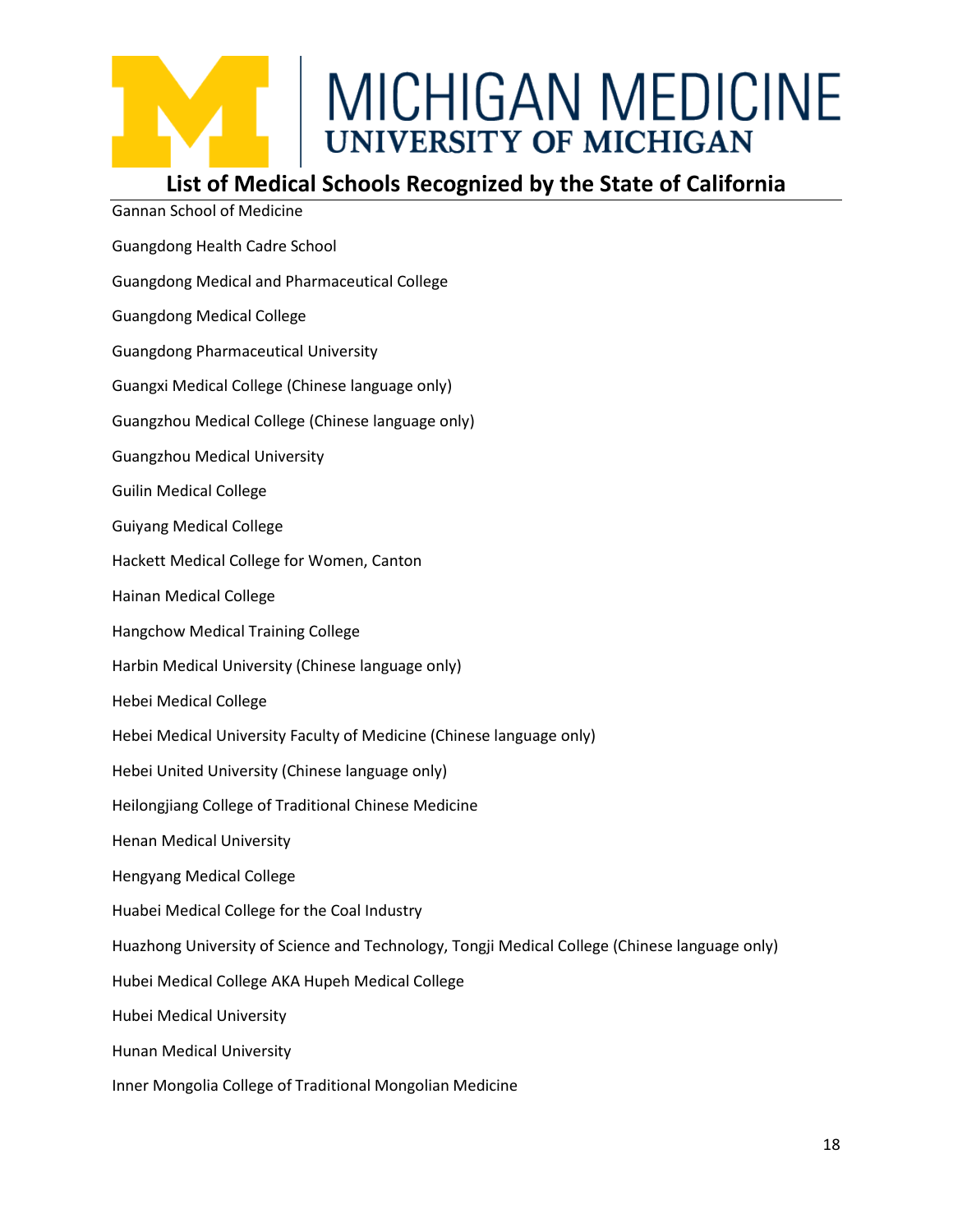### **List of Medical Schools Recognized by the State of California**

Inner Mongolia Medical College

Inner Mongolia Medical College of Nationalities Jiamusi Medical College AKA Chiamuszu Medical College (Chinese language only) Jiangsu New Medical College (Chinese language only) Jiangxi Medical College Jilin Medical College (Chinese language only) Jining Medical College Jinzhou Medical College Kiangsu Medical College Kunming Medical College (Chinese language only) Kweiyang Medical College Kwong Wah Medical College Lanchow Medical College AKA Lanzhou Medical College (Chinese language only) Liaoning Medical University (Chinese Language only) Lingnan University Luzhou Medical College Medical Center of Fudan University (Chinese language only) Medical College of Jinan University Medical College of Qingdao University Medical College of Wuhan Metallurgy University of Science and Technology Medical College of Wuhan University of Science and Technology Medical College of Xiamen University Nanhua University Nanjing College of Traditional Chinese Medicine Nanjing Medical College Nanjing Medical University (Chinese language only)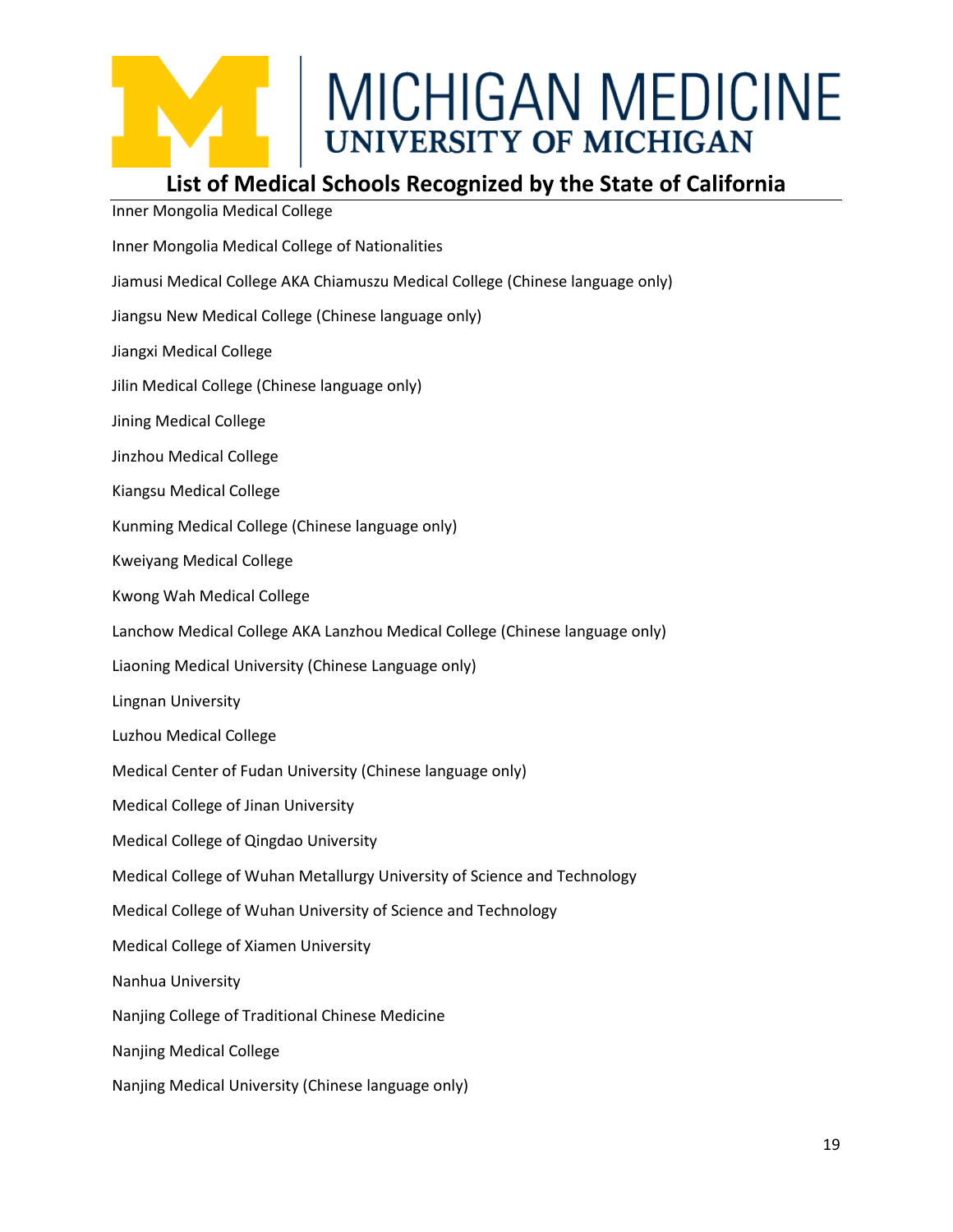### **List of Medical Schools Recognized by the State of California**

Nanjing Railway Medical College AKA Nanking Railway Medical College Nanjing University of Chinese Medicine Nanjing University of Traditional Chinese Medicine Nanjing University School of Medicine Nankai University School of Medicine (Chinese language only) Nantong Medical College (Chinese language only) National Chung Cheng Medical College National Hsiang Ya Medical College National Northwest Medical College National Tung Chi University College of Medicine Norman Bethune College of Medicine of Jilin University Norman Bethune Health Science Center of Jilin University Norman Bethune University of Medical Sciences North China Coal Medical University (Chinese language only) North China Union Medical College for Women, Peiping North Sichuan Medical College Peking Medical University AKA Beijing Medical University Peking Union Medical College Peking University Health Science Center Qingdao Medical College (Chinese language only) Saint John's University School of Life Sciences, Fudan University (Chinese language only) School of Medicine Tsinghua University Shandong Medical University Shandong University Cheeloo College of Medicine Shandong University Cheeloo Health Science Center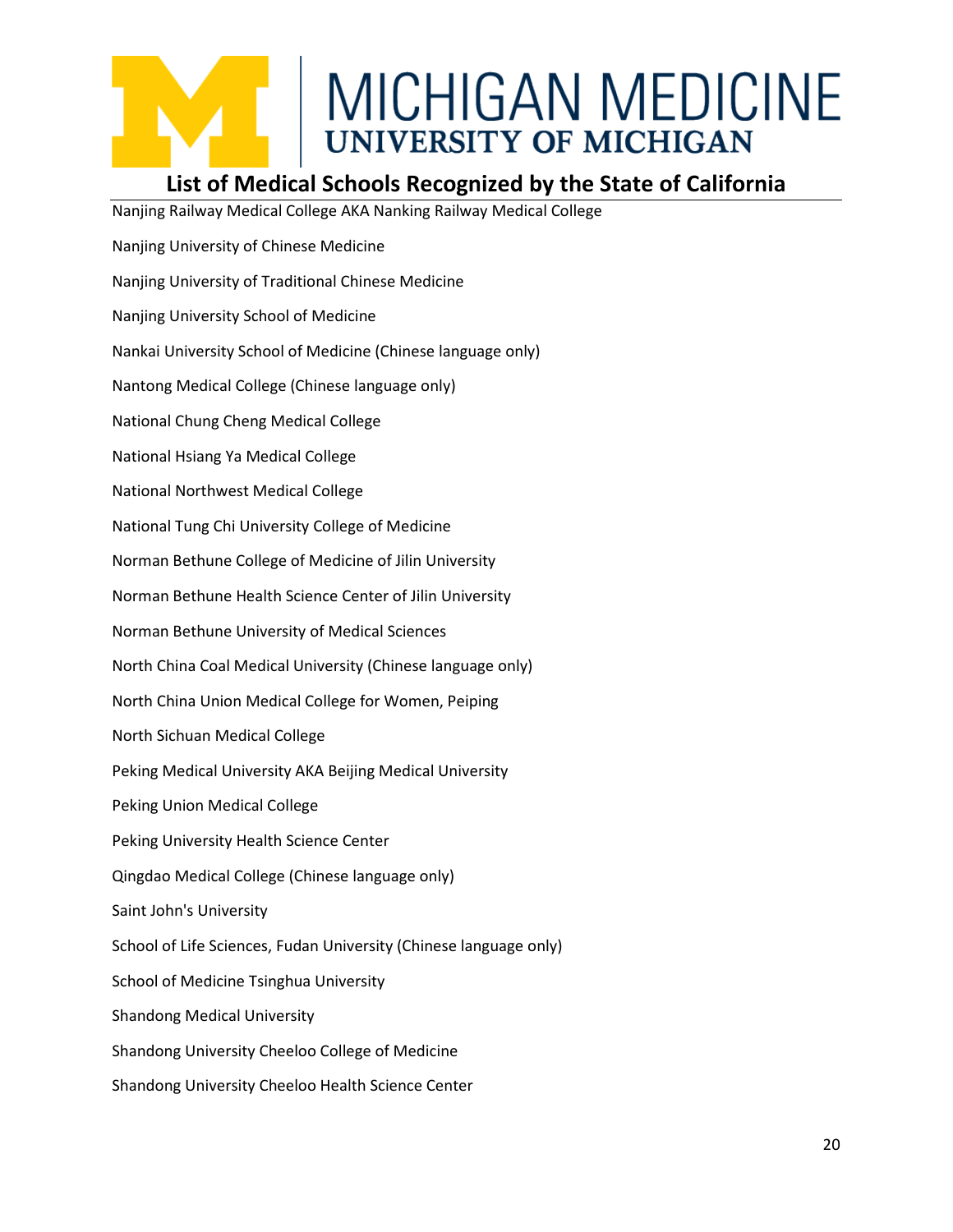

### **List of Medical Schools Recognized by the State of California**

Shandong University School of Medicine (Chinese language only)

- Shanghai College of Traditional Chinese Medicine
- Shanghai First Medical College
- Shanghai First Medical University
- Shanghai Jiao Tong University School of Medicine
- Shanghai Medical College, Fudan University
- Shanghai Medical University
- Shanghai Railway Medical College
- Shanghai Railway Medical University
- Shanghai Second Medical College
- Shanghai Second Medical University
- Shanghai Tiedao Medical College
- Shanghai Tiedao University
- Shansi Medical College AKA Shanxi Medical College
- Shantou University Medical College
- Shantung Medical College
- Shanxi Medical University (Chinese language only)
- Shen Si Medical School
- Shenyang Medical College
- Shihezi Medical College (Chinese language only)
- Sichuan University, West China Center of Medical Sciences (Chinese language only)
- Sichuan University, West China School of Medicine (Chinese language only)
- Soochow Medical College (Chinese language only)
- South China Medical College
- Southeast University Medical College (Chinese language only)
- Southern Medical University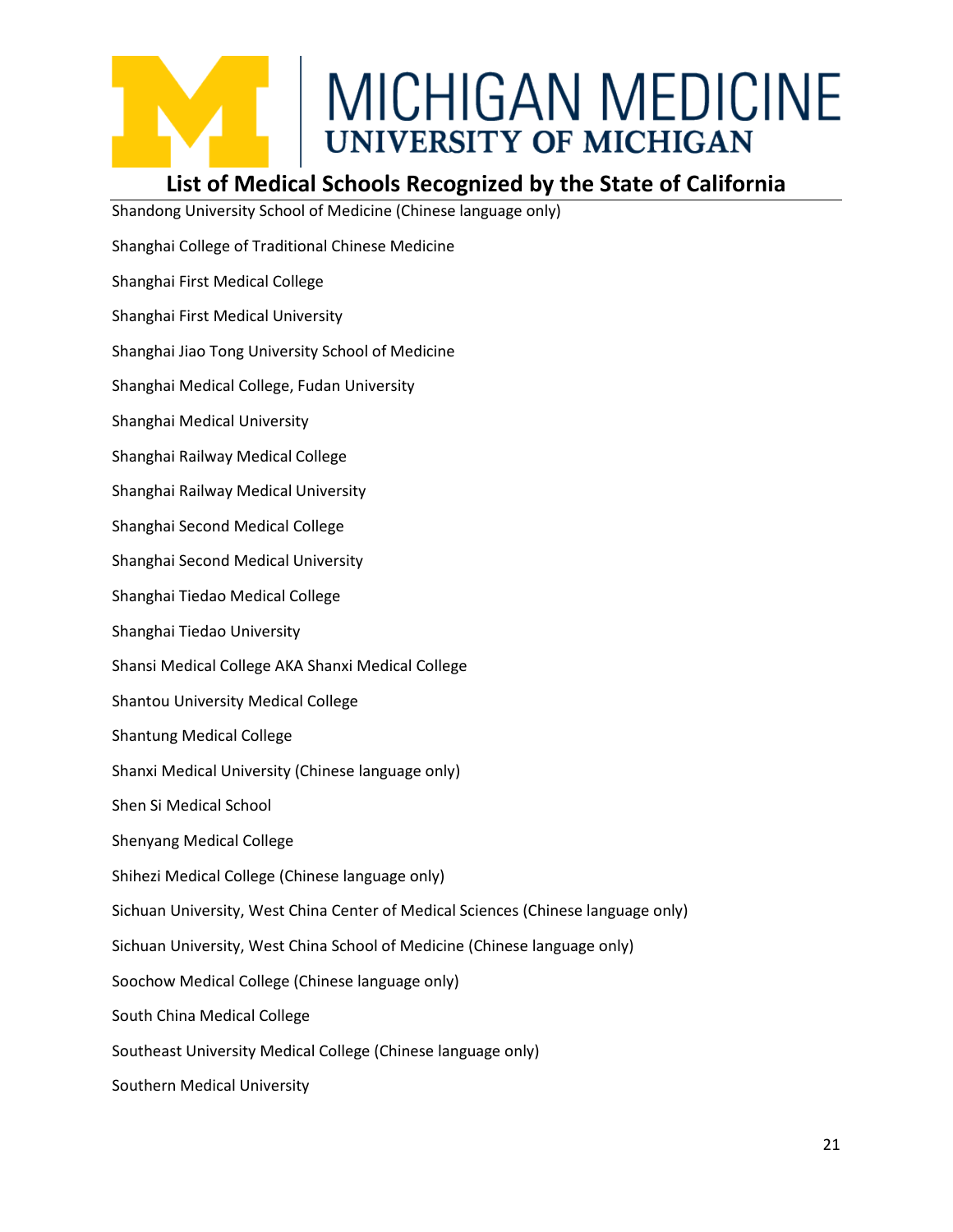

### **List of Medical Schools Recognized by the State of California**

Sun Yat-Sen University of Medical Sciences (Chinese language only)

- Suzhou Medical College
- Szechwan Medical College
- Taishan Medical College (Chinese language only)
- The First Military Medical University
- The Fourth Military Medical University
- The Second Military Medical University
- The Third Military Medical University
- Tianjin Medical College
- Tianjin Medical University (Chinese language only)
- Tianjin Second Medical College
- Tongji Medical University
- Tongji University School of Medicine (Chinese language only)
- Tung Nan Medical College
- Tung Teh Medical School
- University of Langnan Medical College, Canton
- University of South China
- Wannan Medical College
- Wenzhou Medical College (Chinese language only)
- West China University of Medical Sciences
- Women's Christian Medical College
- Wuhan Medical College
- Wuhan Medical School of Metallurgy
- Wuhan University Health Science Center (Chinese language only)
- Wuhan University School of Medicine (Chinese language only)
- Xi'an Jiaotong University Health Science Center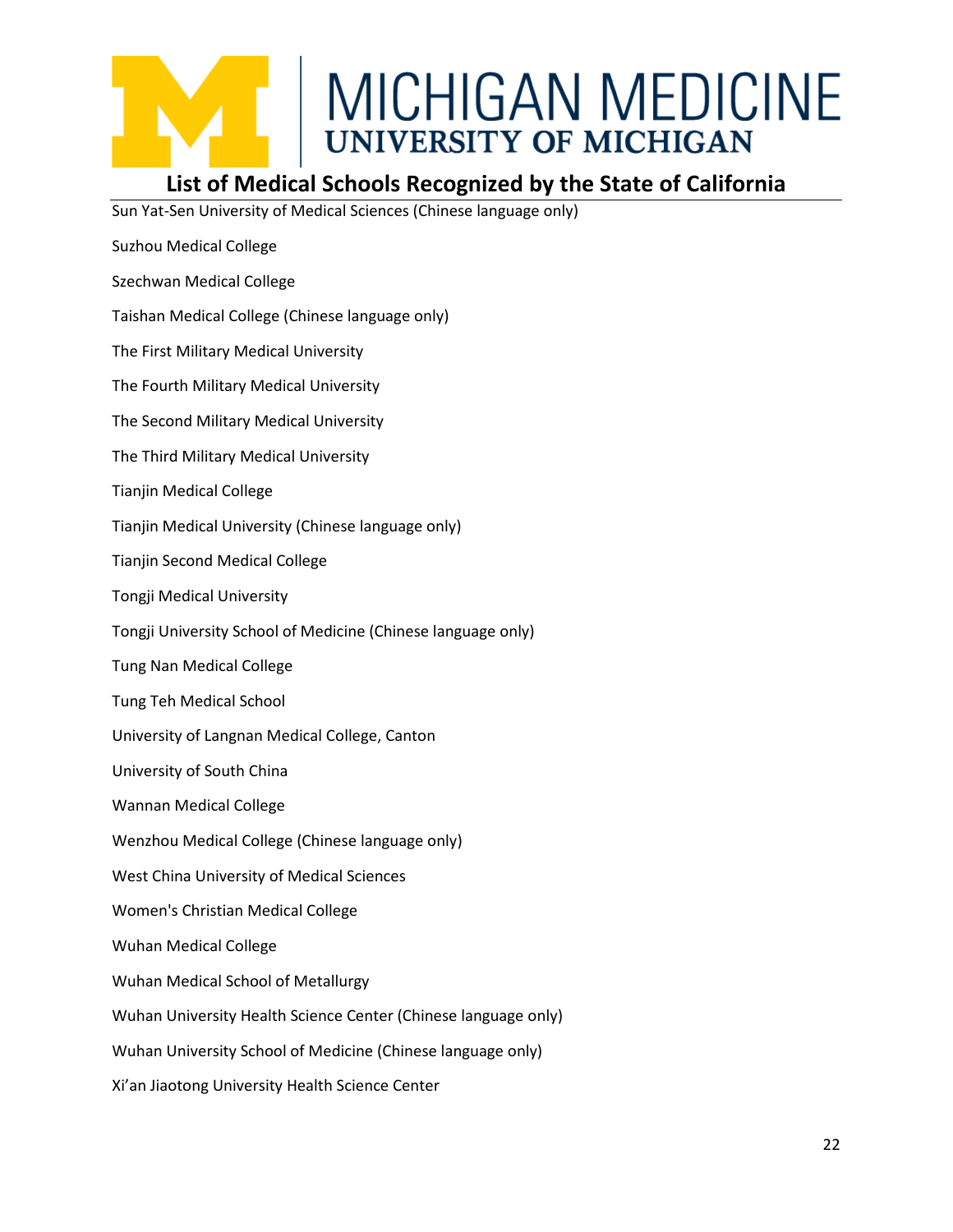

### **List of Medical Schools Recognized by the State of California**

Xi'an Jiaotong University School of Medicine

- Xian Medical University
- Xi'an Medical University
- Xinjiang Medical College (Chinese language only)
- XinXiang Medical College
- XinXiang Medical University
- Xuzhou Medical College (Chinese language only)
- Yanbian Medical College
- Yubei Medical School
- Yunyang Medical College
- Zhanjiang Medical College
- Zhejiang College of Traditional Chinese Medicine
- Zhejiang University School of Medicine (Chinese language only)
- Zhengzhou University College of Medicine (Chinese language only)
- Zhenjiang Medical College
- Zhongshan Medical University
- Zunyi Medical College

### <span id="page-22-0"></span>Colombia

"Juan N Corpas" School of Medicine Autonomous University of Bucaramanga Bosque University Colombian Medical School Colombian School of Medicine Faculty of Medicine University for Applied and Environmental Sciences (U.D.C.A.) Faculty of Medicine University for Applied and Environmental Sciences Corporation Free University of Cali Faculty of Medicine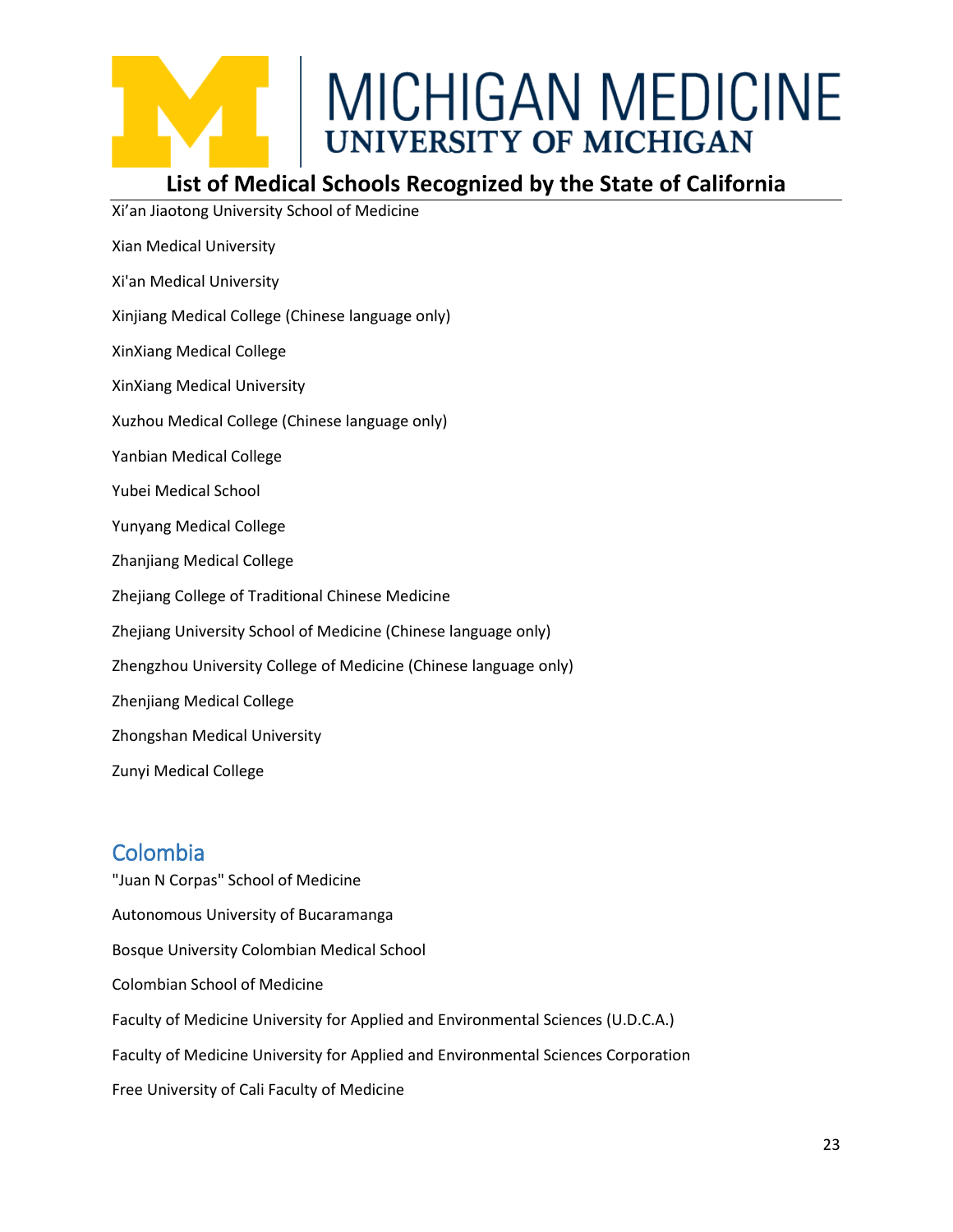### **List of Medical Schools Recognized by the State of California**

Free University of Colombia Faculty of Medicine Fundacion Universitaria San Martin Facultad de Medicina Greater College of Our Lady of the Rosary Health Sciences University Foundation Industrial University of Santander Faculty of Science Institute of Health Sciences "CES" Faculty of Medicine Metropolitan University Corporation Faculty of Medicine National University of Colombia Faculty of Medicine New Granada Military University School of Medicine Pontifical Bolivian University Faculty of Medicine Pontifical Javerian University Faculty of Medicine South Columbian University Faculty of Medicine and Health Sciences Technical University of Pereira Faculty of Medicine Universidad CES Faculty of Medicine Universidad de los Andes Fácultad de Medicina University of Antioquia Faculty of Medicine University of Caldas Faculty of Medicine University of Cartagena Division of Health Sciences University of Cauca Division of Health Sciences University of Quindio School of Medicine University of Sabana Faculty of Medicine University of the North Faculty of Medicine University of the Valley Division of Health Sciences

### <span id="page-23-0"></span>Costa Rica

Autonomous School of Medical Sciences of Central America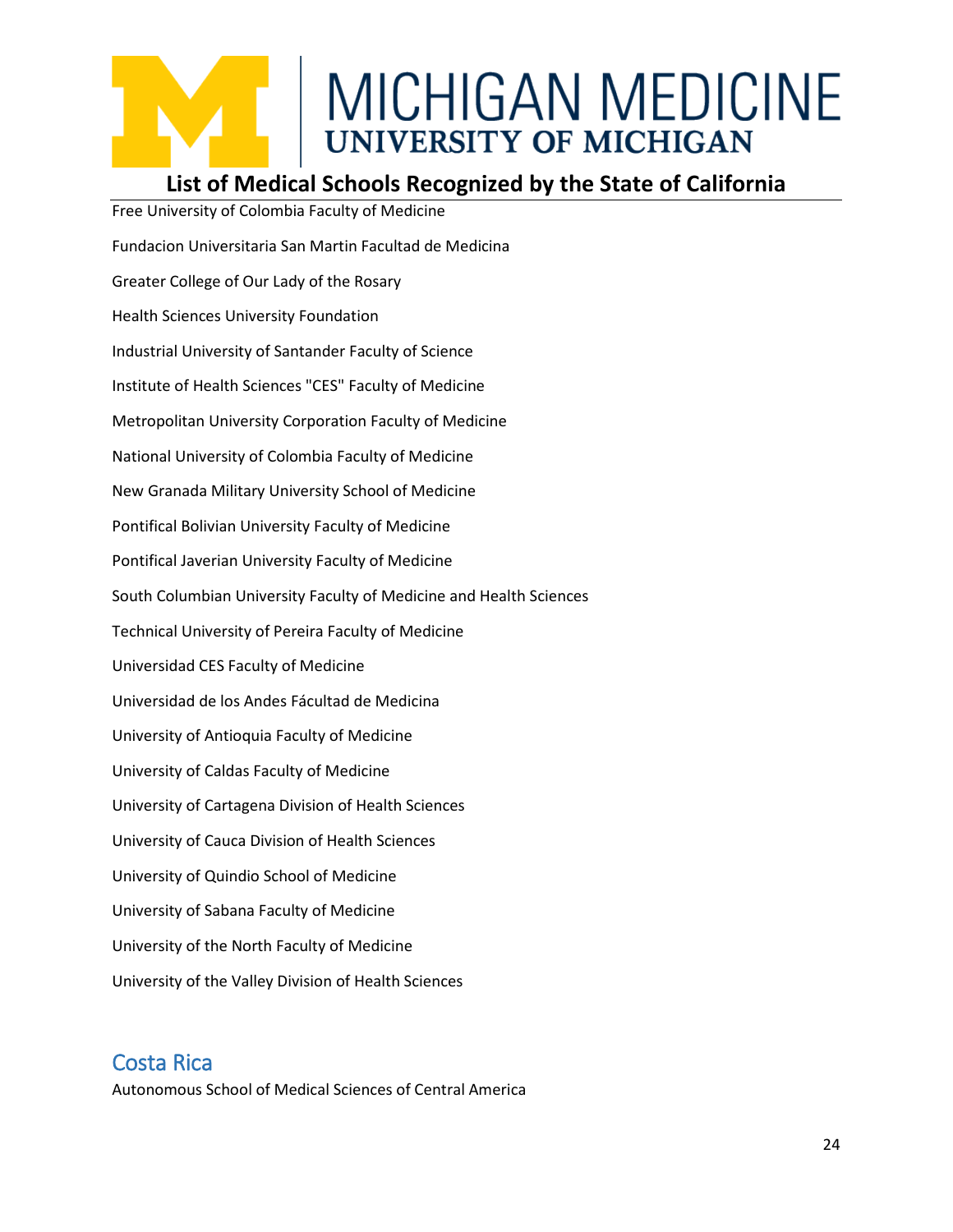

### **List of Medical Schools Recognized by the State of California**

Universidad de Iberoamerica

University of Costa Rica Faculty of Medicine

### <span id="page-24-0"></span>**Croatia**

University of "Vladimir Bakaric" of Rijeka Faculty of Medicine

University of Zagreb School of Medicine

### <span id="page-24-1"></span>**Cuba**

Higher Institute of Medical Sciences of Camaguey Carlos J Finlay Higher Institute of Medical Sciences of Havana Higher Institute of Medical Sciences of Santiago Higher Institute of Medical Sciences of Villa Clara Latin American School of Medicine

### <span id="page-24-2"></span>Czech Republic

Charles University 2nd Faculty of Medicine (English Language Program) Charles University Faculty of Medicine 2 Charles University Faculty of Medicine 3 Charles University Faculty of Medicine in Hradec Kralove Charles University Faculty of Medicine in Plzen Charles University in Prague Faculty of Medicine 1 (6-year Czech & English programs) Masaryk University Faculty of Medicne in Brno Palacky University Faculty of Medicine

### <span id="page-24-3"></span>Denmark

University of Arhus Faculty of Medicine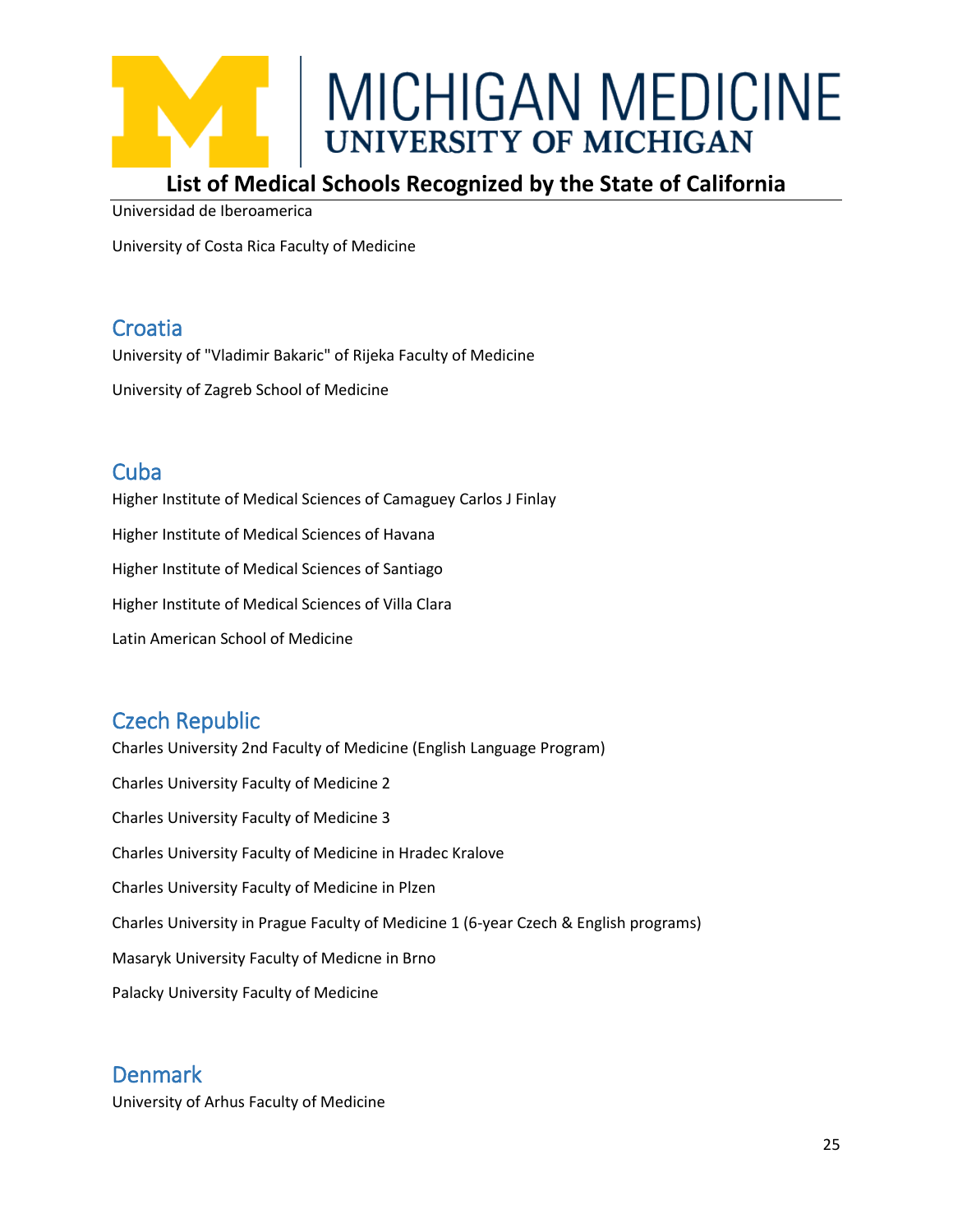### **List of Medical Schools Recognized by the State of California**

University of Copenhagen Faculty of Medicine

University of Odense Faculty of Medicine

University of Southern Denmark Faculty of Health Sciences

### <span id="page-25-0"></span>Dominica

Ross University School of Medicine

### <span id="page-25-1"></span>Dominican Republic

Autonomous University of Santo Domingo Faculty of Medicine Central University of the East School of Medicine (UCE) Mother and Master Catholic University National University of Pedro Henriquez Urena Nordestana University Faculty of Medical Sciences Pontificia Universidad Católica Madre y Maestra Ross University School of Medicine (Graduates on or prior to January 6, 2019) Technical Institute of Santo Domingo School of Medicine (INTEC) Universidad Catolica Nordestana Universidad Iberoamericana School of Medicine (UNIBE) (International Program 4 Year Curriculum with a Matriculation Date on or after 01/01/2009) Universidad Iberoamericana School of Medicine (UNIBE) (National Program)

### <span id="page-25-2"></span>Ecuador

Catholic University of Cuenca Faculty of Medicine Catholic University of Santiago of Guayaquil Central University of Ecuador School of Medicine Pontifical Catholic University of Ecuador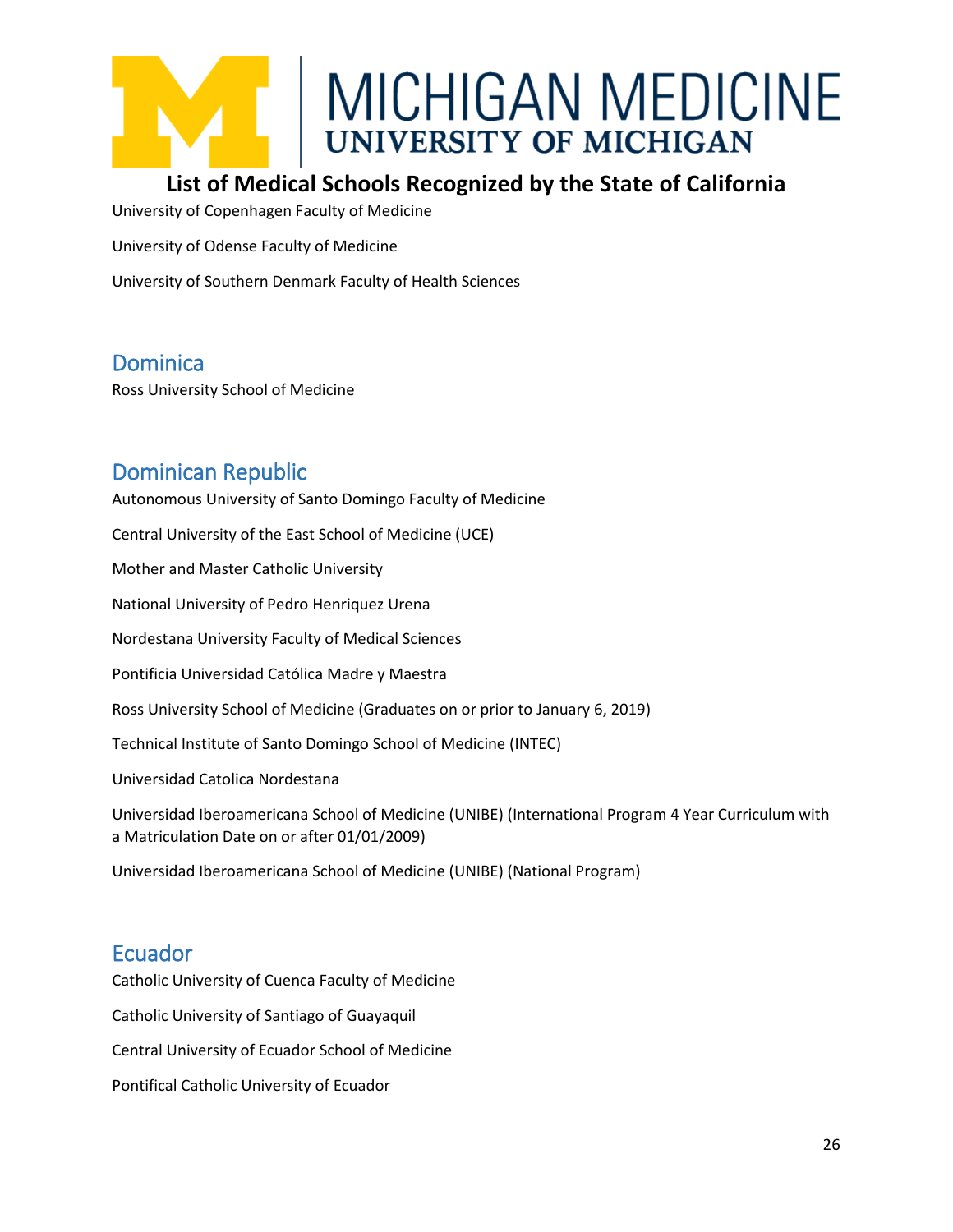### **List of Medical Schools Recognized by the State of California**

School of Medicine, International University of Ecuador (UIDE)

Universidad San Francisco de Quito

University of Azuay School of Medicine

University of Cuenca Faculty of Medical Sciences

University of Guayaquil Faculty of Medical Sciences

### <span id="page-26-0"></span>Egypt

Ain Shams University Faculty of Medicine Al-Azhar University Faculty of Medicine Al-Azhar University Faculty of Medicine, Assiut Assiut University Faculty of Medicine Assiut University Faculty of Medicine, Sohag Branch Benha University Faculty of Medicine Cairo University Faculty of Medicine, Kasr Alainy Medical School Fayoum University Faculty of Medicine Menoufia University Faculty of Medicine Minia University Faculty of Medicine Misr University for Science and Technology College of Medicine Sohag University Faculty of Medicine South Valley University Faculty of Medicine, Sohag Branch (Ganoub el Wady University) Suez Canal University Faculty of Medicine Tanta Faculty of Medicine University of Alexandria Faculty of Medicine University of Asyut Faculty of Medicine University of Cairo Faculty of Medicine University of Mansura Faculty of Medicine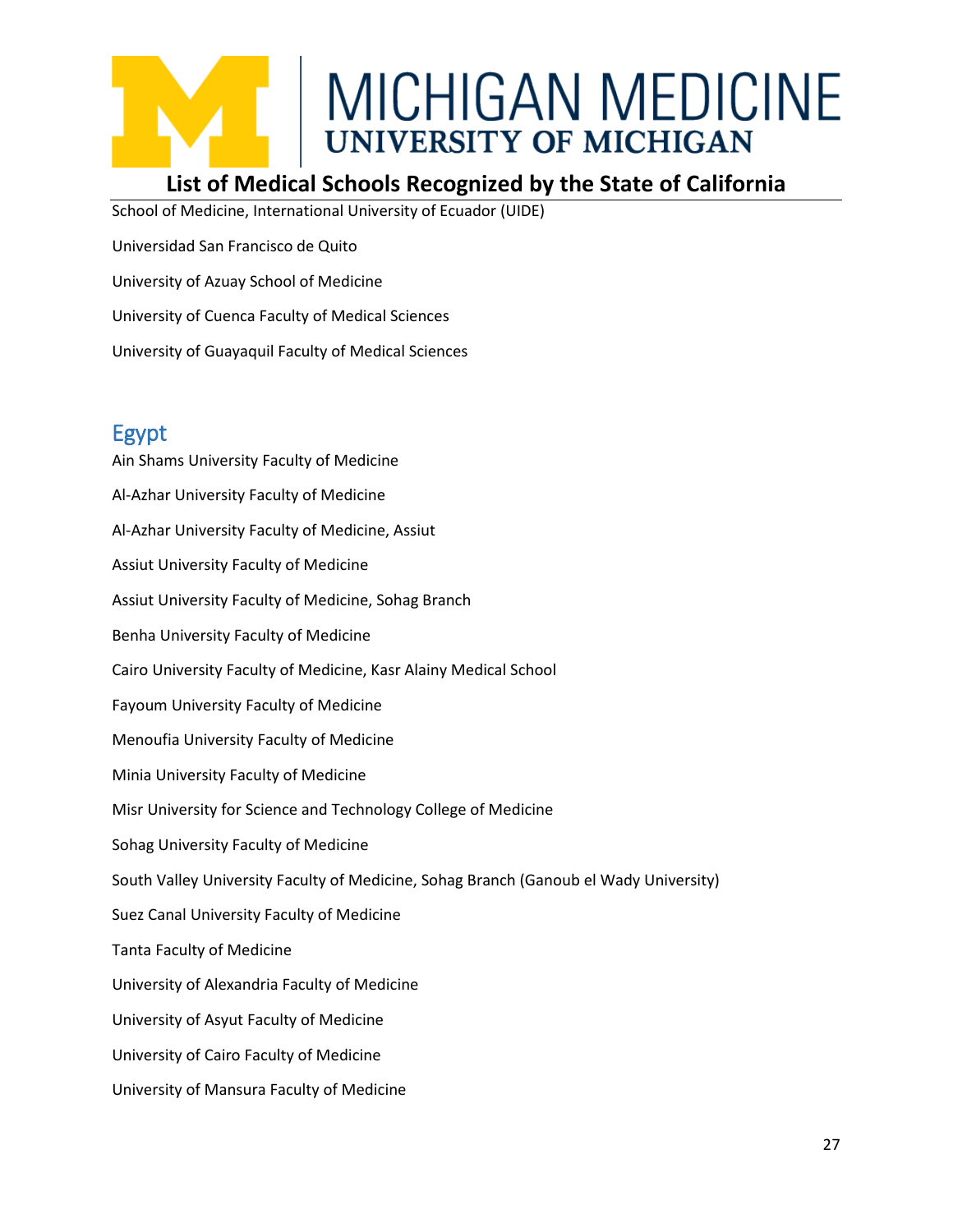

### **List of Medical Schools Recognized by the State of California**

University of Minya Faculty of Medicine

Zagazig Faculty of Medicine

Zagazig University, Benha Faculty of Medicine

### <span id="page-27-0"></span>El Savador

Alberto Masferrer University Faculty of Medicine Autonomous University of Santa Ana Faculty of Medicine Dr. Jose Matias Delgado University Faculty of Health Sciences Evangelical University Faculty of Medicine National University Rosales Hospital Faculty of Medicine Universidad Evangélica de El Salvador Facultad de Medicina University of El Salvador Faculty of Medicine University of New San Salvador School of Medicine

### <span id="page-27-1"></span>England

Faculty of Medicine, University of Birmingham King's College London School of Medicine at Guy's, King's College and St. Thomas' Hospital Oxford University Medical School Peninsula College of Medicine and Dentistry Peninsula Medical School, Plymouth University Plymouth University Peninsula Schools of Medicine and Dentistry St Bartholomew's and the Royal London School of Medicine St. George's University of London International MBBS Program, London, England The Hull York Medical School The University of Nottingham Medical School University College London Medical School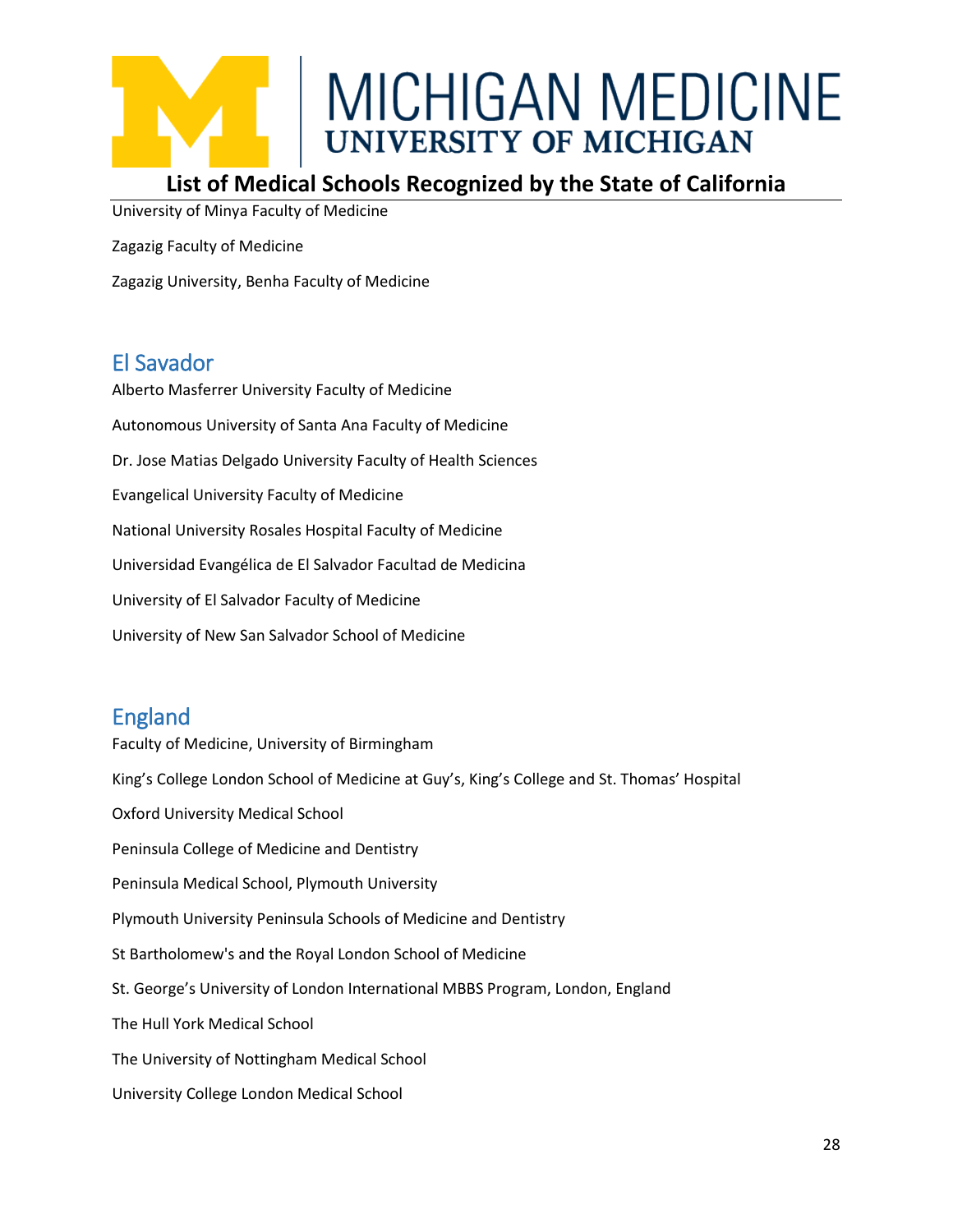### **List of Medical Schools Recognized by the State of California**

University of Birmingham College of Medical and Dental Sciences University of Birmingham Medical School University of Bristol Medical School University of Cambridge School of Clinical Medicine University of East Anglia School of Medicine, Health Policy and Practice University of Exeter Medical School University of Leeds School of Medicine University of Leicester School of Medicine University of Liverpool Faculty of Medicine University of London School of Medicine, University College University of London, Charing Cross and Westminster Medical School University of London, Imperial College School of Medicine University of London, King's College School of Medicine and Dentistry University of London, Royal Free Hospital School of Medicine University of London, St Bartholomew's Hospital Medical College University of London, St. George's Hospital Medical School University of London, St. Mary's Hospital Medical School University of London, The London Hospital Medical College University of London, United Medical and Dental Schools of Guy's and St. Thomas's Hospitals University of Manchester Faculty of Medicine University of Newcastle-Upon-Tyne Medical School University of Sheffield Medical School, Faculty of Medicine and Dentistry University of Southampton Faculty of Medicine Warwick Medical School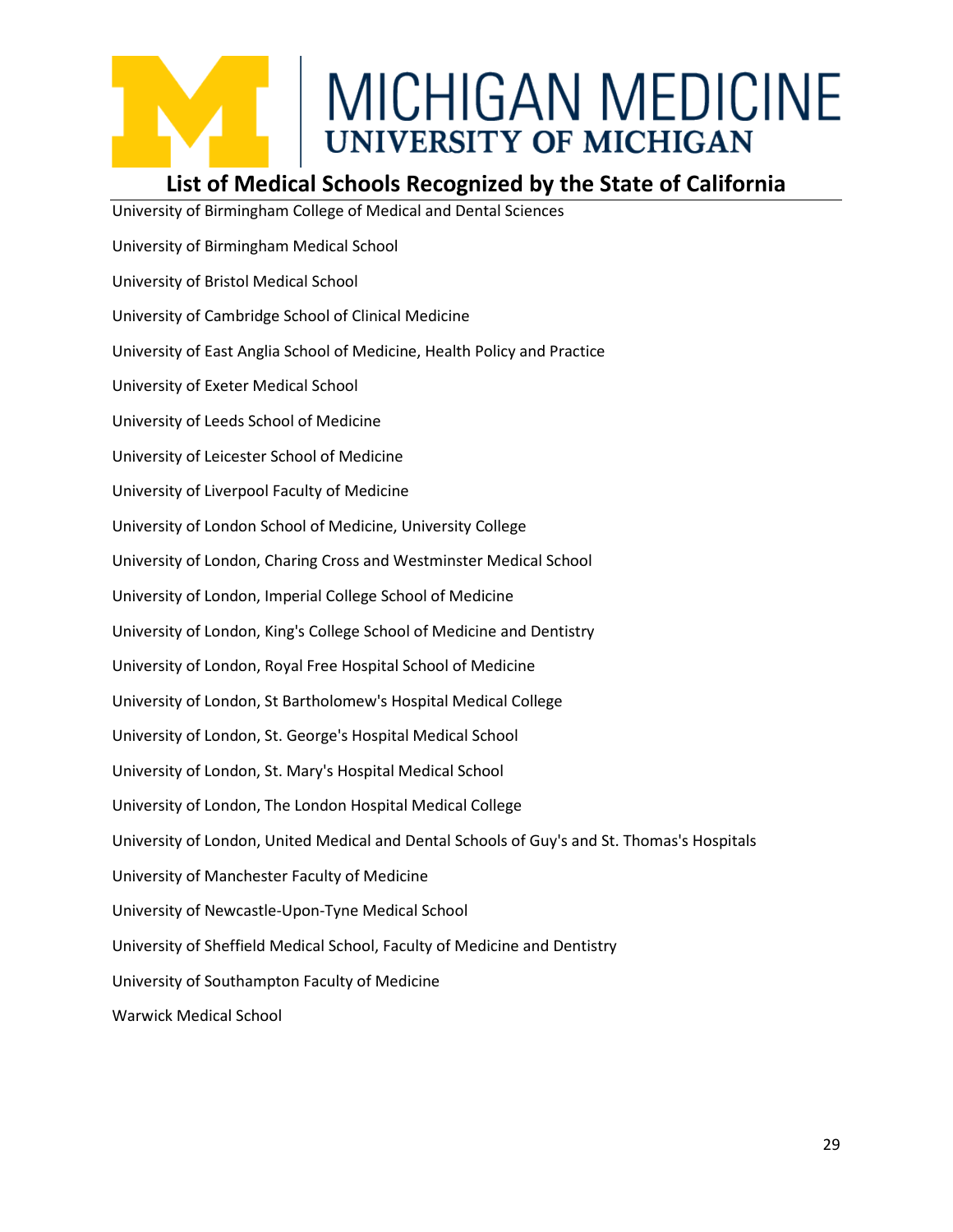

### **List of Medical Schools Recognized by the State of California**

#### <span id="page-29-0"></span>Estonia

University of Tartu Faculty of Medicine

### <span id="page-29-1"></span>Ethiopia

Addis Ababa University Faculty of Medicine Addis Ababa University Gondar College of Medical Sciences Debub University Faculty of Medical Sciences Hawassa University College of Medicine and Health Sciences Jimma Health Science Institute Jimma University Faculty of Medical Sciences University of Gondar College of Medicine and Health Sciences

#### <span id="page-29-2"></span>Fiji Fiji Medical School

### <span id="page-29-3"></span>Finland

University of Helsinki Medical Faculty University of Kuopio Medical Faculty University of Oulu Medical Faculty University of Tampere Medical Faculty University of Turku Medical Faculty

### <span id="page-29-4"></span>France

Faculty of Medicine and Maieutic Lyon Sud - Charles Mérieux Faculty of Medicine of Nancy, University of Lorraine Free School of Medicine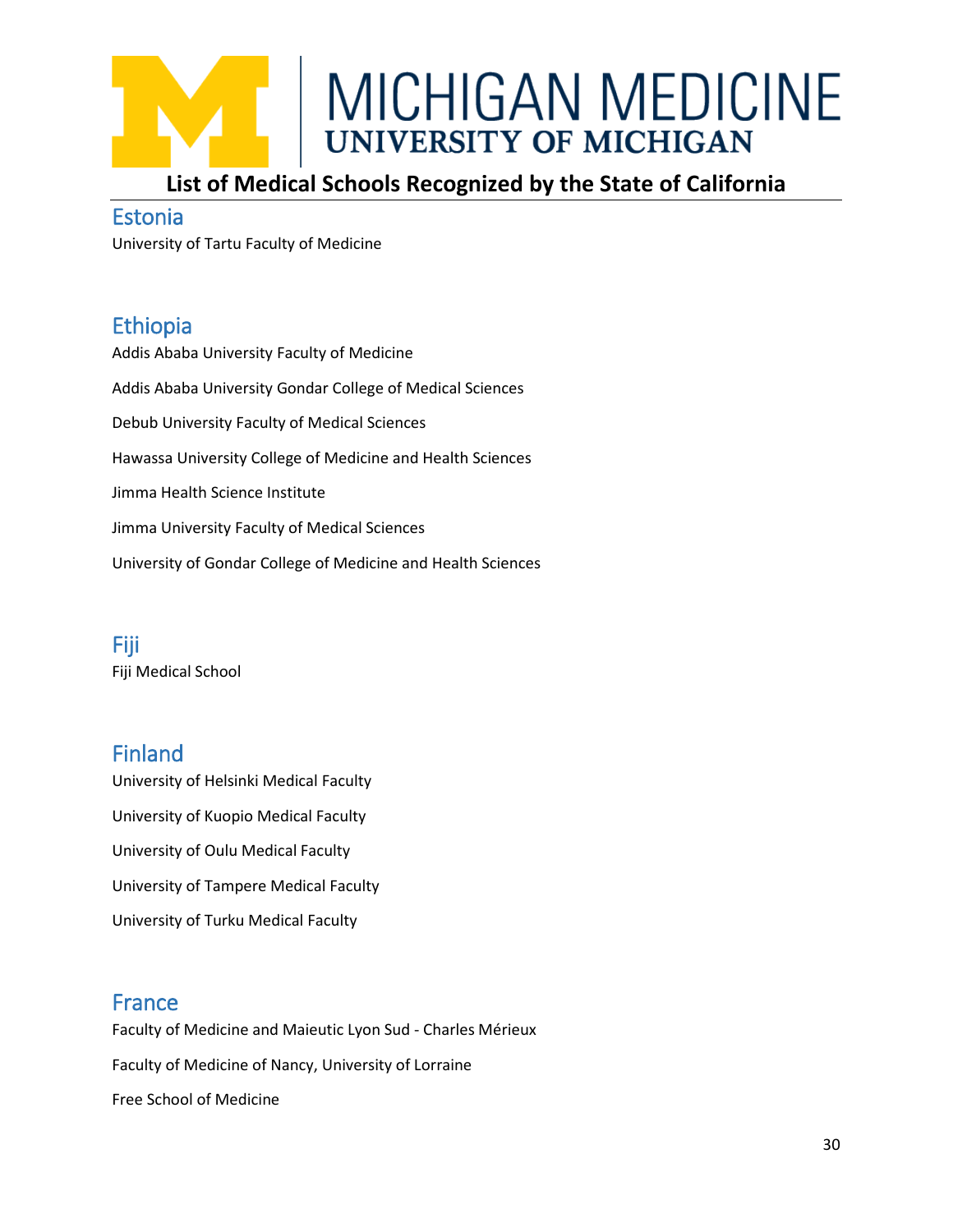### **List of Medical Schools Recognized by the State of California**

Medicine Lyon Sud Training and Research Unit (UFR)

Medicine Teaching and Research Unit (UER)

Scientific and Medical University of Grenoble U.F.R. of Medicine

Université Catholique de Lille, Faculté Libre de Médecine

Université de Paul Sabatier (Université de Toulouse III), UFR des Sciences Médicales de Purpan

Université de Versailles Saint-Quentin-en-Yvelines, UFR des Sciences de la Santé Simone VEIL

Université de Versailles Saint-Quentin-en-Yvelines, UFR Médicale Paris Ile-de-France Quest

University of Aix-Marseille II U.F.R. of Medicine

University of Angers U.F.R. of Medical Sciences and Pharmaceutics

University of Besancon U.F.R. of Medicine

University of Bordeaux U.F.R. of Medicine, University of Bordeaux II

University of Brest U.F.R. of Medicine

University of Caen U.F.R. of Medicine

University of Claude Bernard U.F.R. of Medicine Grange Blanche AKA University of Lyon

University of Clermont-Ferrand U.F.R. of Medicine

University of Dijon U.F.R. of Medicine

University of Francois-Rabelais U.F.R. of Medicine of Tours

University of Lille II U.F.R. of Medicine

University of Limoges U.F.R. of Medicine and Pharmacy

University of Louis Pasteur U.F.R. of Medical Sciences AKA University of Strasbourg

University of Montpellier U.F.R. of Medicine

University of Nancy I U.F.R. A and B of Medicine

University of Nantes U.F.R. of Medicine and Medical Technology

University of Nice U.F.R. of Medicine

University of Paris South U.F.R. of Medicine Kremlin-Bicetre

University of Paris U.F.R. of Medicine and Human Biology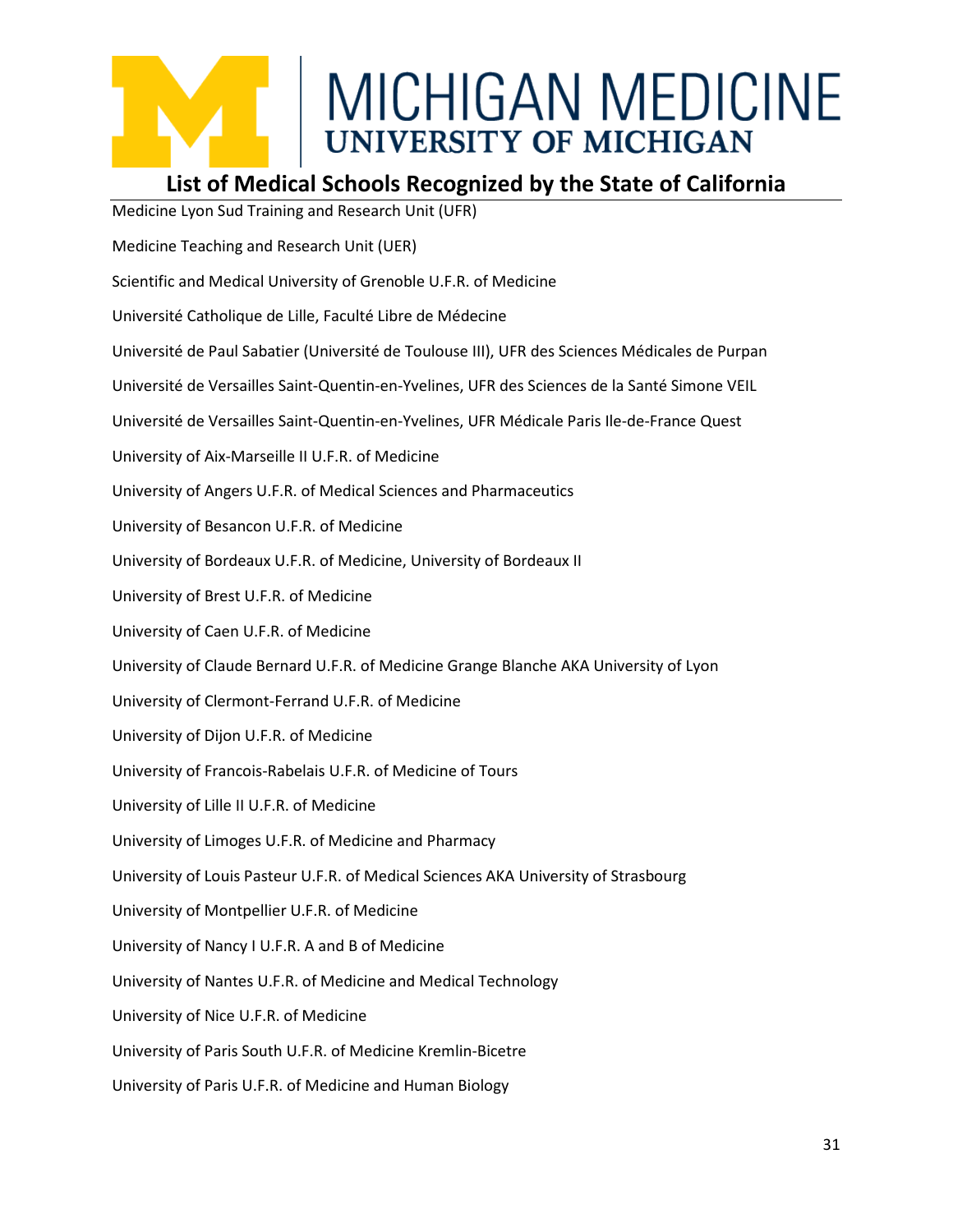### **List of Medical Schools Recognized by the State of California**

University of Paris U.F.R. of Medicine Necker-Enfants Malades University of Paris U.F.R. of Medicine Saint-Antoine University of Paris Val-de-Marne U.F.R. of Creteil University of Paris VII U.F.R. of Medicine Lariboisiere-Saint-Louis University of Paris VII U.F.R. of Medicine Xavier Bichat University of Picardy U.F.R. of Medicine AKA University of Amiens University of Pierre and Marie Curie (Paris VI) U.F.R. Broussais-Hotel-Dieu University of Pierre and Marie Curie (Paris VI) U.F.R. of Medicine Pitie-Salpetriere University of Poitiers U.F.R. Mixte of Medicine and Pharmacy University of Reims U.F.R of Medicine University of Rennes U.F.R. "Clinic and Medical Therapeutics" University of Rouen U.F.R. of Medicine and Pharmacy University of Saint-Etienne U.F.R. of Medicine University Paul Sabatier U.F.R. of Medicine Toulouse-Rangeuil University Rene Descartes (Paris V) U.F.R. of Medicine Cochin-Port Royal University Rene Descartes U.F.R. of Medicine Paris-Ouest

<span id="page-31-0"></span>Georgia

Tbilisi State Medical University

### <span id="page-31-1"></span>Germany

Albert-Ludwigs-University of Freiburg Faculty of Medicine Charity Medical University of Berlin Christian-Albrechts-University of Kiel Faculty of Medicine Eberhard-Karls-University of Tubingen Faculty of Medicine Ernst-Moritz-Arndt-University Faculty of Medicine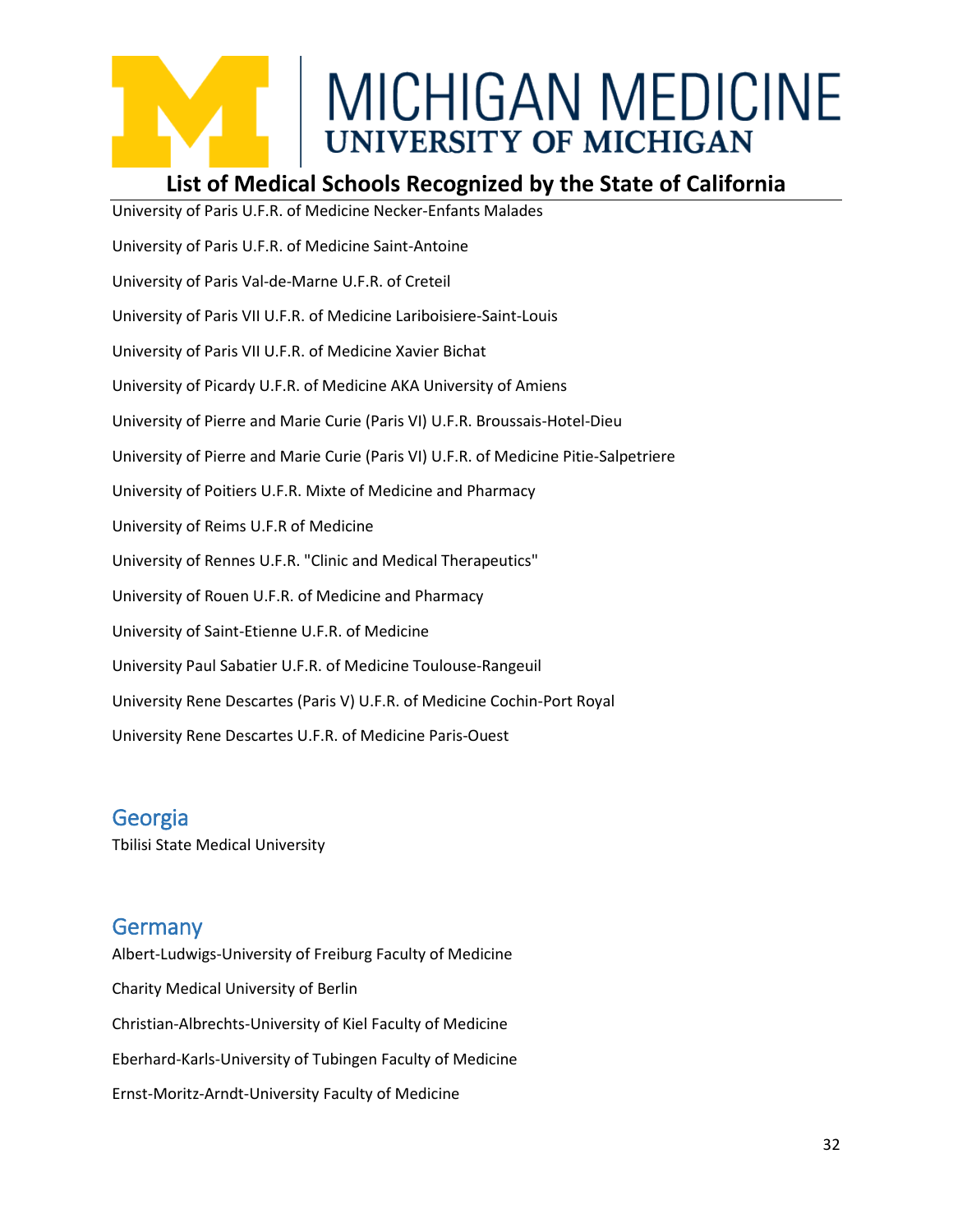### **List of Medical Schools Recognized by the State of California**

Free University of Berlin Faculty of Medicine Friedrich-Alexander University of Erlangen-Nurnberg Friedrich-Schiller-University of Jena Faculty of Medicine Georg-August-University of Gottingen Faculty of Medicine Hannover Medical School / Medizinische Hochschule Hannover Heinrich-Heine University Dusseldorf AKA University of Dusseldorf Humboldt University of Berlin Johannes-Gutenberg-University of Mainz Faculty of Medicine Johann-Wolfgang-Goethe-University of Frankfurt Justus-Liebig-University of Giessen Faculty of Medicine Karl-Marx-University of Leipzig Faculty of Medicine Ludwig-Maximilians-University of Munich Faculty of Medicine Martin-Luther-University Faculty of Medicine Medical Academy of Essen Medical Academy of Hannover Medical Academy of Magdeburg Otto-von-Guericke University of Magdeburg Medical Faculty Philipps-University of Marburg Faculty of Medicine Rheinische Friedrich-Wilhelms University of Bonn Rheinisch-Westfalische Technical Academy at Aachen Ruhr-University of Bochum Faculty of Medicine Ruprecht-Karls-University of Heidelberg Faculty of Medicine Technical University Dresden-"Carl-Gustav Carus" Medical Faculty Technical University of Munich Faculty of Medicine Universidätsmedizin Rostock Teilkörperschaft der Universität Rostock (2013-present) Universität Duisburg-Essen Medizinische Fakultät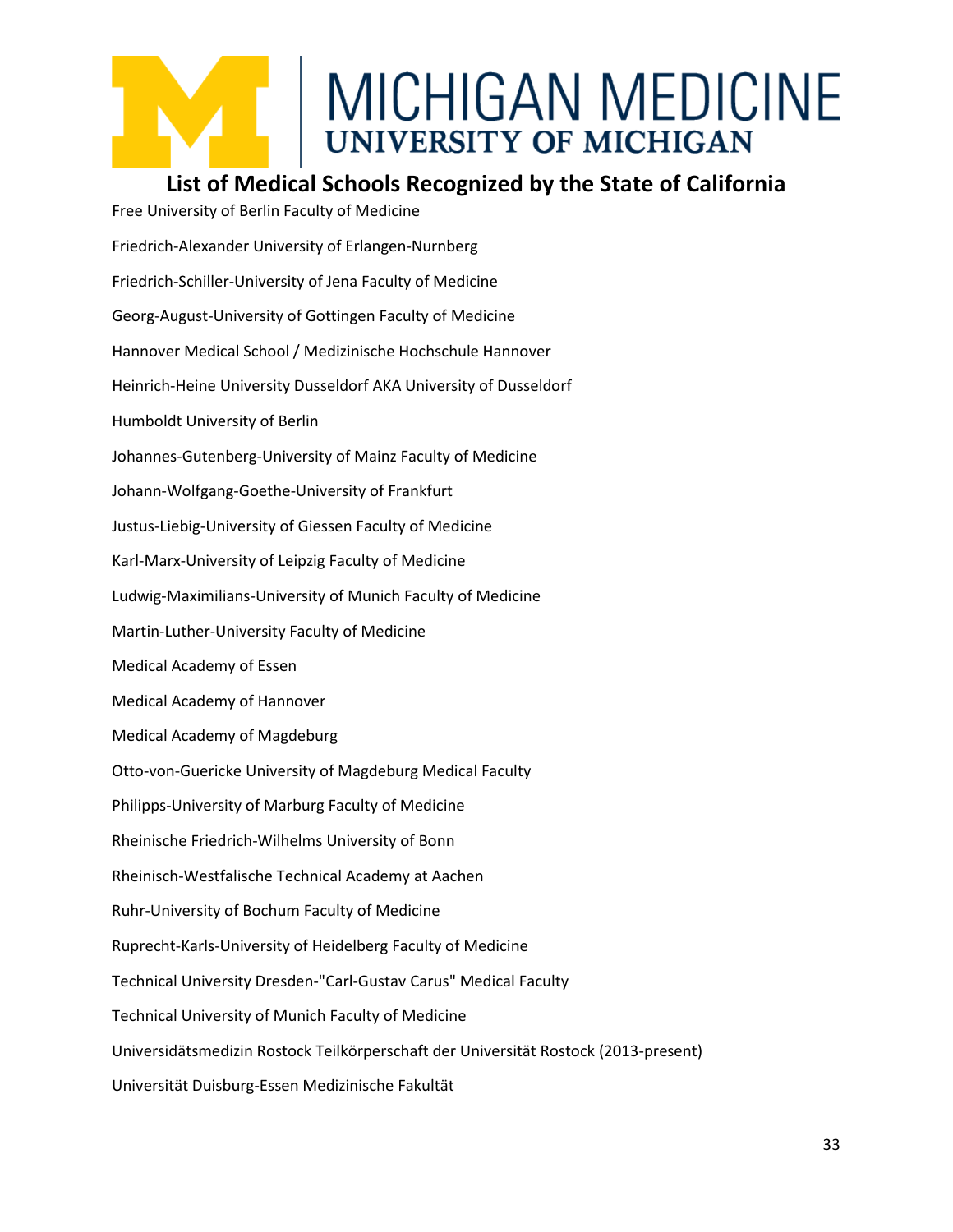### **List of Medical Schools Recognized by the State of California**

Universität Rostock Medizinische Fakultät (1990-2013) University of Cologne Faculty of Medicine University of Hamburg Faculty of Medicine University of Heidelberg, Mannheim Faculty of Medicine University of Leipzig Faculty of Medicine University of Luebeck Faculty of Medicine University of Regensburg Faculty of Medicine III University of Saarlandes/Saarbrucken Faculty of Medicine University of Ulm Faculty of Medicine University of Witten-Herdecke Faculty of Medicine University of Wurzburg Faculty of Medicine Westfalische-Wilhelms-University of Munster Faculty of Medicine Wilhelm-Pieck-University of Rostock Faculty of Medicine

### <span id="page-33-0"></span>Ghana

University for Development Studies School of Medicine and Health Sciences University of Ghana Medical School University of Ghana School of Medicine and Dentistry University of Science and Technology, School of Medical Sciences

### <span id="page-33-1"></span>**Greece**

Aristotelian University of Thessaloniki Democritus University of Thrace National and Capodistrian University of Athens Medical School National University of Athens Faculty of Medicine School of Health Sciences University of Patras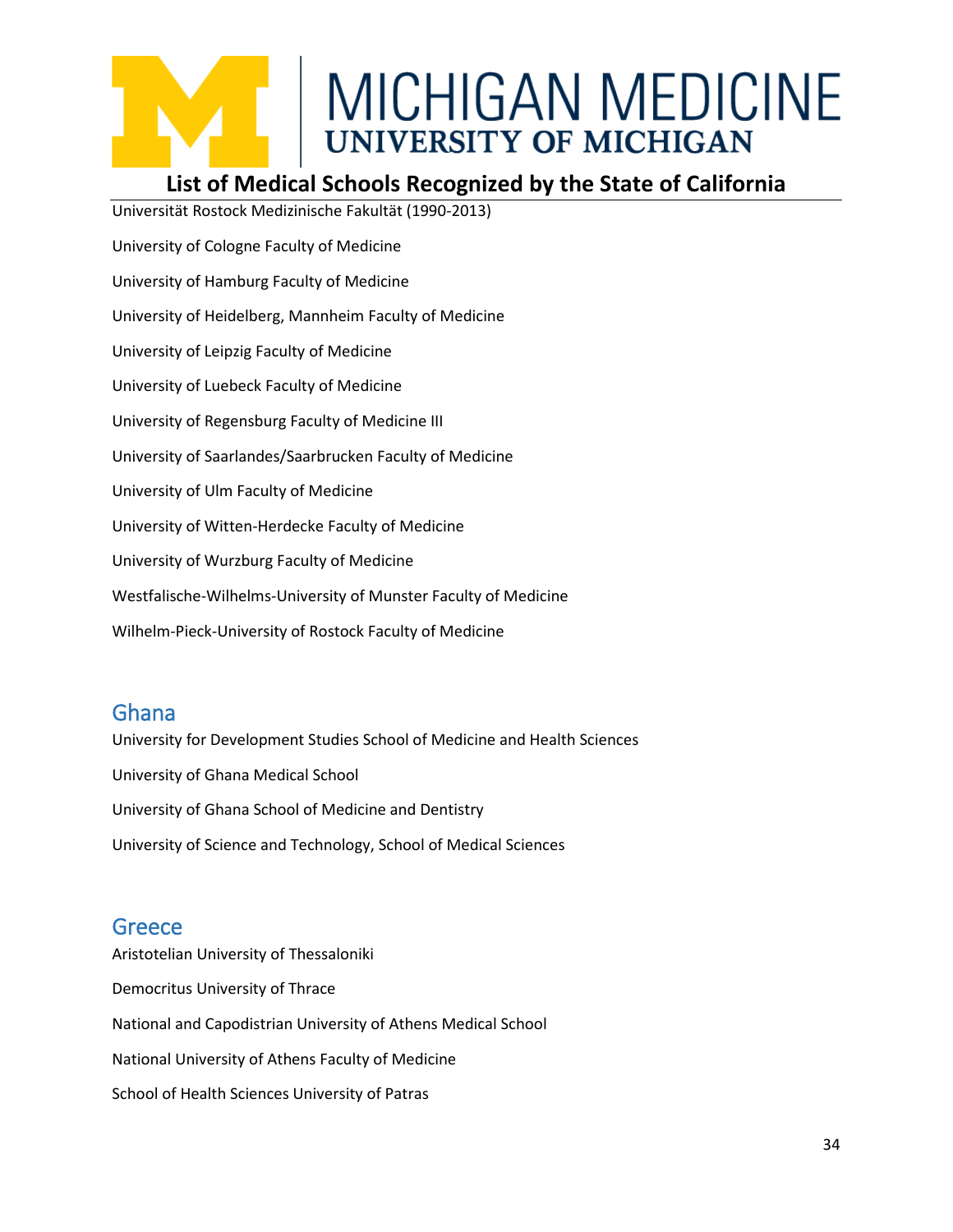

### **List of Medical Schools Recognized by the State of California**

University of Crete School of Health Sciences

University of Ioannina Medical School

University of Patras Medical School

University of Thessalia (Thessaly) School of Health Sciences Faculty of Medicine

### <span id="page-34-0"></span>Grenada

St. George's University School of Medicine

### <span id="page-34-1"></span>Guatemala

Francisco Marroquin University Faculty of Medicine

University of San Carlos Faculty of Medical Science

#### <span id="page-34-2"></span>Guinea

"Gamel Abdel Nasser" Polytechnical Institute

### <span id="page-34-3"></span>Guyana

University of Guyana Faculty of Health Sciences

### <span id="page-34-4"></span>**Haiti**

State University of Haiti School of Medicine and Pharmacy

University of Notre Dame of Haiti, School of Medicine and Health Sciences

### <span id="page-34-5"></span>**Honduras**

National Autonomous University of Honduras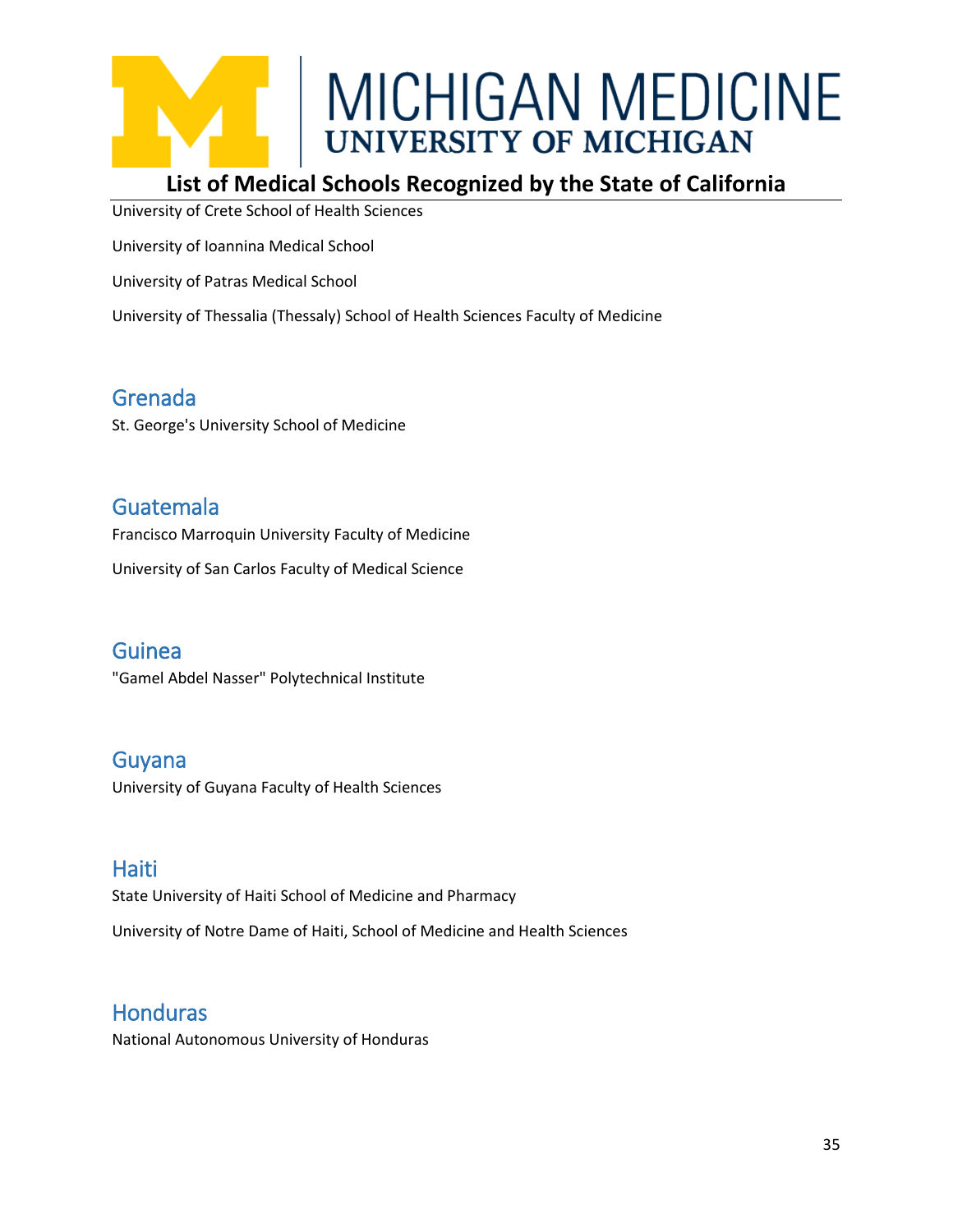### **List of Medical Schools Recognized by the State of California**

### <span id="page-35-0"></span>Hong Kong

Chinese University of Hong Kong Faculty of Medicine

University of Hong Kong Faculty of Medicine

### <span id="page-35-1"></span>**Hungary**

"Pecs University Medical School" English Program (6-year English program) Semmelweis University Faculty of Medicine Semmelweis University Faculty of Medicine (MPES) (6-year English program) Semmelweis University of Medical Sciences University of Debrecen Faculty of Medicine University of Debrecen Medical and Health Sciences Centre (6-year English program) University of Pecs Faculty of Medicine University of Semmelweis Faculty of Medicine University of Szeged Albert Szent-Gyorgyi Faculty of Medicine (6-year English program) University of Szeged Faculty of Medicine

### <span id="page-35-2"></span>Iceland

Haskoli Islands University

### <span id="page-35-3"></span>India

A P Singh University, S. S. Medical College Adesh University, Adesh Institute of Medical Sciences & Research Agra University, S. N. Medical College Aligarh Muslim University, J. L. N. Medical College All-India Institute of Medical Sciences Amravati University, Panjabrao alias B. D. Memorial College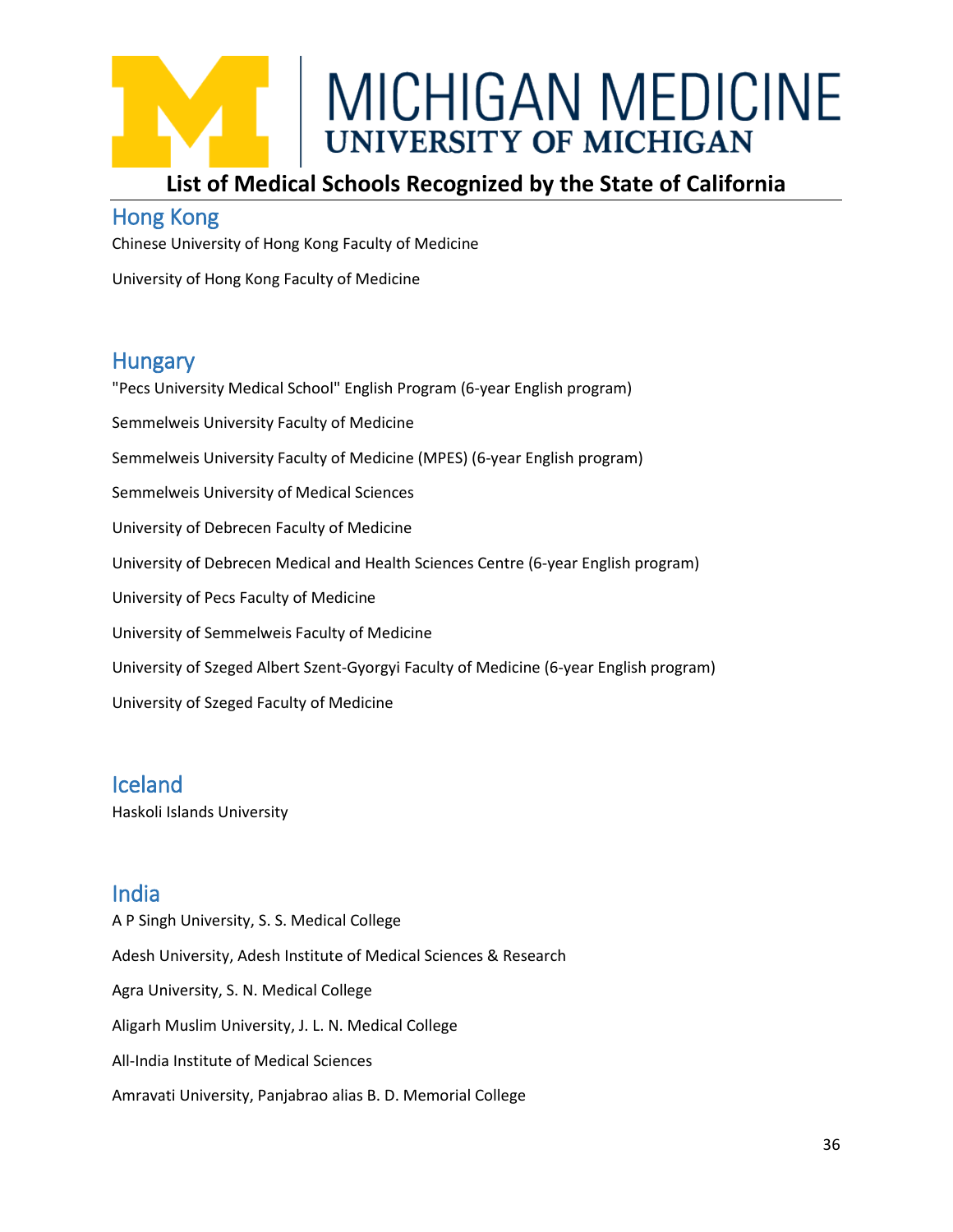

#### **List of Medical Schools Recognized by the State of California**

Amrita Vishwa Vidyapeetham University, Amrita School of Medicine Andhra University, Andhra Medical College Andhra University, Guntur Medical College Andhra University, Rangaraya Medical College AKA University of Health Sciences Vijayawada Annamalai University, Rajah Muthiah Medical College Aryabhatta Knowledge University, Patna, Jawaharlal Nehru Medical College, Bhagalpur Assam University, Silchar Medical College and Hospital Ayush and Health Sciences University of Chhattisgarh, Raipur, Chhattisgarh Institute of Medical Sciences B.N. Mandal University, Mata Gujri Memorial Medical College Baba Farid University of Health Sciences Christian Medical College Baba Farid University of Health Sciences Dayanand Medical College Baba Farid University of Health Sciences Guru Gobind Singh Medical College Baba Farid University of Health Sciences, Adesh Institute of Medical Sciences & Research Baba Farid University of Health Sciences, Gian Sagar Medical College & Hospital Baba Farid University of Health Sciences, Government Medical College, Amritsar Baba Farid University of Health Sciences, Government Medical College, Patiala Baba Farid University of Health Sciences, Punjab Institute of Medical Sciences, Jalandhar Baba Farid University of Health Sciences, Sri Guru Ram Das Institute of Medical Sciences Banaras Hindu University Institute of Medical Sciences Bangalore University Kempegowda Institute of Med Science Bangalore University, Bangalore Medical College Bangalore University, Dr B. R. Ambedkar Medical College Bangalore University, M. S. Ramaiah Medical College Bangalore University, Sri Devraj Urs Medical College Bangalore University, Sri Siddhartha Medical College Bangalore University, St. John's Medical College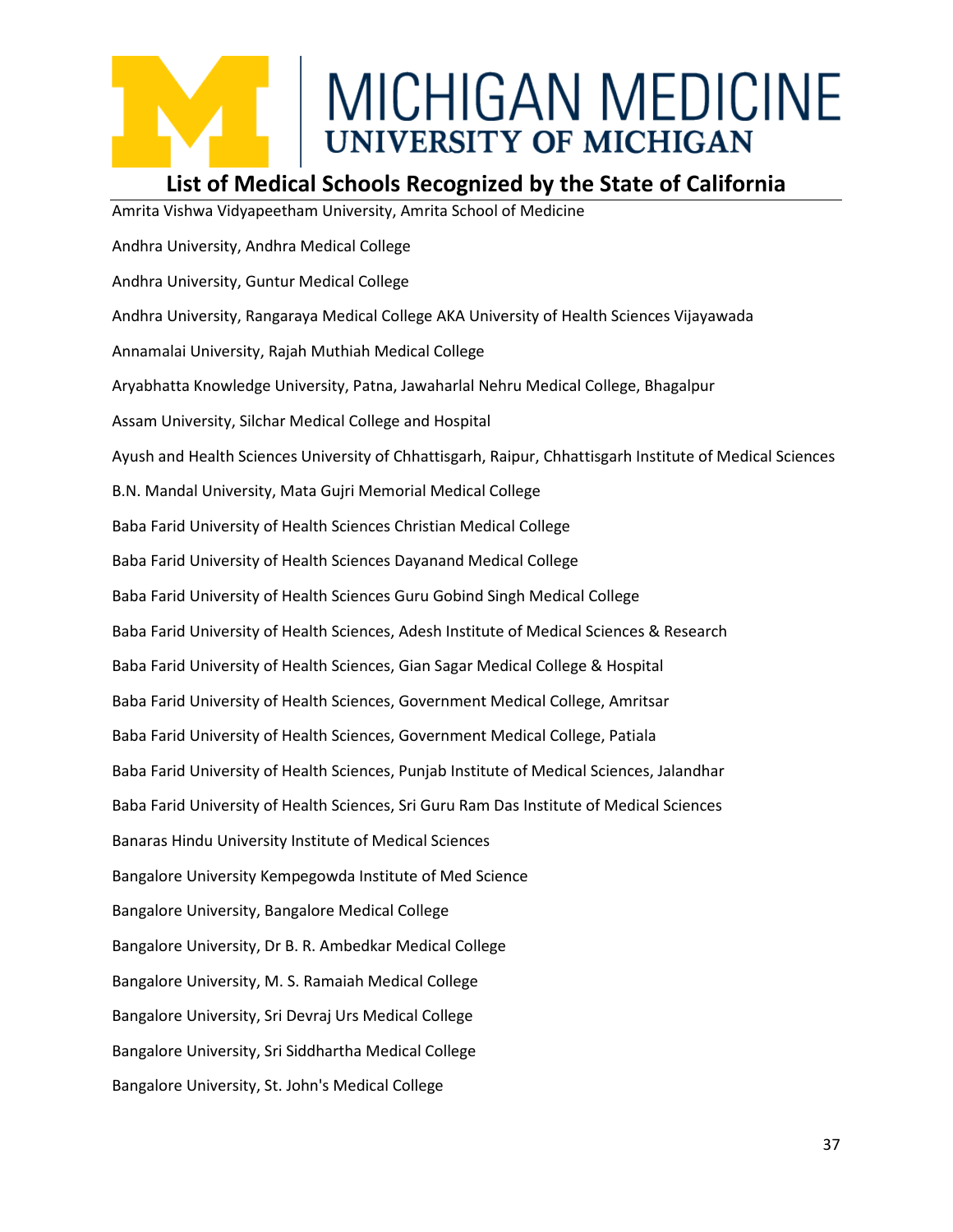### **List of Medical Schools Recognized by the State of California**

Barkatulla Vishwavidyalaya University, Ghandi Medical College Berhampur University, M. K. C. G. Medical College Bhagalpur University Medical College Bharath University, Sree Balaji Medical College and Hospital Bharathiar University, Coimbatore Medical College Bharathidasan University, Thanjavur Medical College Bharati Vidyapeeth Deemed University, B. V. Medical College Bhavnagar University, Government Medical College Bhavnagar Bhopal University, Gandhi Medical College Bihar University, Sri Krishna Medical College Bombay University, Dr D. Y. Patil Medical College Bombay University, Mahatma Gandhi Mission's Medical College Bundelkhand University, M. L. B. Medical College Burdwan University Medical College Calcutta University, N.R.S. Medical College Calicut University Medical College Ch. Charan Singh University, Santosh Medical College Chaudhry Charan Singh University, L.L.R. Memorial Medical College Chettinad Academy of Research and Education, Chettinad Hospital and Research Institute Chhatrapati Shahu Ji Maharaj University, GSVM Medical College Cochin University of Science & Technology, Co-operative Medical College, Kochi D.Y. Patil Education Society Deemed University's D.Y. Patil Medical College, Kolhapur D.Y. Patil Education Society's Medical College, Kolhapur Devi Ahilya Vishwavidyalaya M. G. M. Medical College Dibrugarh University, Assam Medical College Dr M.G.R. Medical University, Chennai Medical College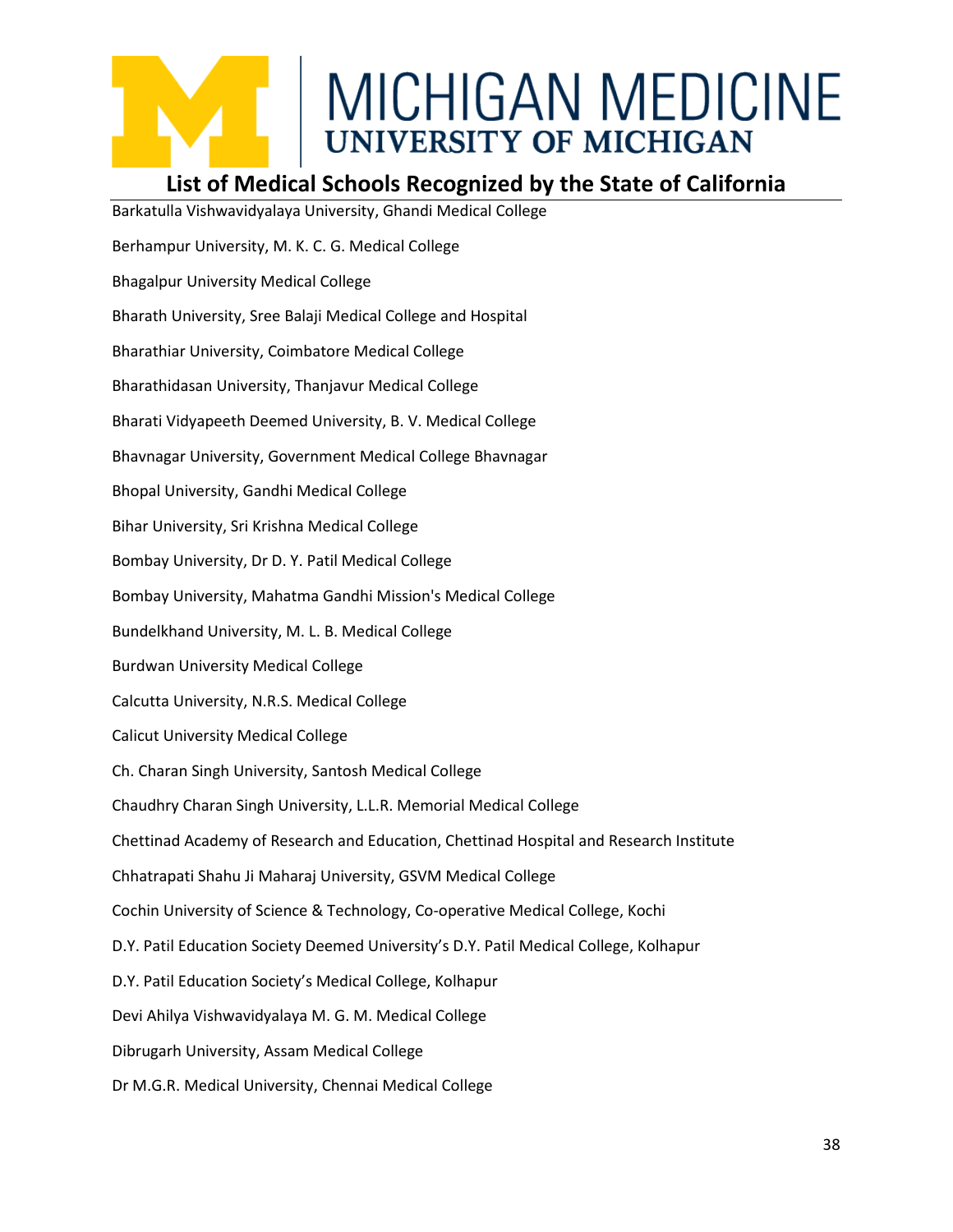#### **List of Medical Schools Recognized by the State of California**

- Dr M.G.R. Medical University, Chingleput Medical College
- Dr M.G.R. Medical University, Coimbatore Medical College
- Dr M.G.R. Medical University, Madras, Christian Medical College
- Dr M.G.R. Medical University, Madras, Madras Medical College
- Dr M.G.R. Medical University, Madras, P. S. G. Institute
- Dr M.G.R. Medical University, Madras, Sri Ramachandra Medical College
- Dr M.G.R. Medical University, Madras, Stanley Medical College
- Dr M.G.R. Medical University, Madurai Medical College
- Dr M.G.R. Medical University, Mohan Kumaramangalam Medical College
- Dr M.G.R. Medical University, P. S. G. Institute of Medical Sciences
- Dr M.G.R. Medical University, Thanjavur Medical College
- Dr M.G.R. Medical University, Tirunelveli Medical College
- Dr M.G.R. Medical University, Vinayaka Mission's K. V. Medical College
- Dr M.G.R. University, Madras, Coimbatore Medical College
- Dr M.G.R. University, Madras, Kilpauk Medical College
- Dr. B. R. Ambedkar University, Sarojini Naidu Medical College
- Dr. Bhim Rao Ambedkar University, Subharti Medical College
- Dr. D.Y. Patil Vidyapeeth, Pune, Dr. D.Y. Patil Medical College for Women
- Dr. D.Y. Patil Vidyapeeth, Pune, Dr. D.Y. Patil Medical College, Hospital & Research Centre

Dr. NTR University of Health Sciences, Dr. VRK Women's Medical College Teaching Hospital & Research Centre

- Dr. NTR University of Health Sciences, Katuri Medical College & Hospital
- Dr. NTR University of Health Sciences, Shadan Institute of Medical Sciences, Teaching Hospital & Research Centre (SIMS)
- Gandhiji University, Kottayam Medical College
- Gauhati University, Gauhati Medical College
- Gauhati University, Regional Medical College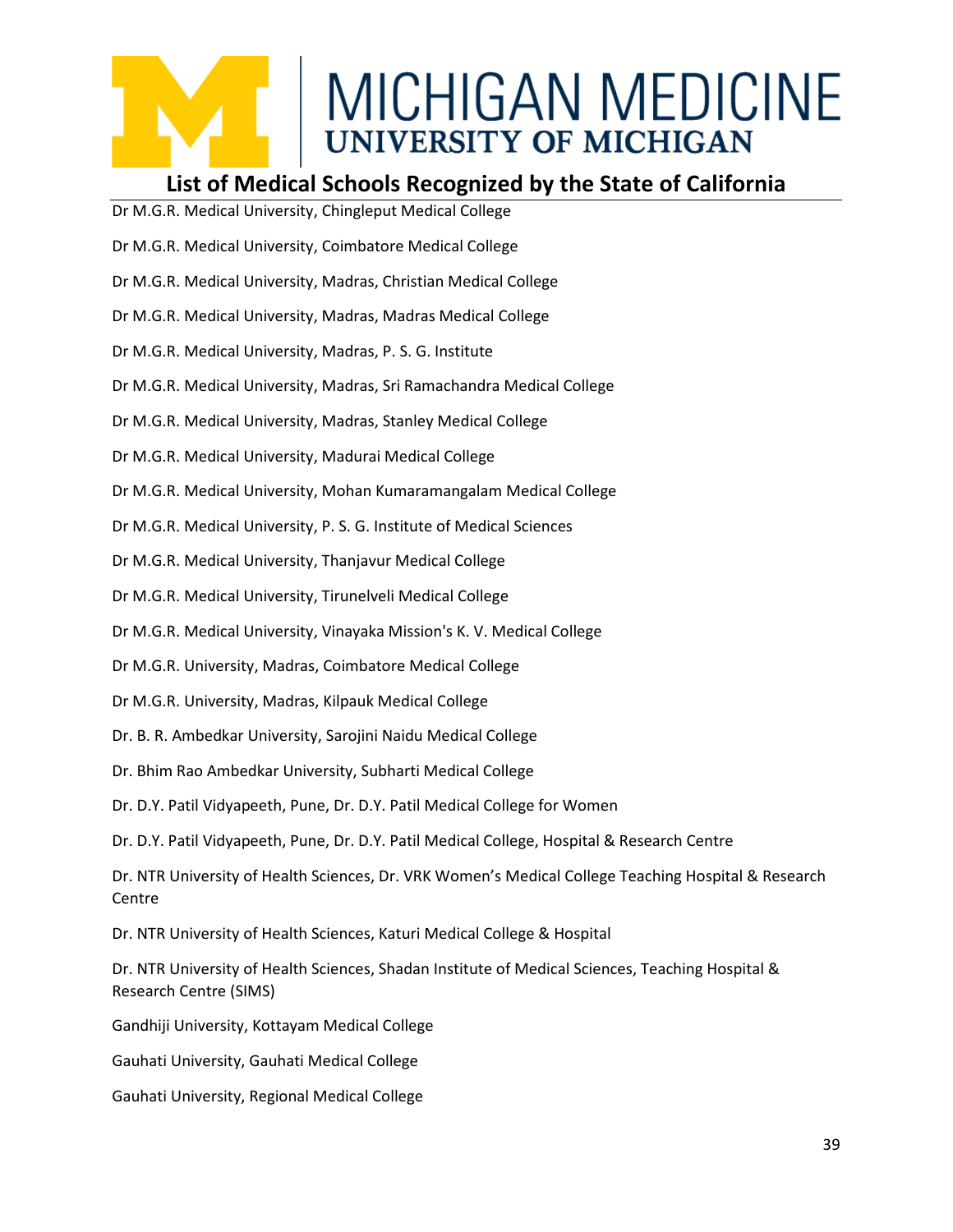

#### **List of Medical Schools Recognized by the State of California**

Goa University, Goa Medical College Gorakhpur University, Baba Raghav Das Medical College Gujarat University, B. J. Medical College Gujarat University, B. J. Medical College, Ahmedabad Gujarat University, N. H. L. Municipal Medical College Gujarat University, Smt. B.K. Shah Medical Institute & Research Centre (2003-2007) Gulbarga University, Government Medical College, Bellary Gulbarga University, Mahadevappa Rampure Medical College Gulbarga University, Vijaynagara Institute of Medical Sciences Guru Ghasidas University, Chhattisgarh Institute of Medical Sciences Guru Gobind Singh Indraprastha University, Vardhman Mahavir Medical College Guru Nanak Dev University Medical College Guru Nanak Dev University, Government Medical College Amritsar H.N. Bahuguna Garhwal University, Himalayan Institute of Medical Sciences Himachal Pradesh University, Himachal Pradesh Medical College, Simla Himachal Pradesh University, Indira Gandhi Medical College Indore University, M. G. M. Medical College AKA Devi Ahilya Vishwavidyalaya, M. G. M. Medical College Jabalpur University Medical College AKA Rani Durgavati Vishwavidyalaya Jammu University Medical College Jammu University, Acharya Shri Chander College of Medical Sciences Jawaharlal Institute of Post-Graduate Medical Education and Research (JIPMER) Jiwaji University, Gajra Raja Medical College Kakatiya University, Kakatiya Medical College Kannur University, Academy of Medical Sciences Pariyaram Kannur University, Kannur Medical College (2006-2009) Kanpur University, G. S. V. M. Medical College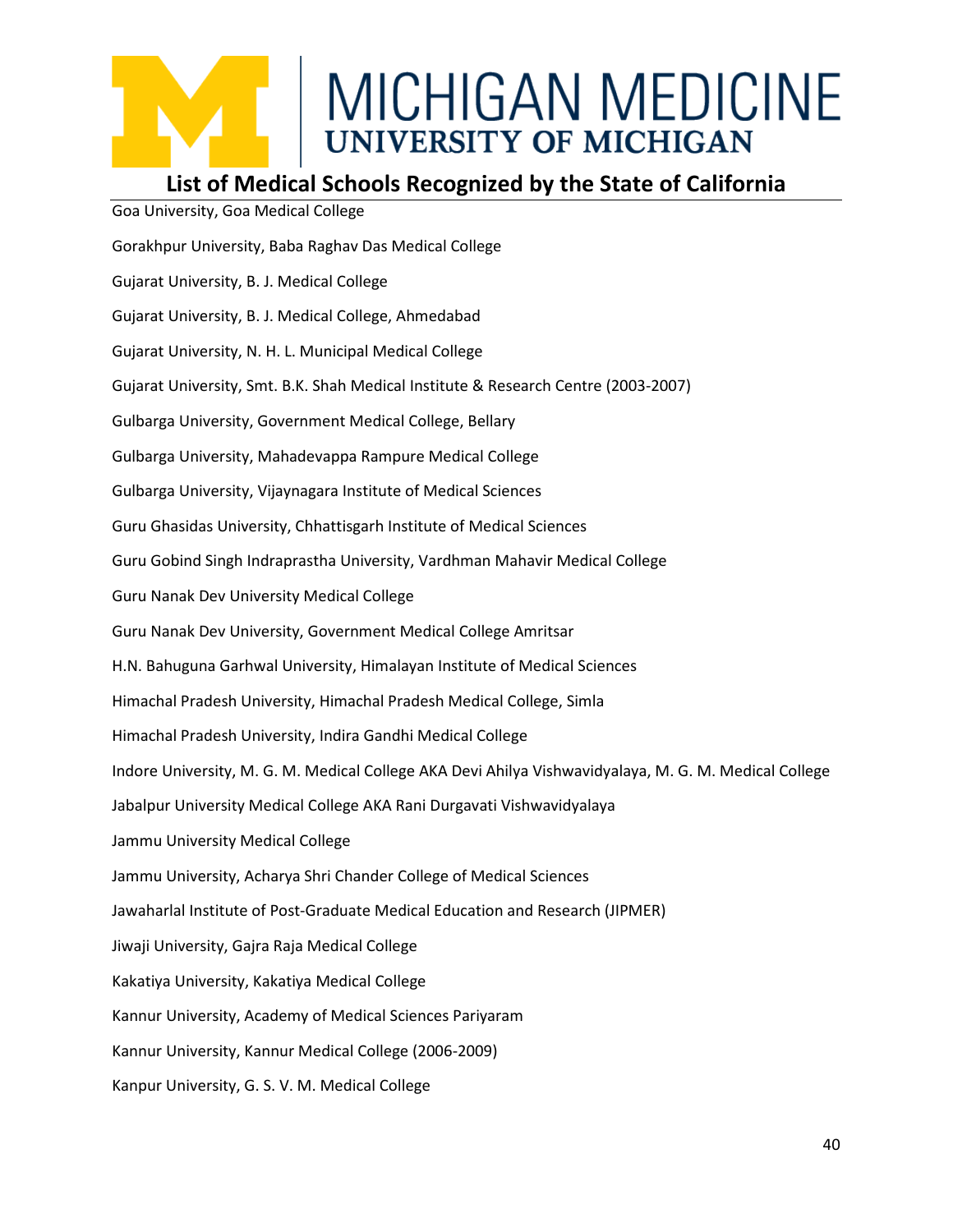### **List of Medical Schools Recognized by the State of California**

Kanpur University, M. L. B. Medical College Karnatak University Dharwad, B. L. D. E. Association's Medical College Karnatak University Government Medical College AKA Gulbarga University, Government Medical College Karnatak University, Jawaharlal Nehru Medical College Karnatak University, Karnatak Medical College Karnataka University, Dharwad, Al-Ameen Medical College Karnataka University, Karnataka Institute of Medical Sciences Karnataka University, Mahadevappa Rampure Medical College Kashmir University, Government Medical College Kerala University of Health & Applied Sciences, Co-operative Medical College, Kochi Kerala University of Health & Applied Sciences, Thrissur, Cochin Medical College Kerala University of Health and Applied Sciences, Dr. Somervell Memorial C.S.I. Medical College Kerala University of Health Sciences Kerala University of Health Sciences, Government Medical College, Ernakulam Kerala University of Health Sciences, Government Medical College, Kozhikode Kerala University of Health Sciences, Jubilee Mission Medical College & Research Institute Kerala University of Health Sciences, Kannur Medical College (2009-present) Kerala University of Health Sciences, Karuna Medical College Kerala University of Health Sciences, Malankara Orthodox Syrian Church Medical College Kerala University of Health Sciences, Pushpagiri Institute of Medical Sciences & Research Kerala University of Health Sciences, Sree Gokulam Medical College Trust & Research Foundation Kerala University of Health Sciences, Sree Naryana Institute of Medical Sciences Kerala University, Medical College Thiruvananthapuram Kesarsal Medical College & Research Institute King George's Medical University, King George's Medical University Faculty of Medicine KLE University, Jawaharlal Nehru Medical College, Belgaum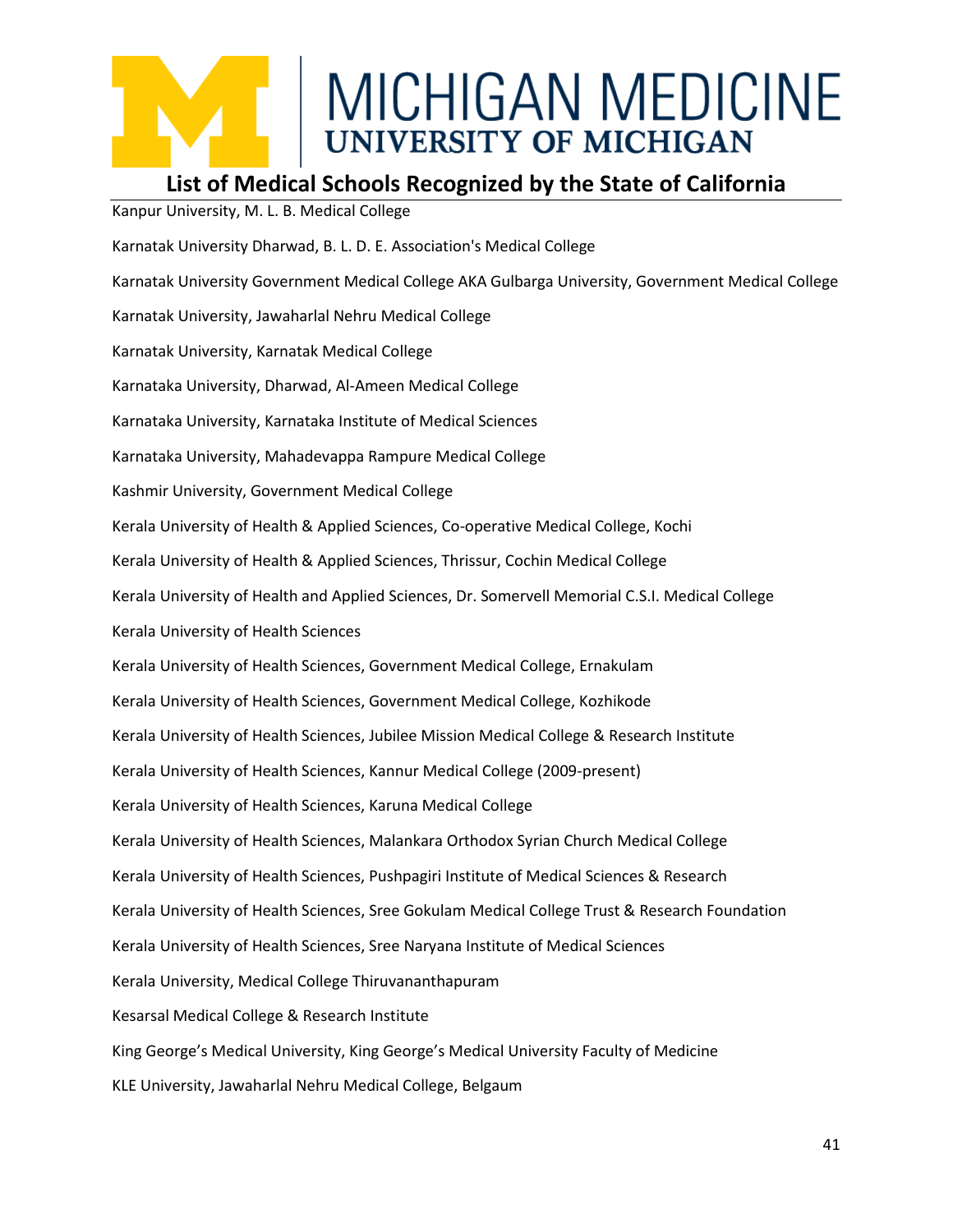### **List of Medical Schools Recognized by the State of California**

Krishna Institute of Medical Sciences Deemed University Kurukshetra University, M.M. Institute of Medical Sciences & Research Kuvempu University, J. J. M. Medical College L N Mithila University, Darbhanga Medical College M. S. University of Baroda Medical College M.J.P. Rohilkhand University, Shri Ram Murti Smarak Institute of Medical Sciences, Bareilly Madras University, Sri Ramachandra Medical College Madurai Kamaraj University, Madurai Medical College Madurai Kamaraj University, Tirunelveli Medical College Madurai University Medical College Madurai University, Tirunelveli Medical College Magadh University, Anugrah Narain Magadh Medical College Magadh University, Nalanda Medical College Maharashtra University of Health Sciences, Armed Forces Medical College Maharashtra University of Health Sciences, Dr. P.D.M. Medical College Maharashtra University of Health Sciences, Dr. Vaishampayan Memorial Government Medical College Maharashtra University of Health Sciences, Dr. Vaishampayan Memorial Medical College Maharashtra University of Health Sciences, Government Medical College Aurangabad Maharashtra University of Health Sciences, Government Medical College Kolhapur Maharashtra University of Health Sciences, Government Medical College, Nagpur Maharashtra University of Health Sciences, Grant Medical College Maharashtra University of Health Sciences, Indira Gandhi Medical College, Nagpur Maharashtra University of Health Sciences, Jawaharlal Nehru Medical College, Wardha Maharashtra University of Health Sciences, JMF's A.C.P.M. Medical College Maharashtra University of Health Sciences, K.J. Somaiya Medical College Maharashtra University of Health Sciences, Krishna Institute of Medical Sciences, Karad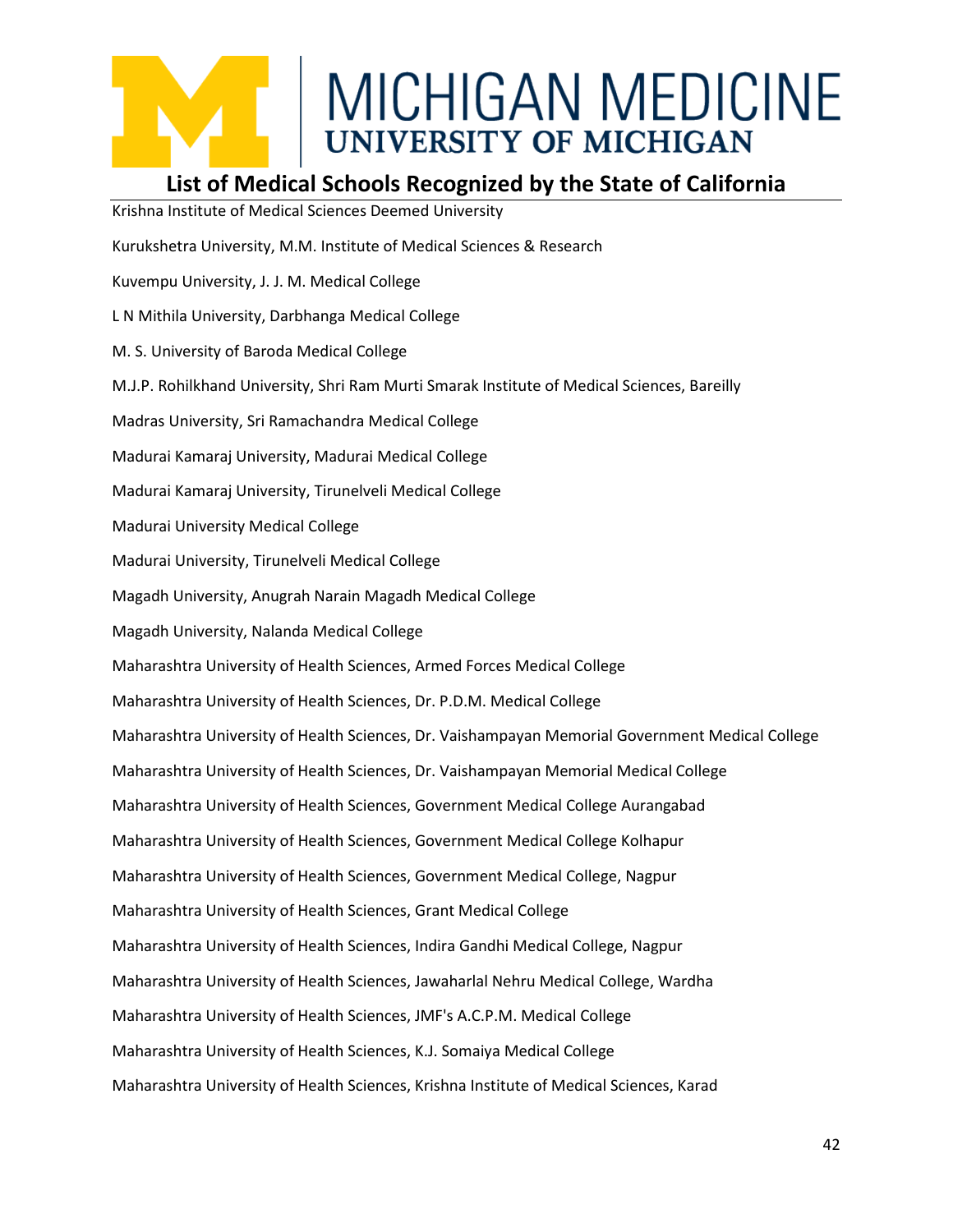#### **List of Medical Schools Recognized by the State of California**

Maharashtra University of Health Sciences, Lokmanya Tilak Municipal Medical College

Maharashtra University of Health Sciences, M. G. M. Medical College

Maharashtra University of Health Sciences, Maharashtra Institute of Medical Education & Research

Maharashtra University of Health Sciences, Miraj Medical College

Maharashtra University of Health Sciences, MVPS Dr. Vasantrao Pawar Medical College Hospital and Research Centre

Maharashtra University of Health Sciences, Nashik, B. J. Medical College, Pune

Maharashtra University of Health Sciences, Nashik, D.Y. Patil Medical College

Maharashtra University of Health Sciences, Nashik, Dr. Shankar Rao Chavan Govt. Medical College, Nanded

Maharashtra University of Health Sciences, Nashik, Government Medical College, Miraj

Maharashtra University of Health Sciences, Nashik, Mahatma Gandhi Institute of Medical Sciences

Maharashtra University of Health Sciences, Nashik, Terna Medical College

Maharashtra University of Health Sciences, NDMVP Samaj's Medical College

Maharashtra University of Health Sciences, NKP Salve Institute of Medical Sciences and Research

Maharashtra University of Health Sciences, Rajarshee Chhatrapati Shahu Maharaj Government Medical College, Kolhapur

Maharashtra University of Health Sciences, Rajiv Gandhi Medical College

Maharashtra University of Health Sciences, Rural Medical College of Pravara Medical Trust

Maharashtra University of Health Sciences, Seth G. S. Medical College

Maharashtra University of Health Sciences, Shri Bhausahab Hire Government Medical College

Maharashtra University of Health Services, Topiwala National Medical College

Maharashtra University, Padmashree Dr. D. Y. Patil Medical College

Maharashtra University, Shri Vasantrao Naik Government Medical College

Maharishi Markandeshwar University, M.M. Institute of Medical Sciences & Research

Maharshi Dayanand University P.T. Bhagwat Dayal Sharma Medical College

Maharshi Dayanand University, Maharaja Agrasen Medical College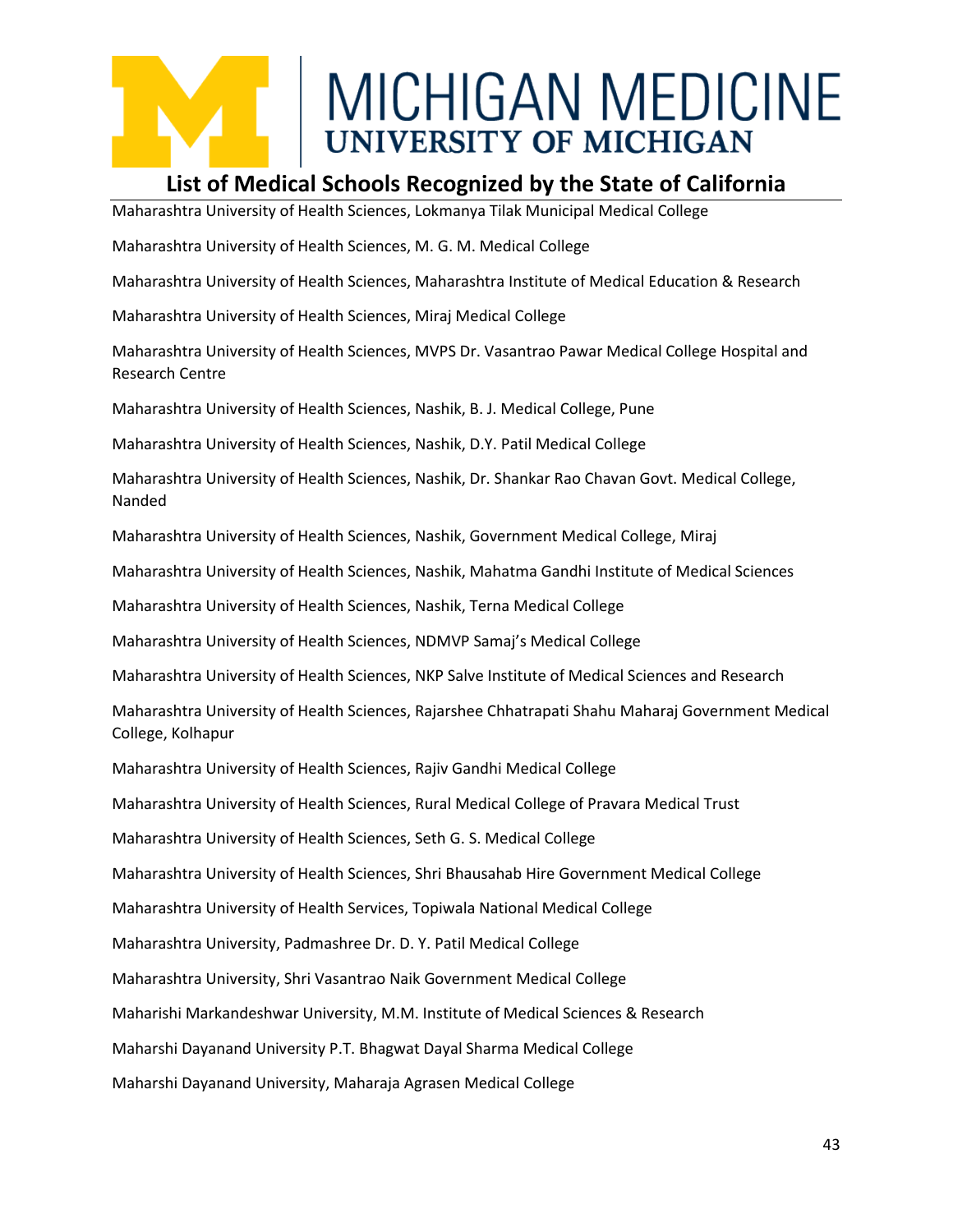#### **List of Medical Schools Recognized by the State of California**

Mahatma Gandhi University of Medical Sciences & Technology, Mahatma Gandhi Medical College & Hospital

Mahatma Gandhi University, Kottayam Medical College Mahatma Gandhi University, Malankara Orthodox Syrian Church Medical College, Kolenchery Mahatma Gandhi University, Pushpagiri Institute of Medical Sciences & Research Center Mangalore University, Kasturba Medical College Manipal Academy of Higher Education Kasturba Medical College Mangalore Manipal Academy of Higher Education Kasturba Medical College Manipal Manipur University, Regional Institute of Medical Sciences Marathwada University, Government Medical College Meerut University, L. L. R. M. Medical College Mysore University, Adichunchanagiri Institute of Medical Sciences Mysore University, J. J. M. Medical College Mysore University, Kasturba Medical College Mysore University, Mysore Medical College Nagarjuna University, Guntur Medical College Nagarjuna University, Siddhartha Medical College Nagpur University Medical College Nagpur University, Indira Gandhi Medical College Nagpur University, J. N. Medical College Nagpur University, Mahatma Gandhi Institute of Medical Sciences Nagpur University, N. K. P. Salve Institute of Medical Sciences North Bengal University North Bengal Medical College North Maharashtra University Sri Bhausaheb Hire Government Med Coll North Maharashtra University, J. M. F.'s A. C. P. M. Medical College NTR University of Health Sciences, Alluri Sitarama Raju Academy of Medical Sciences (ASRAMS) NTR University of Health Sciences, Bhaskar Medical College

44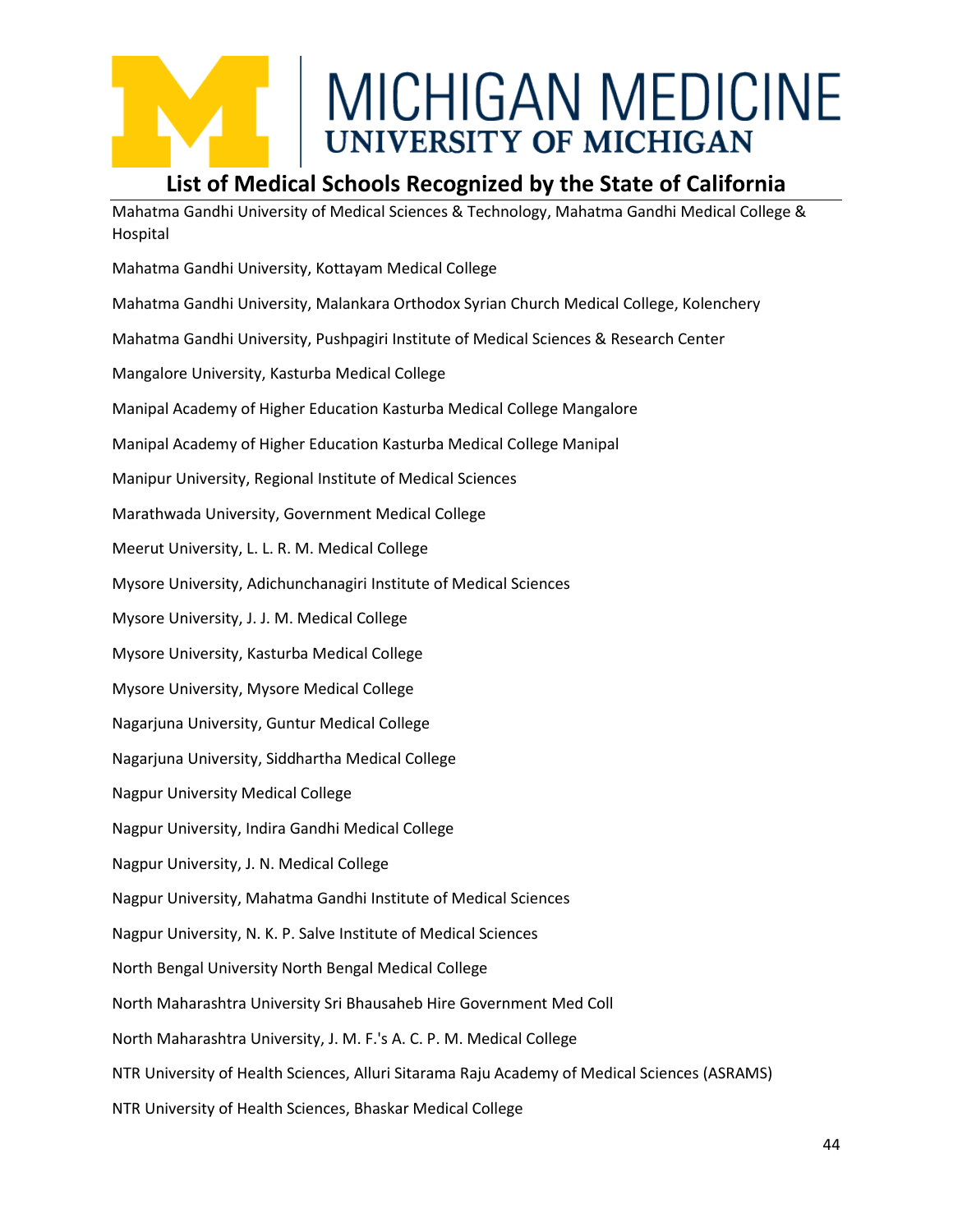#### **List of Medical Schools Recognized by the State of California**

NTR University of Health Sciences, Chalmeda Anand Rao Institute of Medical Sciences NTR University of Health Sciences, Dr. P.S.I. of Medical Sciences & Research Foundation NTR University of Health Sciences, Gandhi Medical College NTR University of Health Sciences, Government Medical College Anantapur NTR University of Health Sciences, GSL Medical College NTR University of Health Sciences, Kamineni Institute of Medical Sciences NTR University of Health Sciences, Konaseema Institute of Medical Sciences & Research Foundation (KIMS) NTR University of Health Sciences, Maharajah's Institute of Medical Sciences NTR University of Health Sciences, Mamata Medical College NTR University of Health Sciences, MediCiti Institute of Medical Sciences NTR University of Health Sciences, MNR Medical College & Hospital NTR University of Health Sciences, Narayana Medical College NTR University of Health Sciences, NRI Medical College NTR University of Health Sciences, Osmania Medical College NTR University of Health Sciences, P.E.S. Institute of Medical Sciences and Research NTR University of Health Sciences, Prathima Institute of Medical Sciences NTR University of Health Sciences, Rangaraya Medical College NTR University of Health Sciences, S.V.S. Medical College NTR University of Health Sciences, Sri Venkateswara Medical College NTR University of Health Sciences, Vijayawada, Andhra Medical College NTR University of Health Sciences, Vijayawada, Deccan College of Medical Sciences NTR University of Health Sciences, Vijayawada, Siddhartha Medical College Osmania University, Gandhi Medical College Osmania University, Kakatiya Medical College Osmania University, Osmania Medical College Padmashree Dr. D.Y. Patil University, Padmashree Dr. D.Y. Patil Medical College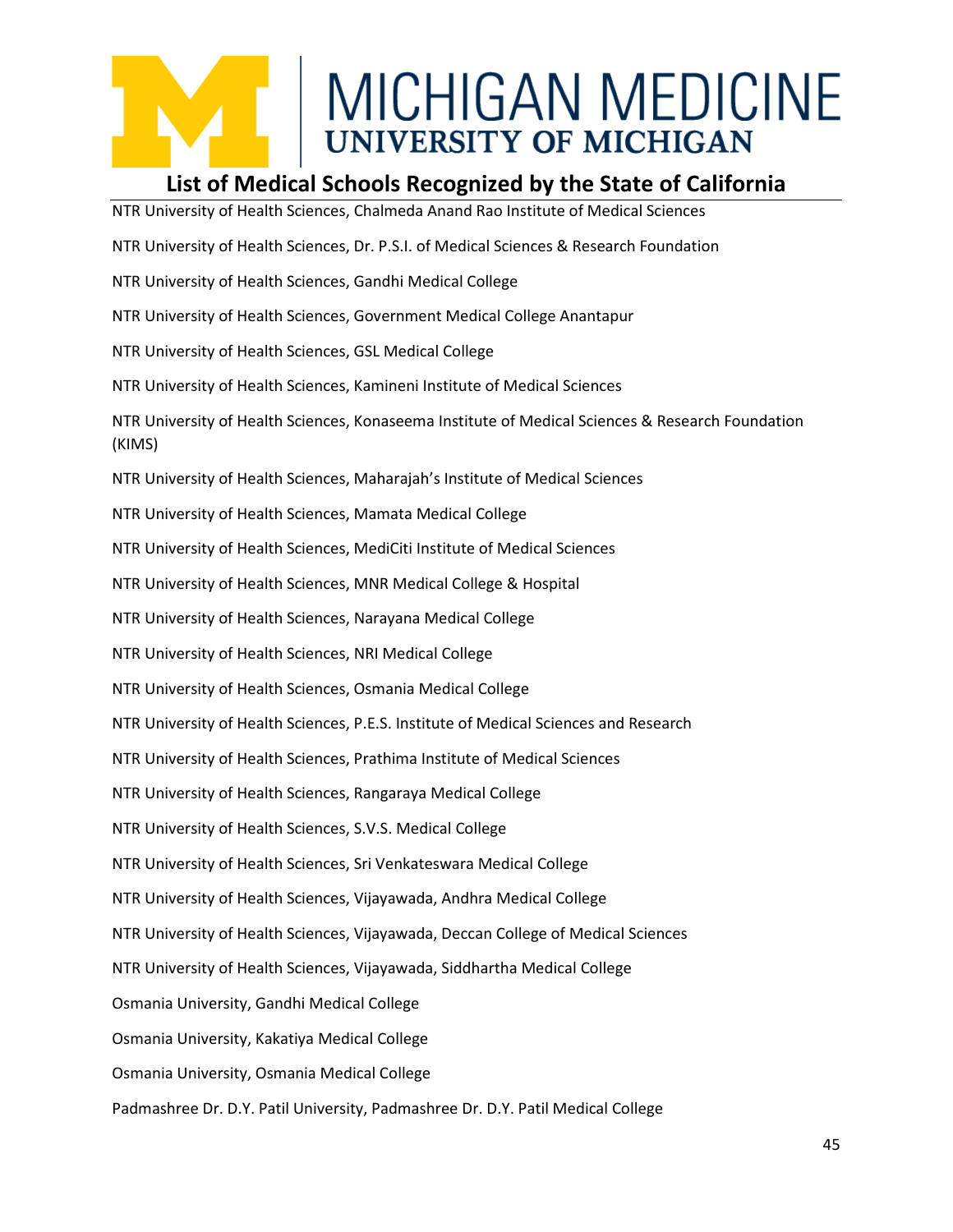#### **List of Medical Schools Recognized by the State of California**

Patna University, Patna Medical College

Pondicherry University, Jawaharlal Institute

Pondicherry University, Jawaharlal Institute of Post-Graduate Medical Education and Research

Pondicherry University, Pondicherry Institute of Medical Sciences

Pondicherry University, Vinayaka Mission's Medical College, Karaikal

Poona University, N. D. M. V. P. Samaj's Medical College

Pravara Institute of Medical Sciences, Rural Medical College of Pravara Medical Trust

Pt Ravi Shankar Shukla University, Pt J. N. M. Medical College

Pt. B.D. Sharma University of Health Sciences, Rohtak, Maharaja Agrasen Medical College

Pt. B.D. Sharma University of Health Sciences, Rohtak, Pt. B.D. Sharma Postgraduate Institute of Medical Sciences

Punjab University, Christian Medical College

Punjab University, Dayanand Medical College

Punjab University, Government Medical College

Punjab University, Government Medical College Chandigarh

Punjabi University, Guru Govind Singh Medical College

Rajasthan University of Health Sciences, Mahatma Gandhi Medical College & Hospital

Rajiv Gandhi Medical College and Chhatrapati Shivaji Maharaj Hospital

Rajiv Gandhi University of Health Sciences, A.J. Institute of Medical Sciences & Research Centre

Rajiv Gandhi University of Health Sciences, Adichunchanagiri Institute

Rajiv Gandhi University of Health Sciences, Al-Ameen Medical College & Hospital

Rajiv Gandhi University of Health Sciences, Bangalore Medical College & Research Institute

Rajiv Gandhi University of Health Sciences, Basaveshwara Medical College & Hospital

Rajiv Gandhi University of Health Sciences, Belagavi Institute of Medical Sciences

Rajiv Gandhi University of Health Sciences, Belgaum Institute of Medical Sciences

Rajiv Gandhi University of Health Sciences, Dr. B.R. Ambedkar Medical College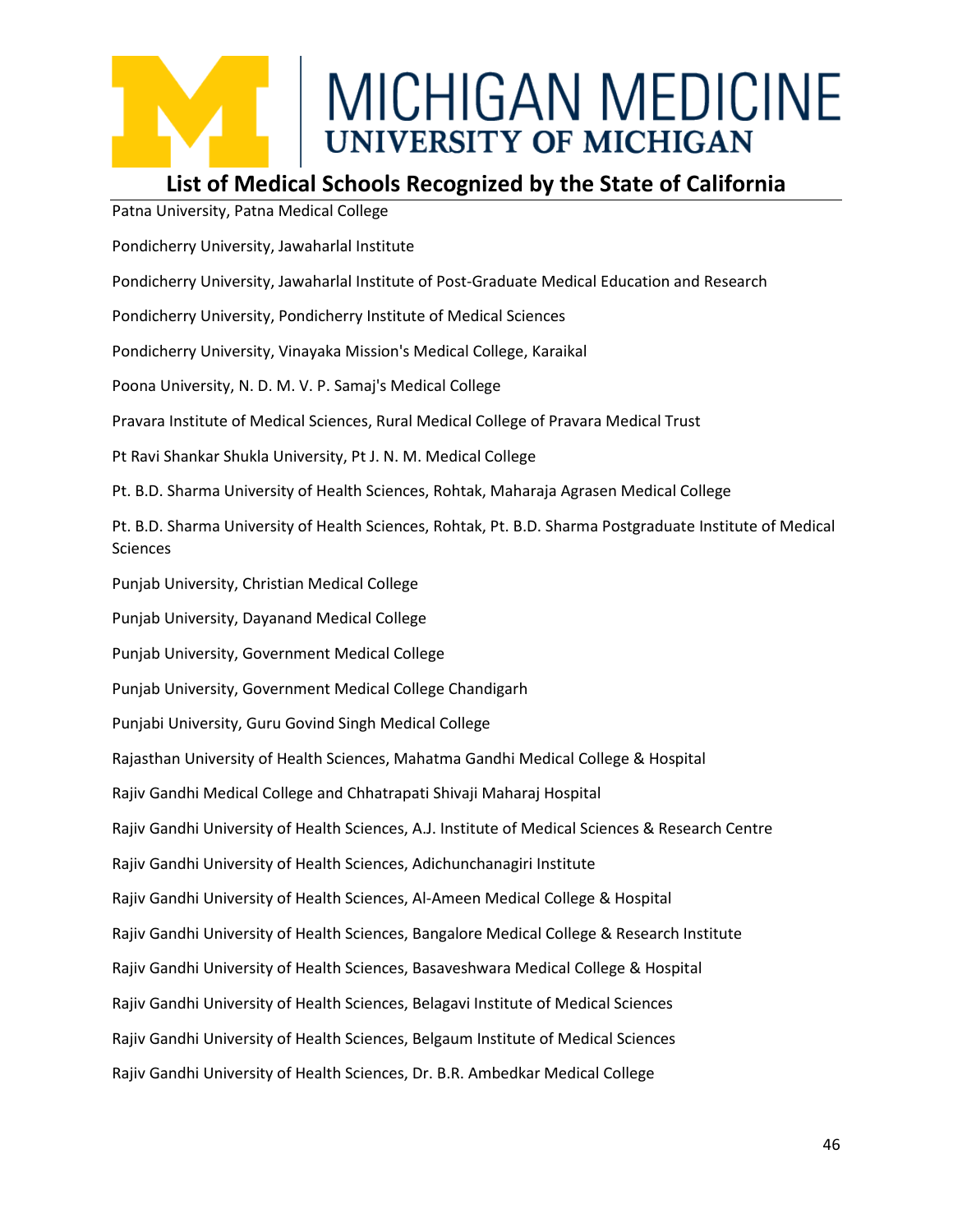#### **List of Medical Schools Recognized by the State of California**

Rajiv Gandhi University of Health Sciences, Father Muller Institute of Medical Education and Research, Mangalore

Rajiv Gandhi University of Health Sciences, Father Muller Medical College

Rajiv Gandhi University of Health Sciences, Hassan Institute of Medical Sciences

Rajiv Gandhi University of Health Sciences, J. J. M. Medical College

Rajiv Gandhi University of Health Sciences, J. S. S. Medical College

Rajiv Gandhi University of Health Sciences, K.S. Hegde Medical Academy

Rajiv Gandhi University of Health Sciences, Karnataka Institute of Medical Sciences

Rajiv Gandhi University of Health Sciences, Karnataka, Kurunji Venkataramana Gowda (K.V.G.) Medical College & Hospital

Rajiv Gandhi University of Health Sciences, Karnataka, Raichur Institute of Medical Sciences

Rajiv Gandhi University of Health Sciences, Kempegowda Institute of Medical Sciences

Rajiv Gandhi University of Health Sciences, Khaja Bandanawaz Institute of Medical Sciences, Gulbarga

Rajiv Gandhi University of Health Sciences, M. S. Ramaiah Medical College

Rajiv Gandhi University of Health Sciences, Navodaya Medical College

Rajiv Gandhi University of Health Sciences, RajaRajeswari Medical College and Hospital

Rajiv Gandhi University of Health Sciences, S.S. Institute of Medical Sciences & Research Centre, Davangere

Rajiv Gandhi University of Health Sciences, Sri Siddhartha Medical College

Rajiv Gandhi University of Health Sciences, St. John's Medical College

Rajiv Gandhi University of Health Sciences, Vijayanagar Institute of Medical Sciences

Rajiv Gandhi University of Health Sciences, Vydehi Institute of Medical Sciences and Research Centre

Rajiv Gandhi University of Health Sciences, Yenepoya Medical College

Rajiv Gandhi University, B.L.D.E.A.'s Shri B.M. Patil Medical College

Rajiv Gandhi University, Mahadevappa Rampure Medical College

Rajiv Gandhi University, Mysore Medical College

Rajiv Gandhi University, Sri Devaraj Urs Medical College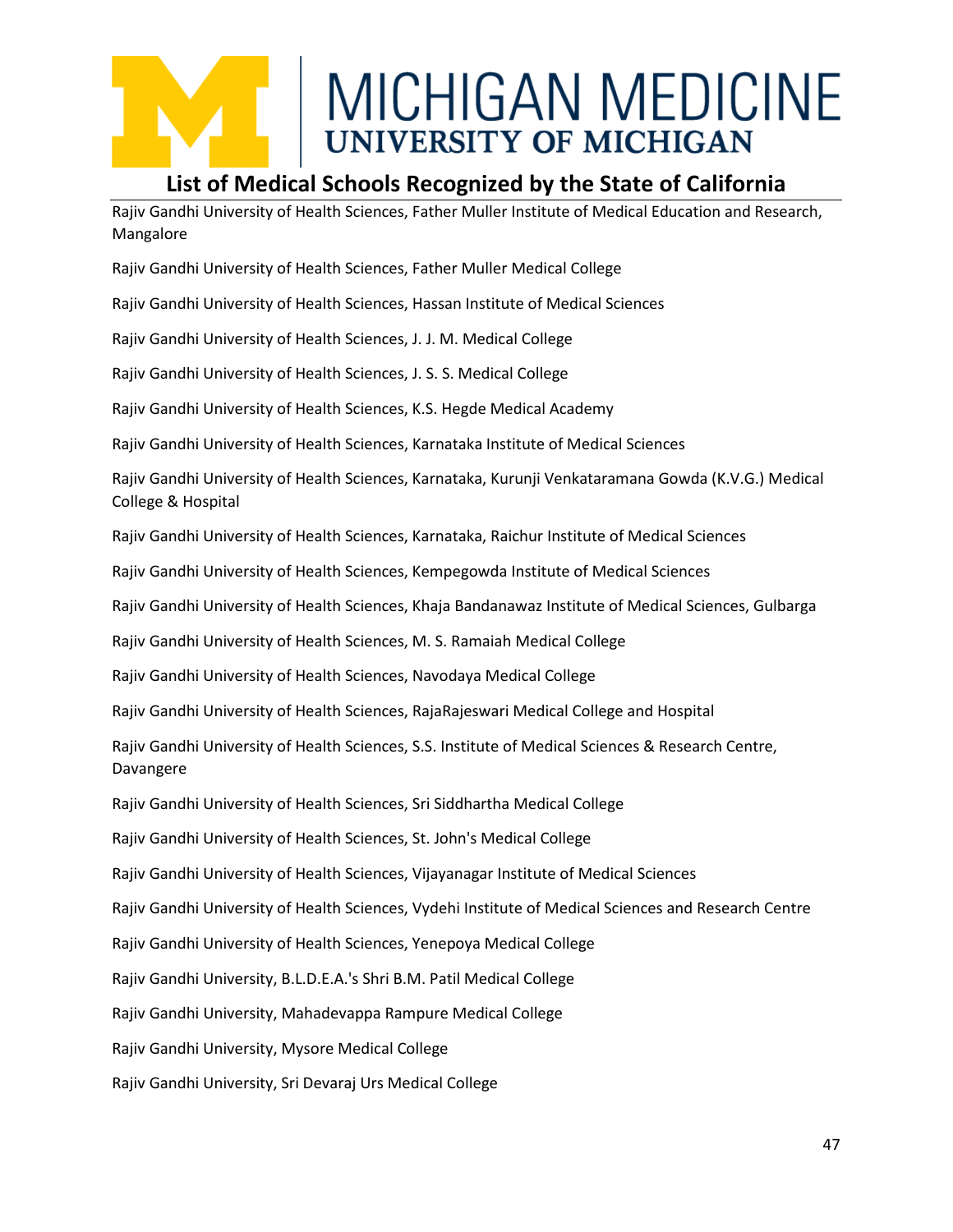

#### **List of Medical Schools Recognized by the State of California**

Rajiv Gandi University of Health Sciences Jawaharlal Nehru Medical College Rajiv Randhi University of Health Sciences, Bangalore Medical College Ranchi University, Mahatma Gandhi Memorial Medical College Ranchi University, Patliputra Medical College Ranchi University, Rajendra Medical College Rani Durgavati Vishwavidyalaya Medical College Rani Durgavati Vishwavidyalaya University, N. S. C. B. Medical College Ravi Shankar University, J. L. N. Medical College Sambalpur University, V. S. S. Medical College Sardar Patel University, Pramukhswami Medical College Saurashtra University, C.U. Shah Medical College Saurashtra University, M. P. Shah Medical College Saurashtra University, Pandit Deendayal Upadhyay Medical College Saveetha University, Saveetha Medical College and Hospital Sharda University, School of Medical Sciences & Research Sher-I-Kashmir Deemed University, Jammu & Kashmir, Sher-I-Kashmir Institute of Medical Sciences Shivaji University, D.Y. Patil Medical College Shivaji University, Dr Vaishampayan Memorial Medical College Shivaji University, Kolhapur, Krishna Institute of Medical Sciences Shivaji University, Krishna Institute of Medical Sciences Shivaji University, Miraj Medical College Sikkim Manipal University of Health, Medical and Technological Sciences, Sikkim Manipal Institute of Medical Sciences South Gujarat University, Government Medical College Sri Aurobindo Medical College & Post Graduate Institute, Sri Aurobindo Institute of Medical Sciences Sri Ramachandra University, Sri Ramachandra Medical College and Research

Sri Siddhartha University, Sri Siddhartha Medical College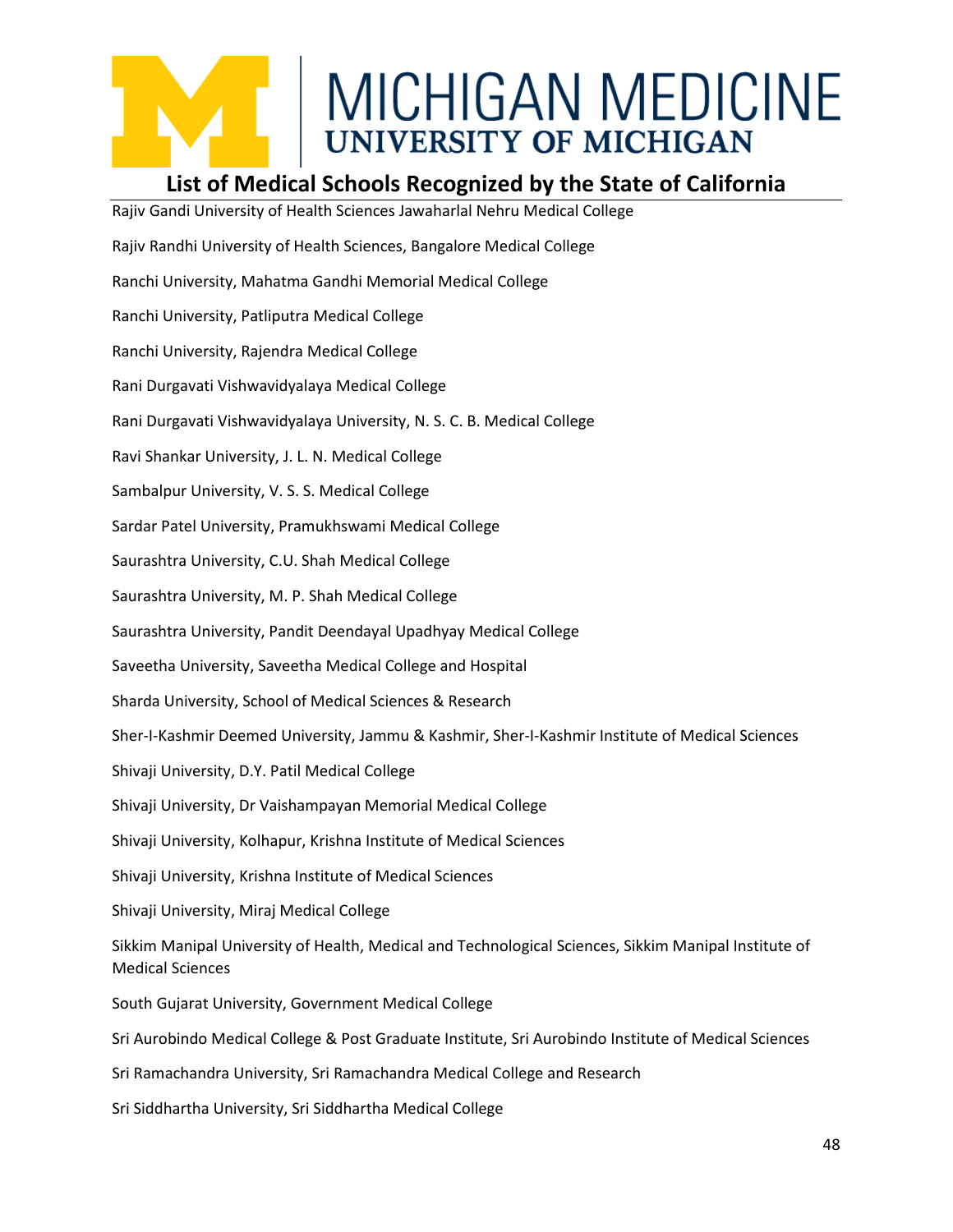#### **List of Medical Schools Recognized by the State of California**

Sri Venkatesvara University Medical College

Sri Venkatesvara University, Kurnool Medical College

SRM University (Deemed University) Sri Ramaswamy Memorial Medical College Hospital & Research **Centre** 

Sumandeep Vidyapeeth University, Smt. B.K. Shah Medical Institute & Research Centre (2007-present)

Swami Ramanand Teerth Marathwada University, Government Medical College, Nanded

Swami Ramanand Teerth University, Maharashtra Institute Medical Sciences

Swami Vivekanand Subharti University, Subharti Medical College

Tamil Nadu Dr. M.G.R. Medical University, Chengalpattu Medical College

Tamil Nadu Dr. M.G.R. Medical University, Christian Medical College, Vellore

Tamil Nadu Dr. M.G.R. Medical University, Coimbatore Medical College

Tamil Nadu Dr. M.G.R. Medical University, IRT Perunthurai Medical College

Tamil Nadu Dr. M.G.R. Medical University, Kilpauk Medical College

Tamil Nadu Dr. M.G.R. Medical University, Madras Medical College

Tamil Nadu Dr. M.G.R. Medical University, PSG Institute of Medical Sciences and Research

Tamil Nadu Dr. M.G.R. University, Madurai Medical College

Tamil Nadu Dr. MGR Medical University, Chennai, Kanyakumari Government Medical College

Tamil Nadu Dr. MGR Medical University, Chennai, Melmaruvathur Adhiparasakthi Institute of Medical Sciences and Research

Tamil Nadu Dr. MGR Medical University, Chettinad Hospital and Research Institute

Tamil Nadu Dr. MGR Medical University, Government Thoothukudi Medical College

Tamil Nadu Dr. MGR Medical University, Government Vellore Medical College

Tamil Nadu Dr. MGR Medical University, K.A.P. Viswanatham Government Medical College

Tamil Nadu Dr. MGR Medical University, Tirunelveli Medical College

Tilka Manjhi Bhagalpur University, Jawaharlal Nehru Medical College, Bhagalpur

Univeristy of Kashmir, Sher-I-Kashmir Institute of Medical Sciences

University of Allahabad, M. L. N. Medical College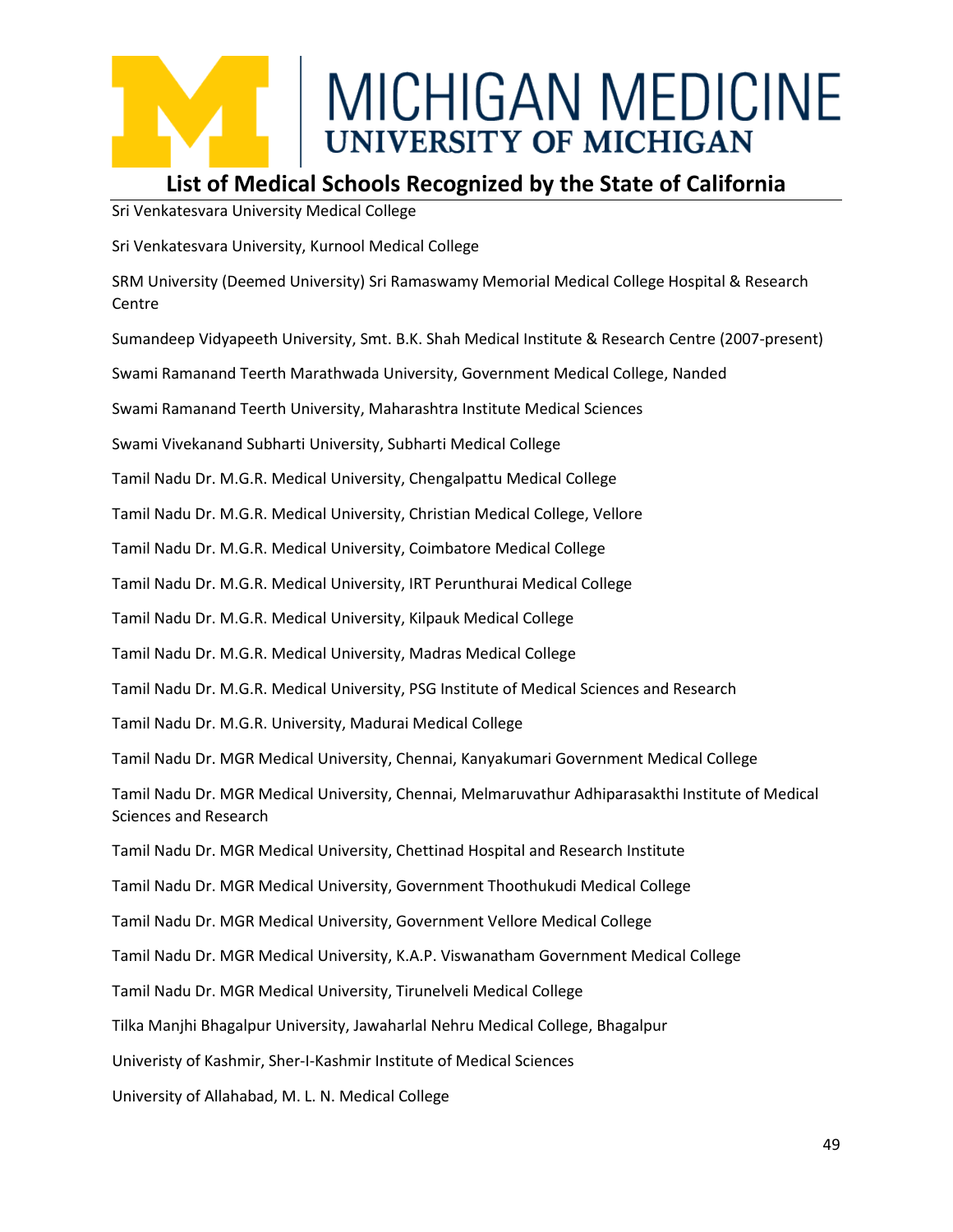### **List of Medical Schools Recognized by the State of California**

University of Bombay, Goa Medical College University of Bombay, Grant Medical College University of Bombay, L. T. Municipal Medical College University of Bombay, Padmashree Dr. D.Y. Patil Medical College University of Bombay, Seth G. S. Medical College University of Bombay, Smt. Sitadevi Bijaykumar Jajodia Medical College University of Bombay, Topiwala National Medical College University of Calcutta Medical College University of Calcutta, N. R. S. Medical College University of Calcutta, National Medical College University of Calcutta, R. G. Kar Medical College University of Calicut, Academy of Medical Sciences, Pariyaram University of Calicut, Jubilee Mission Medical College & Research Institute University of Calicut, Karuna Medical College University of Calicut, Trichur Medical College University of Delhi, College of Medical Sciences University of Delhi, Lady Hardinge Medical College University of Delhi, Maulana Azad Medical College University of Delhi, University College of Medical Sciences and GTB Hospital University of Health Sciences, Vijayawada, Andhra Pradesh, Kurnool Medical College University of Health Sciences, Vijayawada, Guntur Medical College University of Health Sciences, Vijayawada, Kakatiya Medical College University of Health Sciences, Vijayawada, Osmania Medical College University of Health Sciences, Vijayawada, S. V. Medical College University of Jammu Government Medical College University of Kashmir, Jehlum Valley College of Medical Sciences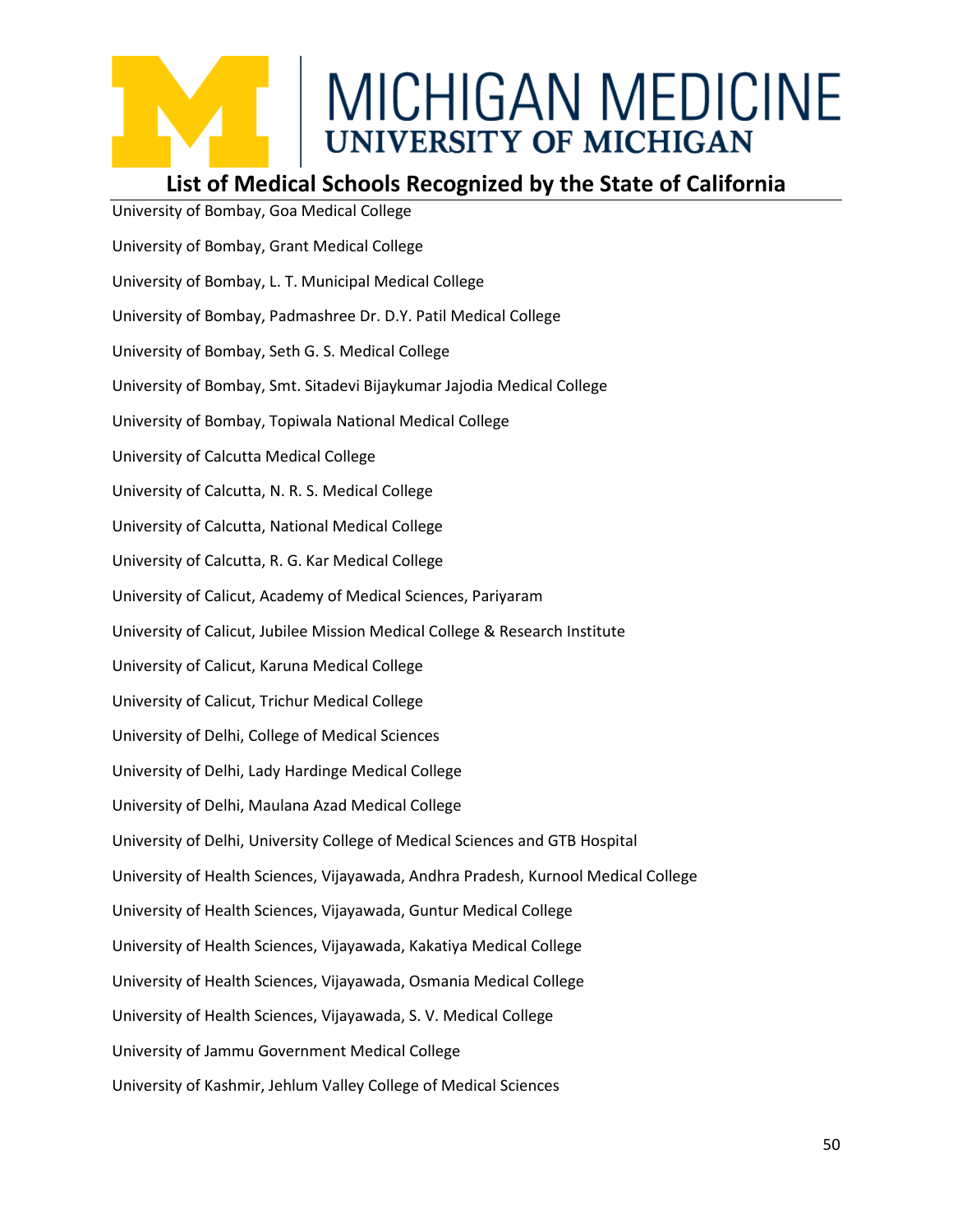#### **List of Medical Schools Recognized by the State of California**

University of Kerala Medical College University of Kerala, Dr. Somervell Memorial C.S.I. Medical College University of Kerala, Kottayam Medical College University of Kerala, T. D. Medical College University of Lucknow, K. G. Medical College University of Madras Medical College University of Madras, Chingleput Medical College University of Madras, Christian Medical College University of Madras, Jawaharlal Institute University of Madras, Kilpauk Medical College University of Madras, Madras Medical College University of Madras, Madurai Medical College University of Madras, Stanley Medical College University of Madras, Thanjavur Medical College University of Mumbai, Dr D. Y. Patil Medical College University of Mumbai, Grant Medical College University of Mumbai, K. J. Somaiya Medical College University of Mumbai, Lokmanya Tilak Municipal Medical College University of Mumbai, Mahatma Gandhi Mission's Medical College University of Mumbai, Seth G. S. Medical College University of Mumbai, Terna Medical College University of Mumbai, Thane Municipal Corporation Medical College University of Mumbai, Topiwala National Medical College University of Mysore, J. S. S. Medical College University of Poona, Pravara Rural Hospital and Medical College University of Pune, Armed Forces Medical College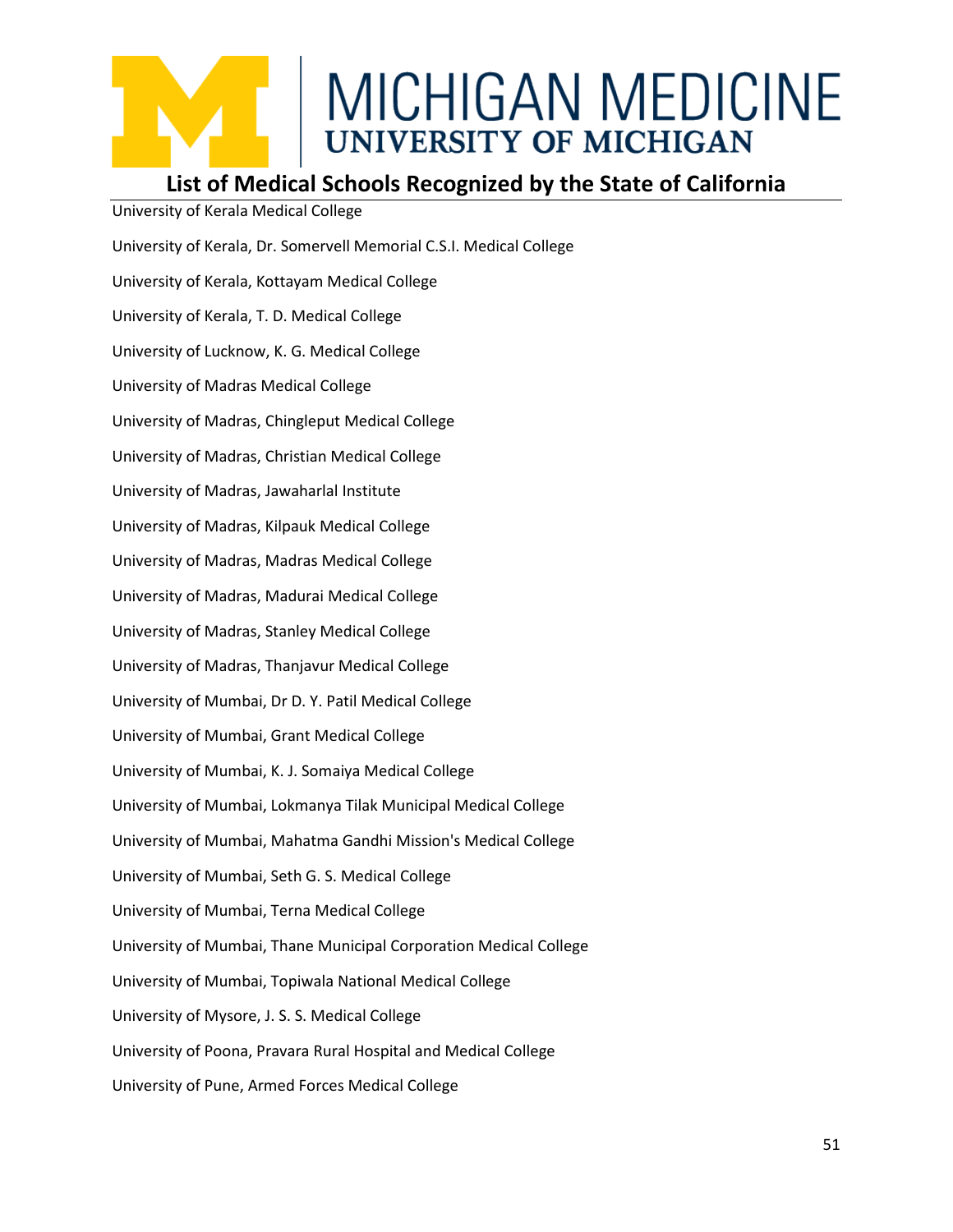#### **List of Medical Schools Recognized by the State of California**

University of Pune, B. J. Medical College University of Pune, Bharati Vidyapeeth's Medical College University of Rajasthan, Dr. S. N. Medical College University of Rajasthan, J. Nehru Medical College University of Rajasthan, Mahatma Gandhi Medical College & Hospital University of Rajasthan, R. N. T. Medical College University of Rajasthan, S. M. S. Medical College University of Rajasthan, Sardar Patel Medical College Utkal University, S. C. B. Medical College Veer Narmad South Gujarat University, Government Medical College, Surat Veer Narmad South Gujarat University, Surat Municipal Institute of Medical Education Veer Narmad South Gujarat University, Swami Vivekanand Institute of Medical Sciences and Research Vikram University, Ruxmaniben Deepchand Gardi Medical College, Ujjain Vinayaka Missions University, Aarupadai Veedu Medical College, Pondicherry Vinayaka Missions University, Vinayaka Mission's Kirupananda Variyar Medical College, Salem Vinayaka Mission's University, Vinayaka Mission's Medical College, Karaikal West Bengal University of Health Sciences, Bankura Sammilani Medical College West Bengal University of Health Sciences, KPC Medical College & Hospital West Bengal University of Health Sciences, Nilratan Sircar Medical College

#### Indonesia

Catholic University of Indonesia Atma Jaya Fakultas Kedokteran Universitas Tarumanagara Udayana University Faculty of Medicine Universitas Padjadjaran Faculty of Medicine University of Airlangga Faculty of Medicine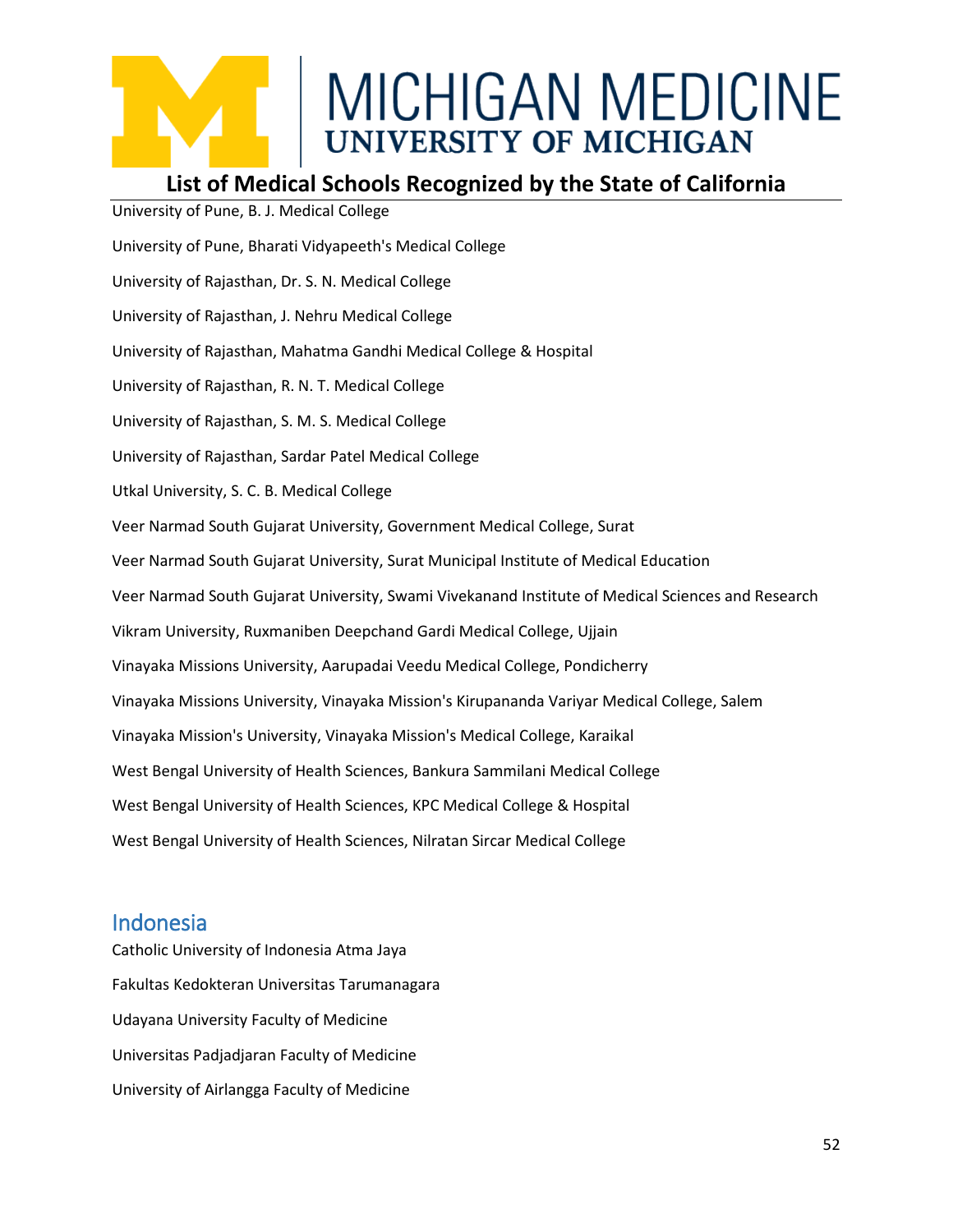#### **List of Medical Schools Recognized by the State of California**

University of Brawijaya Faculty of Medicine University of Diponegoro Faculty of Medicine University of Gadjah Mada Sekip Faculty of Medicine University of Hasanuddin Faculty of Medicine University of Indonesia Faculty of Medicine University of North Sumatra Faculty of Medicine University of Sam Ratulangi Faculty of Medicine University of Sriwijaya Faculty of Medicine University of Trisakti Faculty of Medicine

#### Islamic Republic of Iran

Ahvaz Jundishapur University of Medical Sciences Ahwaz Medical School, Ahwaz University of Medical Sciences Arak University of Medical Sciences and Health Services Ayatollah Taleghani Medical Centre Babol University of Medical Sciences and Health Services Bandar Abbas University of Medical Sciences and Health Services Birjand University of Medical Sciences and Health Services Bu Ali Sina University School of Medicine Bushehr University of Medical Sciences and Health Services Fasa Faculty of Medical Sciences Fasa University of Medical Sciences Fatemieh University of Medical Sciences Ghazvin University of Medical Sciences and Health Services Gorgan University of Medical Sciences and Health Services Guilan University of Medical Sciences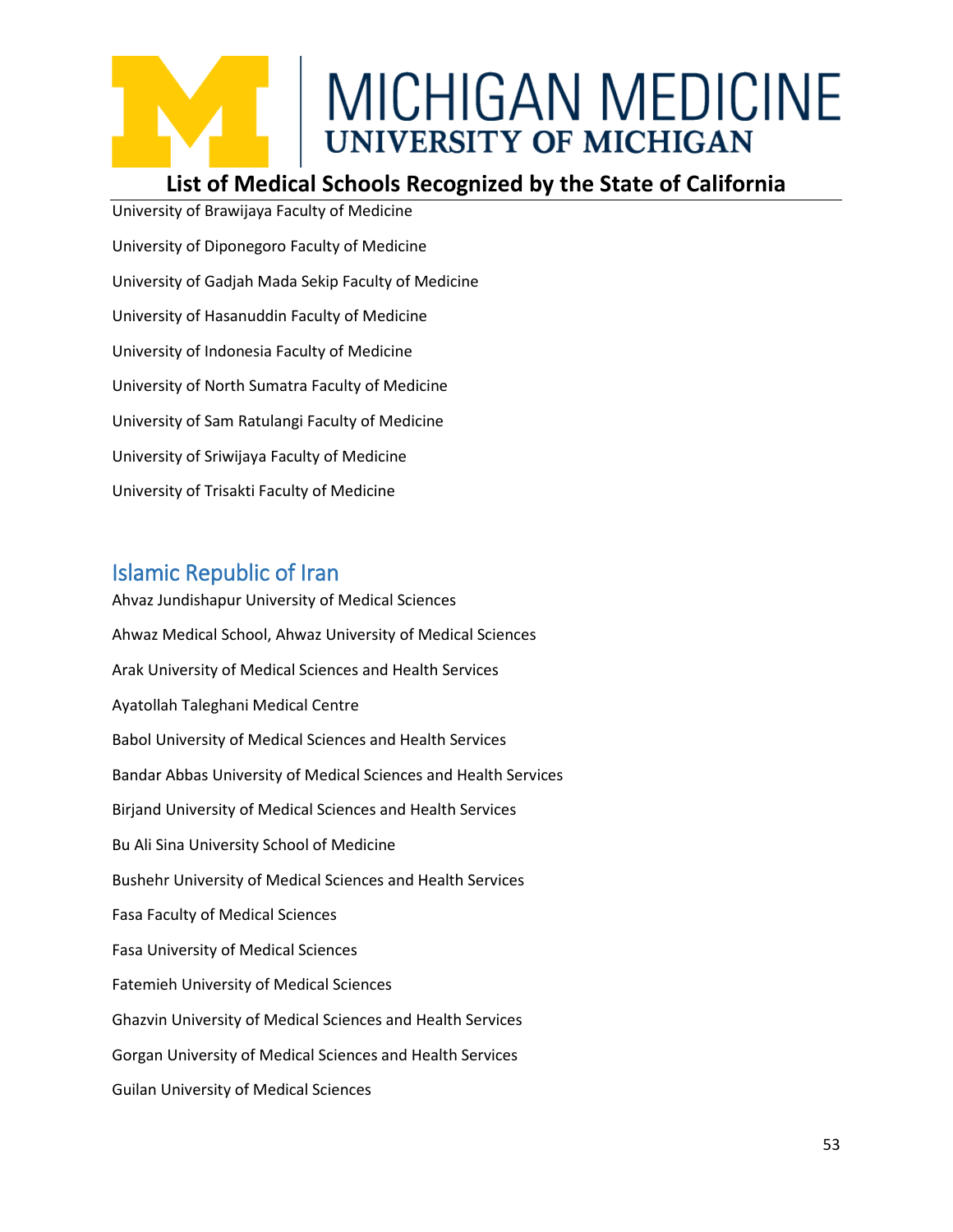#### **List of Medical Schools Recognized by the State of California**

Hamadan University of Medical Sciences and Health Services Hormozgan University of Medical Sciences Iran Medical Centre AKA Iran University of Medical Sciences Iran University of Medical Sciences and Health Services Isfahan University of Medical Sciences and Health Services Islamic Azad University School of Medicine, Mashhad Branch Islamic Azad University, Ali Ben Abitalib Medical College Islamic Azad University, Ardabil Branch Faculty of Medicine Islamic Azad University, Najaf Abad Medical Facility Islamic Azad University, Tabriz Medical Branch Islamic Azad University, Tehran Medical Branch Islamic Azad University, Tonekabon Branch Faculty of Medicine Jahrom Faculty of Medical Sciences and Health Services Jahrom University of Medical Sciences Kashan University of Medical Sciences and Health Services Kerman University of Medical Sciences and Health Services Kermanshah University of Medical Sciences and Health Services Mashhad University of Medical Sciences AKA Ferdowsi University Mazandaran University of Medical Sciences and Health Services National University of Iran Faculty of Medicine Oromieh University School of Medicine Oromieh University School of Medicine Qazvin University of Medical Sciences, Shahid Babaei Faculty of Medicine Rafsanjan University of Medical Sciences and Health Services Semnan University of Medical Sciences and Health Services Shahed University Faculty of Medicine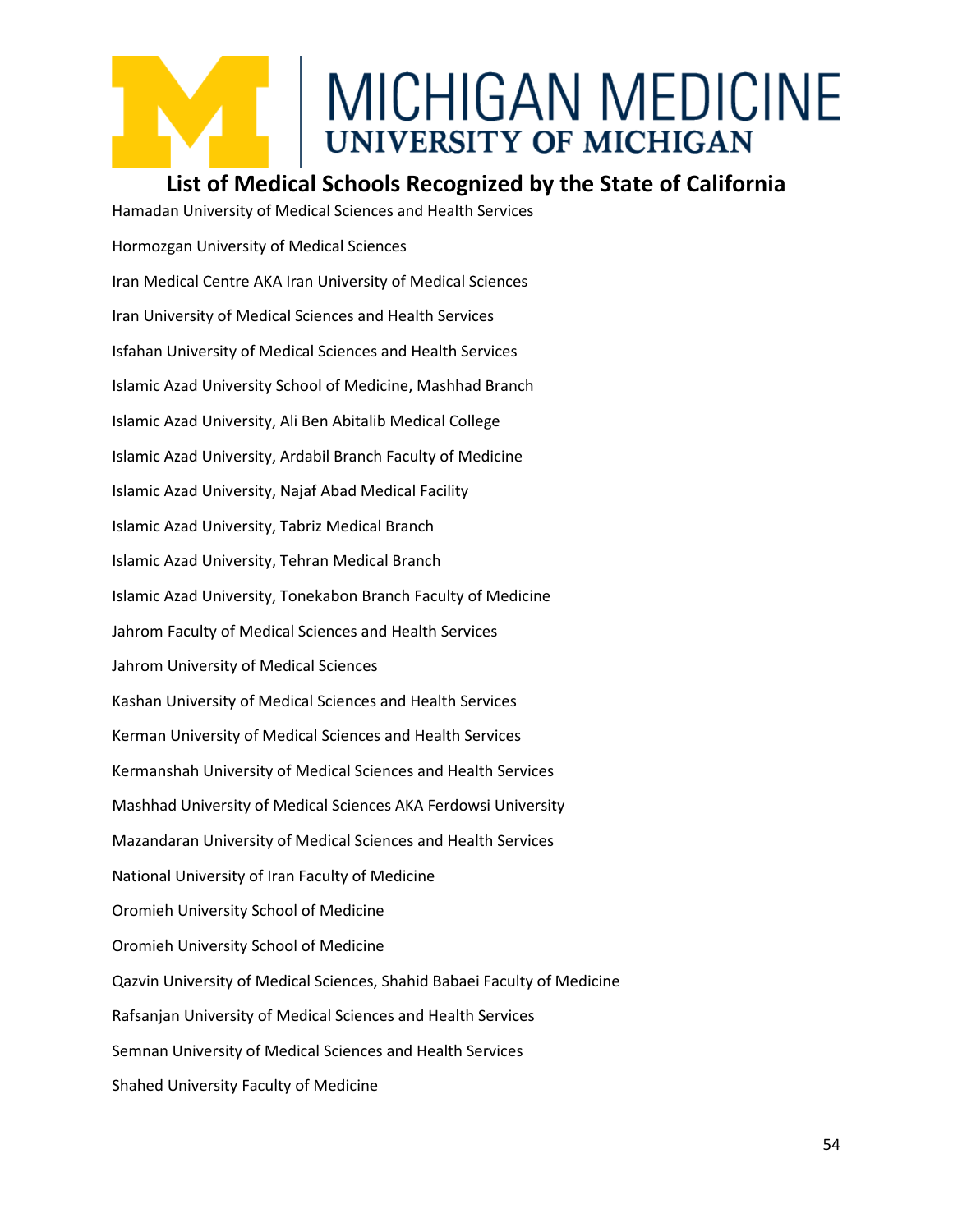#### **List of Medical Schools Recognized by the State of California**

Shahid Bahonar University School of Medicine Shahid Beheshti University of Medical Sciences Shahid Chamran University AKA Jundi Shapur University Shahid Sadoughi University of Medical Sciences (Farsi Language Program Only) Shahr-e-Kord University of Medical Sciences and Health Services Shiraz University Faculty of Medicine AKA Pahlavi University Shiraz University of Medical Sciences Tabriz University Faculty of Medicine Tabriz University of Medical Science Faculty of Medicine Tehran University of Medical Sciences and Health Services Urmia University of Medical Sciences Faculty of Medicine West Azerbaijan University of Medical Sciences Yazd Medical Centre Zahedan University of Medical Sciences and Health Services Zanjan University of Medical Sciences and Health Services

#### Iraq

Al-Nahrain University College of Medicine Al-Qadisiya University College of Medicine Babylon University College of Medicine Dohuk College of Medicine Hawler Medical University College of Medicine Kufa University Faculty of Medicine Saddam University Saddam College of Medicine Tikrit University College of Medicine University of Al-Mustansiriyah College of Medicine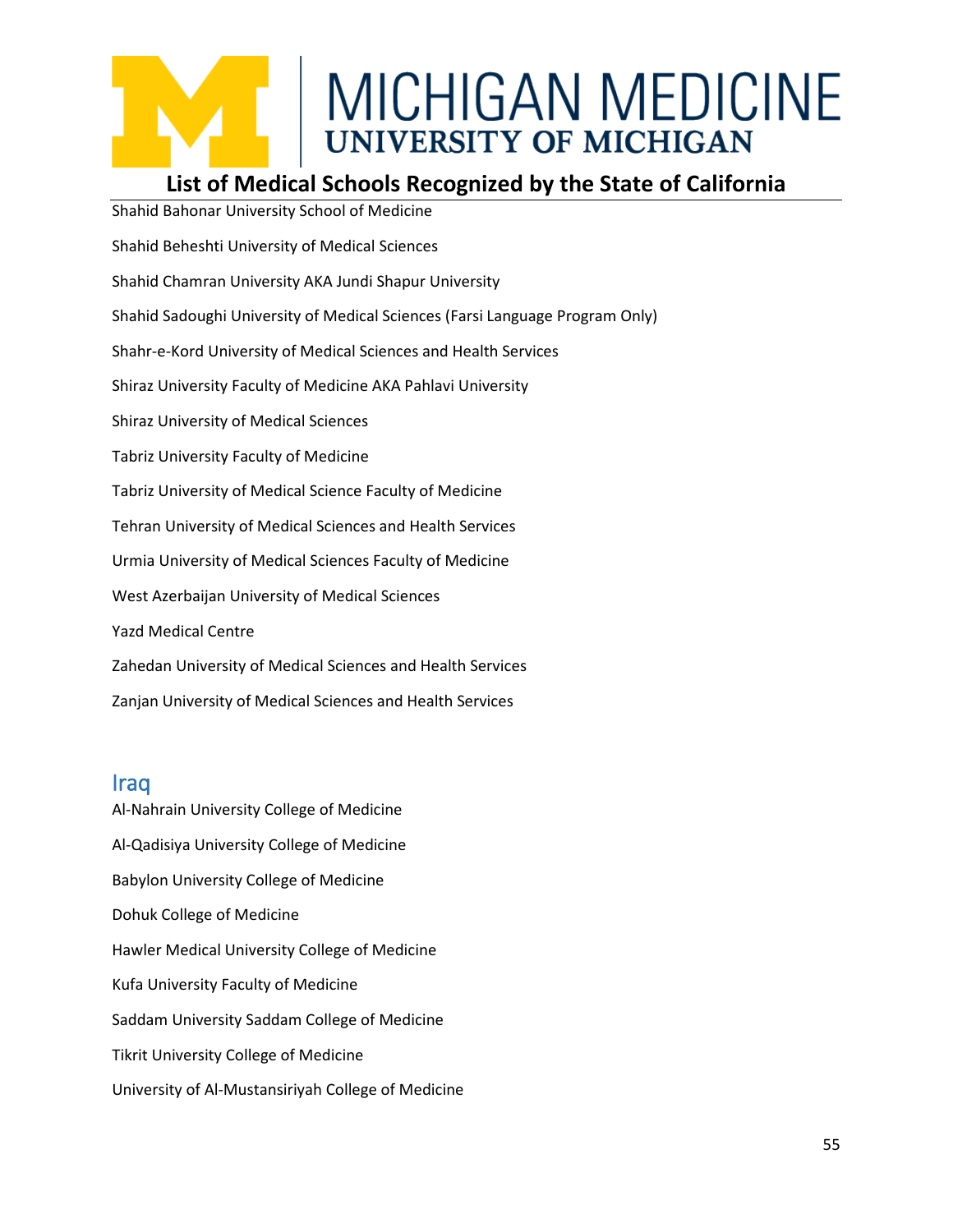#### **List of Medical Schools Recognized by the State of California**

University of Al-Mustansiriyah Kufa College University of Anbar College of Medicine University of Baghdad College of Medicine University of Baghdad, Al-Kindy College of Medicine University of Basrah College of Medicine University of Duhok Faculty of Medical Sciences University of Mosul College of Medicine University of Salahadin, Salahadin Medical School University of Sulaimani, School of Medicine

#### Ireland

National University of Ireland - Royal College of Surgeons in Ireland - Penang Medical College National University of Ireland - University College Dublin - Penang Medical College National University of Ireland University College at Cork National University of Ireland University College at Dublin National University of Ireland University College at Galway Queen's University of Belfast Faculty of Medicine Royal College of Surgeons in Ireland Medical School University of Dublin Trinity College School of Physic University of Dublin, Trinity College Dublin School of Medicine University of Limerick Graduate Entry Medical School

#### Israel

Bar Ilan University Faculty of Medicine Ben Gurion University of the Negrev-Irving and Joyce Goldman School of Med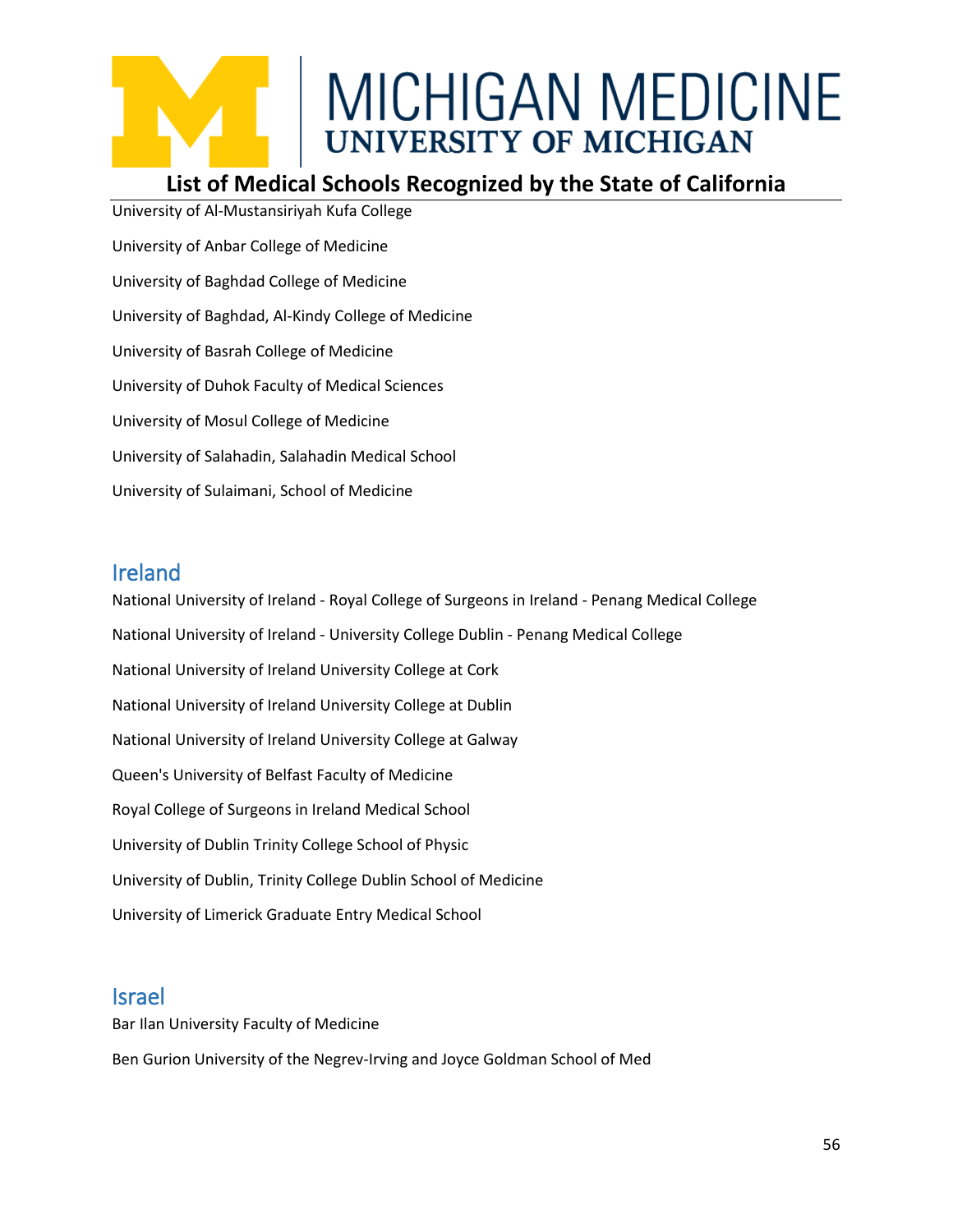### **List of Medical Schools Recognized by the State of California**

Ben Gurion University of the Negrev-Program in International Health and Medicine (English Language Program)

Technion Israel Institute of Technology Faculty of Medicine (TeAMS)

Technion-Israel Institute of Technology Faculty of Medicine

Tel Aviv University, Sackler School of Medicine (includes 4-year English Program)

The Hebrew University, Hadassah Medical School

#### Italy

Catholic University of the Sacred Heart Faculty of Medicine Free University of Gabriele D'Annunzio Faculty of Medicine Universitá degli Studi dell'Insubria, Varese – Como Universitá degli Studi di Milano – Bicocca, Faculty of Medicine and Surgery Universita Humanitas Università Vita-Salute San Raffaele Faculty of Medicine and Surgery (Italian Language Only) University Campus Bio-Medical of Rome University Dell'Aquila Faculty of Medicine and Surgery University of Ancona Faculty of Medicine and Surgery University of Bari Faculty of Medicine and Surgery University of Bologna Faculty of Medicine and Surgery University of Brescia Faculty of Medicine and Surgery University of Cagliari Faculty of Medicine and Surgery University of Catania Faculty of Medicine and Surgery University of Ferrara Faculty of Medicine and Surgery University of Florence Faculty of Medicine and Surgery University of Genoa Faculty of Medicine and Surgery University of Messina Faculty of Medicine and Surgery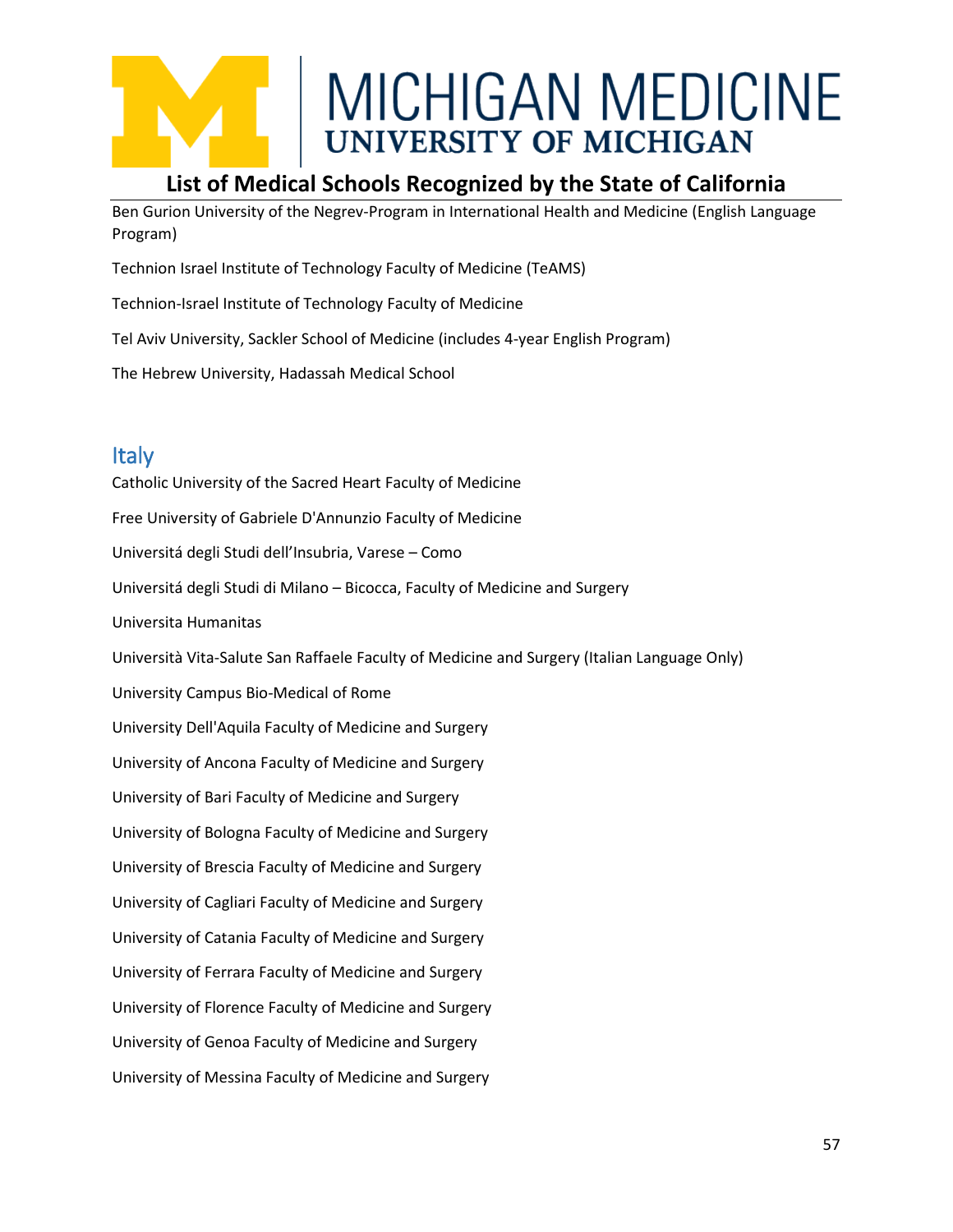#### **List of Medical Schools Recognized by the State of California**

University of Milan Faculty of Medicine and Surgery University of Modena Faculty of Medicine and Surgery University of Naples Faculty of Medicine and Surgery University of Naples II Faculty of Medicine and Surgery University of Padua Faculty of Medicine and Surgery University of Palermo Faculty of Medicine and Surgery University of Parma Faculty of Medicine and Surgery University of Pavia Faculty of Medicine and Surgery University of Perugia Faculty of Medicine and Surgery University of Pisa Faculty of Medicine and Surgery University of Rome-La Sapienza Faculty of Medicine University of Rome-Tor Vergata Faculty of Medicine University of Sassari Faculty of Medicine and Surgery University of Siena Faculty of Medicine and Surgery University of Trieste Faculty of Medicine and Surgery University of Turin Faculty of Medicine and Surgery University of Udine School of Medicine University of Verona Faculty of Medicine and Surgery

#### Ivory Coast

University of Abidjan Faculty of Medicine

#### Jamaica

University of the West Indies Faculty of Medical Sciences (Main Campus Only)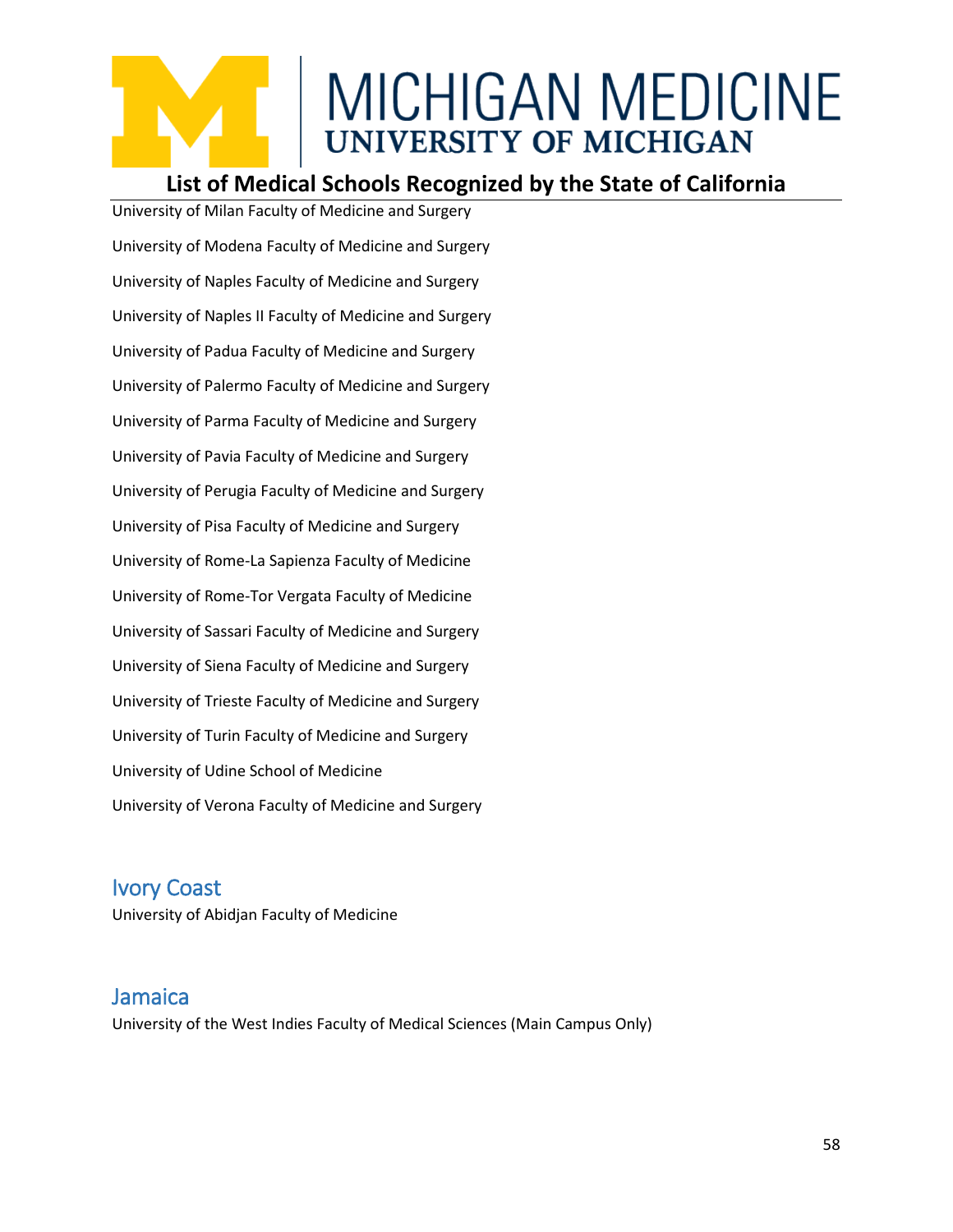### **List of Medical Schools Recognized by the State of California**

| Japan                                                         |
|---------------------------------------------------------------|
| Aichi Medical University                                      |
| Akita University School of Medicine                           |
| Asahikawa Medical College                                     |
| Chiba University School of Medicine                           |
| Dokkyo University School of Medicine                          |
| <b>Fukui Medical College</b>                                  |
| Fukuoka University Faculty of Medicine                        |
| Fukushima Imperial Medical College                            |
| Gifu University School of Medicine                            |
| Gumma Medical College AKA Gunma University School of Medicine |
| Hamamatsu University School of Medicine                       |
| Hirosaki University School of Medicine                        |
| Hiroshima University School of Medicine                       |
| Hokkaido University School of Medicine                        |
| Jichi Medical University                                      |
| Juntendo University School of Medicine                        |
| Kagawa Medical University                                     |
| Kagoshima University Faculty of Medicine                      |
| Kanazawa Medical College                                      |
| Kanazawa Medical University                                   |
| Kanazawa University School of Medicine                        |
| Kansai Medical University                                     |
| Keio University School of Medicine                            |
| Kinki University School of Medicine                           |
| Kitasato University School of Medicine                        |
|                                                               |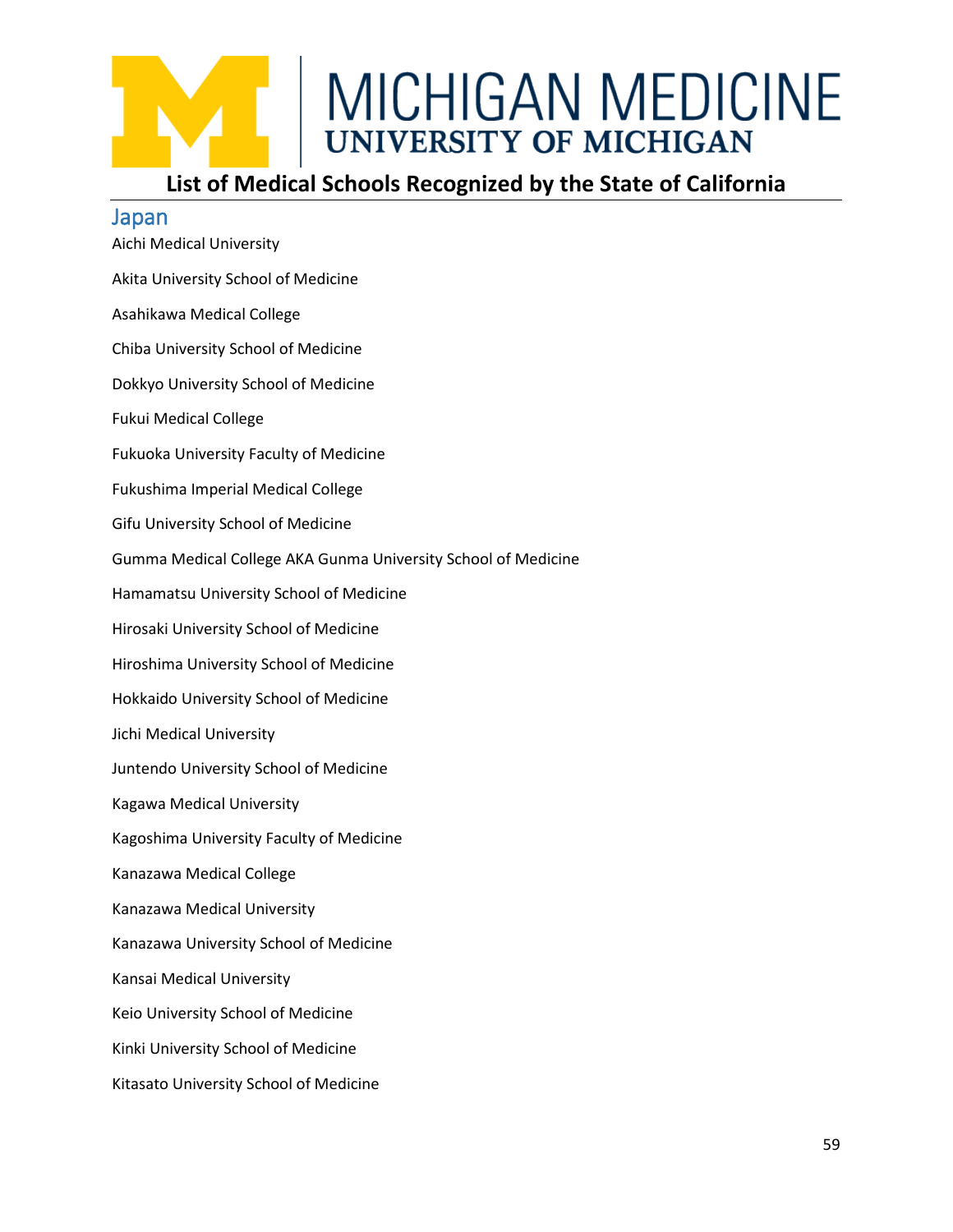#### **List of Medical Schools Recognized by the State of California**

Kobe University School of Medicine

- Kochi Medical School
- Kumamoto University School of Medicine
- Kurume University School of Medicine
- Kyorin University Faculty of Medicine
- Kyoto Prefectural University of Medicine
- Kyoto University School of Medicine
- Kyushu University School of Medicine
- Mie University School of Medicine
- Miyazaki Medical College
- Nagasaki University School of Medicine
- Nagoya University School of Medicine
- Nara Medical University
- Nihon Medical College
- Niigata University School of Medicine
- Nippon Medical College
- Okayama University School of Medicine
- Osaka City University
- Osaka University School of Medicine
- Ryukyu University School of Medicine AKA Okinawa Medical Institute
- Saga Medical School
- Saitama University School of Medicine
- Sangyo University of Occupational and Environmental Health
- Sapporo Medical College
- Sapporo Medical University
- Shiga University of Medical Science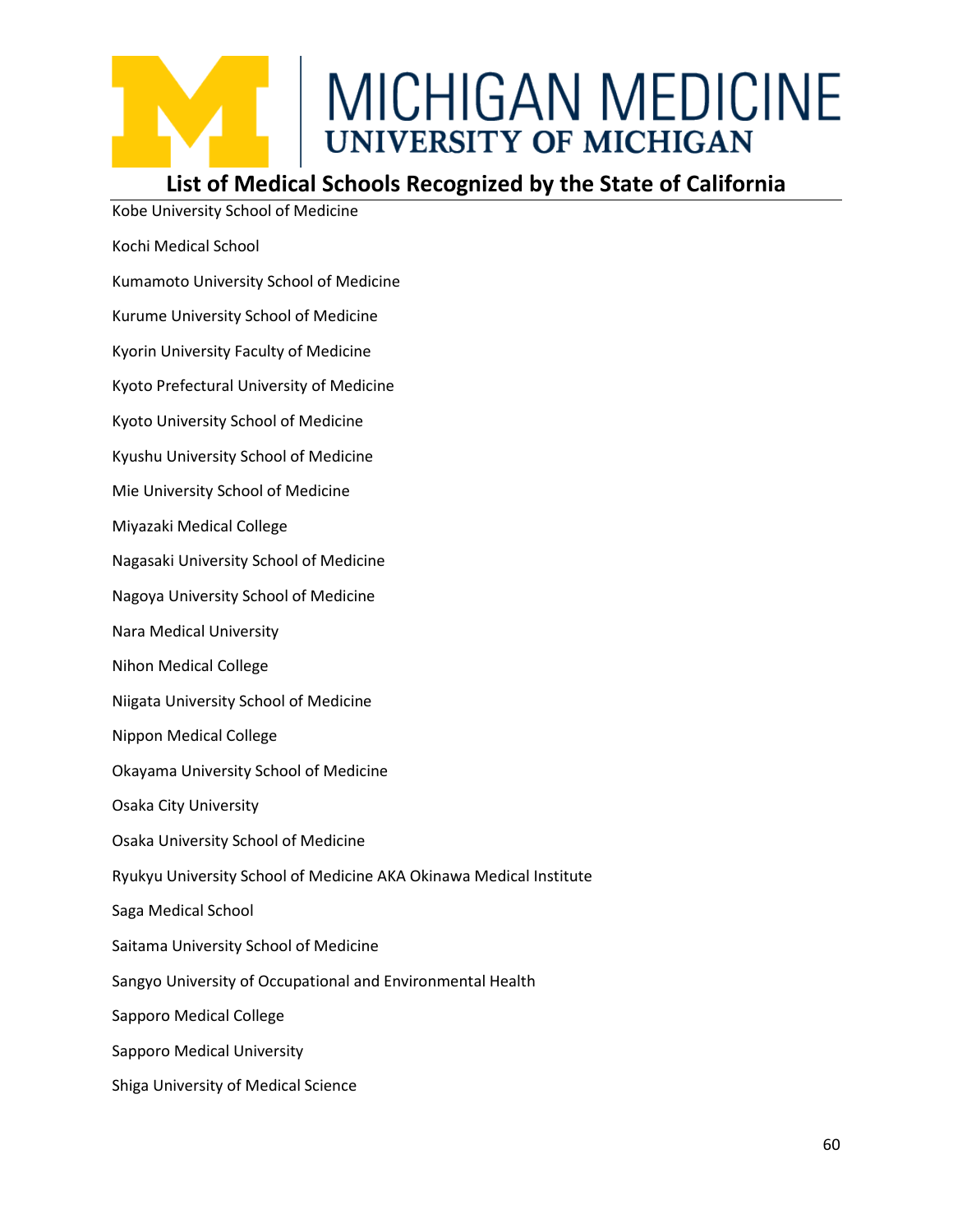

Shimane Medical University

## MICHIGAN MEDICINE<br>UNIVERSITY OF MICHIGAN

#### **List of Medical Schools Recognized by the State of California**

Shinshu University School of Medicine Showa University School of Medicine St Marianna Medical College St. Marianna University School of Medicine Teikyo University School of Medicine Toho University Schoool of Medicine AKA Teikoku Womens Medical College Tohoku University School of Medicine Tokai University School of Medicine Tokushima University School of Medicine Tokyo Jikei Medical College Tokyo Joshi Medical College Tokyo Medical and Dental University Tokyo Medical College Tokyo Medical University Tokyo Special Medical College Tokyo Women's Medical University Tokyo Women's Medical College Tottori University School of Medicine Toyama Medical and Pharmaceutical University Faculty of Medicine Toyo Medical College University of Miyazaki Faculty of Medicine University of Tokyo School of Medicine University of Toyama School of Medicine University of Tsukuba School of Medicine Wakayama Medical College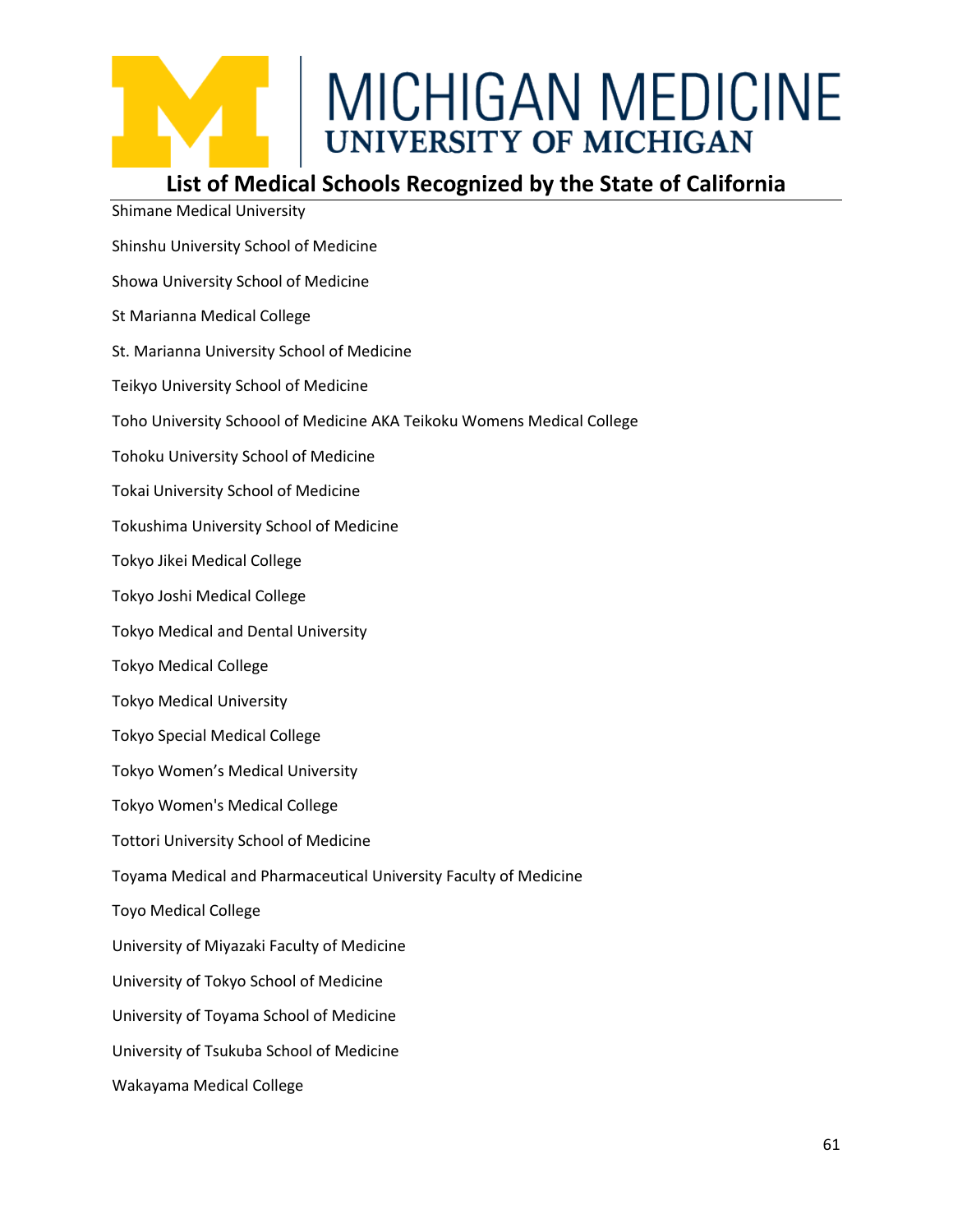#### **List of Medical Schools Recognized by the State of California**

Wakayama Medical University Wakayama Prefectural Medical College Yamagata University School of Medicine Yamaguchi University Faculty of Medicine and Health Sciences Yamanashi Medical College Yokohama City University School of Medicine

#### **Jordan**

Faculty of Medicine, Jordan University of Science and Technology Hashemite University Faculty of Medicine Mu'tah University Faculty of Medicine University of Jordan Faculty of Medicine

#### Kazakhstan

Kazakh National Medical University Named After S. Asfendiarov Semey State Medical University

#### Kenya

Moi University College of Health Sciences, School of Medicine Moi University Faculty of Health Sciences Moi University School of Medicine University of Nairobi College of Health Sciences

#### Republic of Korea

Ajou University School of Medicine

Catholic Medical College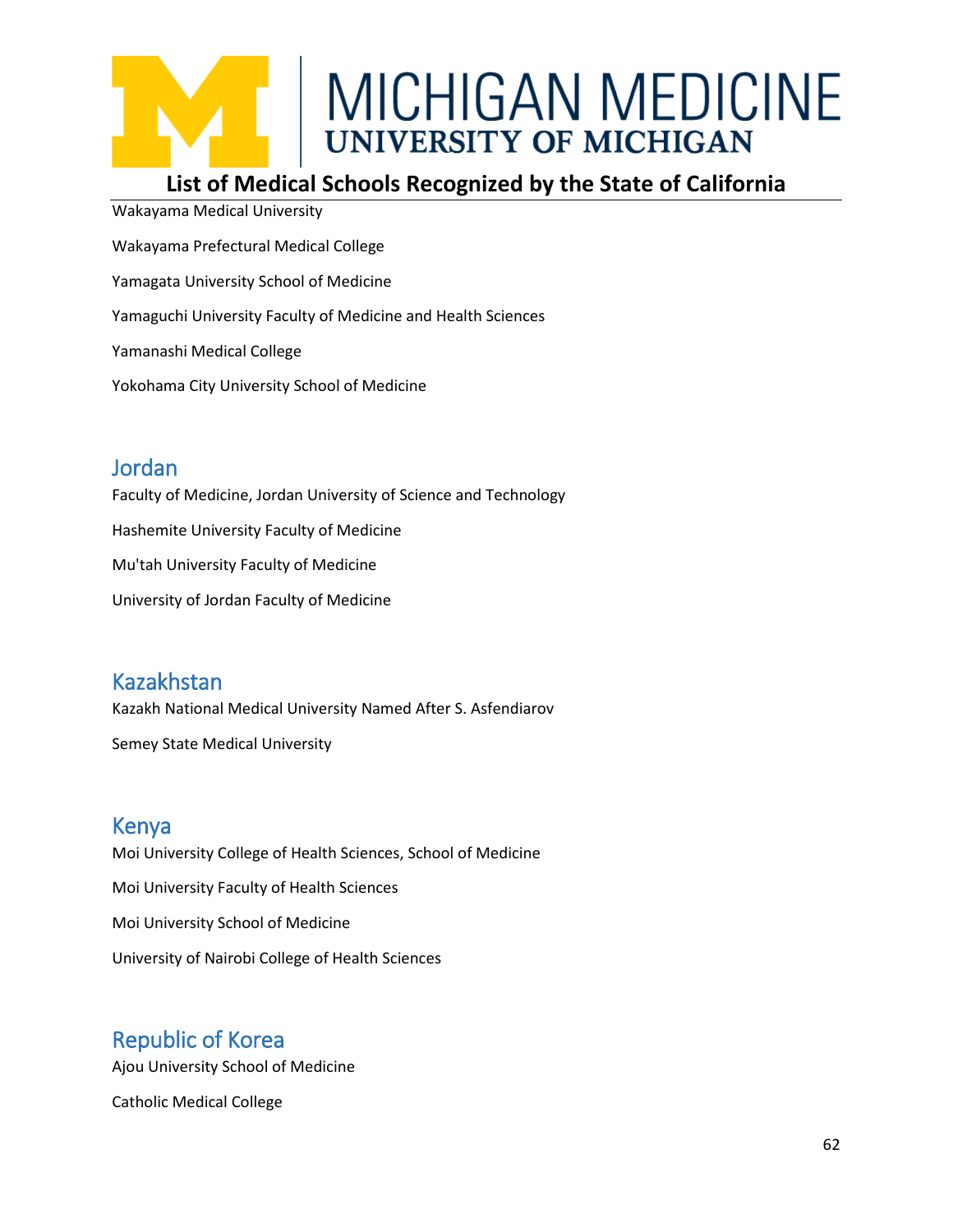#### **List of Medical Schools Recognized by the State of California**

Catholic University of Korea, College of Medicine CHA University School of Medicine Chonbuk National University College of Medicine Chonnam National University College of Medicine Chosun University College of Medicine Chungang University College of Medicine Chungbuk National University College of Medicine Chungnam National University College of Medicine Dankook University College of Medicine Dong-A University College of Medicine Dongguk University College of Medicine Eulji University, College of Medicine Ewha Womans University School of Medicine Gachon University College of Medicine Gachon University School of Medicine Gyeongsang National University College of Medicine Hallym University Faculty of Medicine Hanyang University College of Medicine Inha University College of Medicine Inha University School of Medicine In-Je College School of Medicine Kangwon National University College of Medicine (1997-2007) Kangwon National University College of Medicine (2008-Present) Keimyung University College of Medicine Konkuk University School of Medicine

Catholic University of Daegu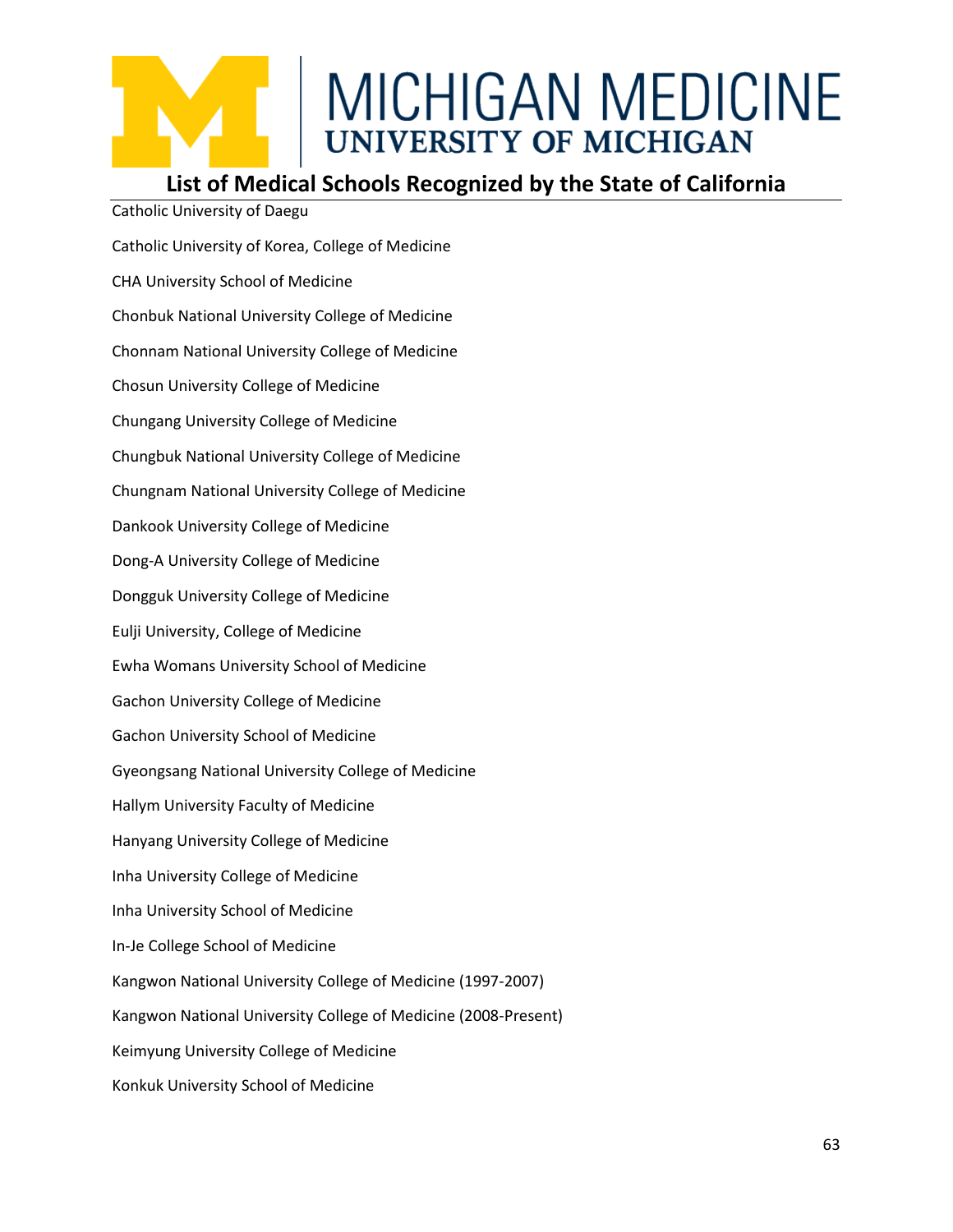#### **List of Medical Schools Recognized by the State of California**

Konyang University College of Medicine Korea University College of Medicine Kosin Medical College Kyunghee University College of Medicine Kyungpook National University College of Medicine Pochon CHA University Pusan National University College of Medicine Seoul National University College of Medicine Soonchunhyang University College of Medicine Sungkyunkwan University School of Medicine University of Ulsan College of Medicine Wonkwang University School of Medicine Yeungnam University College of Medicine Yonsei University College of Medicine Yonsei University Wonju Medical College

Kuwait Kuwait University Faculty of Medicine

Kyrgyzstan Kyrgyz State Medical Academy Kyrgyz-Russian Slavic University

#### Latvia

Riga Stradins University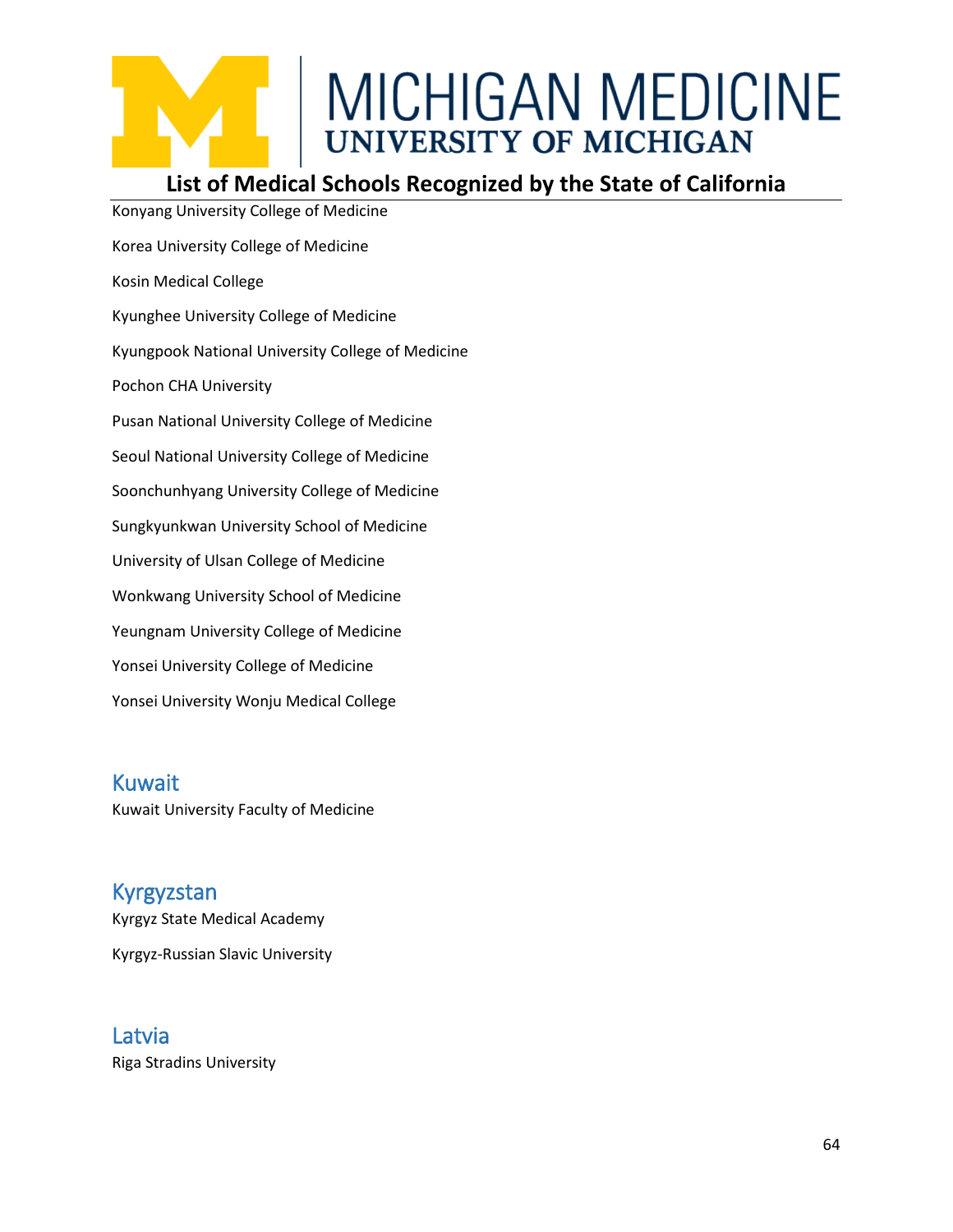

#### **List of Medical Schools Recognized by the State of California**

#### Lebanon

American University of Beirut Faculty of Medicine (English Language Program) Beirut Arab University Faculty of Medicine Lebanese American University, Gilbert and Rose-Marie Chagoury School of Medicine Lebanese University School of Medicine St Joseph's University Faculty of Medicine University of Balamand Faculty of Medicine and Medical Sciences

#### Liberia

University of Liberia, A. M. Dogliotti College of Medicine

#### Libyan Arab Jamahiriya

7th April University Faculty of Medicine Al Arab Medical University Faculty of Medicine Aljabal Algharbi University Faculty of Medicine, Zawia Campus Garyounis University Faculty of Medicine University of Al Fateh Faculty of Medicine University of Tripoli Faculty of Medicine University of Zawia Faculty of Medicine University of Zawia Medical School

#### Lithuania

Kaunas Medical University Vilniaus University Faculty of Medicine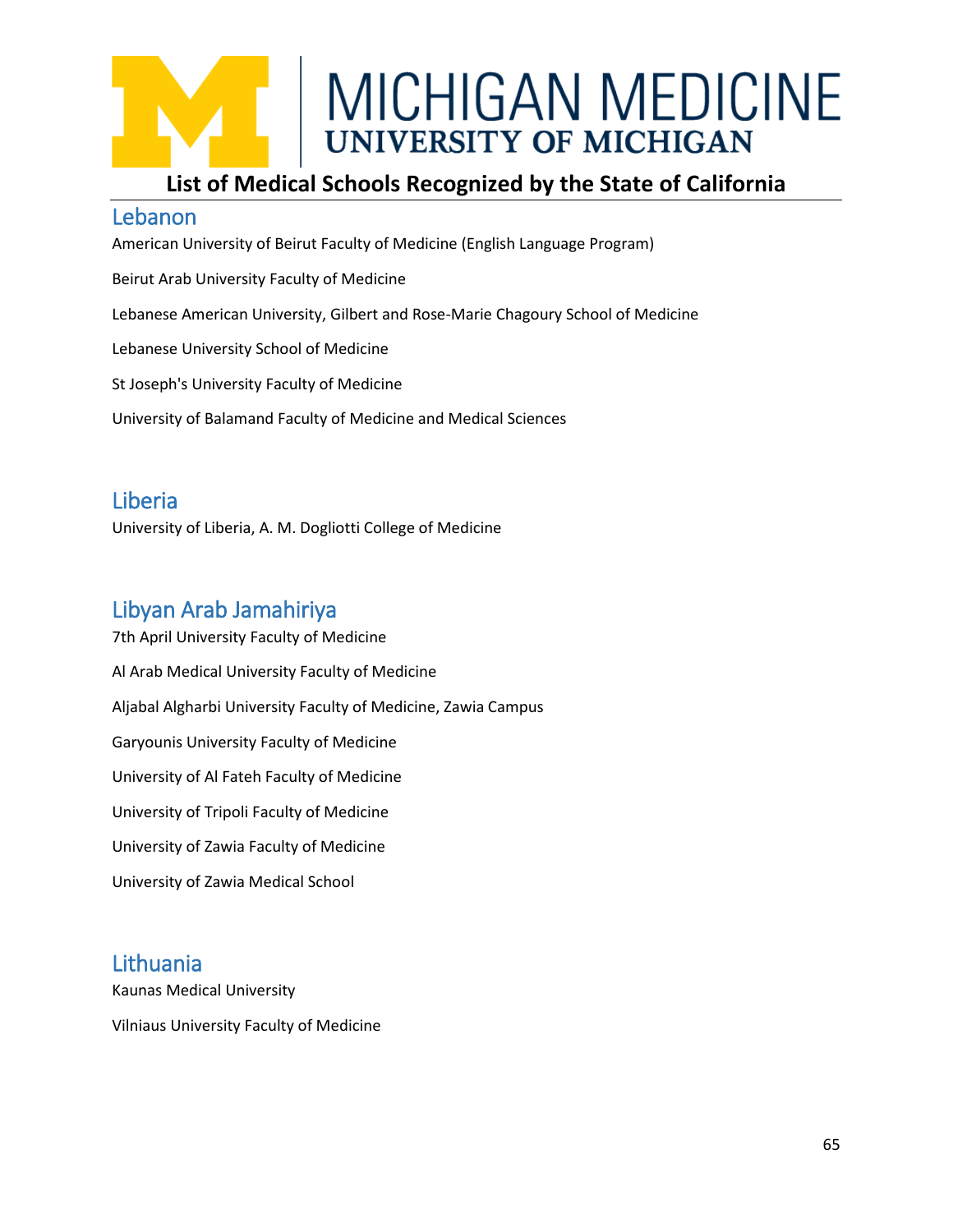

#### **List of Medical Schools Recognized by the State of California**

#### Macedonia

SS. Cyril and Methdius University Skopje

#### Madagascar

University of Madagascar Faculty of Medicine

#### Malaysia

International Islamic University Malaysia International Medical University National University of Malaysia Faculty of Medicine Universiti Sains Malaysia School of Medical Sciences University of Malaya Faculty of Medicine

#### Malta

University of Malta Medical School

#### **Mauritius**

University of Mauritius, SSR Medical College

#### **Mexico**

Autonomous Metropolitan University of Xochimilco Autonomous State University of Mexico Autonomous University "Benito Juarez" of Oaxaca Autonomous University of Aguascalientes Biomedical Center Autonomous University of Baja California Mexicali School of Medicine Autonomous University of Baja California Tijuana School of Medicine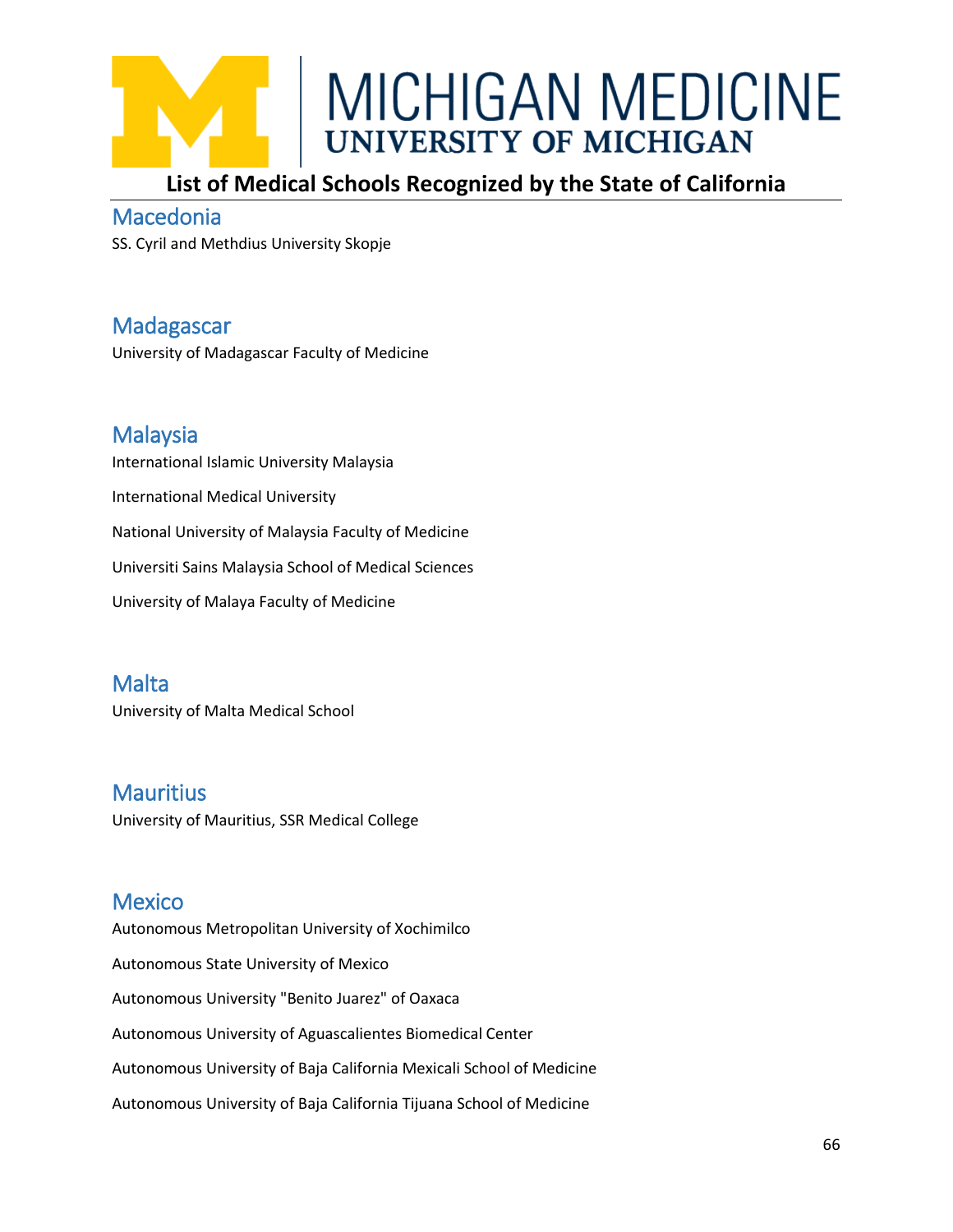#### **List of Medical Schools Recognized by the State of California**

Autonomous University of Chiapas School of Medicine

Autonomous University of Chihuahua Faculty of Medicine

Autonomous University of Ciudad Juarez School of Medicine (recognized through 11/30/2013 only)

Autonomous University of Coahuila Faculty of Medicine

Autonomous University of Guadalajara Faculty of Medicine (The 4-year international curriculum is approved for students who matriculated on or after 01/01/2014.) (The 5-year curriculum remains approved.)

Autonomous University of Guerrero School of Medicine

Autonomous University of Hidalgo School of Medicine

Autonomous University of Nayarit School of Human Medicine

Autonomous University of Nuevo Leon Faculty of Medicine

Autonomous University of Puebla School of Medicine (coursework prior to June 29, 2013)

Autonomous University of San Luis Potosi Faculty of Medicine

Autonomous University of Sinaloa School of Medicine

Autonomous University of Tamaulipas Faculty of Medicine (recognized through 11/30/2013 only)

Autonomous University of the State of Morelos (recognized through 5/31/2014 only)

Autonomous University of Yucatan Faculty of Medicine

Autonomous University of Zacatecas School of Medicine

Centro Estudios Universitarios Xochicalco Escuela de Medicina, Tijuana

Escuela Nacional de Medicina y Homeopatia del Instituto Politecnico Nacional

Institute of Technical-Superior Studies of Monterrey

Juarez University of the State of Durango (recognized through 5/31/2014 only)

Mexican-American University of the North School of Medicine (recognized through 5/31/2014 only)

Michoacan University of San Nicolas of Hidalgo

Military Medical School

National Autonomous University of Mexico Faculty of Medicine

National Polytechnic Institute Superior School of Medicine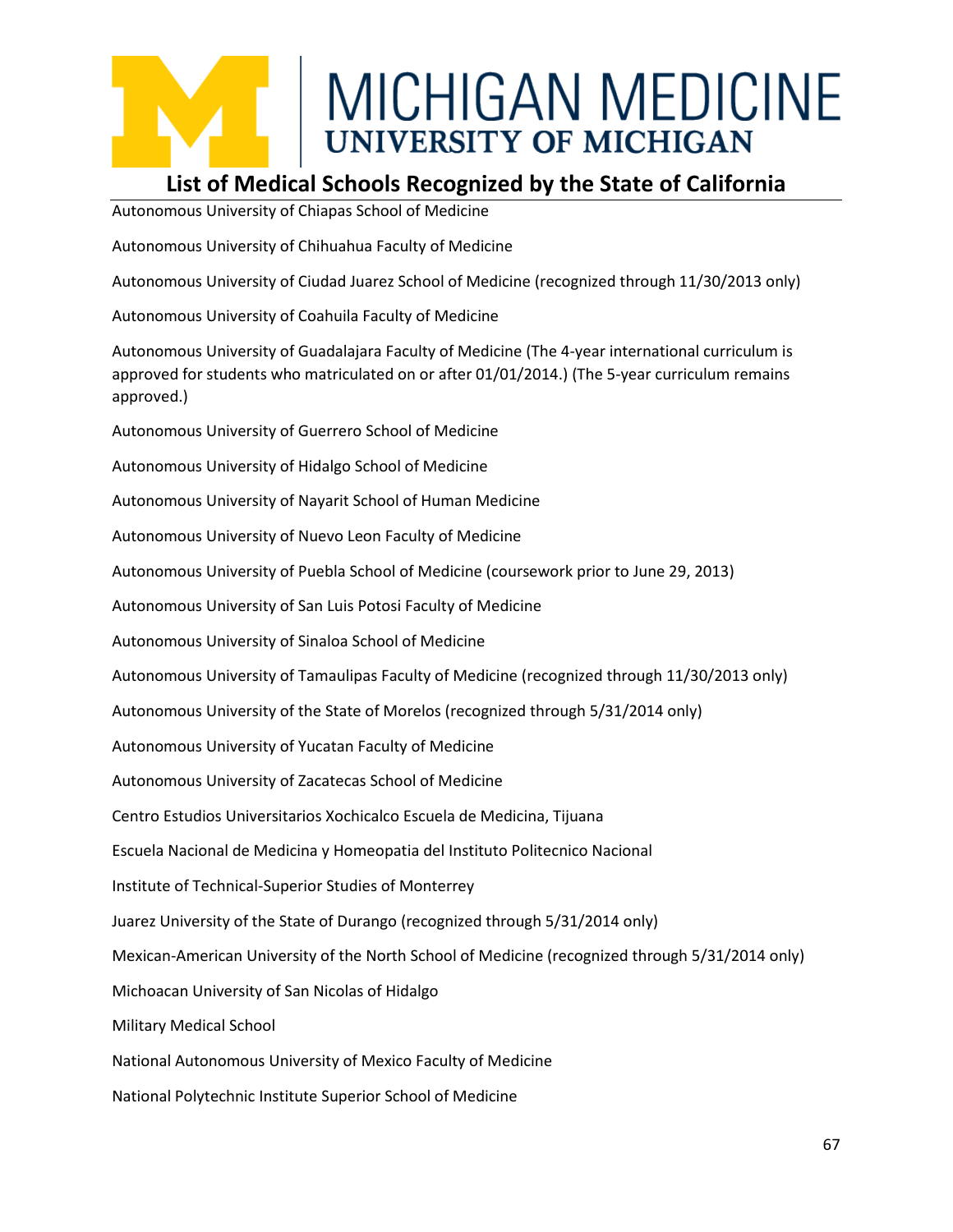#### **List of Medical Schools Recognized by the State of California**

Panamerican University School of Medicine Regional University of the Southeast School of Medicine Universidad Cristobal Colon Calasanz Campus Universidad de Sonora University of Anahuac School of Medicine University of Colima School of Medicine University of Guadalajara Faculty of Medicine University of Guanajuato Faculty of Medicine University of La Salle Mexican School of Medicine University of Montemorelos School of Medicine University of Monterrey Faculty of Medicine University of the Northeast School of Medicine University of Veracruz Faculty of Medicine (recognized through 11/30/2013 only) University of Xochicalco Center of Studies (Ensenada Campus Only) University of Yucatan Faculty of Medicine Valley University of the Brave

#### Republic of Moldava

State Medical University N Testemitanu of Republic of Moldova

#### **Mongolia**

Health Sciences University of Mongolia Mongolian National Medical University National University of Medical Sciences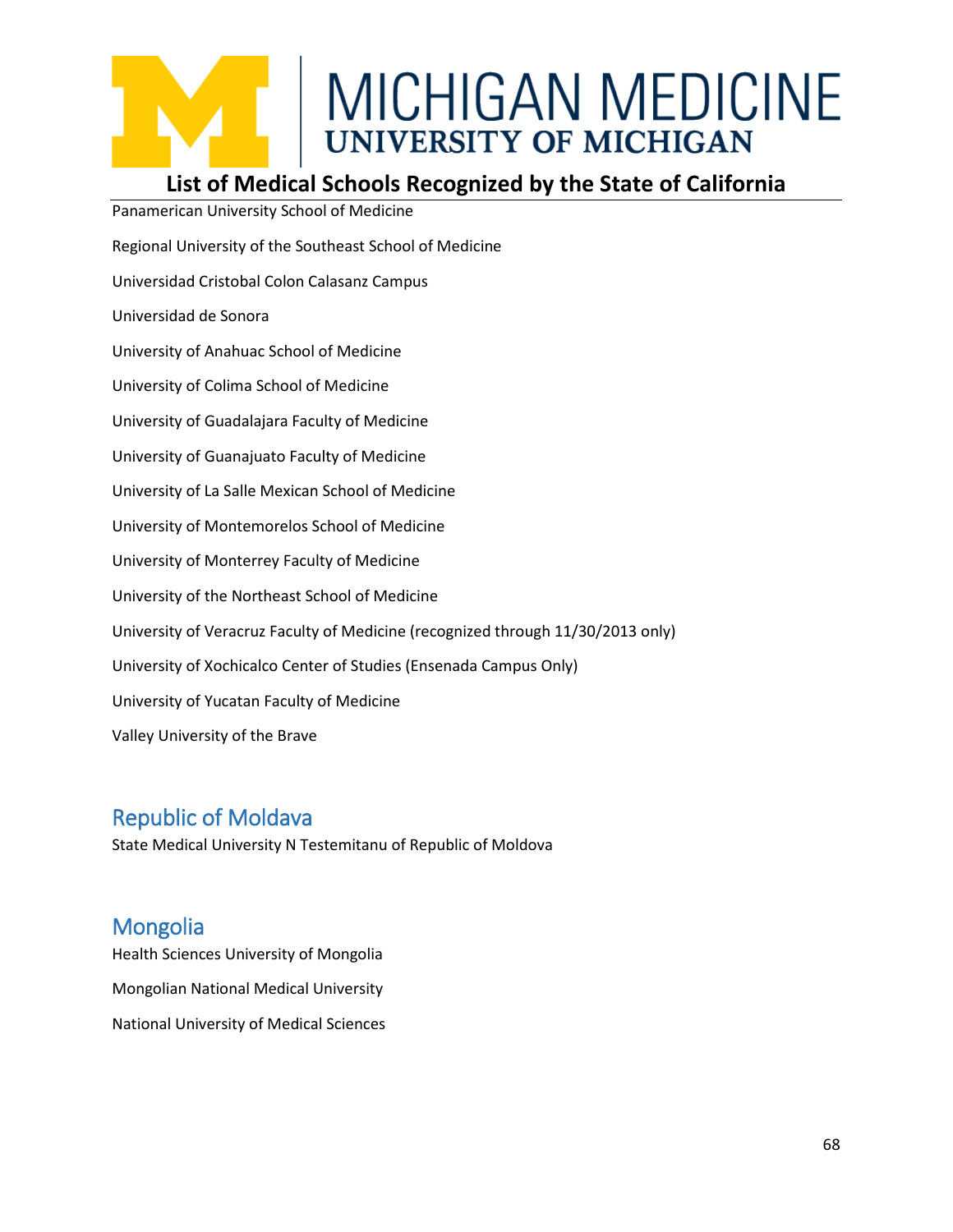#### **List of Medical Schools Recognized by the State of California**

#### **Morocco**

Cadi Ayyad University Faculty of Medicine and Pharmacy of Marrakech

Hassan II University Faculty of Medicine and Pharmacy

Mohammed V University Faculty of Medicine and Pharmacy

Université Sidi Mohammed Ben Abdellah Fez Faculty of Medicine and Pharmacy

#### Mozambique

Eduardo Mondlane University Faculty of Medicine

#### Myanmar

Institute of Medicine I Institute of Medicine II Mandalay Institute of Medicine University of Medicine I University of Medicine II University of Medicine, Mandalay

#### **Nepal**

B.P. Koirala Institute of Health Sciences Kathmandu University School of Medical Sciences Kathmandu University, College of Medical Sciences, Bharatpur Kathmandu University, Kathmandu Medical College Kathmandu University, Manipal College of Medical Sciences Kathmandu University, Nepal Medical College Tribhuvan University Institute of Medicine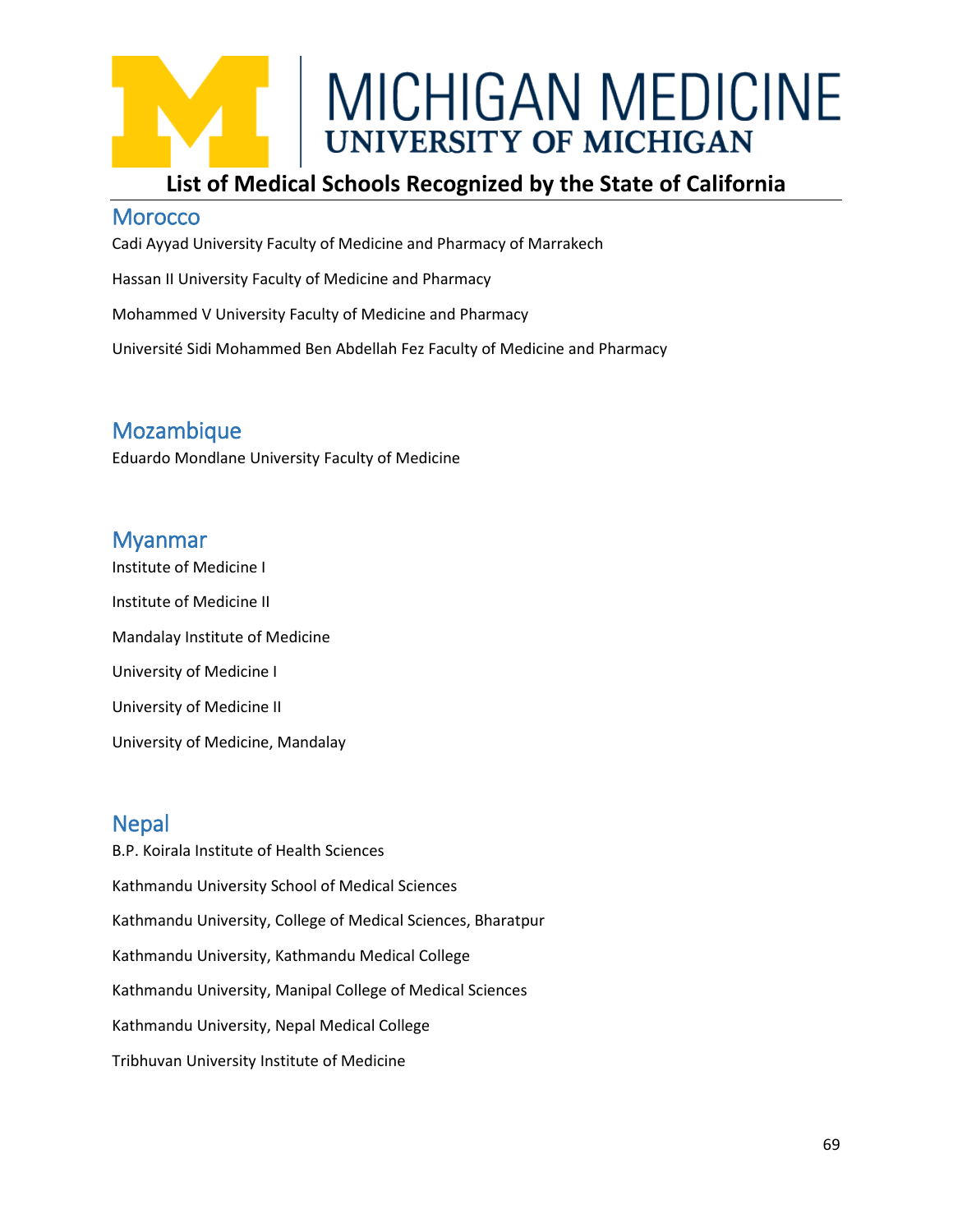#### **List of Medical Schools Recognized by the State of California**

#### **Netherlands**

Erasmus University of Rotterdam Faculty of Medicine Free University of Amsterdam Faculty of Medicine Leiden University Medical Center Radboud University Nijmegen AKA Catholic University University of Amsterdam Faculty of Medicine University of Groningen Faculty of Medicine University of Leiden Faculty of Medicine University of Limburg at Maastricht Faculty of Medicine University of Utrecht Faculty of Medicine Vrije University, Faculty of Medicine

#### Netherlands Antilles

Saba University School of Medicine (coursework from 1/1/02 to present)

#### New Zealand

University of Auckland School of Medicine

University of Otago Medical School

### **Nicaragua**

National Autonomous University of Nicaragua Faculty of Medicine

#### Nigeria

Abia State University College of Medicine and Health Sciences Ahmadu Bello University Faculty of Medicine Ambrose Alli University, College of Medicine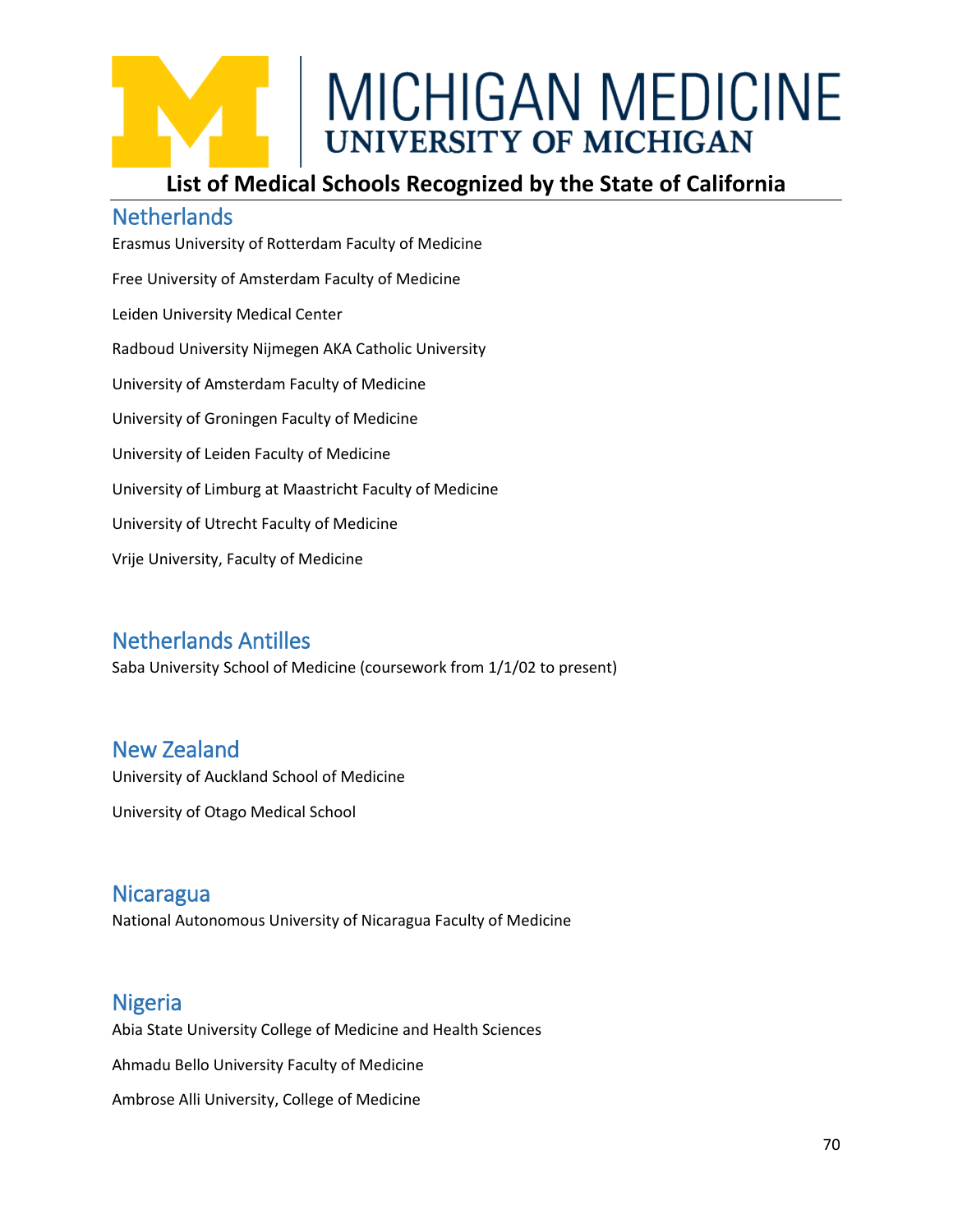#### **List of Medical Schools Recognized by the State of California**

Bayero University Faculty of Medicine Bendel State University, College of Medicine Danfodiyo University College of Health Sciences Ebonyi State University College of Health Sciences Edo State University, College of Medicine Ladoke Akintola University of Technology, College of Health Sciences Lagos State University College of Medicine Nnamdi Azikiwe University College of Medical Sciences Obafemi Awolowo University College of Health Sciences Ogun State University Obafemi Awolowo College of Health Sciences Olabisi Onabanjo University, Obafemi Awolowo College of Health Sciences University of Benin College of Medical Sciences University of Calabar College of Medical Sciences University of Ibadan College of Medicine University of Ife Faculty of Health Sciences University of Ilorin Faculty of Health Sciences University of Jos Faculty of Medical Sciences University of Lagos College of Medicine University of Maiduguri College of Medical Sciences University of Nigeria College of Medicine University of Port Harcourt College of Health Sciences

#### **Norway**

Norwegian University of Science and Technology Faculty of Medicine University of Bergen Medical Faculty University of Oslo Medical Faculty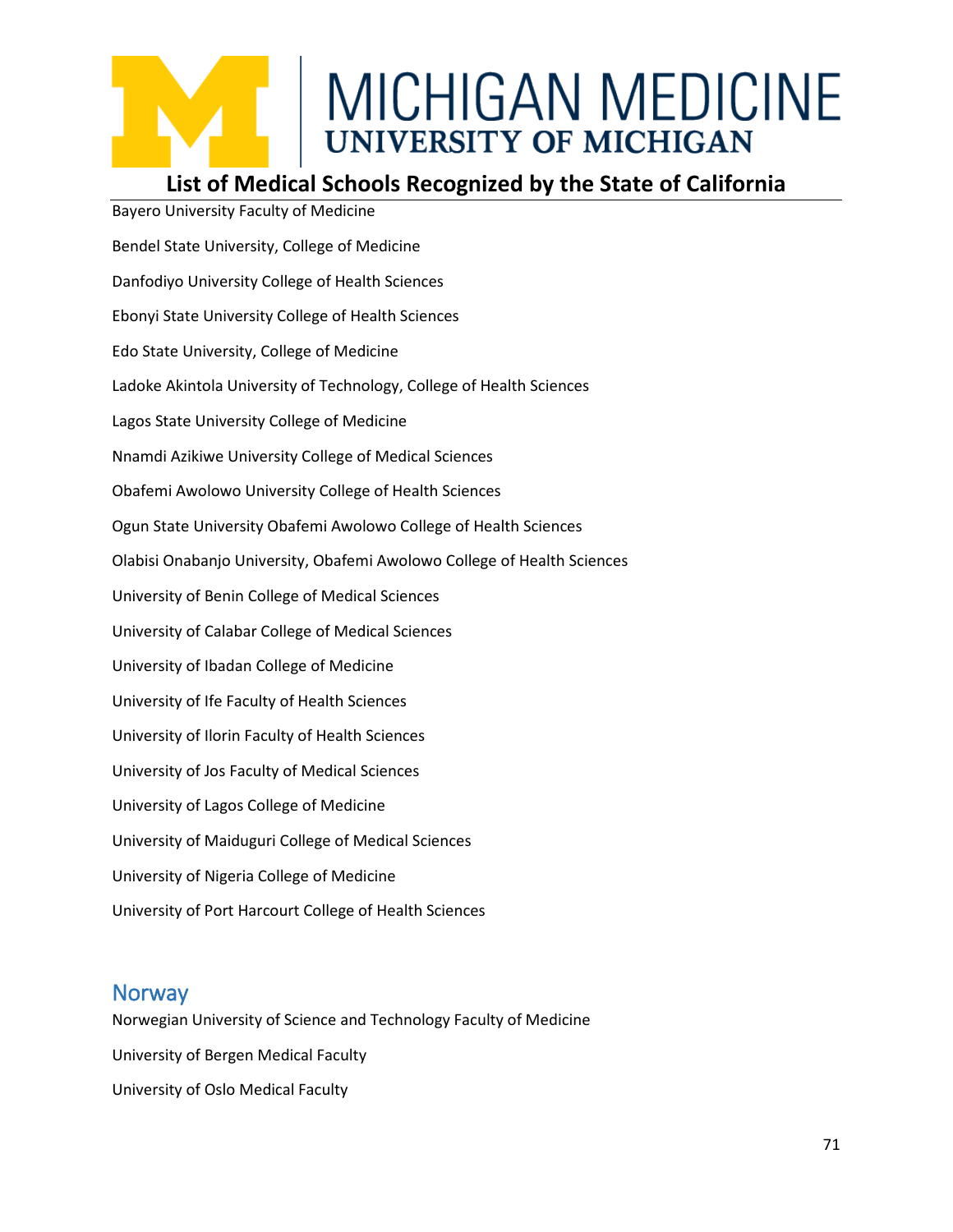

#### **Oman**

Sultan Qaboos University

#### Pakistan

Aga Khan University, Aga Khan Medical College Bahria University, Frontier Medical College Bahria University, Shifa College of Medicine Bahuddin Zakaria University, Nishtar Medical College Baqai Medical University, Baqai Medical College Baqai Medical University, Kabir Medical College Dow University of Health Sciences, Dow Medical College Dow University of Health Sciences, Sindh Medical College Fatima Jinnah Medical College for Women Hamdard University College of Medicine and Dentistry Hazara University, Ayub Medical College Islamia University, Quaid-E-Azam Medical College Isra University Faculty of Medicine and Allied Medical Sciences Khyber Medical University, Ayub Medical College Khyber Medical University, Khyber Girls Medical College Khyber Medical University, Khyber Medical College, Peshawar Khyber Medical University, Saidu Medical College Swat King Edward Medical University, Lahore Liaquat University of Health Sciences, Chandka Medical College Liaquat University of Medical & Health Sciences, Nawabshah Medical College for Girls Liaquat University of Medical and Health Sciences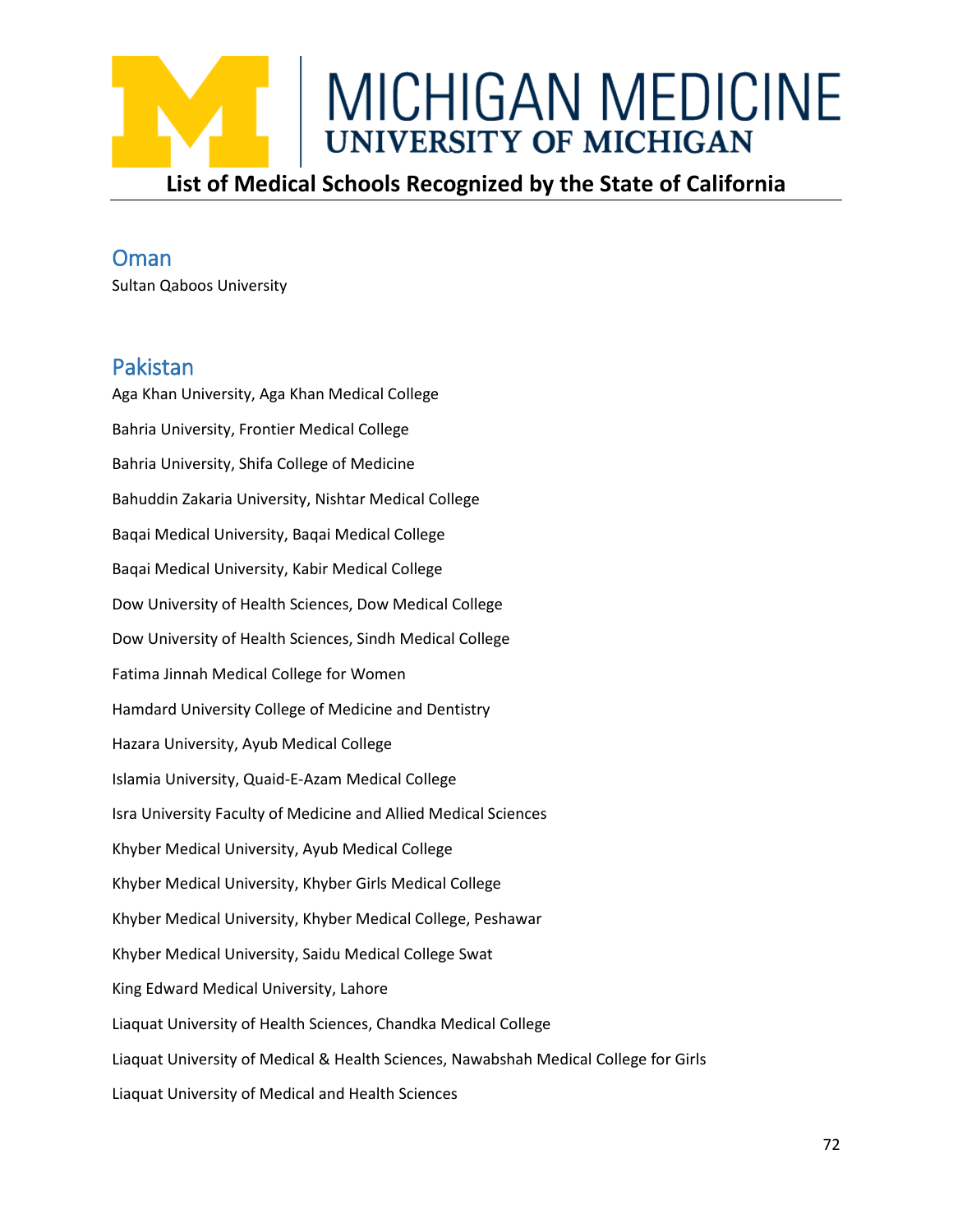#### **List of Medical Schools Recognized by the State of California**

National University of Sciences and Technology, Army Medical College Peoples University of Medical & Health Sciences for Women Quaid-e-Azam University, Army Medical College Riphah International University, Islamic International Medical College Shaheed Mohtarma Benazir Bhutto Medical University, Chandka Medical College Shifa Tameer-e-Millat University, Shifa College of Medicine University of Baluchistan, Bolan Medical College University of Health Sciences Lahore, Allama Iqbal Medical College University of Health Sciences Lahore, Lahore Medical and Dental College University of Health Sciences Lahore, Rawalpindi Medical College University of Health Sciences Lahore, Shalamar Medical and Dental College University of Health Sciences, Lahore, CMH Lahore Medical College & Institute of Dentistry University of Health Sciences, Lahore, F.M.H. College of Medicine and Dentistry University of Health Sciences, Lahore, Nishtar Medical College, Multan University of Health Sciences, Lahore, Punjab Medical College University of Health Sciences, Lahore, Quaid-e-Azam Medical College University of Health Sciences, Lahore, Services Institute of Medical Sciences University of Health Sciences, Lahore, Wah Medical College University of Karachi, Baqai Medical College University of Karachi, Dow Medical College University of Karachi, Jinnah Medical and Dental College University of Karachi, Karachi Medical and Dental College University of Karachi, Liaquat National Medical College University of Karachi, Sind Medical College University of Lahore, University College of Medicine & Dentistry University of Peshawar, Ayub Medical College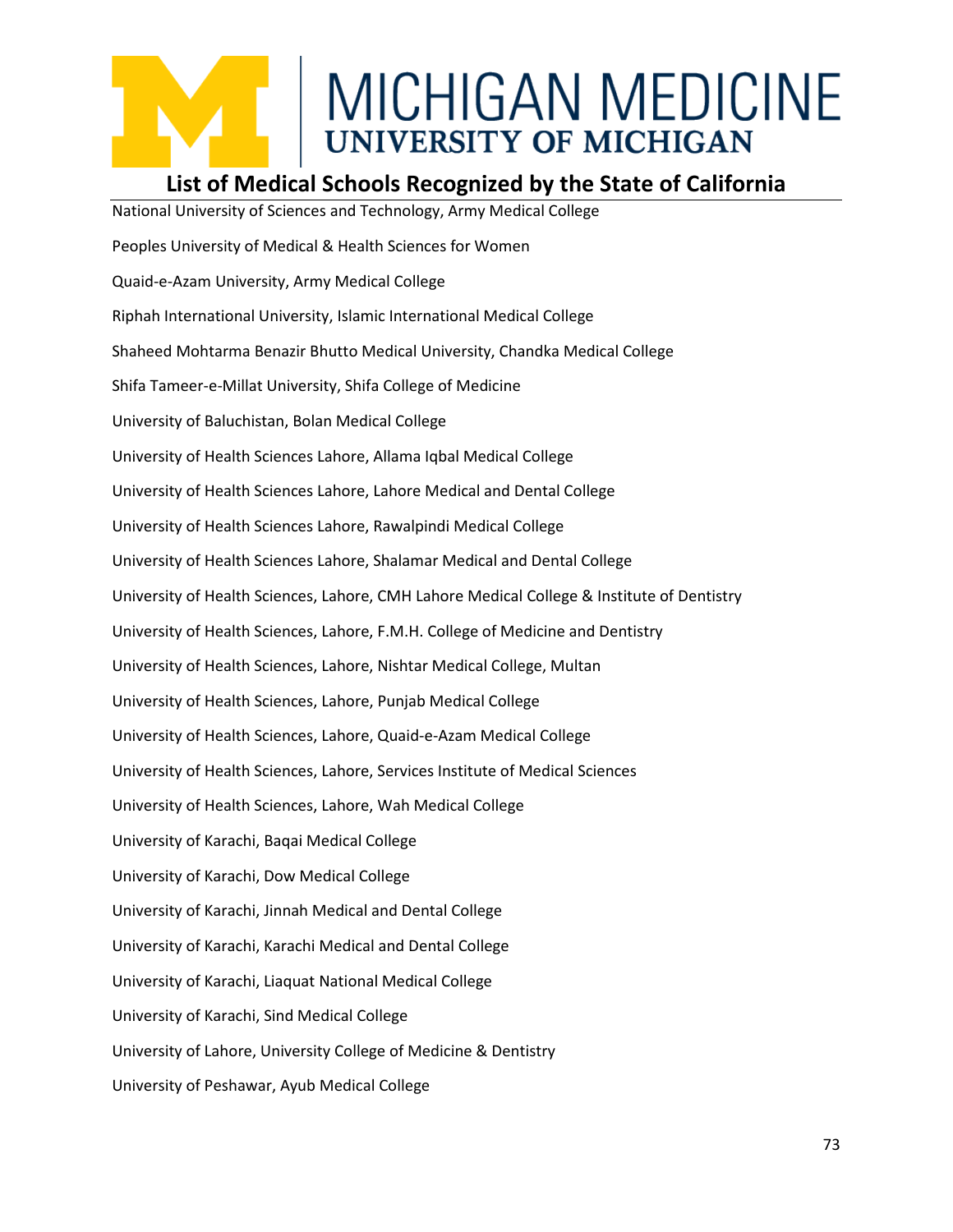#### **List of Medical Schools Recognized by the State of California**

University of Peshawar, Khyber Medical College University of Sind, Chandka Medical College University of Sind, Liaquat Medical College University of Sind, Nawabshah Medical College University of Sindh, Peoples Medical College for Girls, Nawabshah University of the Punjab, Allama Iqbal Medical College University of the Punjab, F.M.H. Medical College University of the Punjab, King Edward Medical College University of the Punjab, Nishtar Medical College University of the Punjab, Punjab Medical College University of the Punjab, Rawalpindi Medical College Ziauddin University, Ziauddin Medical College

#### Palestinian Authority

Al-Quds University Faculty of Medicine

An-Najah National University Faculty of Medicine & Health Sciences

Panama University of Panama Faculty of Medicine

#### Papua New Guinea

University of Papua New Guinea Faculty of Medicine

Paraguay

National University of Asuncion Faculty of Medical Sciences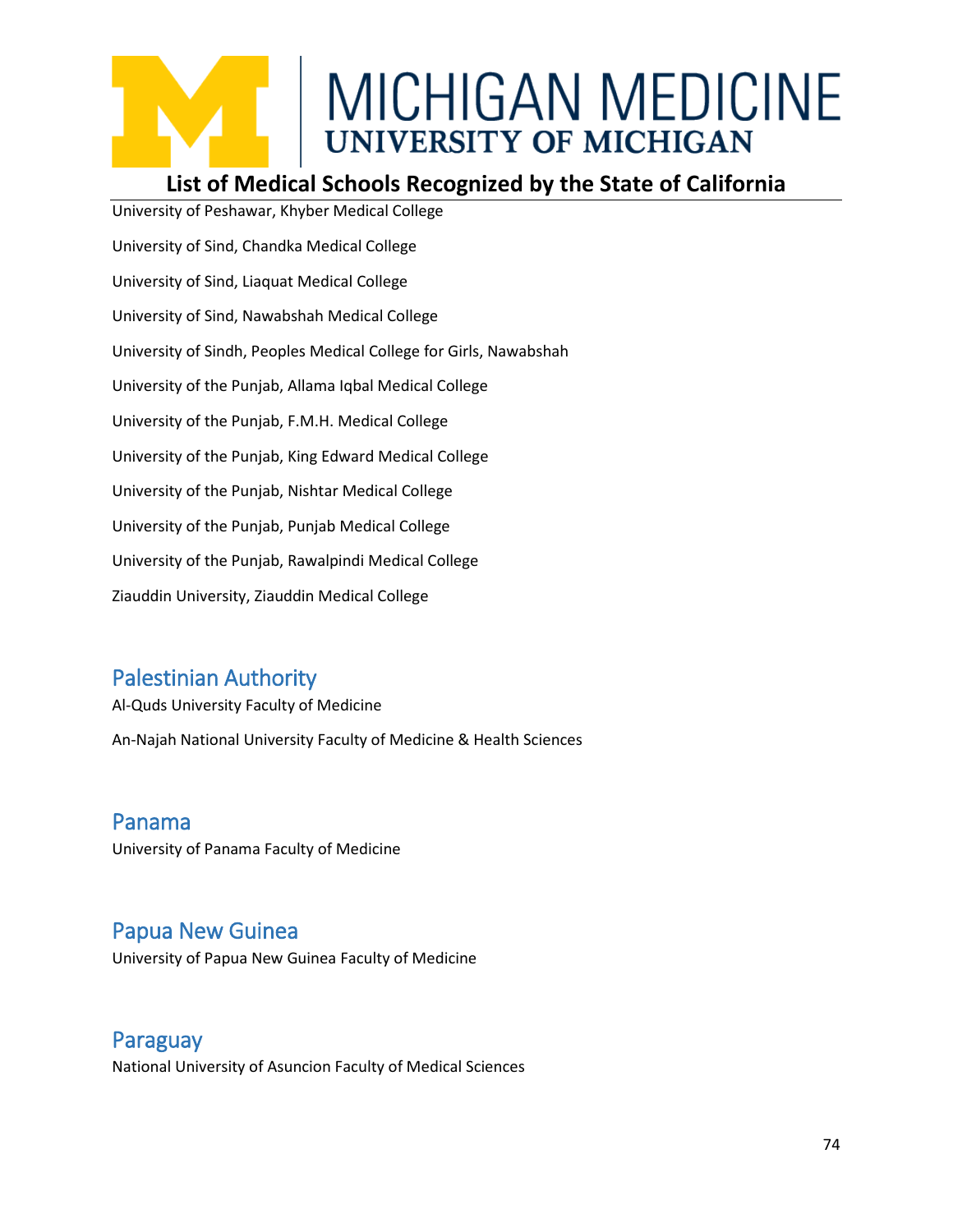#### **List of Medical Schools Recognized by the State of California**

#### Peru

Catholic University of Santa Maria Faculty of Human Medicine Greater National University of San Marcos Academic Program National University of Federico Villarreal Academic Program National University of San Agustin Academic Program National University of Trujillo Academic Program National University San Luis Gonzaga of Ica Pedro Ruiz Gallo National University School of Medicine Peruvian University of Cayetano Heredia Academic Program San Marcos National University – San Fernando School of Medicine Scientific University of the South, Faculty of Health Sciences Universidad Nacional de San Antonio Abad del Cusco Facultad de Medicina Humana Universidad Peruana Cayetano Heredia Facultad de Medicina Alberto Hurtado Universidad Privada de Tacna Facultad de Ciencias de la Salud, Escuela Profesional de Medicina Humana Universidad Ricardo Palma Facultad de Medicina Humana University of San Martin of Porres Faculty of Medicine

#### **Philippines**

Angeles University Foundation College of Medicine Bicol Christian College of Medicine Cebu Doctors College of Medicine Cebu Institute of Medicine Davao Medical School Foundation De La Salle Health Sciences Institute College of Medicine De La Salle University Health Sciences Campus Divine Word University College of Medicine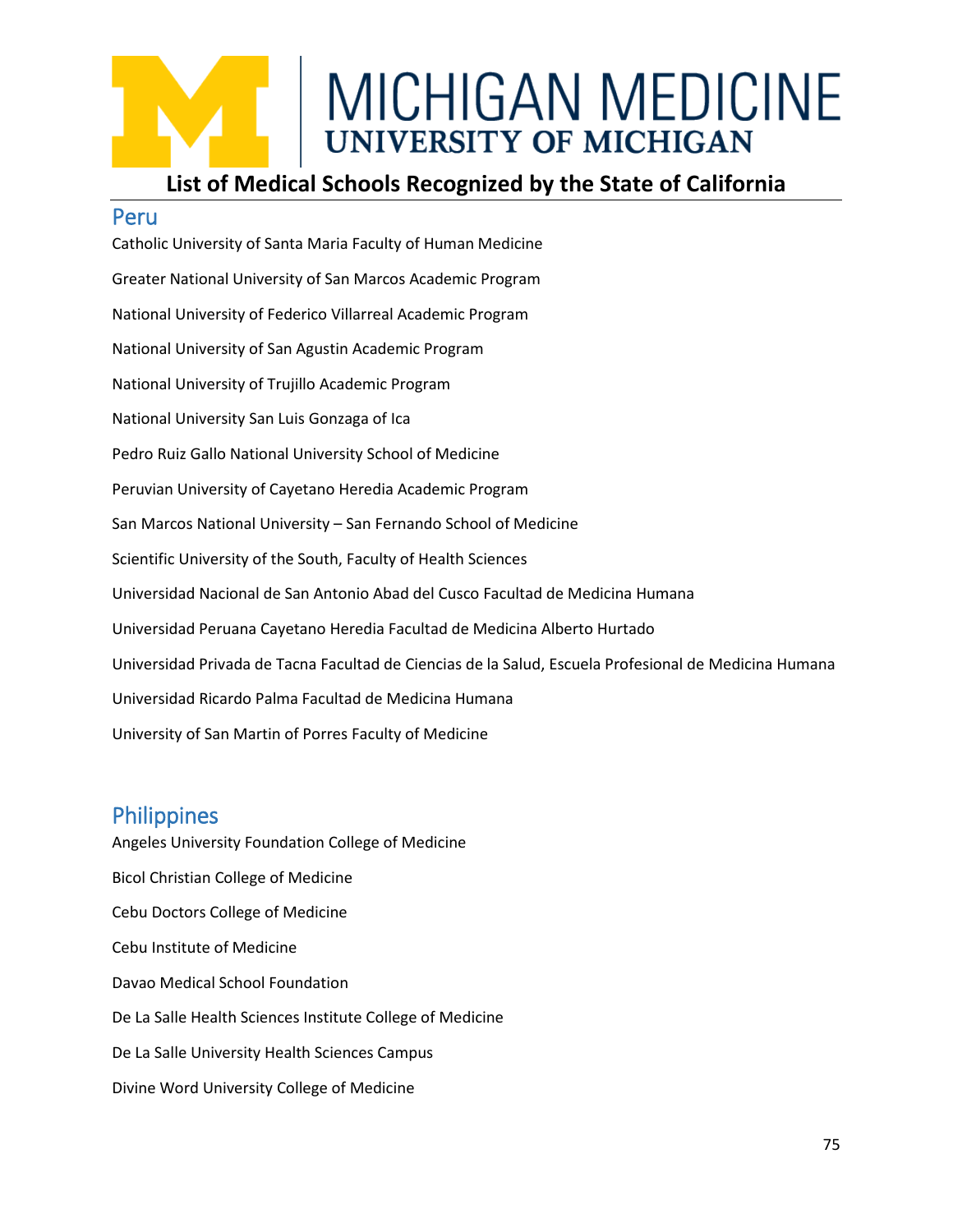

#### **List of Medical Schools Recognized by the State of California**

Emilio Aguinaldo College of Medicine AKA De La Salle University College of Medicine Far Eastern University, Dr. Nicanor Reyes Medical Foundation Fatima College of Medicine Iloilo Doctors College of Medicine Lyceum Northwestern, Dr. Francisco Q. Duque Medical Foundation Manila Central University College of Medicine Mindanao State University College of Medicine Philippine Muslim-Christian College of Medicine Foundation Remedios T. Romualdez Medical Foundation Saint Louis University School of Medicine Silliman University Medical School Southwestern University, Matias H. Aznar Memorial College of Medicine St. Louis University College of Medicine University of Perpetual Help Rizal Jonelta Foundation School of Medicine University of Perpetual Help System College of Medicine University of Santo Tomas Faculty of Medicine and Surgery University of the City of Manila College of Medicine University of the East, Ramon Magsaysay Memorial Medical Center University of the Philippines College of Medicine University of the Visayas, Gullas College of Medicine Virgen Milagrosa Educational Institution West Visayas State College School of Medicine West Visayas State University College of Medicine William H. Quasha Memorial St. Luke's College of Medicine Xavier University Dr. Jose P. Rizal College of Medicine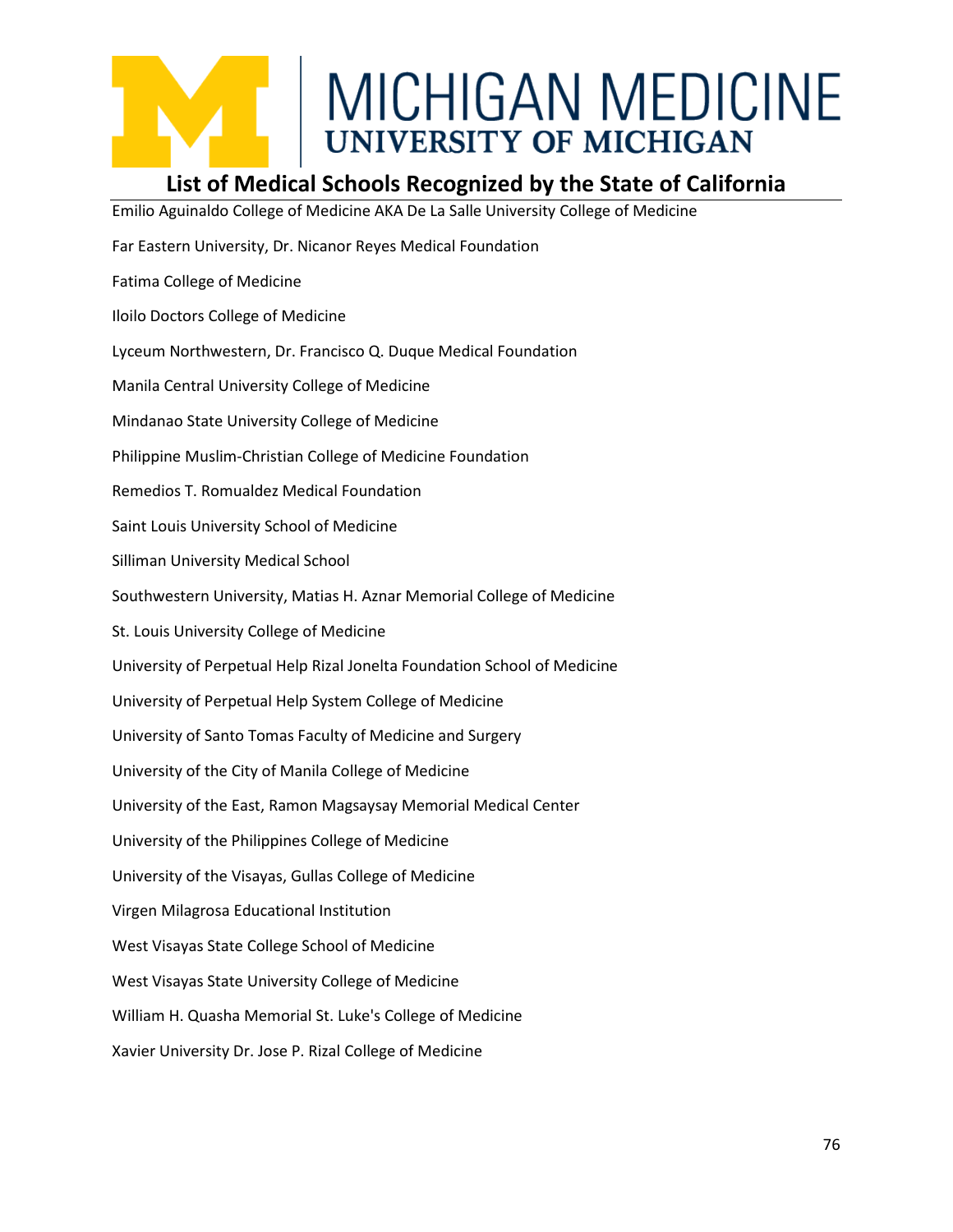#### **List of Medical Schools Recognized by the State of California**

#### Poland

Academy of Medicine of Bydgoszcz Jagiellonian University Medical College (includes English program) Karol Marcinkowski University of Medical Sciences in Poznan Faculty II Medical Academy im. Piastó Slaskich of Wroclaw Medical Academy of Bialystok Medical Academy of Danzig AKA Medical Academy of Gdansk Medical Academy of Juliana Marchlewski in Bialystok Medical Academy of Lodz Medical Academy of Lublin Medical Academy of Mikolaja Kopernika of Krakow Medical Academy of Poznan Faculty I Medical Academy of Warsaw Medical Academy of Wroclaw Medical University of Bialystok Medical University of Gdansk Faculty of Medicine Medical University of Lodz Faculty of Medicine Medical University of Lublin (English Program) Medical University of Silesia School of Medicine in Katowice Medical University of Silesia School of Medicine in Katowice - English Language Program Medical University of Warsaw (includes English Program) Pomorska Medical Academy AKA Pomeranian Academy Poznan University of Medical Sciences (English Program) Silesia Medical Academy of Ludwika Warynski Katowice Wroclaw Medical University Faculty of Medicine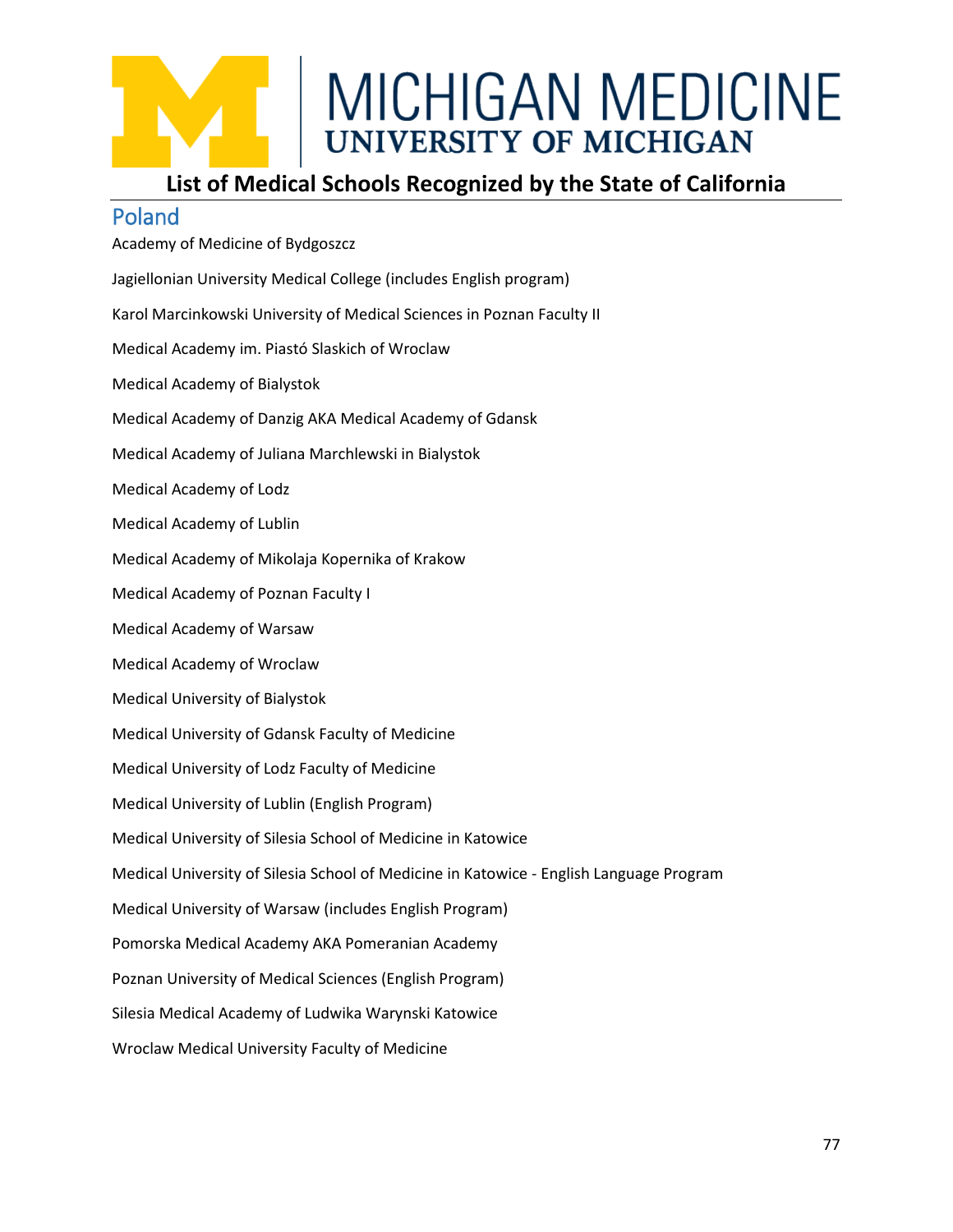#### **List of Medical Schools Recognized by the State of California**

#### Portugal

Universidade Nova De Lisboa Faculdade de Ciências Médicas University of Coimbra Faculty of Medicine University of Lisboa Faculty of Medicine of Lisboa University of Porto Faculty of Medicine

#### Qatar

Weill Cornell Medical College in Qatar

#### Romania

"Lucian Blaga" University Faculty of Medicine "Victor Papilian"

Faculty of Medicine in Craiova

Institute of Medicine and Pharmacy 'Carol Davila'

Institute of Medicine and Pharmacy in Bucharest

Institute of Medicine and Pharmacy in Cluj-Napoca

Institute of Medicine and Pharmacy in Iasi AKA Grigore T. Popa

Institute of Medicine and Pharmacy in Tirgu-Mures

Institute of Medicine in Timisoara

Ovidius University of Constanta Faculty of Medicine

University of Medicine and Pharmacy 'Carol Davila'

University of Medicine and Pharmacy in Timisoara

University of Medicine and Pharmacy 'Iuliu Hatieganu'

University of Medicine and Pharmacy Tîrgu Mureş Faculty of Medicine (Romanian and Hungarian languages only)

University of Medicine and Pharmacy Victor Babes

University of Oradea Faculty of Medicine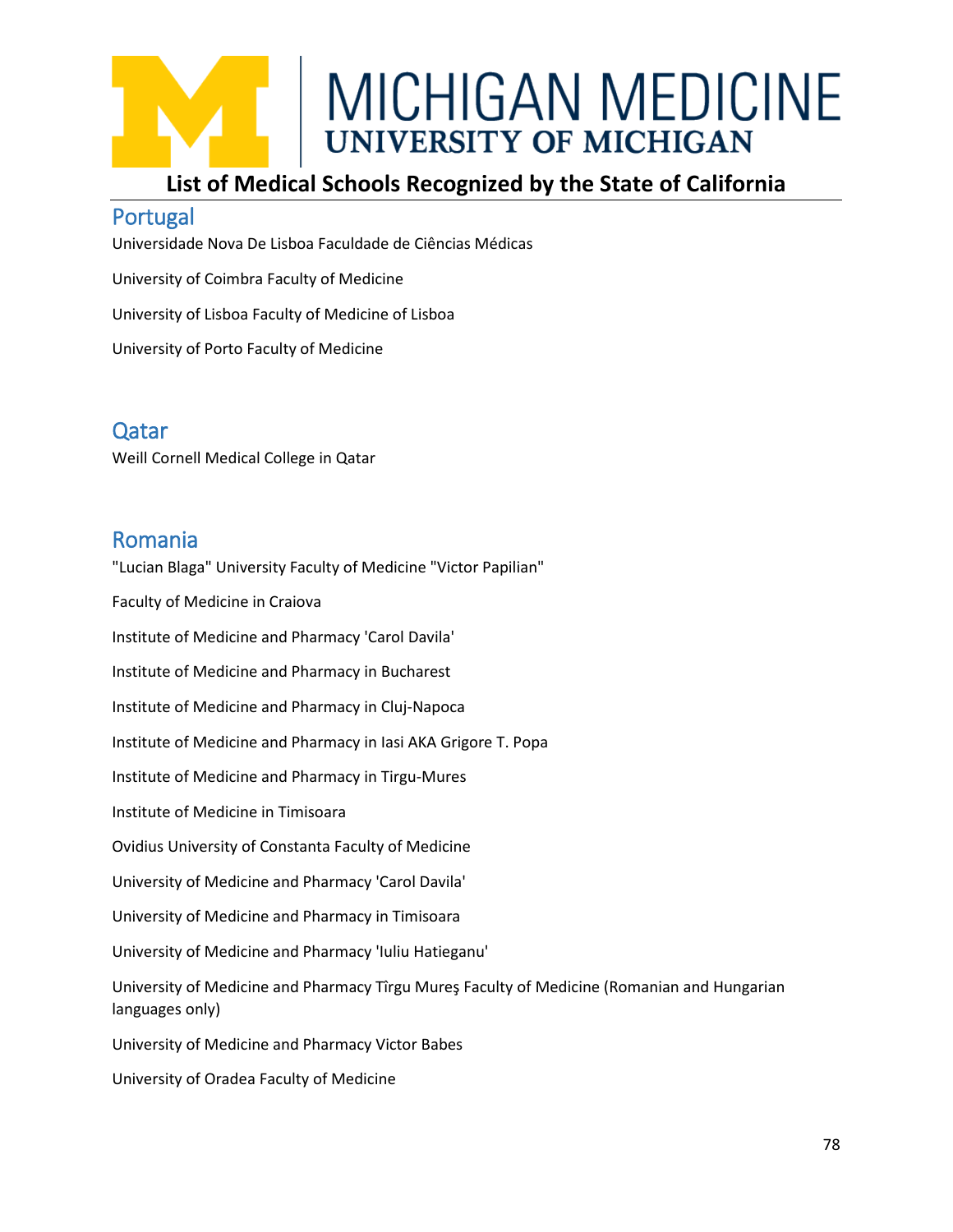

### Russian Federation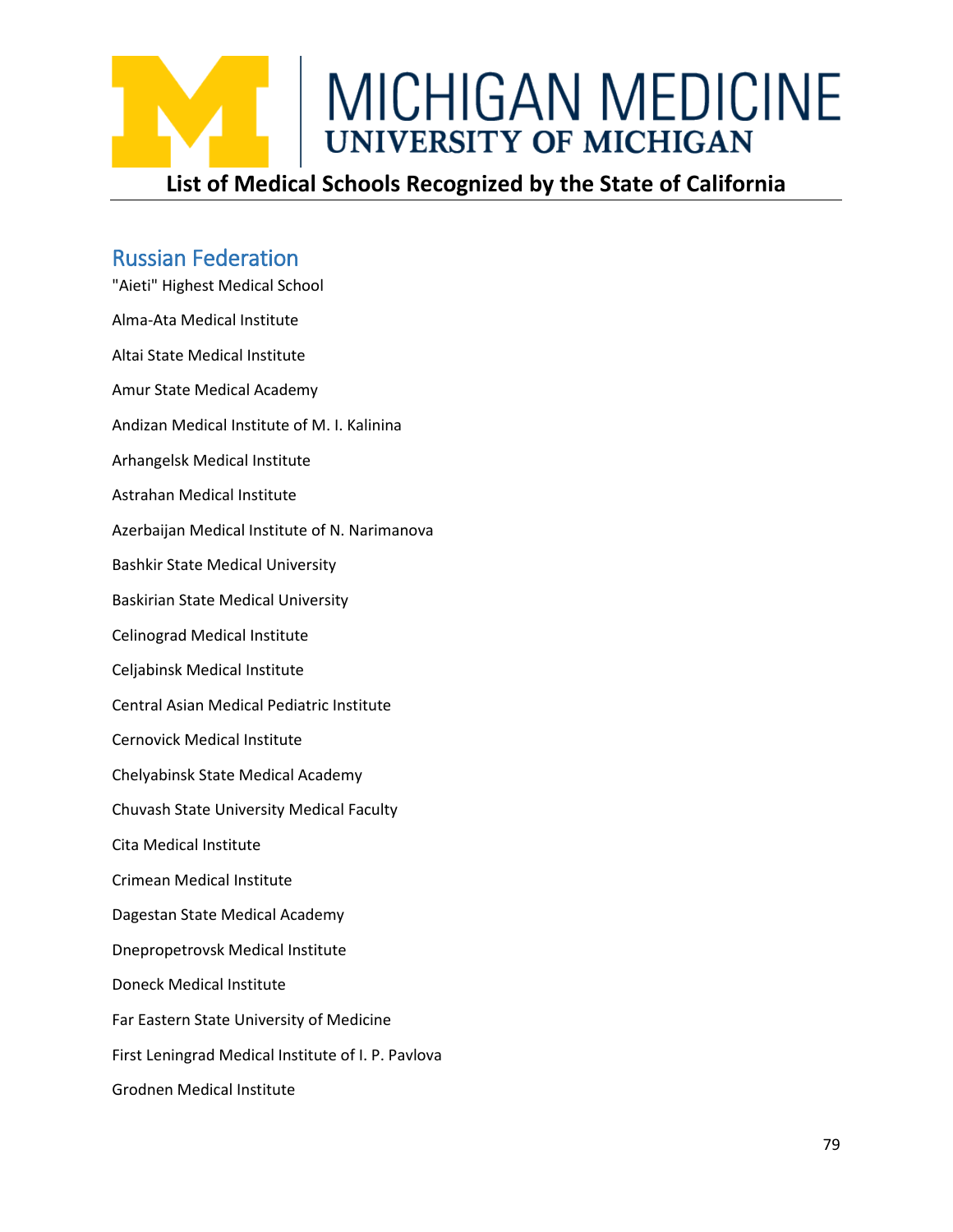#### **List of Medical Schools Recognized by the State of California**

Habarov State Medical Institute

- I.M. Sechenov 1st Moscow Medical Institute
- I.M. Sechenov First Moscow State Medical University
- I.M. Sechenov Moscow Medical Academy
- Irkutsk Medical Institute
- Ivano-Frankovsk Medical Institute
- Ivanovo Medical Institute of A. S. Bubnova
- Izhevsk State Medical Academy
- Izhevsk State Medical Institute
- Izhevsk State Medical Institute of the Order of Friendship of Peoples
- Jaroslav Medical Institute
- Kabardino-Balkarsky University Faculty of Medicine
- Kalinin State Medical Institute AKA Tver State Medical Academy
- Karaganda Medical Institute
- Kaunas Medical Institute
- Kazan Medical Institute of S. V. Kurasova
- Kazan State Medical University
- Kemerovo Medical Institute
- Kharkov State Medical University AKA Har'kov Medical Institute
- Kiev Medical Institute AKA Ukrainian State Medical University
- Kirgiz Medical Institute
- Kisinev Medical Institute
- Krasnojarsk Medical Institute
- Kuban State Medical Academy
- Kujbisev Medical Institute AKA Samara State Medical University
- Kursk Medical Institute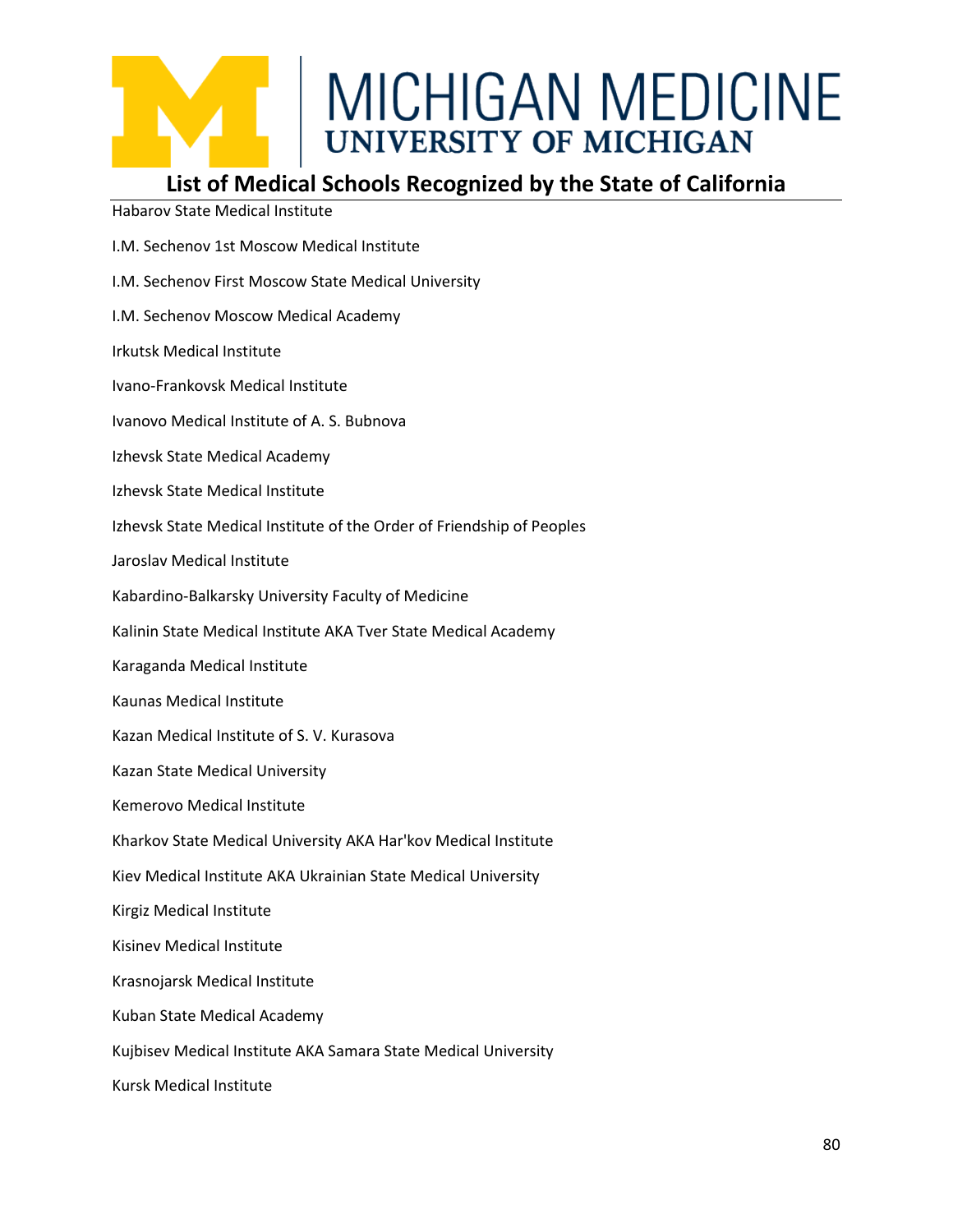#### **List of Medical Schools Recognized by the State of California**

Kursk State Medical University (Russian Language Only)

- Leningrad Pediatric Medical Institute
- Leningrad Sanitary-Hygienic Medical Institute
- Lomonosov Moscow State University
- Lugansk State Medical University
- L'vov Medical Institute
- Medical Institute of Aktjubinsk
- Military Medical Academy
- Minsk Medical Institute
- Mordovsk University Faculty of Medicine
- Moscow Institute of Medicine and Dentistry
- Moscow Medical Stomatological Institute
- Moscow State University of Medicine and Dentistry
- N.P. Ogarev Mordovian State University
- Nizegorod State Medical Academy
- Nizny Novgorod State Medical Academy AKA Gor'kov State Medical Institute
- North-Western Medical University named after I.I. Mechnikov
- Novosibirsk Medical Institute
- Novosibirsk State Medical Academy
- Novosibirsk State Medical University
- O. O. Bogomolets National Medical University
- Odessa Medical Institute of N. I. Pirogova
- Ogarev Mordovia State University Institute of Medicine
- Omsk Medical Institute of M. I. Kalinina
- Orenburg Medical Institute
- Orenburg State Medical Academy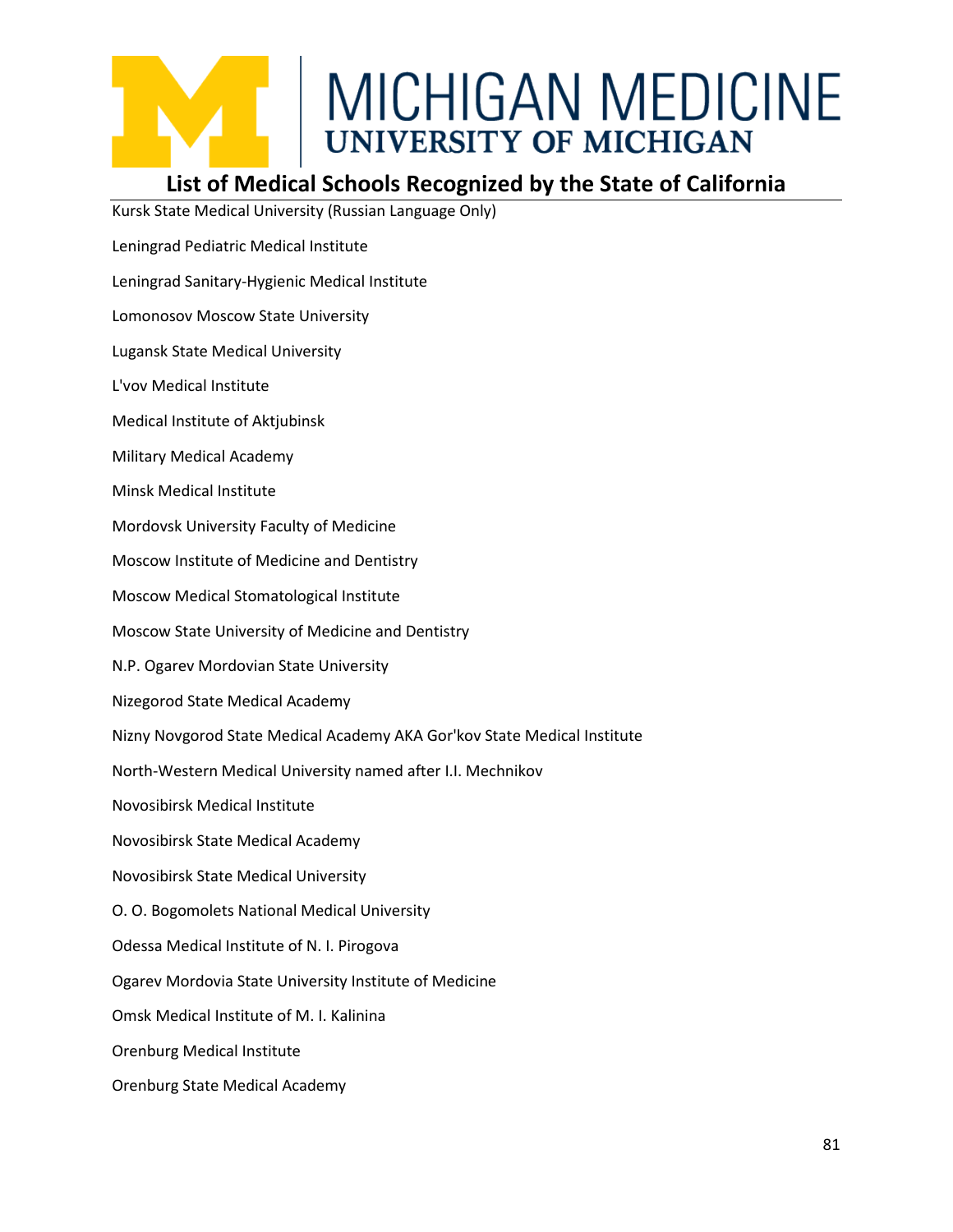#### **List of Medical Schools Recognized by the State of California** Perm State Medical Academy

| Perm State Medical Academy                                                                                                         |
|------------------------------------------------------------------------------------------------------------------------------------|
| Petrozavodsk University Faculty of Medicine                                                                                        |
| Poltava Medical Stomatological Institute                                                                                           |
| Riga Medical Institute                                                                                                             |
| Rjazan State Medical University                                                                                                    |
| <b>Rostov State Medical University</b>                                                                                             |
| Russian "People's Friendship" University AKA P. Lumumby                                                                            |
| Russian National Research Medical University named after N.I. Pirogov                                                              |
| <b>Russian State Medical University</b>                                                                                            |
| Saint Petersburg Medical Academy of Postgraduate Studies                                                                           |
| Saint Petersburg State I. P. Pavlov Medical University                                                                             |
| Saint Petersburg State Medical Academy                                                                                             |
| Saint Petersburg State Pediatric Medical Academy                                                                                   |
| Samarkand Medical Institute of I. P. Pavlova                                                                                       |
| <b>Saratov State Medical Institute</b>                                                                                             |
| Second Moscow N.I. Pirogov State Medical Institute                                                                                 |
| Semipalatinsk Medical Institute                                                                                                    |
| Severo-Osetinsk Med Institute AKA North Osetian State Medical Academy                                                              |
| Siberian Medical University                                                                                                        |
| Siberian State Medical University                                                                                                  |
| <b>Smolensk Medical Institute</b>                                                                                                  |
| Smolensk State Medical Academy Faculty of Medicine (Faculty for Foreign Students - English Language<br>Program- is not recognized) |
| South-Ural State Medical University                                                                                                |
| <b>Stavropol Medical Institute</b>                                                                                                 |
| Sverdlovsk Medical Institute                                                                                                       |
| <b>Tadzhik Medical Institute</b>                                                                                                   |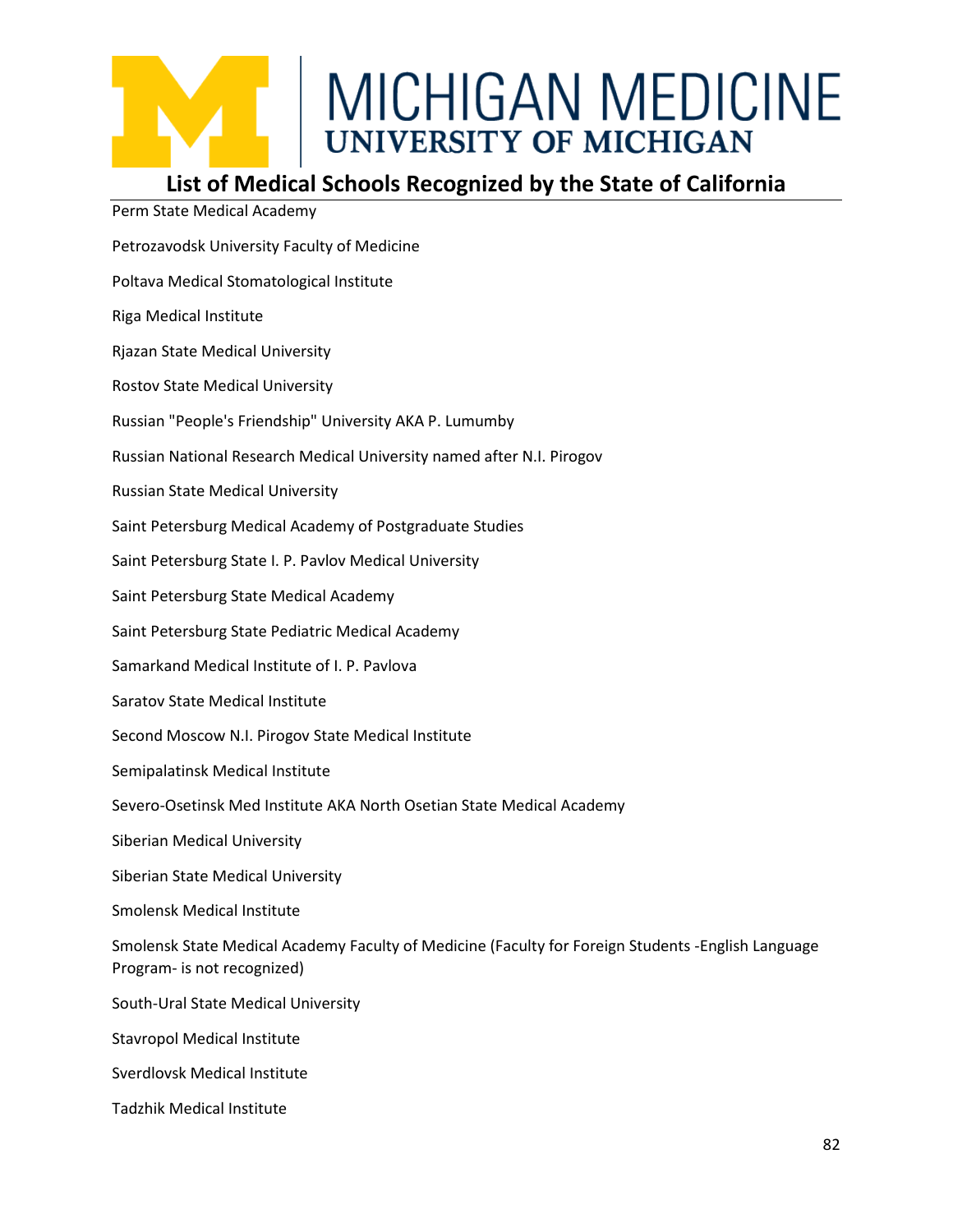

#### **List of Medical Schools Recognized by the State of California**

Tartu University Faculty of Medicine

- Taskent Medical Institute
- Tbilisi Medical Institute
- Ternopol Medical Institute
- Tjumen State Medical Academy
- Tomsk Institute of Medicine
- Tselinograd State Medical Institute
- Turkmen Medical Institute
- Ulyanovsk State University Medical Faculty, Institute of Medicine, Ecology, and Physical Education
- Ural State Medical Academy
- Ustinov Medical Institute AKA Izhevsk Medical Institute
- Ustinov State Medical Institute of the Order of Friendship of Peoples
- Uzgorod University Faculty of Medicine
- Vilniaus University Faculty of Medicine
- Vinnica Medical Institute of N. I. Pirogova
- Vitebsk Medical Institute
- Vladivostok Medical Institute
- Volgograd Medical Academy
- Volgograd Medical Institute
- Volgograd State Medical Academy
- Volgograd State Medical University
- Voronez Medical Institute of N. N. Burdenko
- Voroshilovgrad Medical Institute
- Vorosilovograd Medical Institute
- Yaroslav State Medical Academy
- Yaroslav State Medical Institute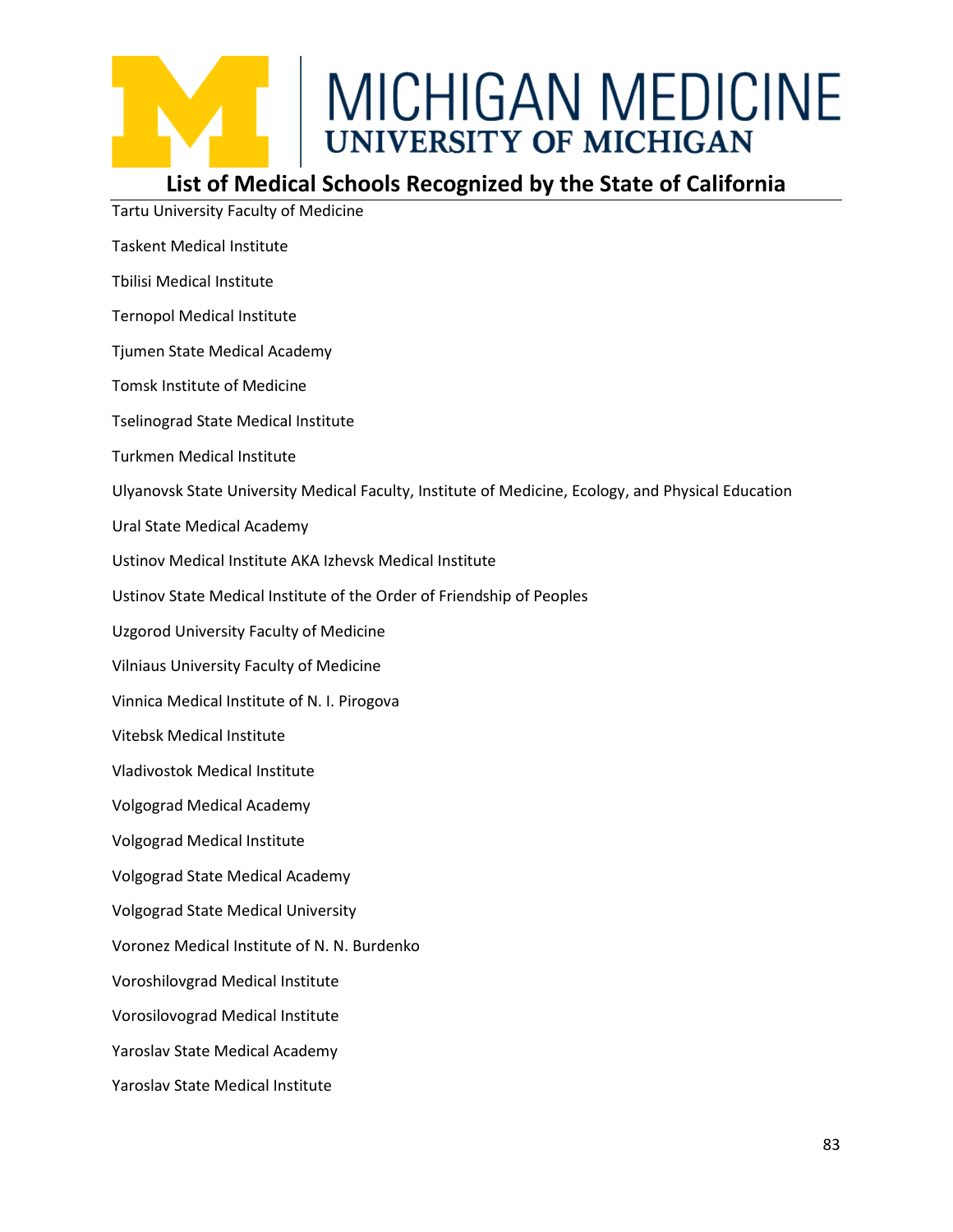

#### **List of Medical Schools Recognized by the State of California**

Yaroslav-the-Wise Novgorod State University

Zaporoz Medical Institute

#### Rwanda

National University of Rwanda Faculty of Medicine

#### Saint Kitts and Nevis

Medical University of the Americas (Students who matriculated on May 1, 2015 forward)

#### Saudi Arabia

Alfaisal University College of Medicine King Abdul Aziz University College of Medicine King Faisal University College of Medicine King Khalid University College of Medicine King Saud University College of Medicine Qassim University College of Medicine Taibah University College of Medicine Umm Al Qura University Faculty of Medicine and Medical Sciences University of Dammam College of Medicine

#### **Scotland**

University of Aberdeen Faculty of Medicine University of Dundee Faculty of Medicine and Dentistry University of Edinburgh Medical School University of Glasgow Faculty of Medicine University of St. Andrews The Medical School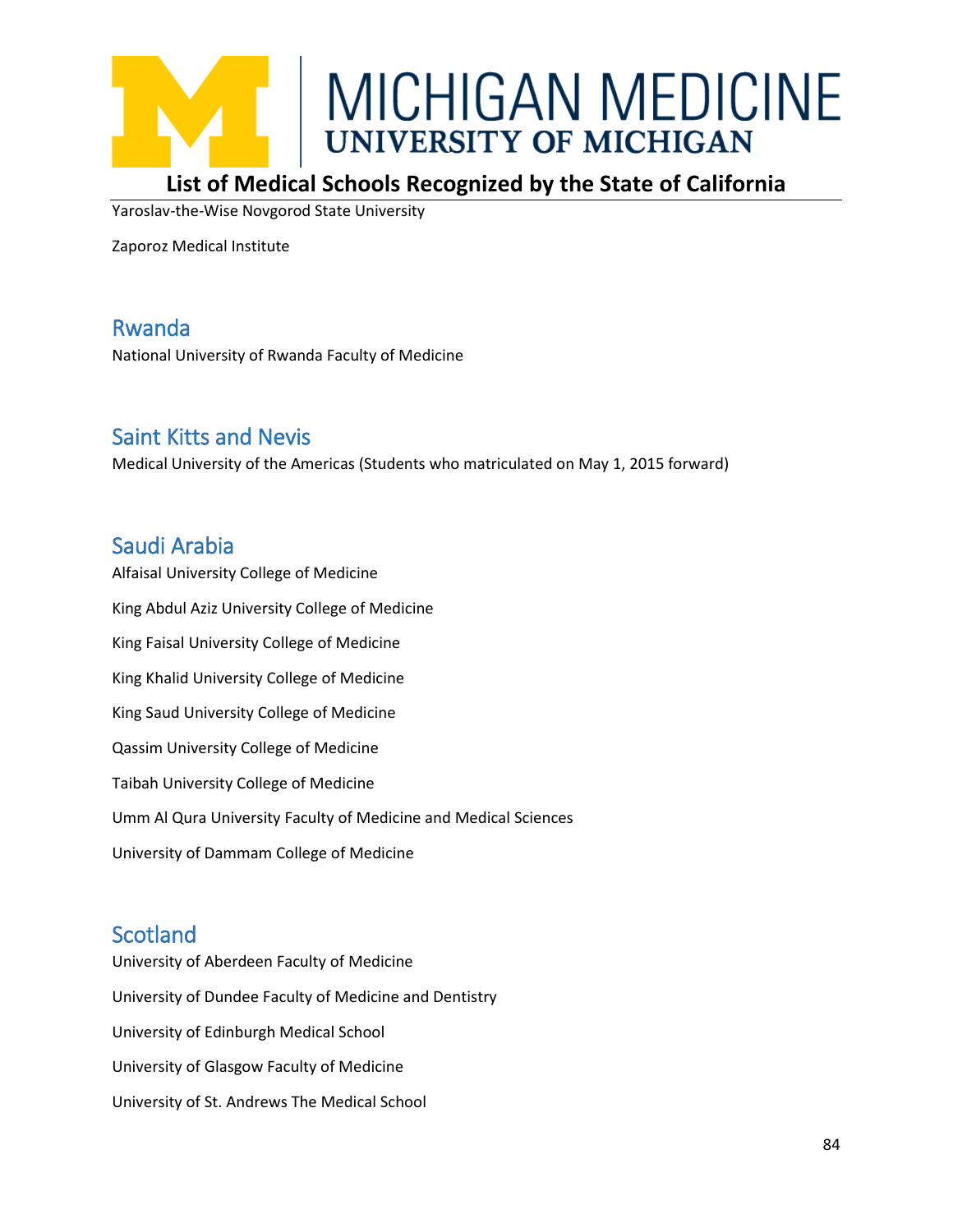

#### Senegal

Université Cheikh Anta Diop de Dakar Faculté de Médecine, de Pharmacie et d'Odontologie

#### Serbia

University of Belgrade School of Medicine University of Kragujevac Faculty of Medicine University of Niš Faculty of Medicine University of Novi Sad Faculty of Medicine

#### Sierra Leone

University of Sierra Leone College of Medicine & Allied Health Sciences

#### **Singapore**

Duke-NUS Graduate Medical School Singapore

National University of Singapore Faculty of Medicine

National University of Singapore, Yong Loo Lin School of Medicine

#### Sint Maarten

American University of the Caribbean School of Medicine

#### Slovakia

Comenius University of Bratislava, Jessenius Faculty of Medicine in Martin Komensky University Faculty of Medicine Bratislava Komensky University Faculty of Medicine Martin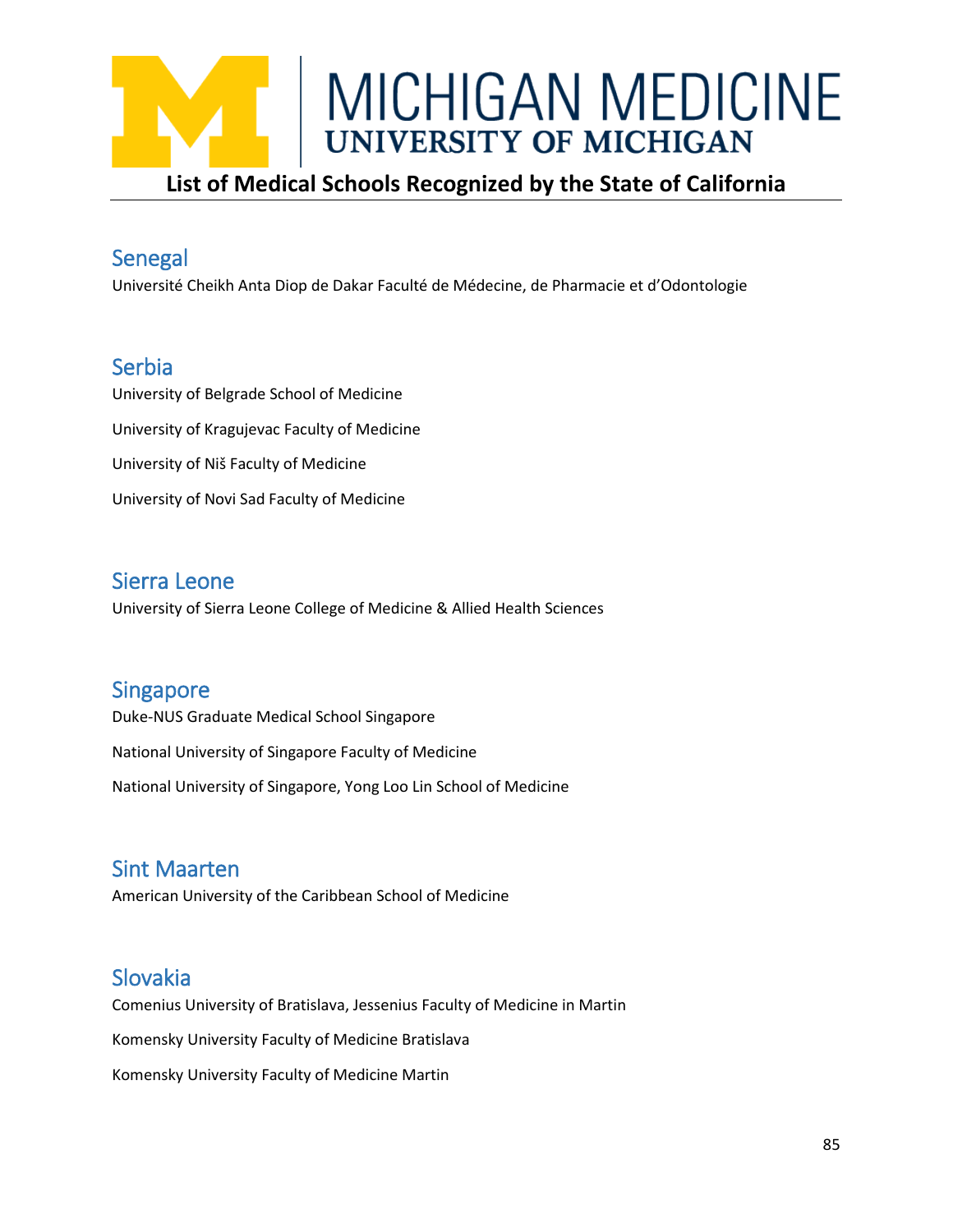

#### **List of Medical Schools Recognized by the State of California**

P. J. Safarika University Faculty of Medicine

Slovenia University of Ljubljani

Somalia National University of Somalia Faculty of Medicine

#### South Africa

Faculty of Health Sciences of the University of the Witwatersrand University of Cape Town Faculty of Medicine University of Kwazulu-Natal, Nelson R. Mandela School of Medicine University of Natal Faculty of Medicine University of Pretoria Faculty of Medicine University of Stellenbosch Faculty of Medicine University of the Orange Free State University of Transkei Faculty of Medicine Walter Sisulu University

#### Spain

Autonomous University of Barcelona Faculty of Medicine Autonomous University of Madrid Faculty of Medicine Complutense University of Madrid Faculty of Medicine Universidad de Las Palmas de Gran Canaria Facultad de Ciencias de la Salud Universidad Miguel Hernández de Elche Facultad de Medicina Universitat Pompeu Fabra School of Health and Life Sciences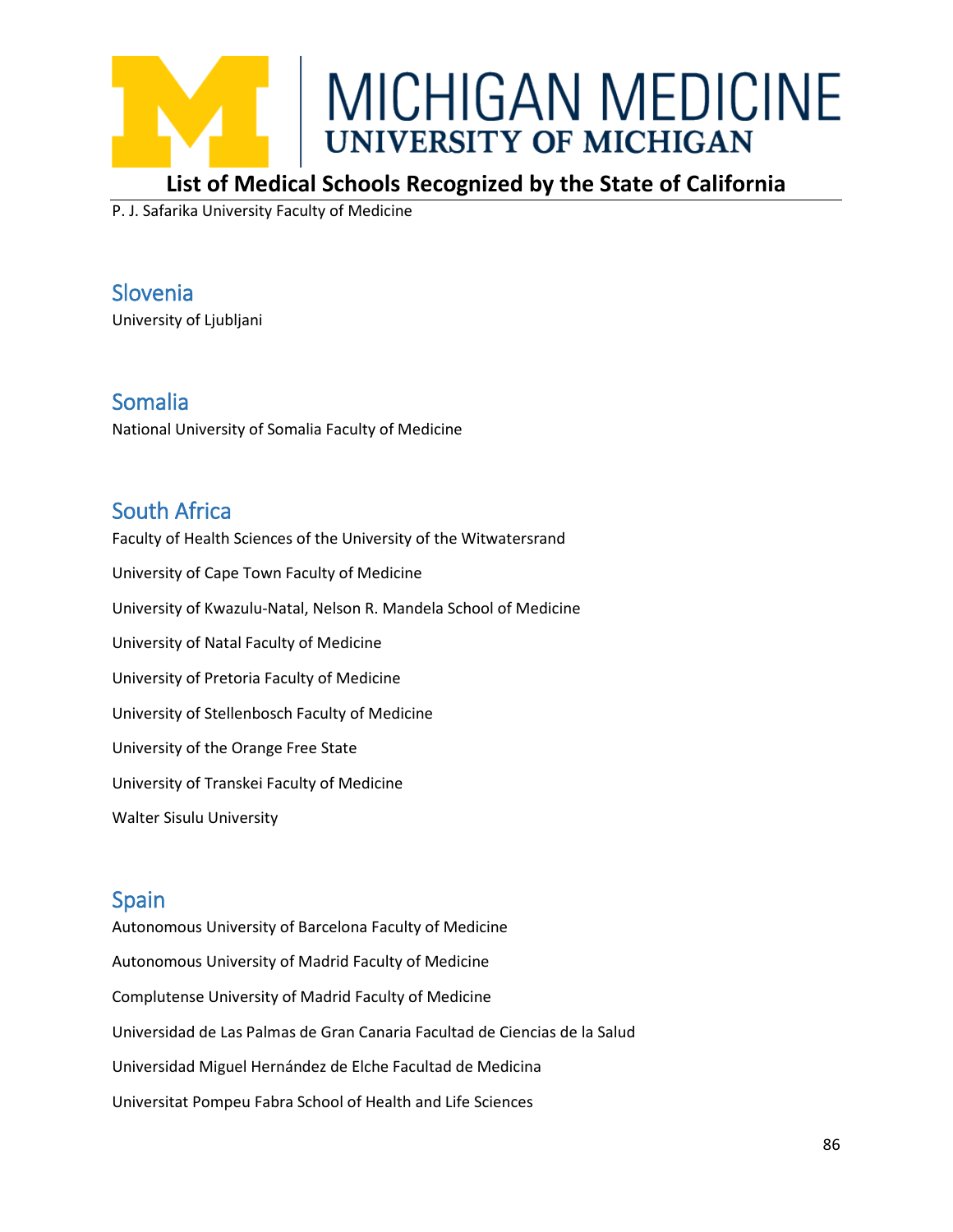#### **List of Medical Schools Recognized by the State of California**

University of Alcala de Henares Faculty of Medicine University of Barcelona Faculty of Medicine University of Cadiz Faculty of Medicine University of Cantabria Faculty of Medicine University of Cordoba Faculty of Medicine University of Extremadura Faculty of Medicine University of Granada Faculty of Medicine University of La Laguna Faculty of Medicine University of Malaga Faculty of Medicine University of Murcia Faculty of Medicine University of Navarre Faculty of Medicine University of Oviedo Faculty of Medicine University of Pais Vasco Faculty of Medicine University of Rovira I. Virgili Faculty of Medicine and Health Sciences University of Salamanca Faculty of Medicine University of Santander Faculty of Medicine University of Santiago Faculty of Medicine University of Seville Faculty of Medicine University of Valencia Faculty of Medicine University of Valladolid Faculty of Medicine University of Zaragoza Faculty of Medicine

#### Sri Lanka

North Colombo Medical College North Colombo Private Medical College University of Colombo Faculty of Medicine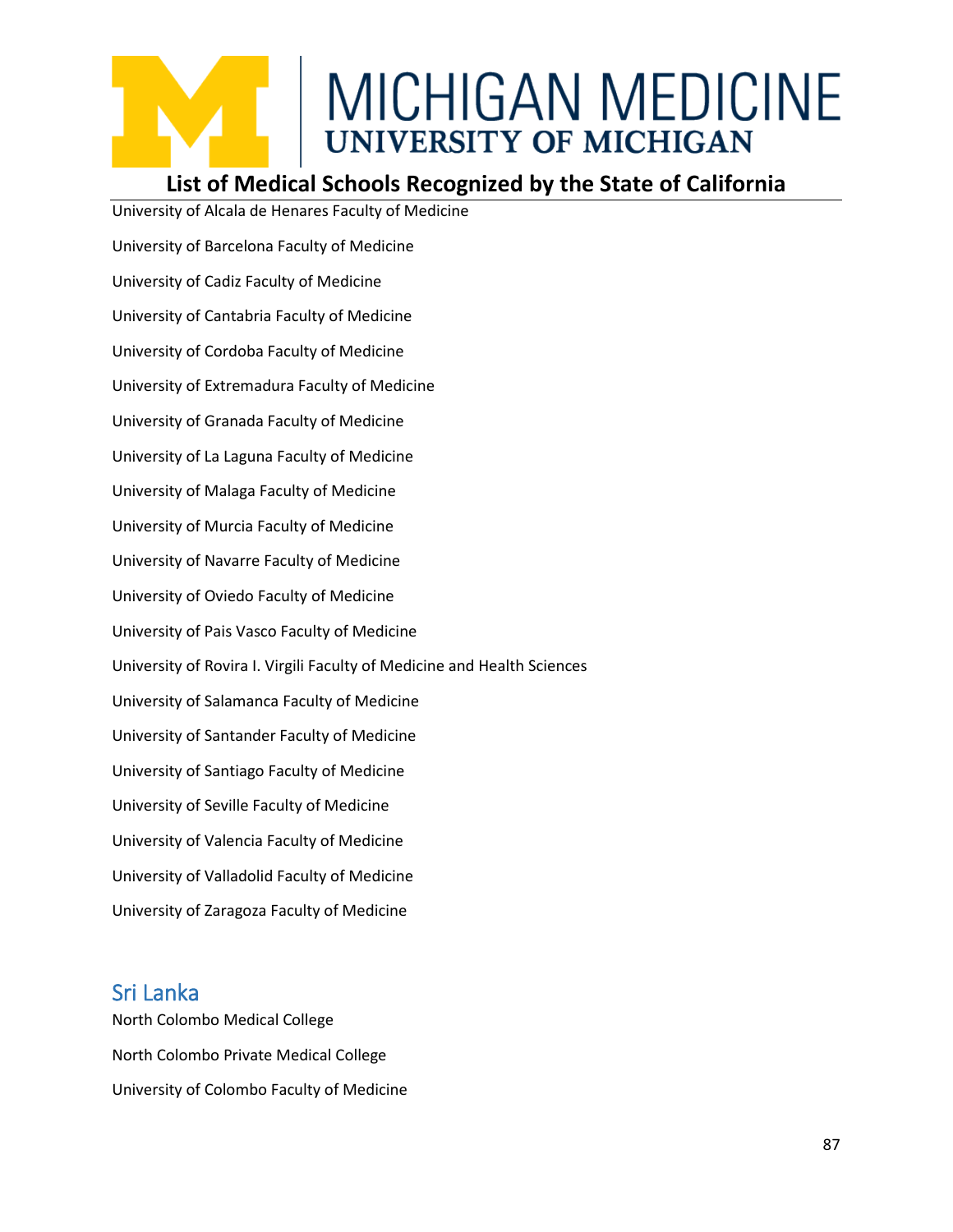#### **List of Medical Schools Recognized by the State of California**

University of Jaffna Faculty of Medicine University of Kelaniya Faculty of Medicine University of Peradeniya Faculty of Medicine University of Ruhana Faculty of Medicine University of Sri Jayewardenepura Faculty of Medical Sciences

#### Sudan

Ahfad University for Women School of Medicine Omdurman Islamic University Faculty of Medicine and Health Sciences University of Gezira Faculty of Medicine University of Juba College of Medicine University of Kassala Faculty of Medicine University of Khartoum Faculty of Medicine University of Medical Sciences & Technology Faculty of Medicine University of Science & Technology Faculty of Medicine University of Sinnar Faculty of Medicine & Health Sciences

#### Suriname

University of Suriname Faculty of Medical Sciences

#### Sweden

Karolinska Institute Faculty of Medicine University of Goteborg Faculty of Medicine University of Linkoping Faculty of Medicine University of Lund Faculty of Medicine University of Umea Faculty of Medicine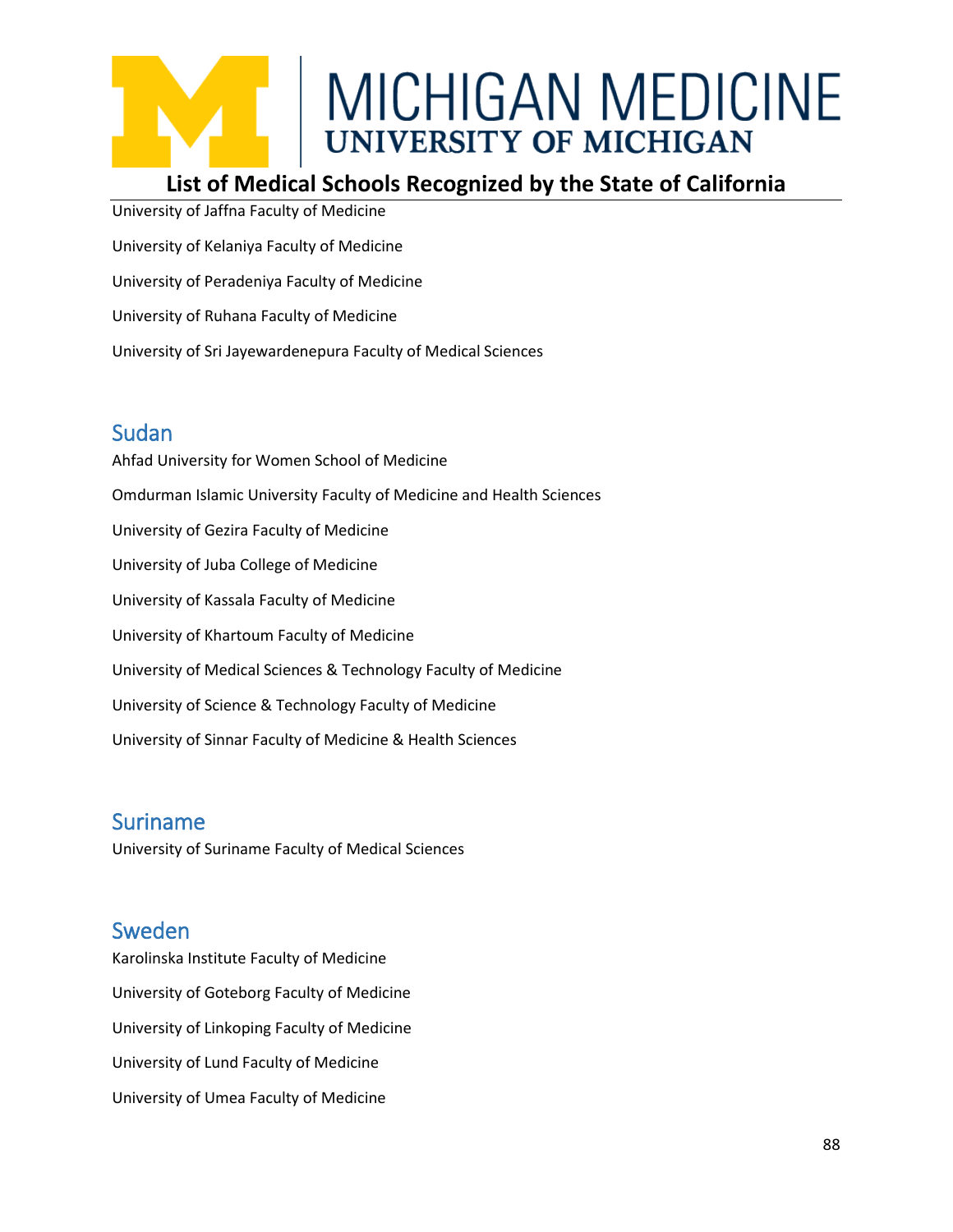

#### **List of Medical Schools Recognized by the State of California**

University of Uppsala Faculty of Medicine

#### Switzerland

University Medical Center of Geneva Faculty of Medicine University of Basel Faculty of Mecicine University of Bern Faculty of Medicine University of Lausanne Faculty of Medicine University of Zurich Faculty of Medicine

#### Syrian Arab Republic

Al-Baath University Faculty of Medicine Al-Furat University Faculty of Medicine University of Aleppo Faculty of Medicine University of Damascus Faculty of Medicine University of Tichreen AKA University of Tehrive Faculty of Medicine University of Tishreen Faculty of Medicine

#### Taiwan

Chang Gung University College of Medicine China Medical College China Medical University Chung Shan Medical Junior College Chung Shan Medical University Chung-Shan Medical and Dental College Fu Jen Catholic University Kaohsiung Medical University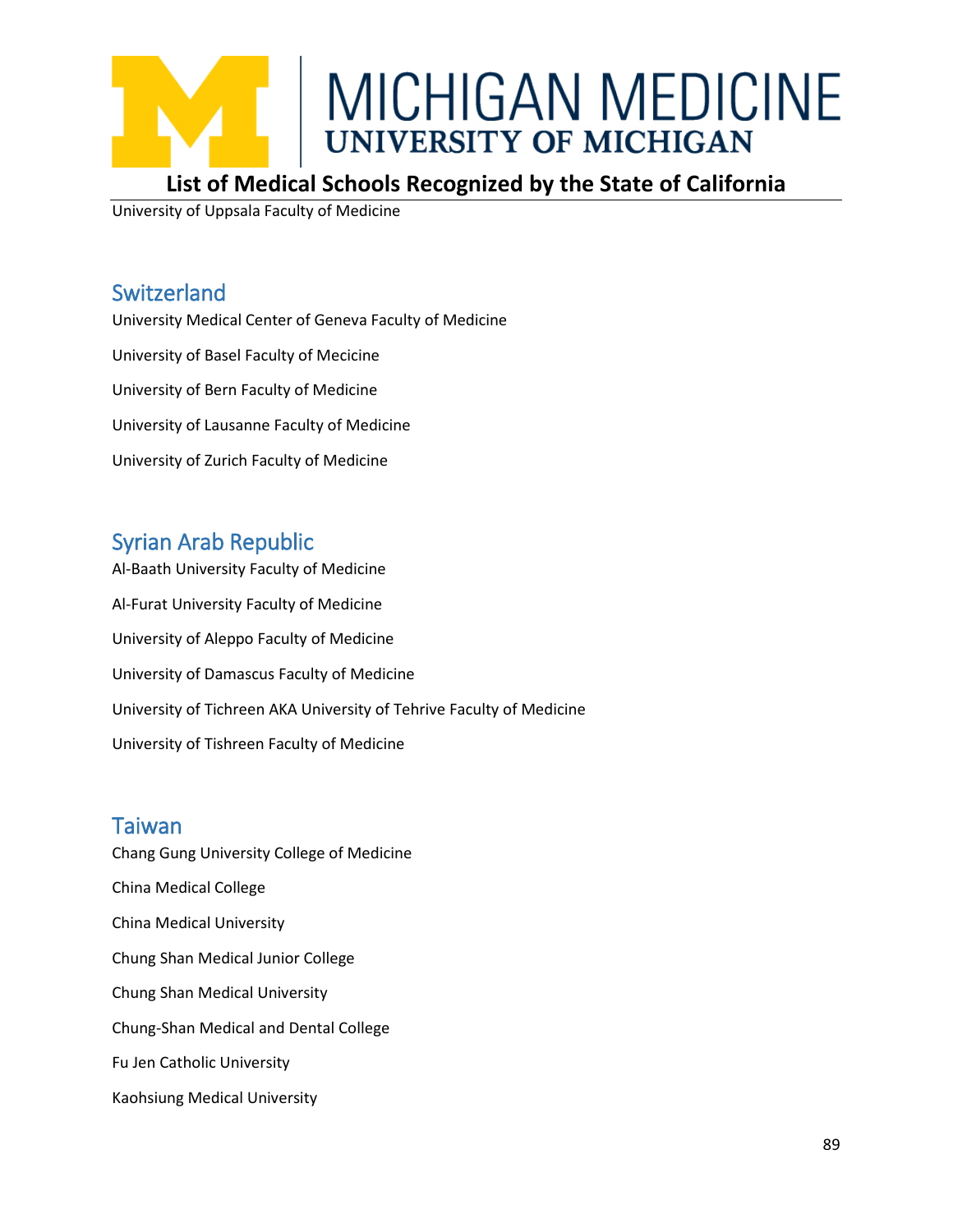#### **List of Medical Schools Recognized by the State of California**

National Cheng Kung University College of Medicine National Defense Medical Center National Taiwan University College of Medicine National Yang-Ming Medical College National Yang-Ming University School of Medicine Taipei Medical College Taipei Medical University Tzu Chi College of Medicine, Humanities and Social Sciences Tzu Chi Medical College Tzu Chi University College of Medicine

#### United Republic of Tanzania

International Medical & Technological University

University of Dar Es Salaam Faculty of Medicine

#### **Thailand**

Chiang Mai University Faculty of Medicine Chulalongkorn University Faculty of Medicine Khon Kaen University Faculty of Medicine Mahidol University Ramathibodi Hospital Faculty of Medicine Mahidol University Siriraj Hospital Faculty of Medicine Mahidol University, Bangkok Metropolitan Administration Medical College & Vajira Hospital Mahidol University, Phramongkutklao College of Medicine Naresuan University Faculty of Medicine Pramongkutklao College of Medicine Prince of Songkla University Faculty of Medicine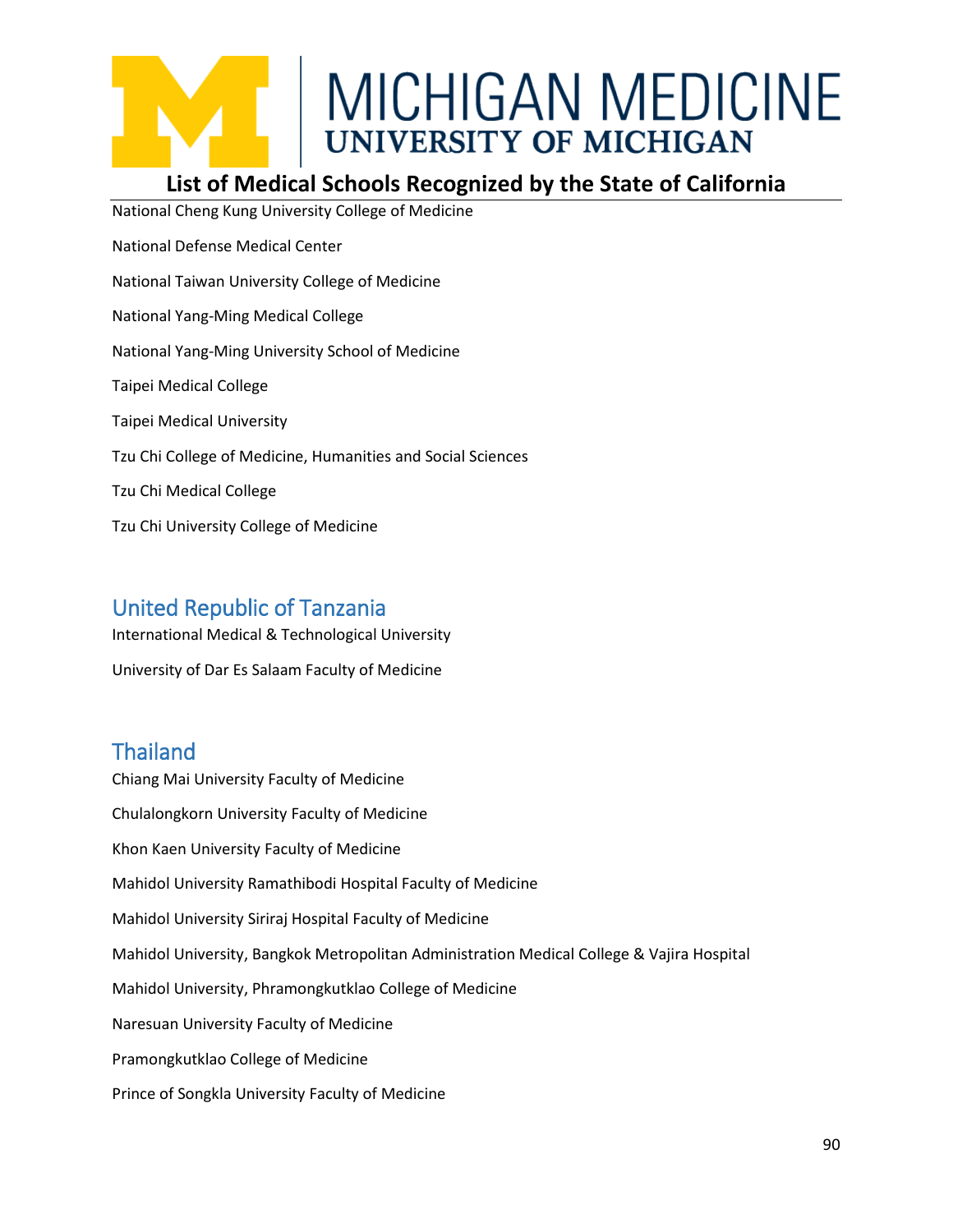

#### **List of Medical Schools Recognized by the State of California**

Srinakharinwirot University Faculty of Medicine

Thammasat University Faculty of Medicine

Togo University of Benin Faculty of Medicine

#### Trinidad and Tobago

University of the West Indies-Faculty of Medicine St Augustine

#### **Tunisia**

Faculty of Medicine of "Ibn El Jazzar" de Sousse Faculty of Medicine of Monastir Faculty of Medicine of Sfax Faculty of Medicine of Tunis

#### **Turkey**

Akdeniz University Faculty of Medicine Anadolu University AKA University of Osmangazi Medical School Baskent University Faculty of Medicine Celal Bayar University Faculty of Medicine Cukurova University Faculty of Medicine Dicle University School of Medicine Erciyes University Faculty of Medicine Gazi University Faculty of Medicine Gulhane Military Medical Academy School of Medicine Hacettepe University Faculty of Medicine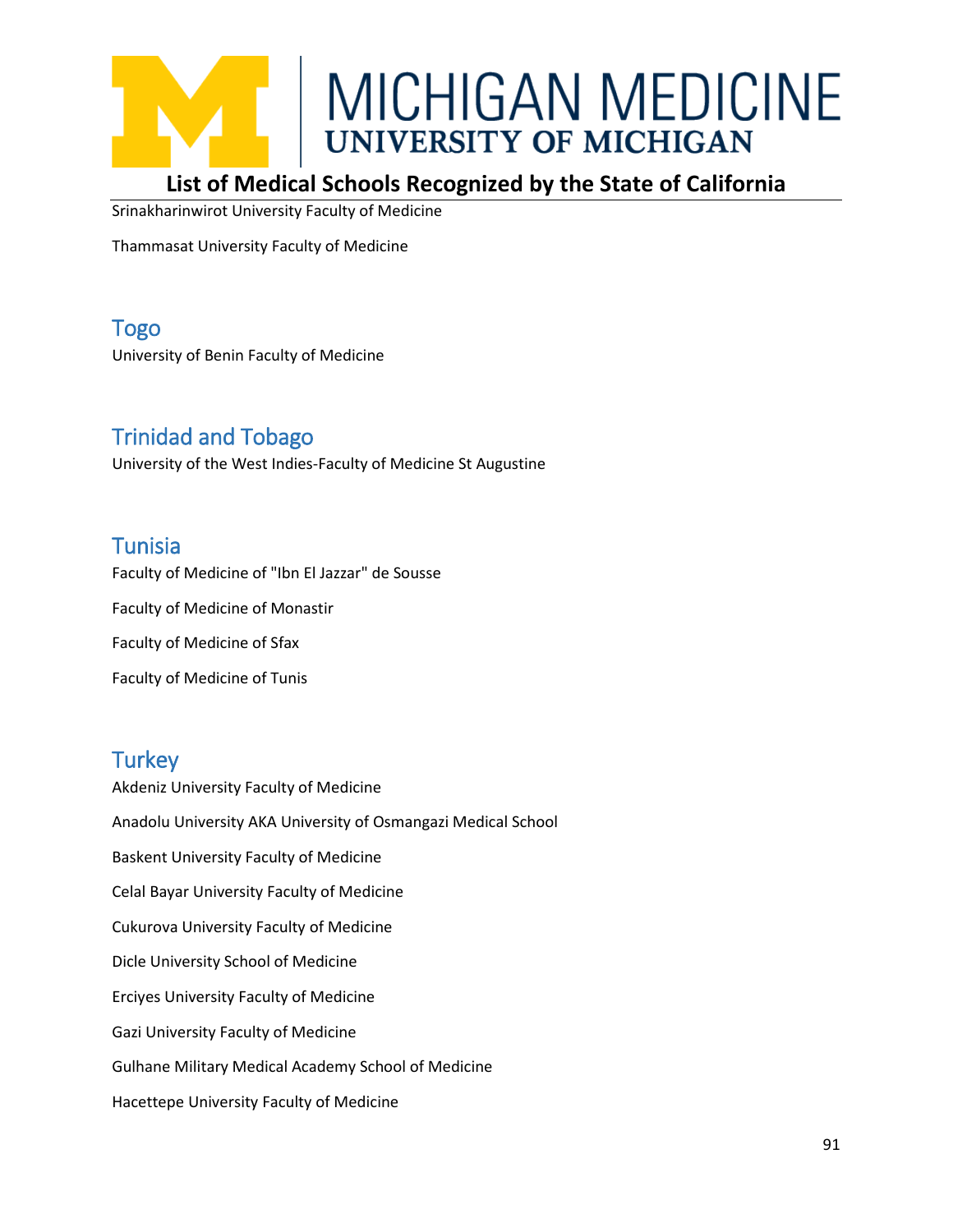

#### **List of Medical Schools Recognized by the State of California**

Hacettepe University Faculty of Medicine (English Language Only) Istanbul University, Cerrahpasa School of Medicine (includes English Language) Karadeniz Technical University Faculty of Medicine Koç University School of Medicine Manisa Celal Bayar University Faculty of Medicine Mustafa Kemal University, Tayfur Ata Sökmen Faculty of Medicine Trakya University Faculty of Medicine University of Ankara Faculty of Medicine University of Dokuz Eylul Faculty of Medicine University of Ege Faculty of Medicine University of Istanbul Faculty of Medicine University of Marmara Faculty of Medicine University of Ondokuzmayis Faculty of Medicine University of Uludag Faculty of Medicine Yeditepe University Faculty of Medicine

#### Uganda

Makerere University Medical School

#### Ukraine

Bogomolets National Medical University Bukovinian State Medical Academy Chernovitsky Medical Institute Crimea Medical Institute named after S.I. Georgievsky Crimea State Medical University named after S.I. Georgievsky Crimean Medical Institute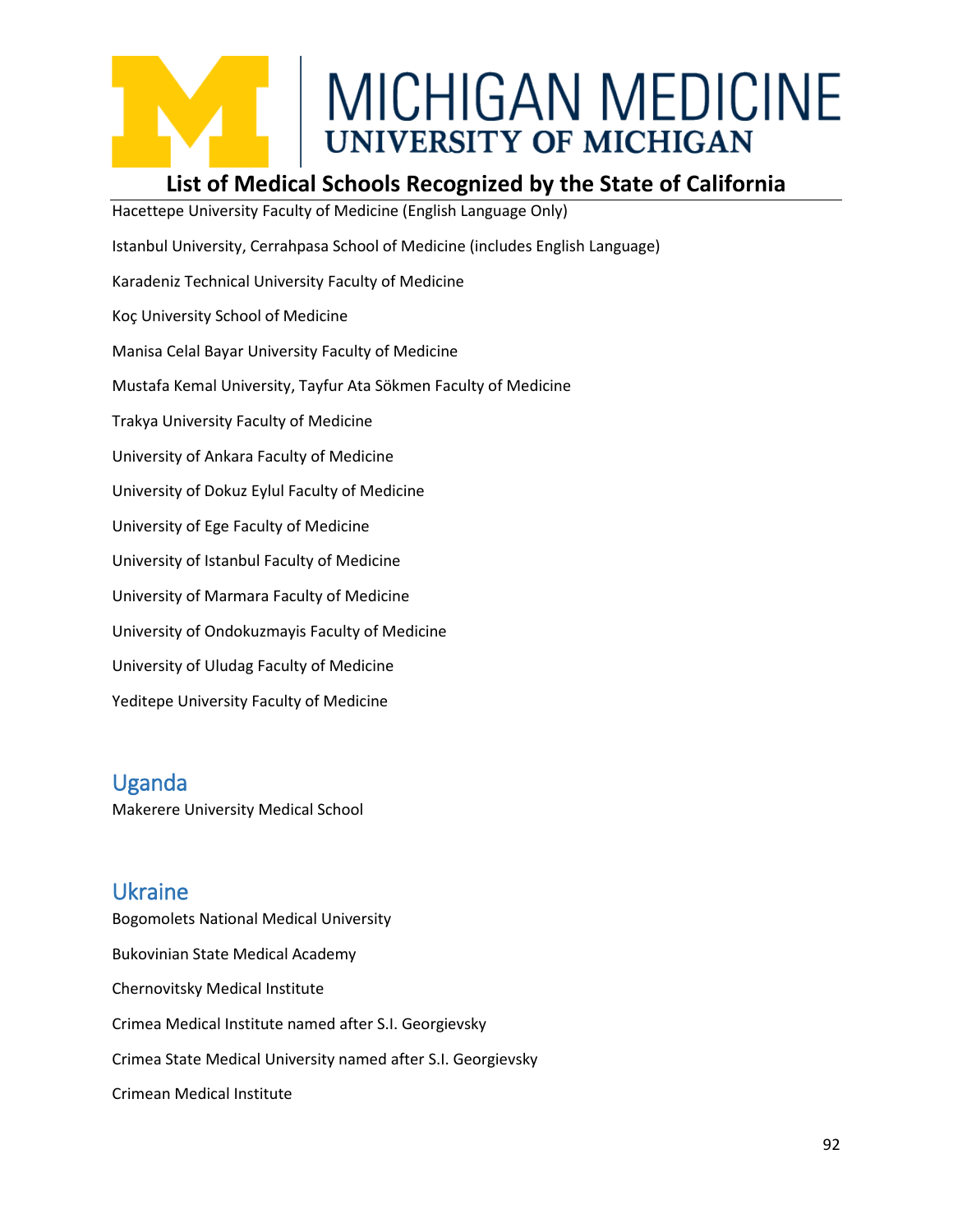#### **List of Medical Schools Recognized by the State of California**

Danylo Halytsky Lviv State Medical University

Dnipropetrovsk State Medical Academy

Donetsk State M. Gorky Medical University

I. Ya. Horbachevsky Ternopil State Medical Academy (1997-2004) (Ukrainian Language Program Only)

I. Ya. Horbachevsky Ternopil State Medical University (2004-present) (Ukrainian Language Program Only)

Ivano-Frankivsk National Medical University

Ivano-Frankivsk State Medical Academy

Ivano-Frankivsk State Medical Institute

Kharkiv National V.N. Karazin University

Kharkov Medical Institute

Kharkov National Medical University

Kharkov State Medical University

Lugansk Medical Institute

Lugansk State Medical University

Odessa State Medical University

Stanislav State Medical Institute

Sumy State University

Ternopil State Medical Institute

The Dniepropetrovsk Medical Institute

Uzhhorod National University, Faculty of Medicine (Ukrainian Language Program Only)

Vinnica State Medical University n.a. M.I. Pirogov

Vinnitsa National Pirogov Memorial Medical University

Zaporozhye State Medical University

#### United Arab Emirates

Dubai Medical College for Girls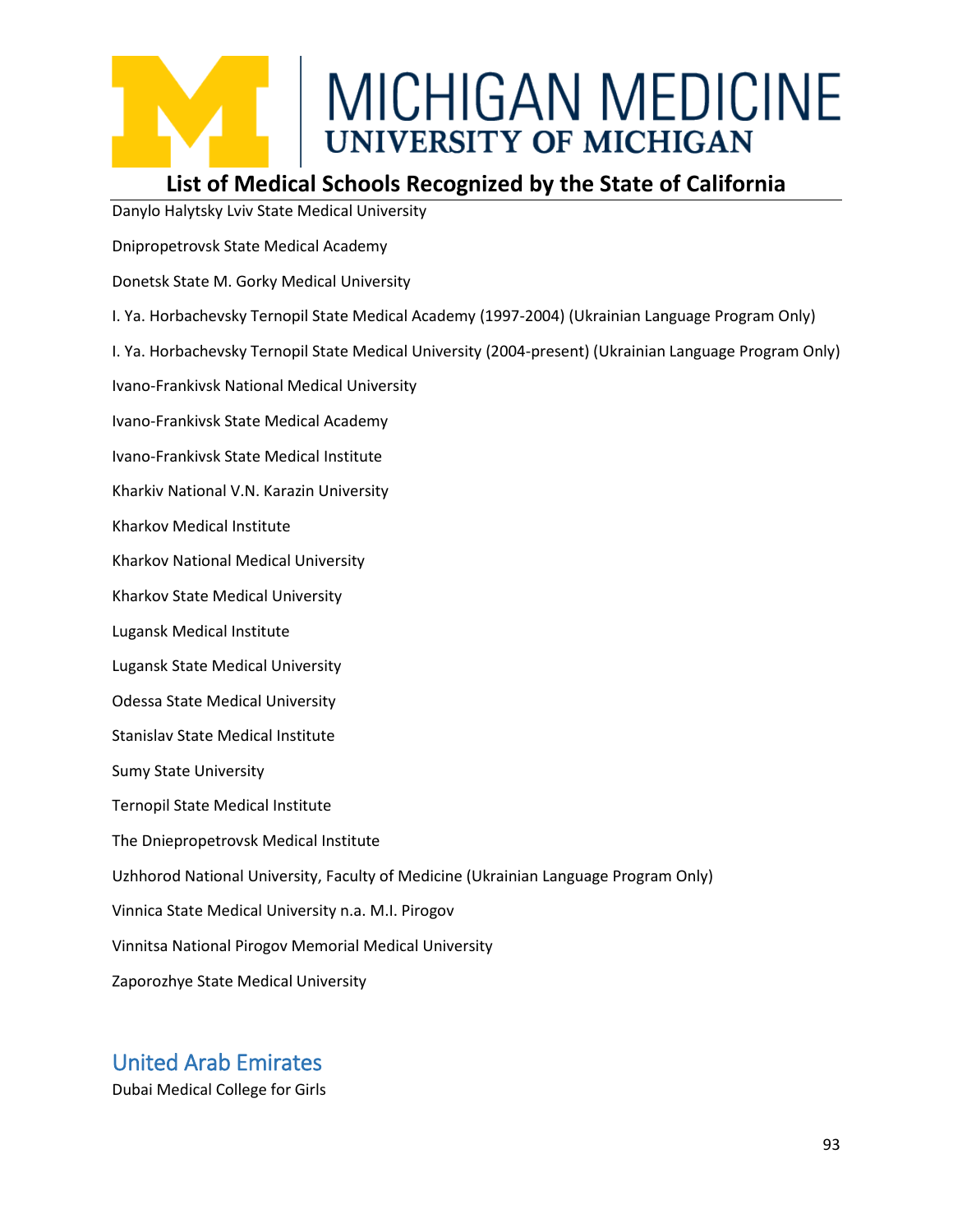

#### **List of Medical Schools Recognized by the State of California**

United Arab Emirates University Faculty of Medicine and Health Sciences

#### United States

Albany Medical College Albany Medical College of Union University Albert Einstein College of Medicine of Yeshiva University Allegheny University of the Health Sciences - MCP Hahnemann Baylor College of Medicine Boston University School of Medicine Bowman Gray School of Medicine of Wake Forest University Brown University Program in Medicine California Northstate University College of Medicine (Preliminary Accreditation 2015) California University of Science and Medicine – School of Medicine (Preliminary Accreditation 2018) Carle Illinois College of Medicine (Preliminary Accreditation 2017) Case Western Reserve University School of Medicine Central Michigan University College of Medicine Charles E. Schmidt College of Medicine at Florida Atlantic University CMDNJ – Rutgers Medical College Columbia University College of Physicians and Surgeons Columbia University Vagelos College of Physicians and Surgeons Commonwealth Medical College Cooper Medical School of Rowan University Cornell University Medical College Creighton University School of Medicine CUNY School of Medicine (Preliminary Accreditation 2015) Dartmouth Medical School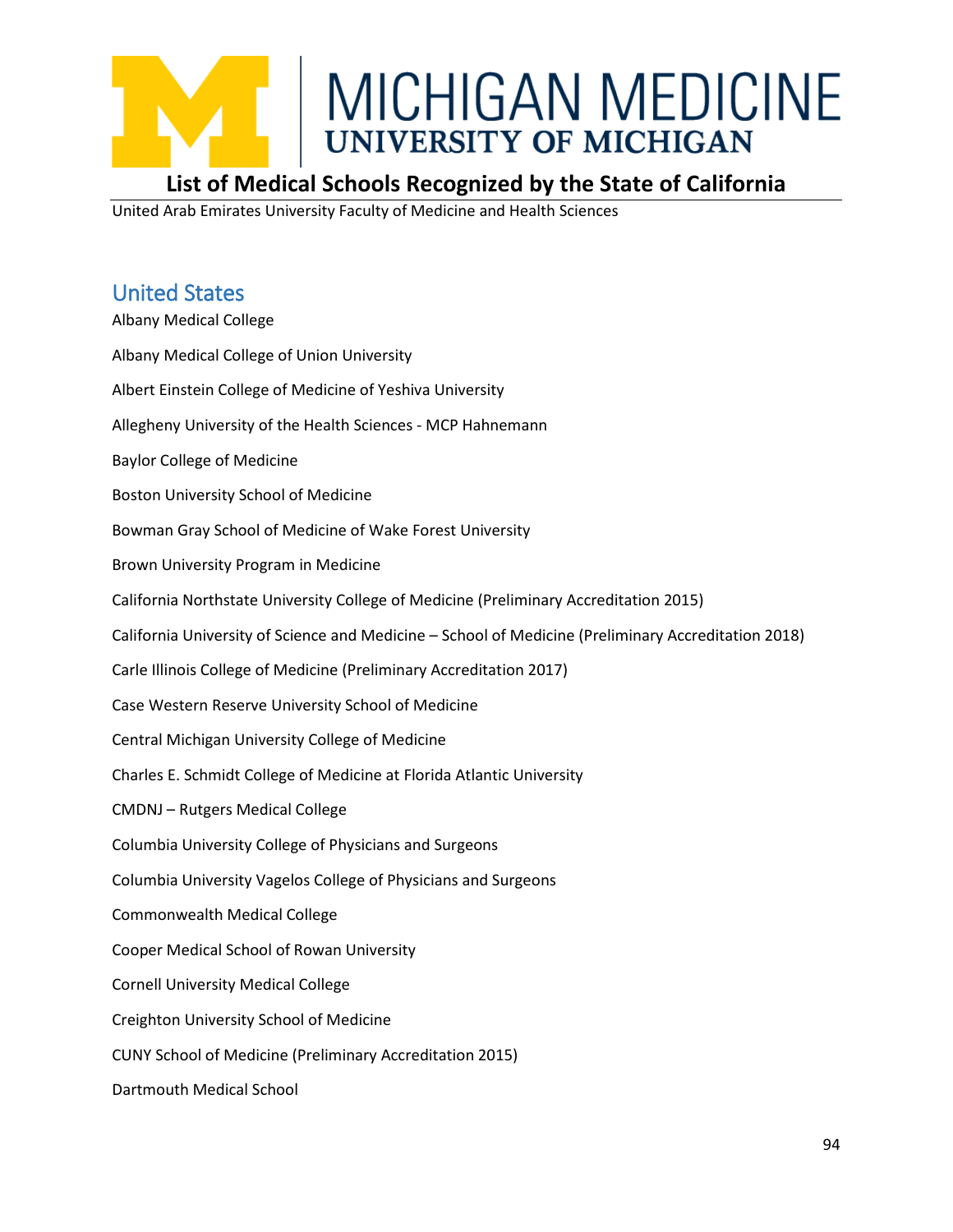#### **List of Medical Schools Recognized by the State of California**

David Geffen School of Medicine at UCLA Donald and Barbara Zucker School of Medicine at Hofstra/Northwell Drexel University College of Medicine Duke University School of Medicine East Carolina University School of Medicine East Tennessee State University College of Medicine East Tennessee State University James H. Quillen College of Medicine Eastern Virginia Medical School Emory University School of Medicine Finch University of Health Sciences, Chicago Medical School Florida International University Herbert Wertheim College of Medicine Florida State University College of Medicine Frank H. Netter MD School of Medicine at Quinnipiac University Geisel School of Medicine at Dartmouth Geisinger Commonwealth School of Medicine George Washington University School of Medicine Georgetown University School of Medicine Hahnemann University School of Medicine Harvard Medical School Hofstra North Shore - LIJ School of Medicine at Hofstra University Howard University College of Medicine Icahn School of Medicine at Mount Sinai Indiana University School of Medicine Jefferson Medical College of Thomas Jefferson University John A. Burns School of Medicine University of Hawaii at Manoa Johns Hopkins University School of Medicine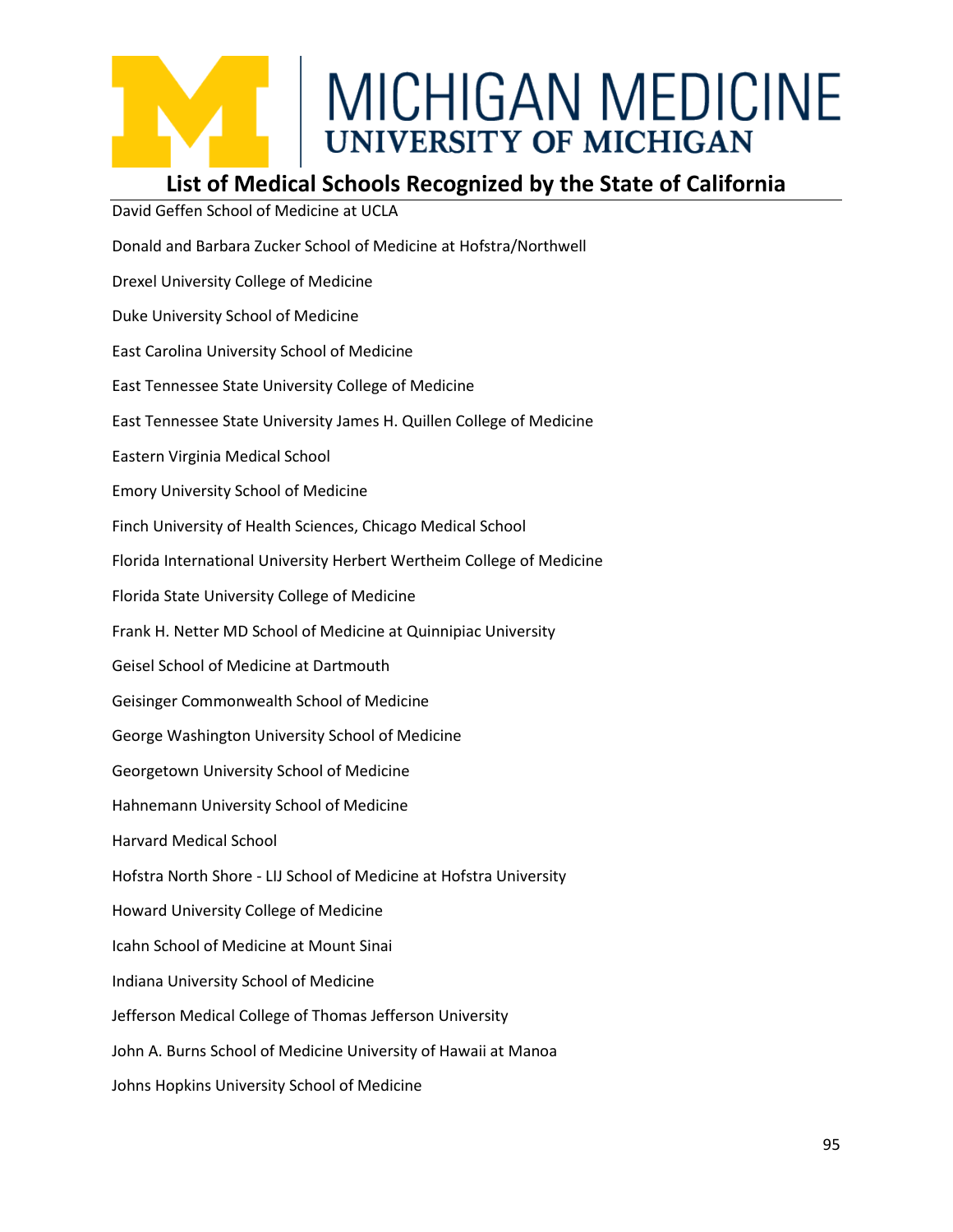#### **List of Medical Schools Recognized by the State of California**

Lewis Katz School of Medicine at Temple University Loma Linda University School of Medicine Louisiana State University School of Medicine in New Orleans Louisiana State University School of Medicine in Shreveport Loyola University of Chicago Stritch School of Medicine Marquette School of Medicine Marshall University Joan C. Edwards School of Medicine Marshall University School of Medicine Mayo Clinic School of Medicine Mayo Medical School McGovern Medical School at the University of Texas Health Science Center at Houston MCP Hahnemann University Medical College of Georgia Medical College of Georgia at Augusta University Medical College of Georgia at Georgia Regents University Medical College of Ohio Medical College of Pennsylvania Medical College of Wisconsin Medical University of South Carolina College of Medicine Meharry Medical College School of Medicine Mercer University School of Medicine Michigan State University College of Human Medicine Morehouse School of Medicine Mount Sinai School of Medicine of New York University New York Medical College New York University School of Medicine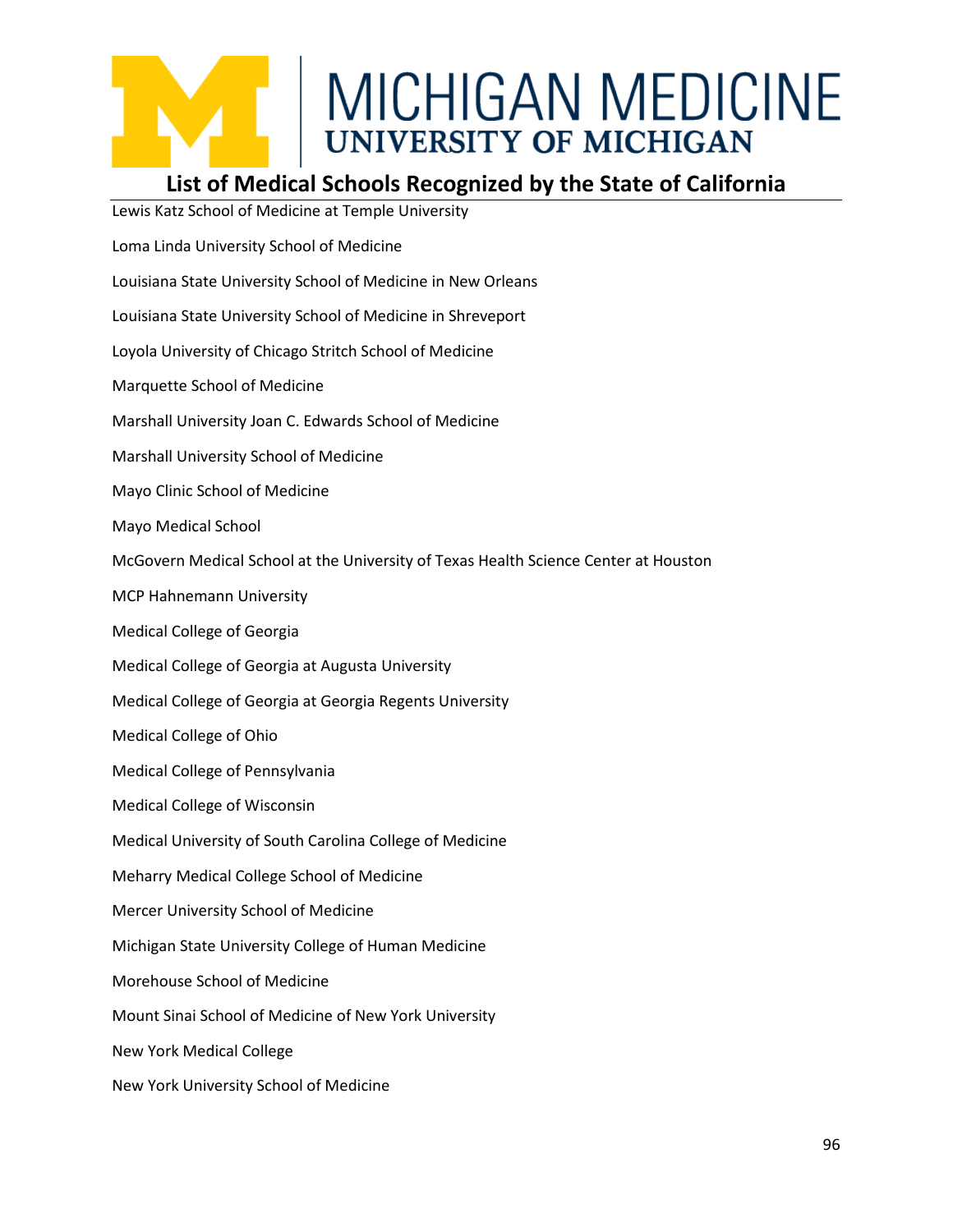#### **List of Medical Schools Recognized by the State of California**

Northeast Ohio Medical University

Northeastern Ohio Universities College of Medicine

Northwestern University Feinberg School of Medicine

Northwestern University Medical School

Nova Southeastern University Dr. Kiran C. Patel College of Allopathic Medicine (Preliminary Accreditation 2017)

Oakland University William Beaumont School of Medicine

Ohio State University College of Medicine

Oral Roberts University School of Medicine

Oregon Health & Science University School of Medicine

Oregon Health Sciences University School of Medicine

Paul L. Foster School of Medicine Texas Tech University Health Sciences Center

Pennsylvania State University College of Medicine

Perelman School of Medicine at the University of Pennsylvania

Ponce Health Sciences University School of Medicine

Ponce School of Medicine

Robert Larner, M.D. College of Medicine at the University of Vermont

Rosalind Franklin University, The Chicago Medical School

Rush Medical College of Rush University

Rutgers New Jersey Medical School

Rutgers, Robert Wood Johnson Medical School

Saint Louis University School of Medicine

San Juan Bautista School of Medicine (Effective Beginning Academic Year 2007-2008; Note: Course work completed before 2007 is not acceptable for licensure in California)

Seton Hall-Hackensack Meridian School of Medicine (Preliminary Accreditation 2018)

Sidney Kimmel Medical College at Thomas Jefferson University

Southern Illinois University School of Medicine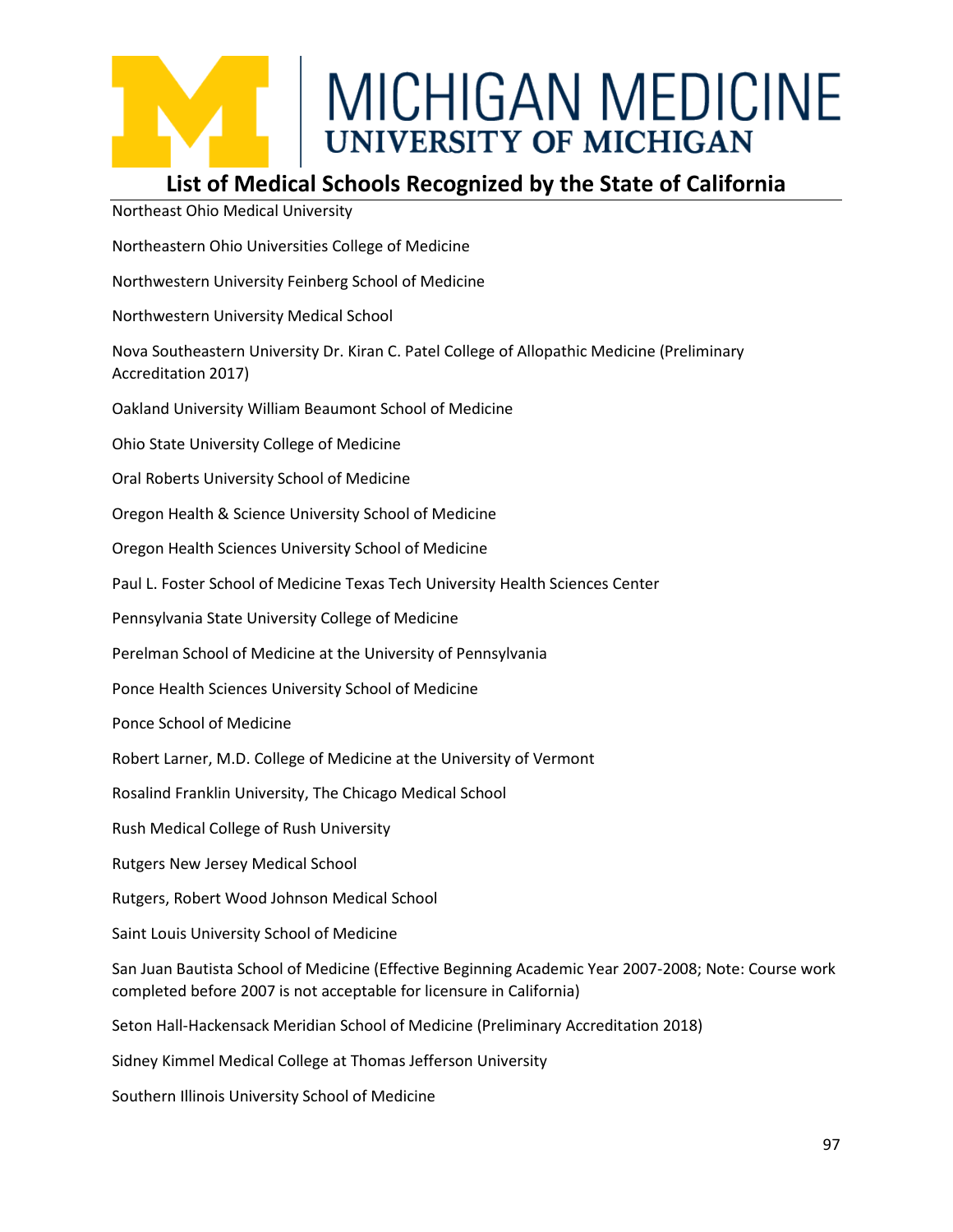#### **List of Medical Schools Recognized by the State of California**

Stanford University School of Medicine State University of New York at Buffalo School of Medicine State University of New York at Stony Brook Health Sciences Center State University of New York Health Science Center at Brooklyn State University of New York Health Science Center at Syracuse State University of New York Upstate Medical College State University of New York Upstate Medical University State University of New York, Downstate Medical Center College of Medicine Temple University School of Medicine Texas A & M University College of Medicine Texas Tech University Health Sciences Center School of Medicine Texas Tech University School of Medicine The Brody School of Medicine at East Carolina University The Warren Alpert School of Medicine of Brown University Tufts University School of Medicine Tulane University School of Medicine UMDNJ New Jersey Medical School UMDNJ Robert Wood Johnson Medical School Uniformed Services University of The Health Sciences Universidad Central del Caribe School of Medicine University of Alabama School of Medicine University of Arizona College of Medicine University of Arizona College of Medicine – Phoenix University of Arkansas College of Medicine University of Arkansas for Medical Sciences College of Medicine University of California Davis School of Medicine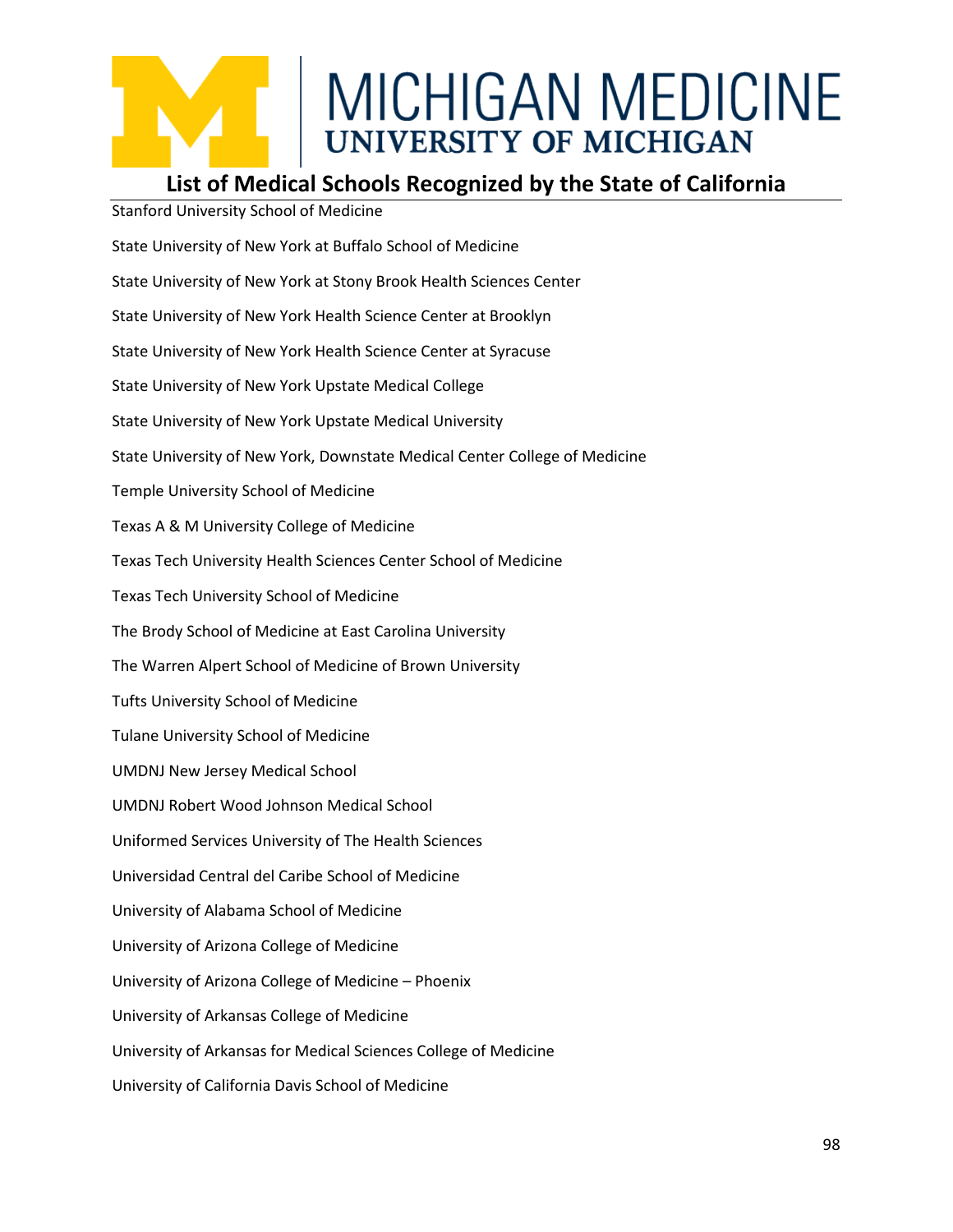#### **List of Medical Schools Recognized by the State of California**

University of California Irvine College of Medicine University of California Los Angeles School of Medicine University of California San Diego School of Medicine University of California San Francisco School of Medicine University of California, Riverside School of Medicine University of Central Florida University of Chicago Pritzker School of Medicine University of Cincinnati College of Medicine University of Colorado School of Medicine University of Connecticut School of Medicine University of Florida College of Medicine University of Hawaii School of Medicine University of Illinois College of Medicine University of Iowa College of Medicine University of Iowa Roy J. and Lucille A. Carver College of Medicine University of Kansas School of Medicine University of Kentucky College of Medicine University of Louisville School of Medicine (Currently on LCME probation) University of Maryland School of Medicine University of Massachusetts Medical School University of Miami Leonard M. Miller School of Medicine University of Miami School of Medicine University of Michigan Medical School University of Minnesota Medical School University of Minnesota-Duluth School of Medicine University of Mississippi School of Medicine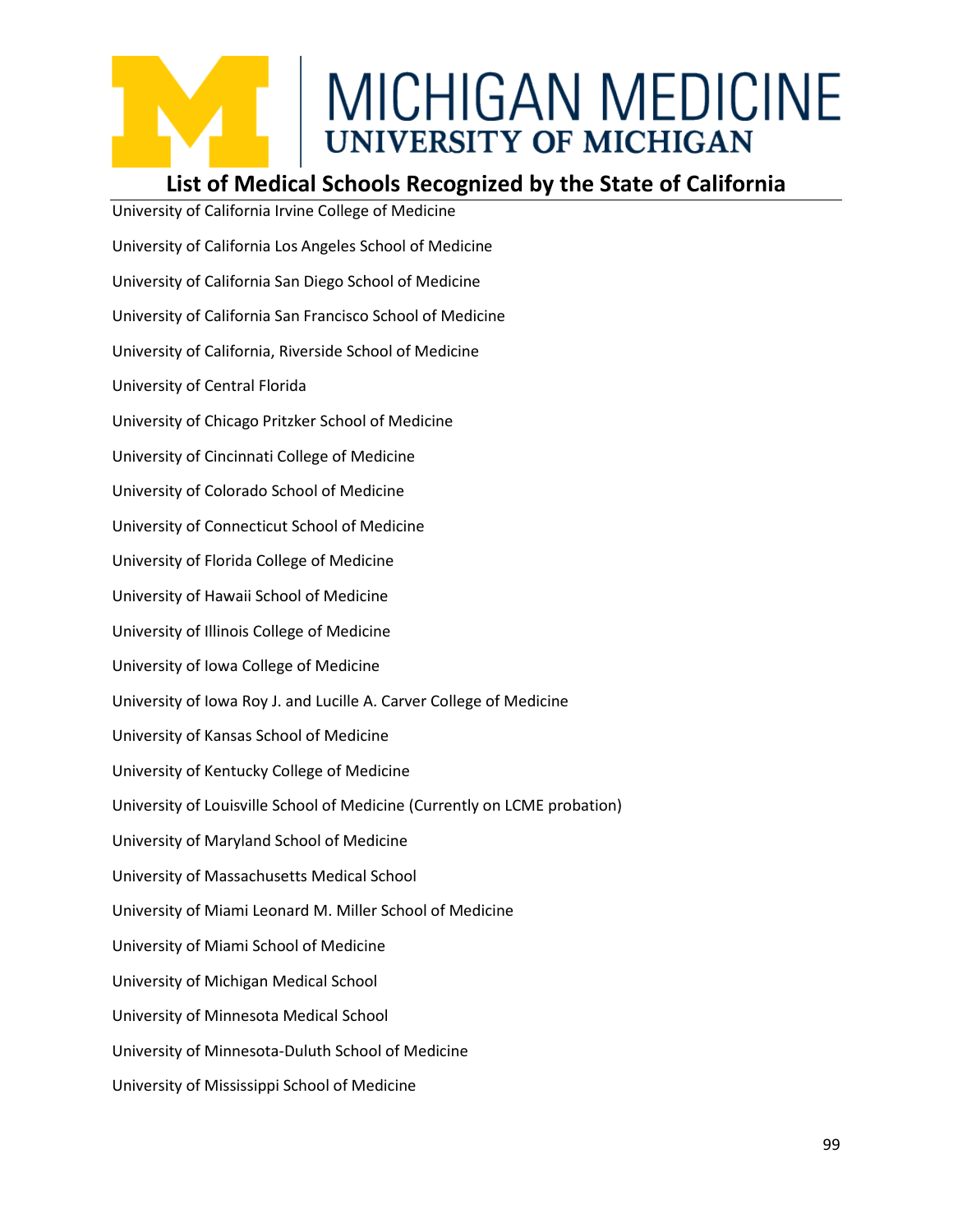#### **List of Medical Schools Recognized by the State of California**

University of Missouri-Columbia School of Medicine University of Missouri-Kansas City School of Medicine University of Nebraska College of Medicine University of Nevada School of Medicine University of Nevada, Las Vegas School of Medicine (Preliminary Accreditation 2016) University of Nevada, Reno School of Medicine University of New Mexico School of Medicine University of North Carolina at Chapel Hill University of North Dakota School of Medicine University of North Dakota School of Medicine and Health Sciences University of Oklahoma College of Medicine University of Pennsylvania School of Medicine University of Pittsburgh School of Medicine University of Puerto Rico School of Medicine University of Rochester School of Medicine University of Rochester School of Medicine and Dentistry University of South Alabama College of Medicine University of South Carolina School of Medicine University of South Carolina School of Medicine, Columbia University of South Carolina School of Medicine, Greenville University of South Dakota Sanford School of Medicine University of South Dakota School of Medicine University of South Florida College of Medicine University of Southern California Keck School of Medicine University of Tennessee College of Medicine University of Tennessee Health Science Center College of Medicine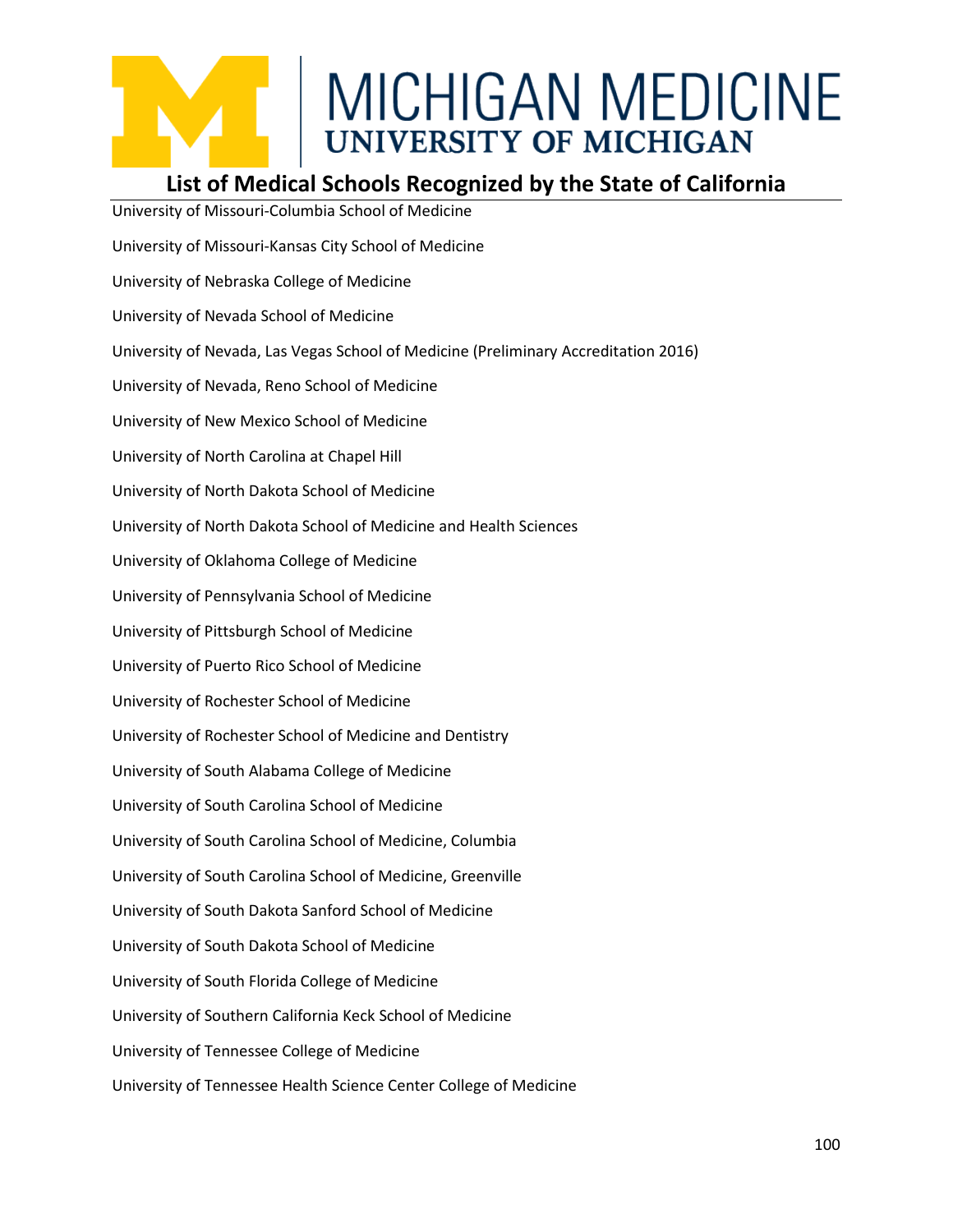#### **List of Medical Schools Recognized by the State of California**

University of Texas at Austin Dell Medical School (Preliminary Accreditation 2015)

University of Texas Health Science Center at San Antonio Joe R. and Teresa Lozano Long School of Medicine

University of Texas Medical Branch at Galveston

University of Texas Medical School at Houston

University of Texas Medical School at San Antonio

University of Texas Rio Grande Valley School of Medicine (Preliminary Accreditation 2015)

University of Texas Southwestern Medical Center, Southwestern Medical School

University of Texas Southwestern Medical School at Dallas

University of Toledo College of Medicine

University of Utah School of Medicine

University of Vermont College of Medicine

University of Virginia School of Medicine

University of Washington School of Medicine

University of Wisconsin Medical School

USF Health Morsani College of Medicine

Vanderbilt University School of Medicine

Virginia Commonwealth University Medical College of Virginia

Virginia Tech Carilion School of Medicine

Wake Forest School of Medicine

Wake Forest School of Medicine of Wake Forest Baptist Medical Center

Wake Forest University School of Medicine

Washington State University Elson S. Floyd College of Medicine (Preliminary Accreditation 2016)

Washington University in St. Louis School of Medicine

Washington University School of Medicine

Wayne State University School of Medicine

West Virginia University School of Medicine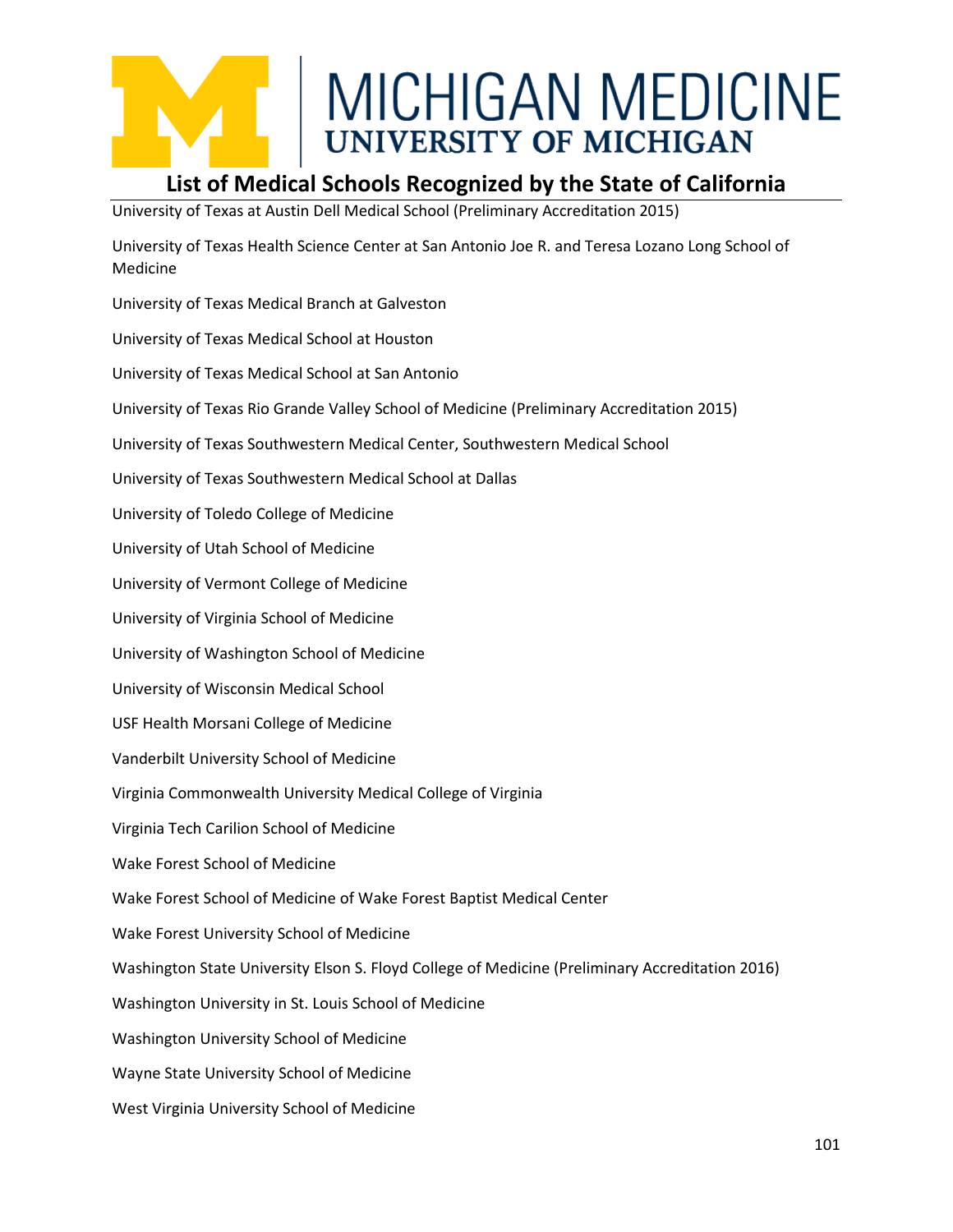

#### **List of Medical Schools Recognized by the State of California**

Western Michigan University School of Medicine (Provisional Accreditation)

Woman's Medical College of Pennsylvania

Wright State University Boonshoft School of Medicine

Wright State University School of Medicine

Yale University School of Medicine

#### Uruguay

University of the Republic Faculty of Medicine

#### Uzbekistan

First Tashkent State Medical Institute Second Tashkent State Medical Institute Tashkent Pediatric Medical institute

#### Venezuela

Central University of Venezuela School of Medicine National Experimental University of the Central Plaines "Romulo Gallegos" Occidental University Center Lisandro Alvarado Universidad Central de Venezuela Escuela de Medicina Luis Razetti Universidad Central de Venezuela, Escuela de Medicina - Jose Maria Vargas Universidad Nacional Experimental Francisco de Miranda University of Carabobo Faculty of Health Sciences University of the Andes School of Medicine University of the Orient School of Medicine University of Zulia School of Medicine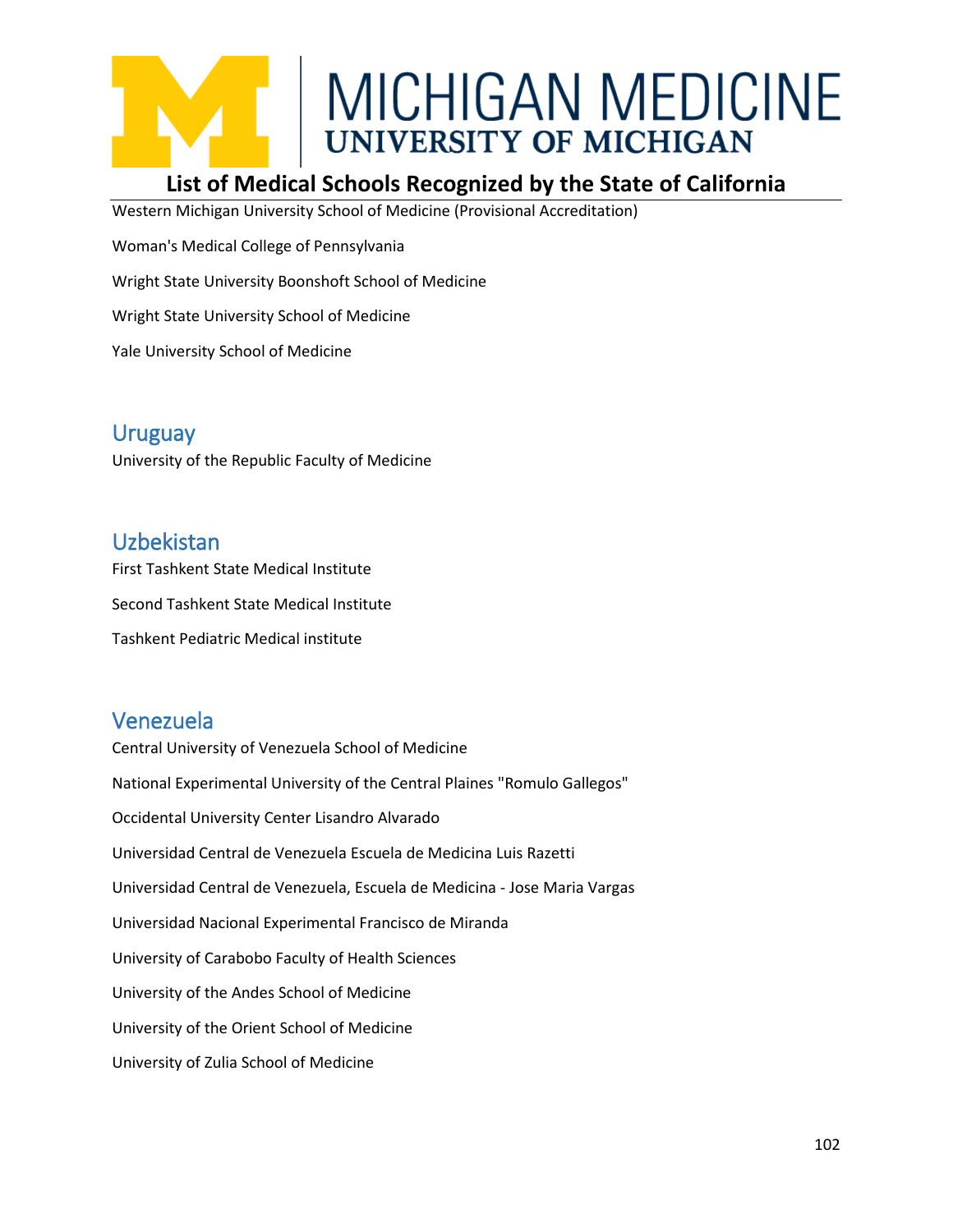#### **List of Medical Schools Recognized by the State of California**

#### Viet Nam

Hanoi Medical School Hue College of Medicine Hue Medical Institute Hue Medical School Hue University, Hue College of Medicine Hue University, Hue College of Medicine and Pharmacy Medical and Pharmaceutical University of Ho Chi Minh City Pham Ngoc Thach University of Medicine University Center of Health Professionals of Ho Chi Minh City University of Saigon Faculty of Medicine

#### **Wales**

Cardiff University/Prifysgol Caerdydd (2011-present) University of Wales College of Medicine

#### Yugoslavia

University of Belgrade Faculty of Medicine University of Nis Faculty of Medicine University of Novi Sad Faculty of Medicine University of Pristina Faculty of Medicine

#### Zambia

University of Zambia School of Medicine